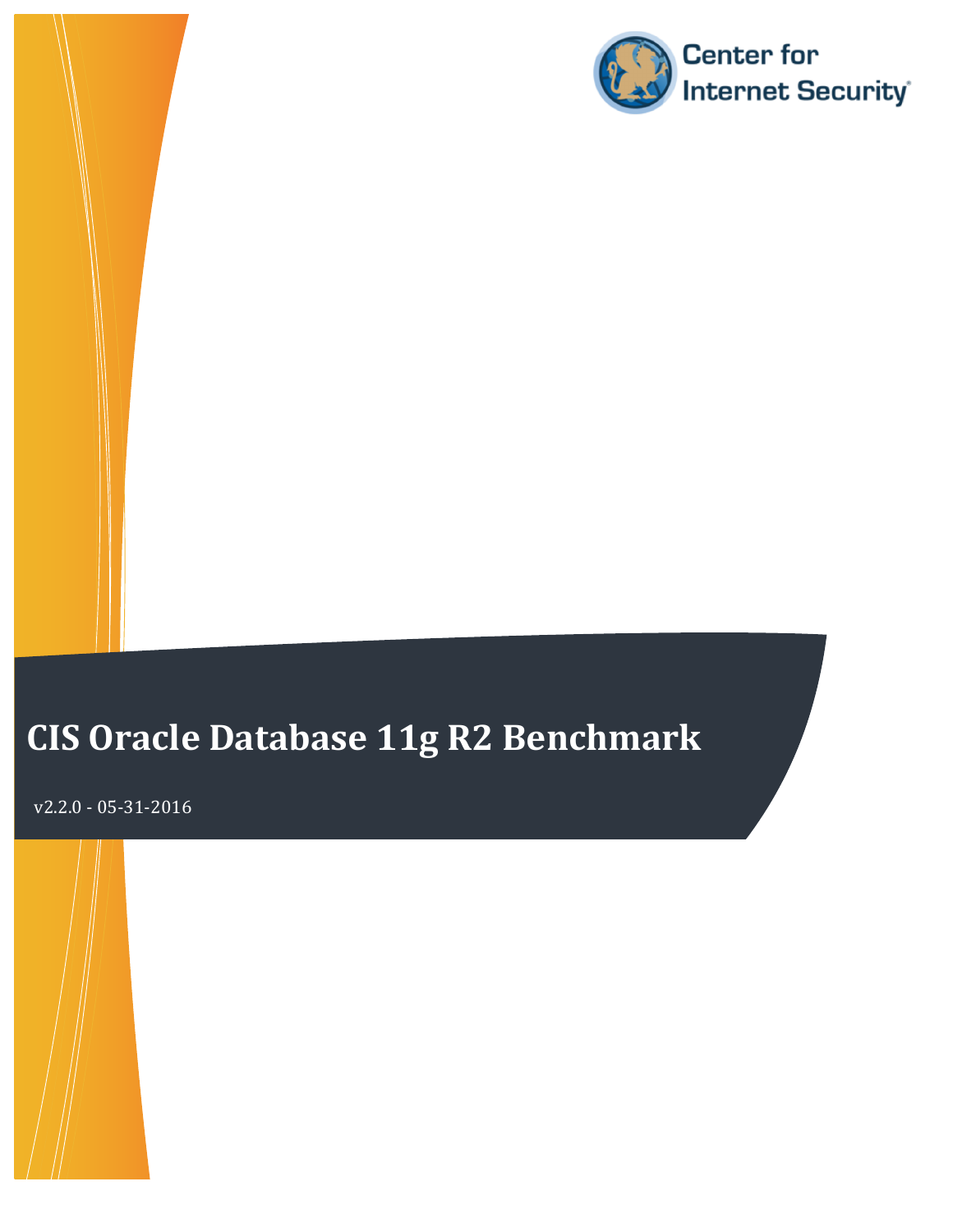This work is licensed under a Creative Commons Attribution- NonCommercial-ShareAlike 4.0 International Public License. The link to the license terms can be found at https://creativecommons.org/licenses/by-nc-sa/4.0/legalcode. 

To further clarify the Creative Commons license related to CIS Benchmark content, you are authorized to copy and redistribute the content for use by you, within your organization and outside your organization for non-commercial purposes only, provided that (i) appropriate credit is given to CIS, (ii) a link to the license is provided. Additionally, if you remix, transform or build upon the CIS Benchmark(s), you may only distribute the modified materials if they are subject to the same license terms as the original Benchmark license and your derivative will no longer be a CIS Benchmark. Commercial use of CIS Benchmarks is subject to the prior approval of the Center for Internet Security.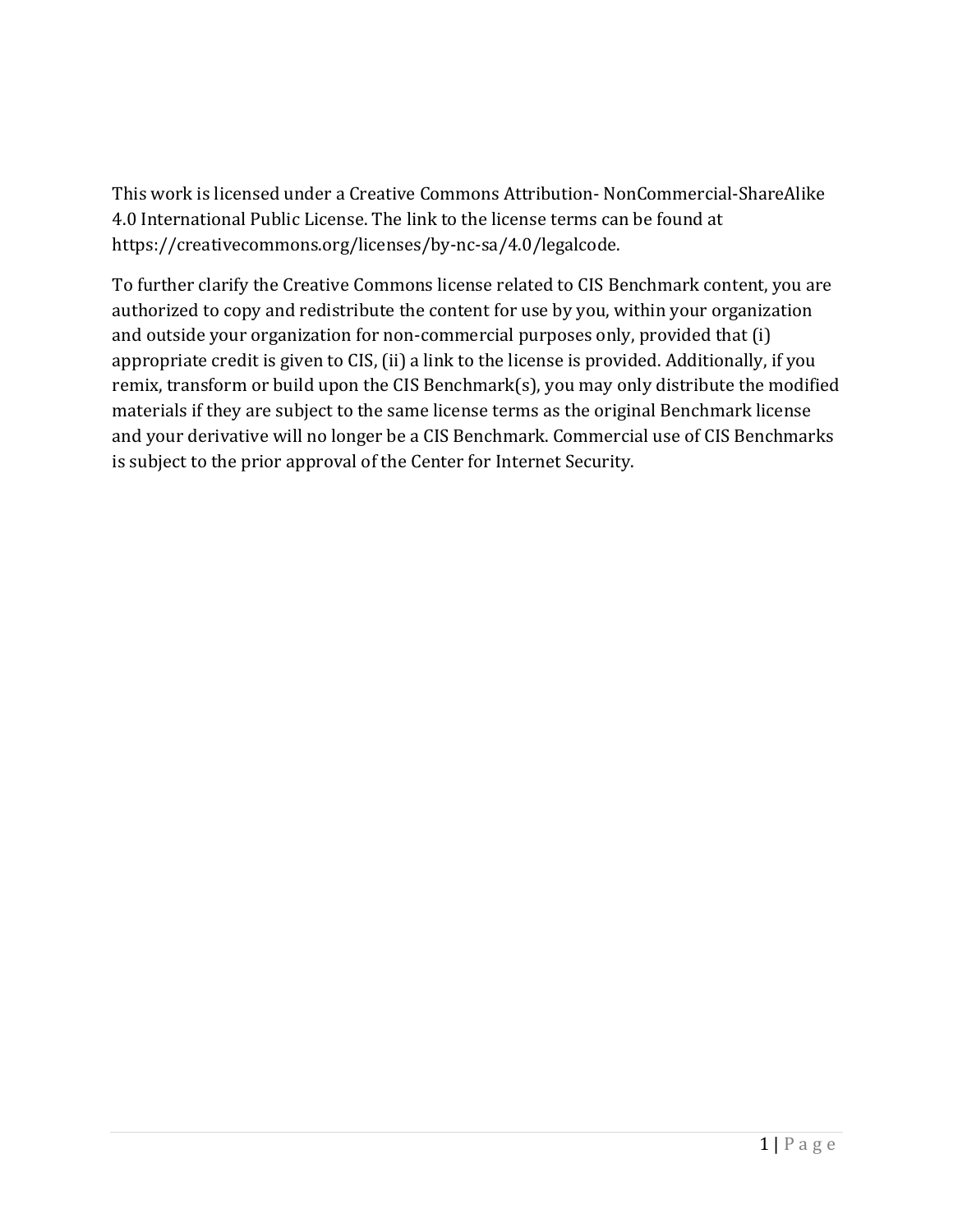### Table of Contents

| 1.1 Ensure the Appropriate Version/Patches for Oracle Software Is Installed                         |
|-----------------------------------------------------------------------------------------------------|
|                                                                                                     |
| 1.3 Ensure All Sample Data And Users Have Been Removed (Scored) 16                                  |
|                                                                                                     |
|                                                                                                     |
| 2.1.1 Ensure 'SECURE_CONTROL_ <listener_name>' Is Set In 'listener.ora' (Scored) 18</listener_name> |
|                                                                                                     |
| 2.1.3 Ensure 'ADMIN_RESTRICTIONS_ <listener_name>' Is Set to 'ON' (Scored) 21</listener_name>       |
| 2.1.4 Ensure 'SECURE_REGISTER_ <listener_name>' Is Set to 'TCPS' or 'IPC' (Scored)</listener_name>  |
|                                                                                                     |
|                                                                                                     |
| 2.2.2 Ensure 'AUDIT_TRAIL' Is Set to 'OS', 'DB', 'XML', 'DB, EXTENDED', or                          |
|                                                                                                     |
|                                                                                                     |
| 2.2.5 Ensure '07_DICTIONARY_ACCESSIBILITY' Is Set to 'FALSE' (Scored)  31                           |
|                                                                                                     |
|                                                                                                     |
| 2.2.8 Ensure 'REMOTE_LOGIN_PASSWORDFILE' Is Set to 'NONE' (Scored) 34                               |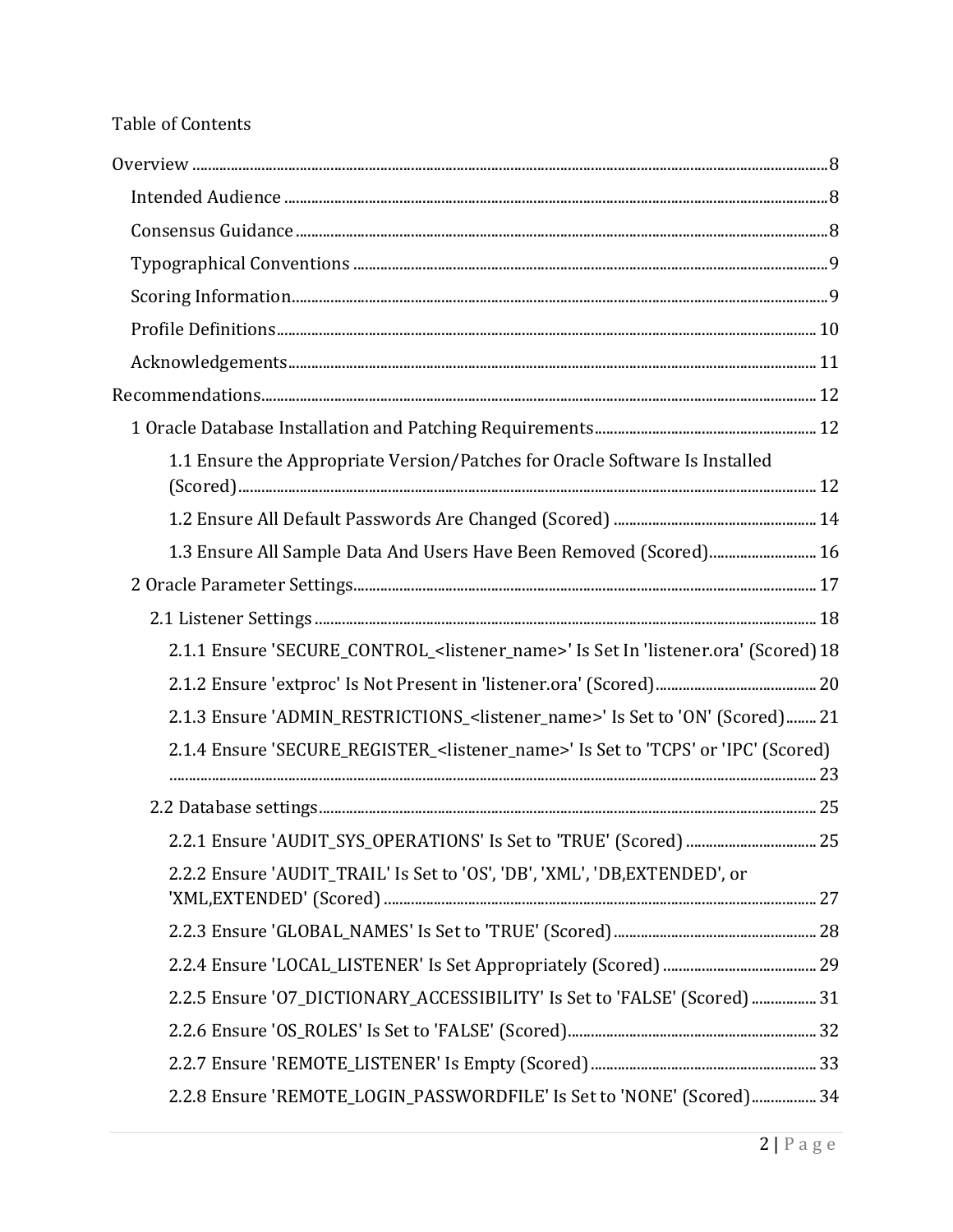| 2.2.12 Ensure 'SEC_CASE_SENSITIVE_LOGON' Is Set to 'TRUE' (Scored) 38          |  |
|--------------------------------------------------------------------------------|--|
| 2.2.13 Ensure 'SEC_MAX_FAILED_LOGIN_ATTEMPTS' Is Set to '10' (Scored)  40      |  |
| 2.2.14 Ensure 'SEC_PROTOCOL_ERROR_FURTHER_ACTION' Is Set to 'DELAY,3' or       |  |
| 2.2.15 Ensure 'SEC_PROTOCOL_ERROR_TRACE_ACTION' Is Set to 'LOG' (Scored) 42    |  |
| 2.2.16 Ensure 'SEC_RETURN_SERVER_RELEASE_BANNER' Is Set to 'FALSE' (Scored)    |  |
|                                                                                |  |
|                                                                                |  |
|                                                                                |  |
|                                                                                |  |
| 3.1 Ensure 'FAILED_LOGIN_ATTEMPTS' Is Less than or Equal to '5' (Scored) 47    |  |
| 3.2 Ensure 'PASSWORD_LOCK_TIME' Is Greater than or Equal to '1' (Scored)  49   |  |
| 3.3 Ensure 'PASSWORD_LIFE_TIME' Is Less than or Equal to '90' (Scored)  50     |  |
| 3.4 Ensure 'PASSWORD_REUSE_MAX' Is Greater than or Equal to '20' (Scored)  51  |  |
| 3.5 Ensure 'PASSWORD_REUSE_TIME' Is Greater than or Equal to '365' (Scored) 52 |  |
| 3.6 Ensure 'PASSWORD_GRACE_TIME' Is Less than or Equal to '5' (Scored) 53      |  |
| 3.7 Ensure 'DBA_USERS.PASSWORD' Is Not Set to 'EXTERNAL' for Any User (Scored) |  |
| 3.8 Ensure 'PASSWORD_VERIFY_FUNCTION' Is Set for All Profiles (Scored)  55     |  |
| 3.9 Ensure 'SESSIONS_PER_USER' Is Less than or Equal to '10' (Scored) 56       |  |
| 3.10 Ensure No Users Are Assigned the 'DEFAULT' Profile (Scored)  57           |  |
|                                                                                |  |
|                                                                                |  |
| 4.1.1 Ensure 'EXECUTE' Is Revoked from 'PUBLIC' on 'DBMS_ADVISOR' (Scored) 59  |  |
| 4.1.2 Ensure 'EXECUTE' Is Revoked from 'PUBLIC' on 'DBMS_CRYPTO' (Scored) 60   |  |
| 4.1.3 Ensure 'EXECUTE' Is Revoked from 'PUBLIC' on 'DBMS_JAVA' (Scored) 61     |  |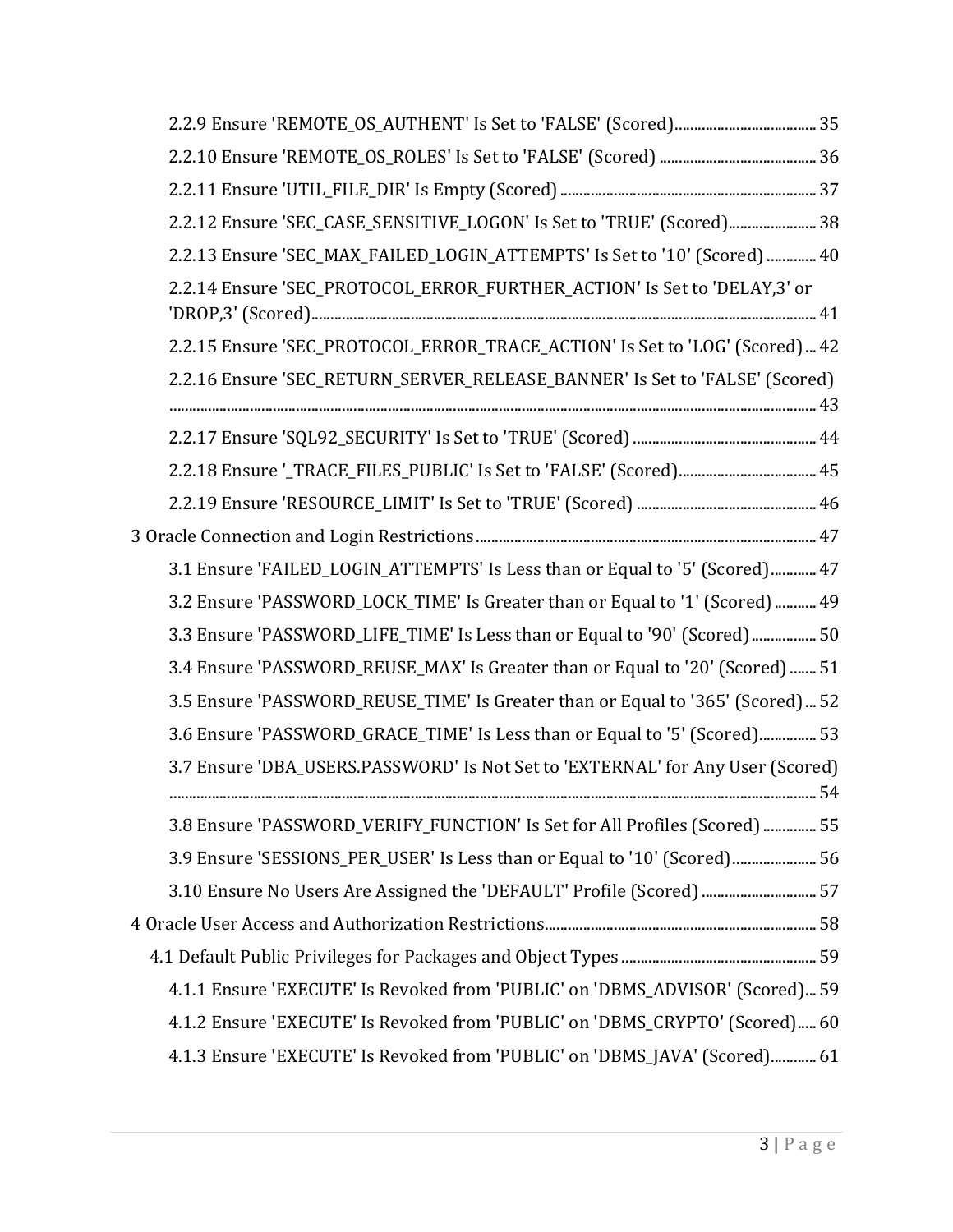| 4.1.4 Ensure 'EXECUTE' Is Revoked from 'PUBLIC' on 'DBMS_JAVA_TEST' (Scored)   |
|--------------------------------------------------------------------------------|
| 4.1.5 Ensure 'EXECUTE' Is Revoked from 'PUBLIC' on 'DBMS_JOB' (Scored)  63     |
| 4.1.6 Ensure 'EXECUTE' Is Revoked from 'PUBLIC' on 'DBMS_LDAP' (Scored)  64    |
| 4.1.7 Ensure 'EXECUTE' Is Revoked from 'PUBLIC' on 'DBMS_LOB' (Scored)  65     |
| 4.1.8 Ensure 'EXECUTE' Is Revoked from 'PUBLIC' on                             |
| 4.1.9 Ensure 'EXECUTE' Is Revoked from 'PUBLIC' on 'DBMS_RANDOM' (Scored)69    |
| 4.1.10 Ensure 'EXECUTE' Is Revoked from 'PUBLIC' on 'DBMS_SCHEDULER'           |
| 4.1.11 Ensure 'EXECUTE' Is Revoked from 'PUBLIC' on 'DBMS_SQL' (Scored)  71    |
| 4.1.12 Ensure 'EXECUTE' Is Revoked from 'PUBLIC' on 'DBMS_XMLGEN' (Scored). 72 |
| 4.1.13 Ensure 'EXECUTE' Is Revoked from 'PUBLIC' on 'DBMS_XMLQUERY' (Scored)   |
| 4.1.14 Ensure 'EXECUTE' Is Revoked from 'PUBLIC' on 'UTL_FILE' (Scored) 74     |
| 4.1.15 Ensure 'EXECUTE' Is Revoked from 'PUBLIC' on 'UTL_INADDR' (Scored)75    |
| 4.1.16 Ensure 'EXECUTE' Is Revoked from 'PUBLIC' on 'UTL_TCP' (Scored)  76     |
| 4.1.17 Ensure 'EXECUTE' Is Revoked from 'PUBLIC' on 'UTL_MAIL' (Scored)  77    |
| 4.1.18 Ensure 'EXECUTE' Is Revoked from 'PUBLIC' on 'UTL_SMTP' (Scored)  78    |
| 4.1.19 Ensure 'EXECUTE' Is Revoked from 'PUBLIC' on 'UTL_DBWS' (Scored)  79    |
| 4.1.20 Ensure 'EXECUTE' Is Revoked from 'PUBLIC' on 'UTL_ORAMTS' (Scored) 80   |
| 4.1.21 Ensure 'EXECUTE' Is Revoked from 'PUBLIC' on 'UTL_HTTP' (Scored)  81    |
| 4.1.22 Ensure 'EXECUTE' Is Revoked from 'PUBLIC' on 'HTTPURITYPE' (Scored) 82  |
|                                                                                |
| 4.2.1 Ensure 'EXECUTE' Is Revoked from 'PUBLIC' on 'DBMS_SYS_SQL' (Scored)  83 |
| 4.2.2 Ensure 'EXECUTE' Is Revoked from 'PUBLIC' on 'DBMS_BACKUP_RESTORE'       |
| 4.2.3 Ensure 'EXECUTE' Is Revoked from 'PUBLIC' on 'DBMS_AQADM_SYSCALLS'       |
| 4.2.4 Ensure 'EXECUTE' Is Revoked from 'PUBLIC' on 'DBMS_REPCAT_SQL_UTL'       |
| 4.2.5 Ensure 'EXECUTE' Is Revoked from 'PUBLIC' on 'INITJVMAUX' (Scored) 87    |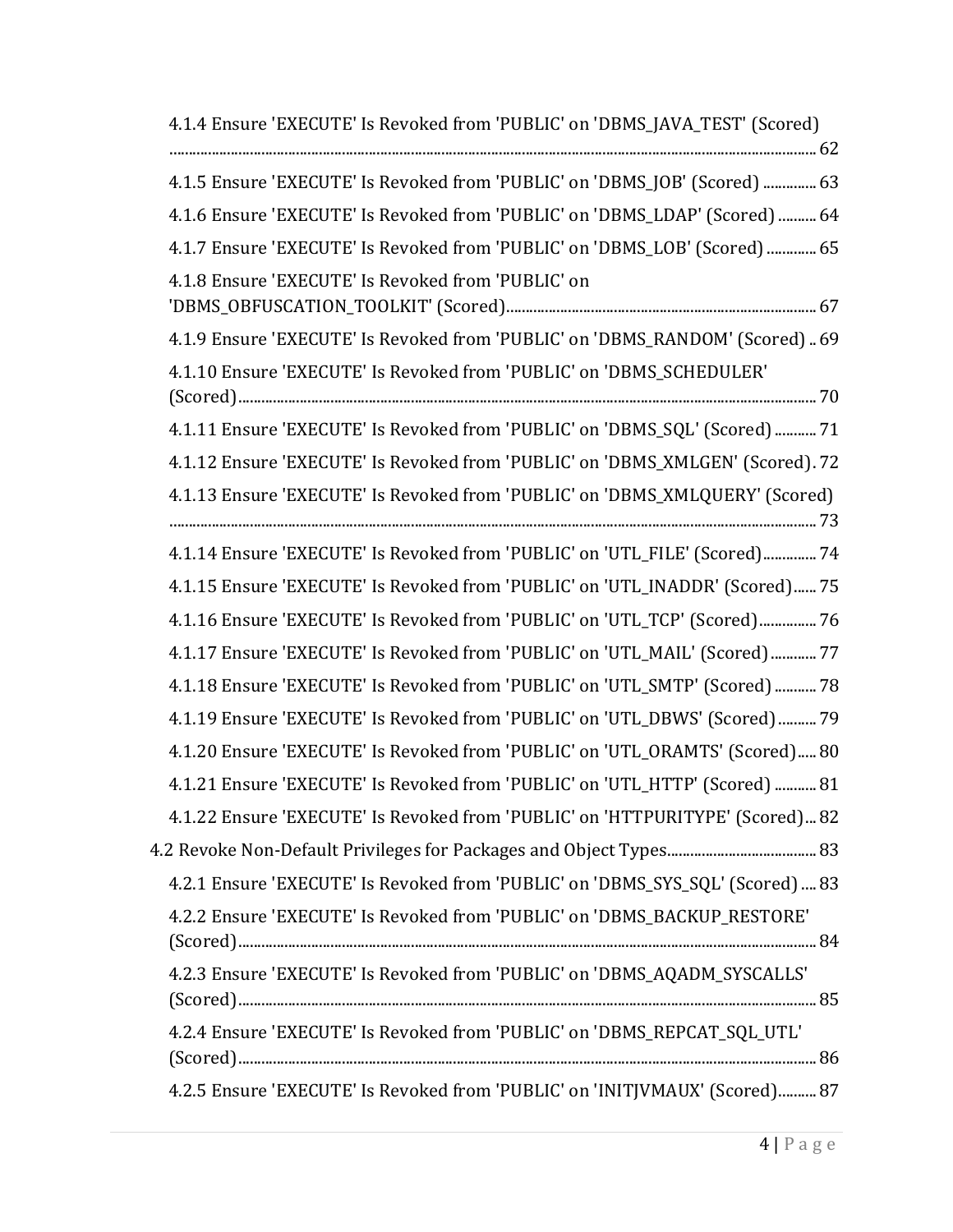| 4.2.6 Ensure 'EXECUTE' Is Revoked from 'PUBLIC' on 'DBMS STREAMS ADM UTL'      |
|--------------------------------------------------------------------------------|
| 4.2.7 Ensure 'EXECUTE' Is Revoked from 'PUBLIC' on 'DBMS_AQADM_SYS' (Scored)   |
| 4.2.8 Ensure 'EXECUTE' Is Revoked from 'PUBLIC' on 'DBMS_STREAMS_RPC'          |
| 4.2.9 Ensure 'EXECUTE' Is Revoked from 'PUBLIC' on 'DBMS_PRVTAQIM' (Scored)    |
| 4.2.10 Ensure 'EXECUTE' Is Revoked from 'PUBLIC' on 'LTADM' (Scored)  92       |
| 4.2.11 Ensure 'EXECUTE' Is Revoked from 'PUBLIC' on 'WWV_DBMS_SQL' (Scored)    |
| 4.2.12 Ensure 'EXECUTE' Is Revoked from 'PUBLIC' on                            |
| 4.2.13 Ensure 'EXECUTE' Is Revoked from 'PUBLIC' on 'DBMS_IJOB' (Scored)  95   |
| 4.2.14 Ensure 'EXECUTE' Is Revoked from 'PUBLIC' on 'DBMS_FILE_TRANSFER'       |
|                                                                                |
| 4.3.1 Ensure 'SELECT_ANY_DICTIONARY' Is Revoked from Unauthorized 'GRANTEE'    |
| 4.3.2 Ensure 'SELECT ANY TABLE' Is Revoked from Unauthorized 'GRANTEE'         |
| 4.3.3 Ensure 'AUDIT SYSTEM' Is Revoked from Unauthorized 'GRANTEE' (Scored) 99 |
| 4.3.4 Ensure 'EXEMPT ACCESS POLICY' Is Revoked from Unauthorized 'GRANTEE'     |
| 4.3.5 Ensure 'BECOME USER' Is Revoked from Unauthorized 'GRANTEE' (Scored)     |
| 4.3.6 Ensure 'CREATE_PROCEDURE' Is Revoked from Unauthorized 'GRANTEE'         |
| 4.3.7 Ensure 'ALTER SYSTEM' Is Revoked from Unauthorized 'GRANTEE' (Scored)    |
| 4.3.8 Ensure 'CREATE ANY LIBRARY' Is Revoked from Unauthorized 'GRANTEE'       |
| 4.3.9 Ensure 'CREATE LIBRARY' Is Revoked from Unauthorized 'GRANTEE' (Scored)  |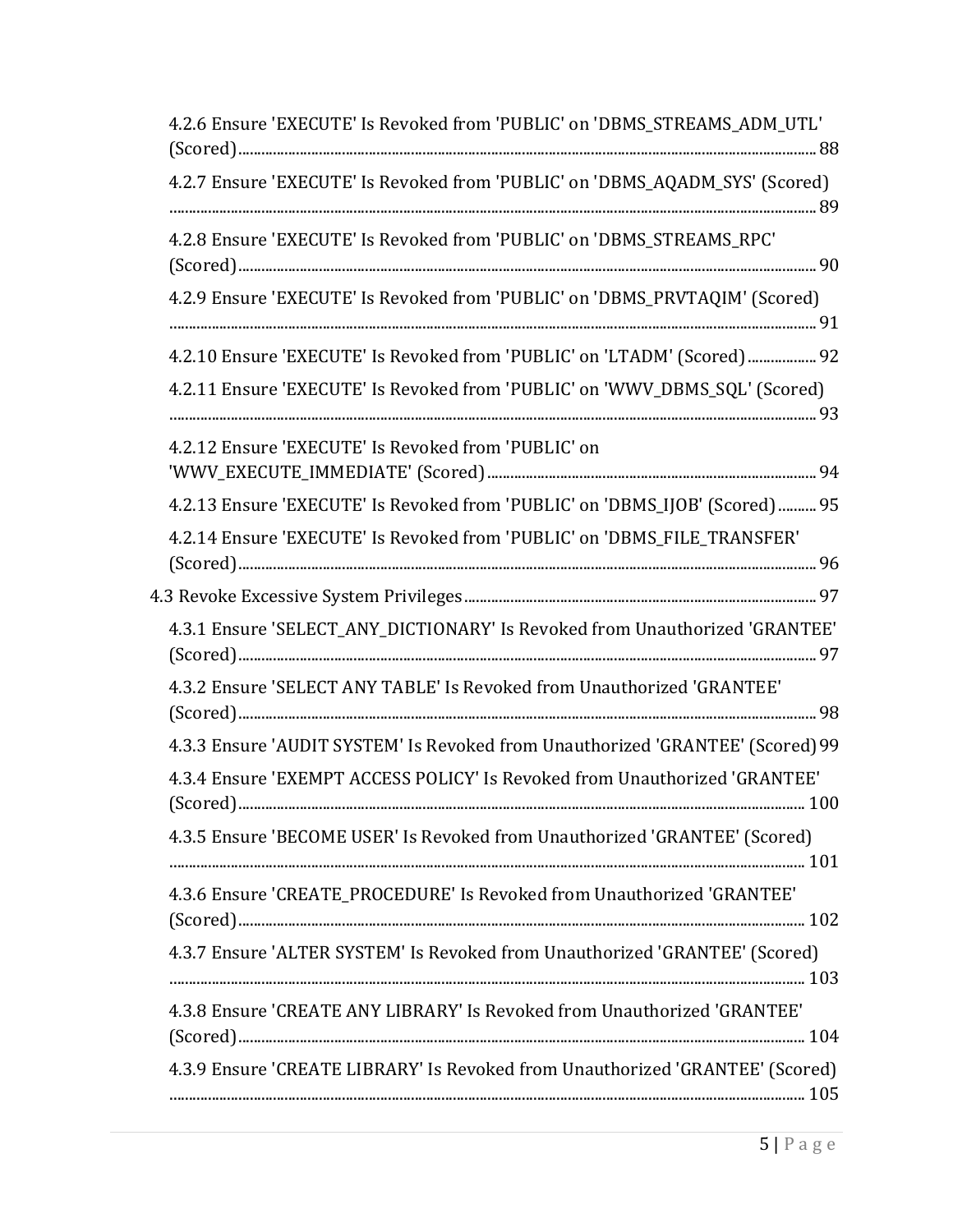| 4.3.10 Ensure 'GRANT ANY OBJECT PRIVILEGE' Is Revoked from Unauthorized          |  |
|----------------------------------------------------------------------------------|--|
| 4.3.11 Ensure 'GRANT ANY ROLE' Is Revoked from Unauthorized 'GRANTEE'            |  |
| 4.3.12 Ensure 'GRANT ANY PRIVILEGE' Is Revoked from Unauthorized 'GRANTEE'       |  |
|                                                                                  |  |
| 4.4.1 Ensure 'DELETE_CATALOG_ROLE' Is Revoked from Unauthorized 'GRANTEE'        |  |
| 4.4.2 Ensure 'SELECT_CATALOG_ROLE' Is Revoked from Unauthorized 'GRANTEE'        |  |
| 4.4.3 Ensure 'EXECUTE_CATALOG_ROLE' Is Revoked from Unauthorized 'GRANTEE'       |  |
| 4.4.4 Ensure 'DBA' Is Revoked from Unauthorized 'GRANTEE' (Scored)  112          |  |
|                                                                                  |  |
| 4.5.1 Ensure 'ALL' Is Revoked from Unauthorized 'GRANTEE' on 'AUD\$' (Scored)113 |  |
| 4.5.2 Ensure 'ALL' Is Revoked from Unauthorized 'GRANTEE' on 'USER HISTORY\$'    |  |
| 4.5.3 Ensure 'ALL' Is Revoked from Unauthorized 'GRANTEE' on 'LINK\$' (Scored)   |  |
| 4.5.4 Ensure 'ALL' Is Revoked from Unauthorized 'GRANTEE' on 'SYS.USER\$'        |  |
| 4.5.5 Ensure 'ALL' Is Revoked from Unauthorized 'GRANTEE' on 'DBA_%' (Scored)    |  |
| 4.5.6 Ensure 'ALL' Is Revoked from Unauthorized 'GRANTEE' on                     |  |
|                                                                                  |  |
| 4.6 Ensure '%ANY%' Is Revoked from Unauthorized 'GRANTEE' (Scored)  120          |  |
| 4.7 Ensure 'DBA_SYS_PRIVS.%' Is Revoked from Unauthorized 'GRANTEE' with         |  |
| 4.8 Ensure Proxy Users Have Only 'CONNECT' Privilege (Scored)  122               |  |
| 4.9 Ensure 'EXECUTE ANY PROCEDURE' Is Revoked from 'OUTLN' (Scored) 123          |  |
| 4.10 Ensure 'EXECUTE ANY PROCEDURE' Is Revoked from 'DBSNMP' (Scored)  124       |  |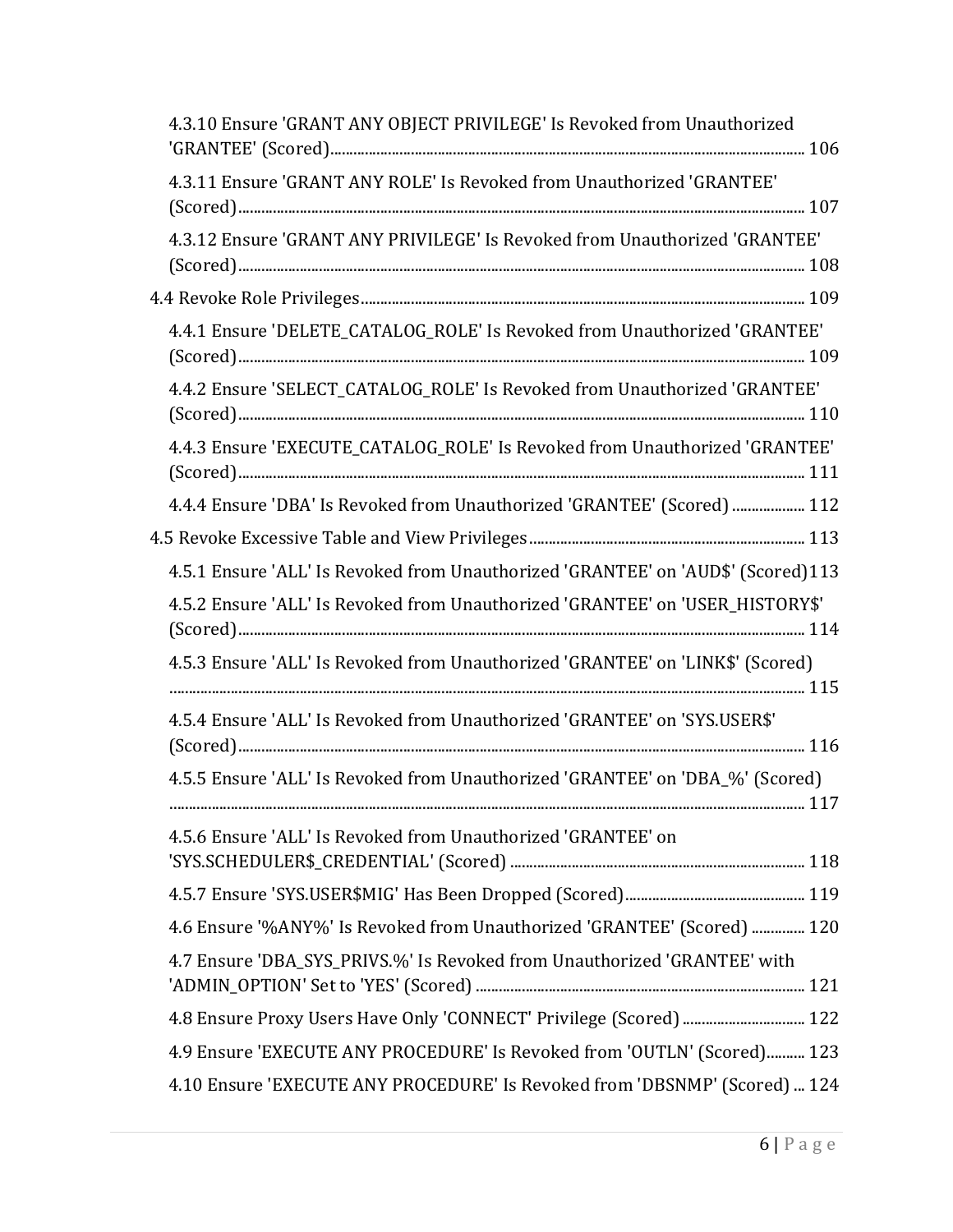| 5.15 Enable 'GRANT ANY OBJECT PRIVILEGE' Audit Option (Scored)  141 |  |
|---------------------------------------------------------------------|--|
|                                                                     |  |
|                                                                     |  |
|                                                                     |  |
|                                                                     |  |
|                                                                     |  |
|                                                                     |  |
|                                                                     |  |
|                                                                     |  |
|                                                                     |  |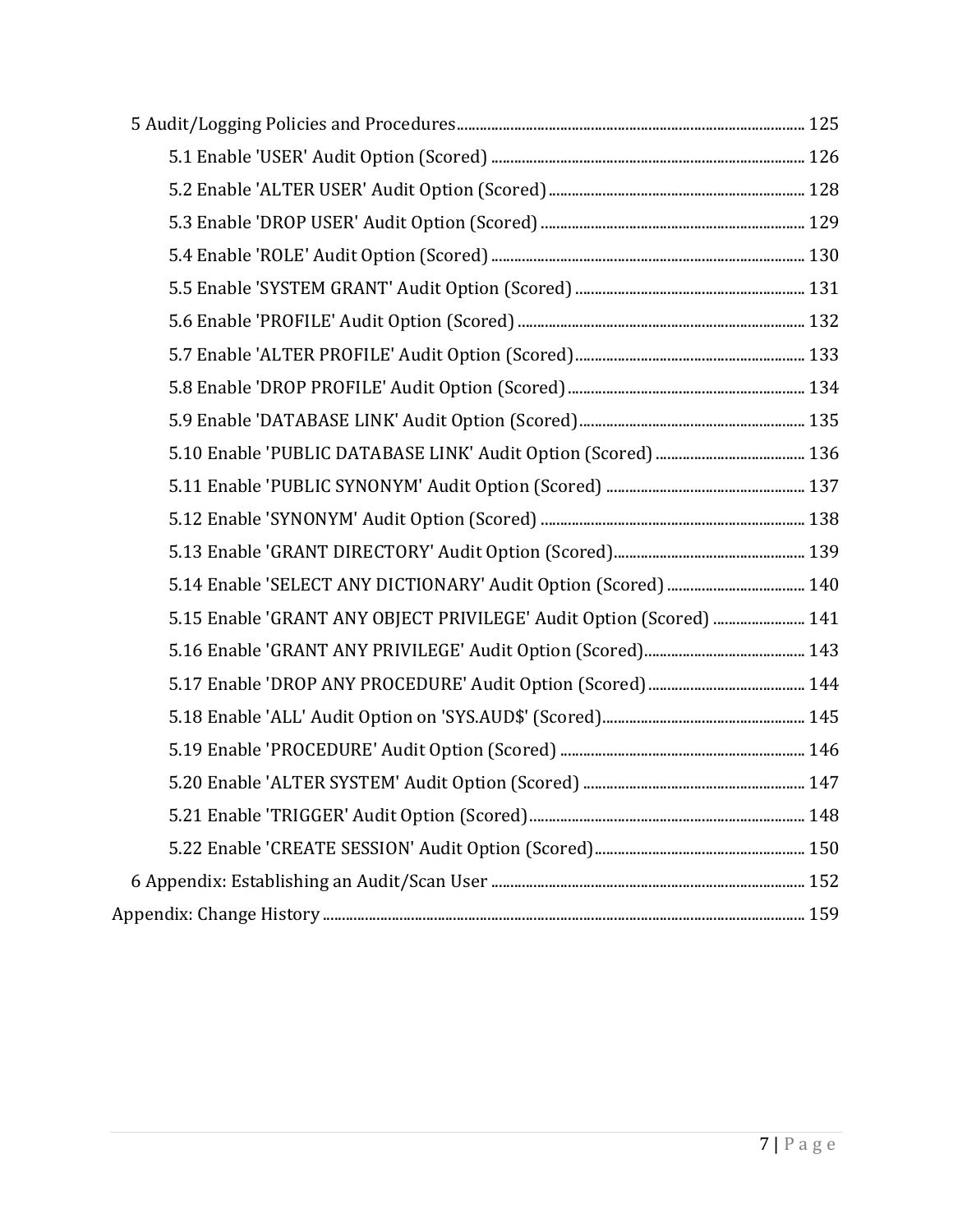# **Overview**

This document is intended to address the recommended security settings for Oracle Database 11g R2. This guide was tested against Oracle Database 11g R2 (11.2.0.4) running on a Windows Server 2012 R2 instance as a stand-alone system, and running on an Oracle Linux 6.5 instance also as a stand-alone system. Future Oracle Database 11g R2 critical patch updates (CPUs) may impact the recommendations included in this document.

To obtain the latest version of this guide, please visit http://benchmarks.cisecurity.org. If you have questions, comments, or have identified ways to improve this guide, please write us at feedback@cisecurity.org.

# **Intended Audience**

This benchmark is intended for system and application administrators, security specialists, auditors, help desk, and platform deployment personnel who plan to develop, deploy, assess, or secure solutions that incorporate Oracle Database 11g R2 on Oracle Linux or Microsoft Windows Server.

# **Consensus Guidance**

This benchmark was created using a consensus review process comprised of subject matter experts. Consensus participants provide perspective from a diverse set of backgrounds including consulting, software development, audit and compliance, security research, operations, government, and legal.

Each CIS benchmark undergoes two phases of consensus review. The first phase occurs during initial benchmark development. During this phase, subject matter experts convene to discuss, create, and test working drafts of the benchmark. This discussion occurs until consensus has been reached on benchmark recommendations. The second phase begins after the benchmark has been published. During this phase, all feedback provided by the Internet community is reviewed by the consensus team for incorporation in the benchmark. If you are interested in participating in the consensus process, please visit https://community.cisecurity.org.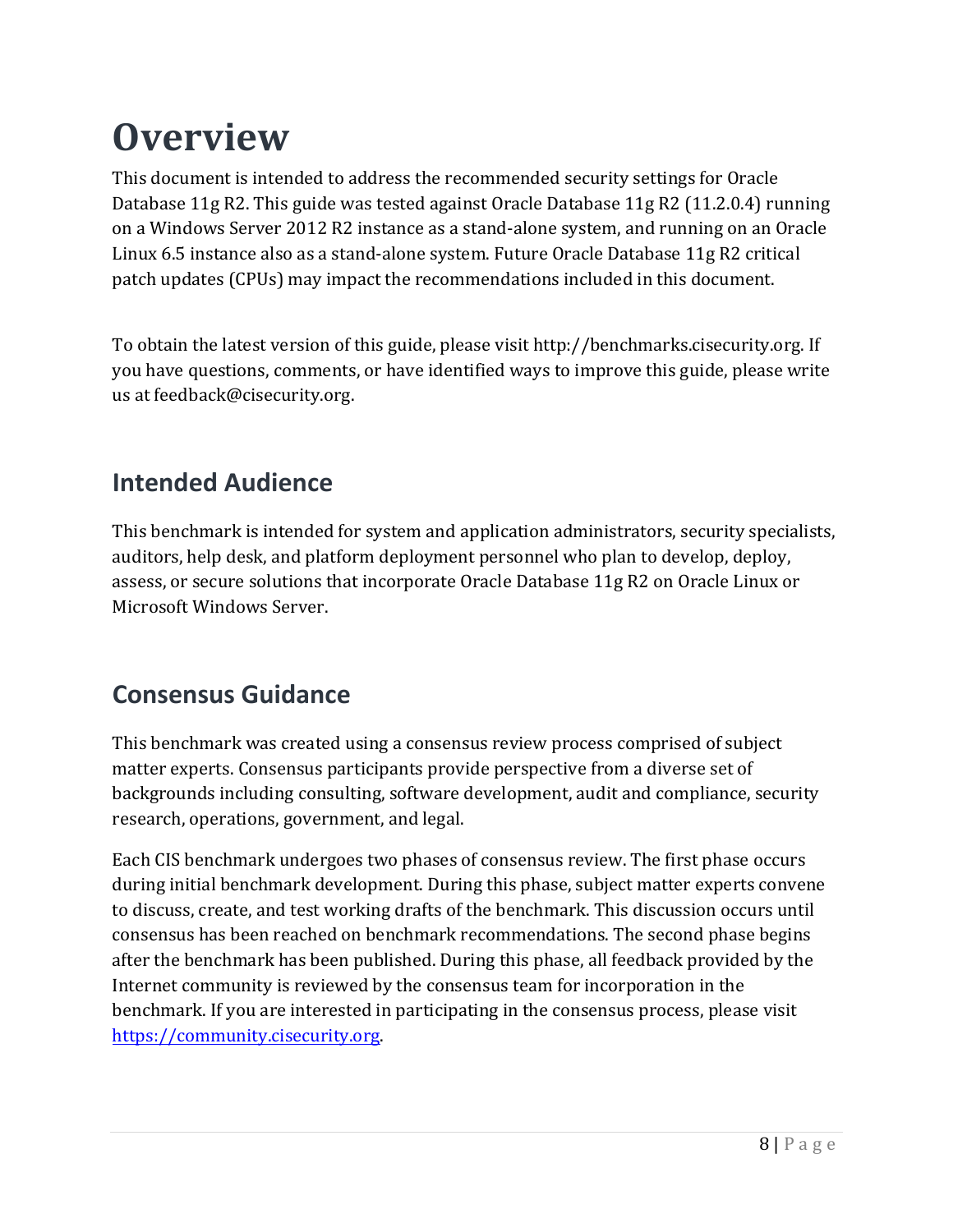# **Typographical Conventions**

The following typographical conventions are used throughout this guide:

| Convention                                  | Meaning                                                                                                    |
|---------------------------------------------|------------------------------------------------------------------------------------------------------------|
| Stylized Monospace font                     | Used for blocks of code, command, and script examples.<br>Text should be interpreted exactly as presented. |
| Monospace font                              | Used for inline code, commands, or examples. Text should<br>be interpreted exactly as presented.           |
| <italic brackets="" font="" in=""></italic> | Italic texts set in angle brackets denote a variable<br>requiring substitution for a real value.           |
| Italic font                                 | Used to denote the title of a book, article, or other<br>publication.                                      |
| <b>Note</b>                                 | Additional information or caveats                                                                          |

## **Scoring Information**

A scoring status indicates whether compliance with the given recommendation impacts the assessed target's benchmark score. The following scoring statuses are used in this benchmark:

#### **Scored**

Failure to comply with "Scored" recommendations will decrease the final benchmark score. Compliance with "Scored" recommendations will increase the final benchmark score.

#### **Not Scored**

Failure to comply with "Not Scored" recommendations will not decrease the final benchmark score. Compliance with "Not Scored" recommendations will not increase the final benchmark score.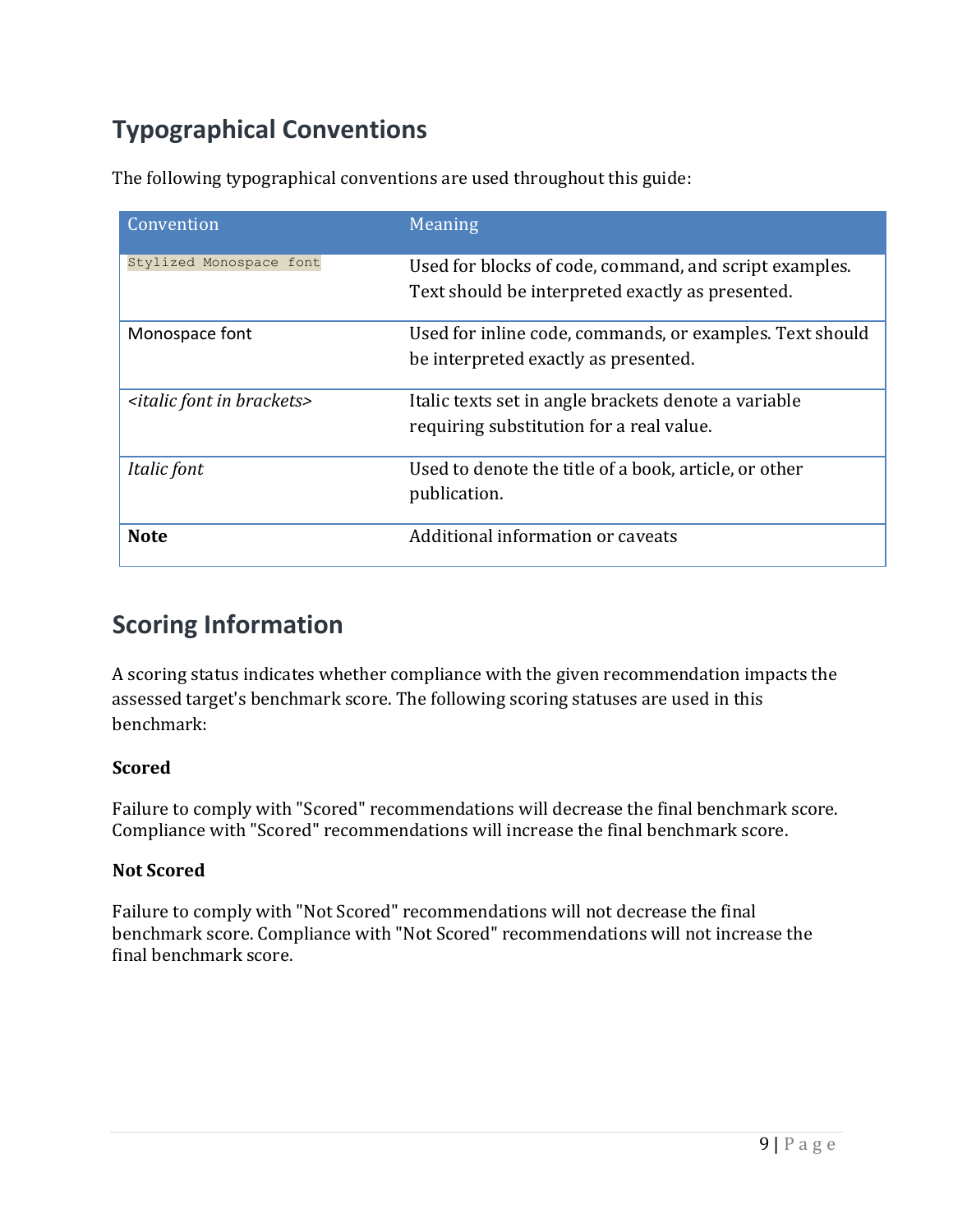# **Profile Definitions**

The following configuration profiles are defined by this Benchmark:

#### • **Level 1 - RDBMS**

Items in this profile apply to Oracle Database 11g R2 and intend to:

- $\circ$  Be practical and prudent;
- $\circ$  Provide a clear security benefit; and
- $\circ$  Not inhibit the utility of the technology beyond acceptable means.

#### • **Level 1 - Linux Host OS**

Items in this profile apply to Linux Host operating systems and intend to:

- $\circ$  Be practical and prudent;
- $\circ$  Provide a clear security benefit; and
- $\circ$  Not inhibit the utility of the technology beyond acceptable means.

#### • **Level 1 - Windows Server Host OS**

Items in this profile apply to Windows Server operating systems and intend to:

- $\circ$  Be practical and prudent;
- $\circ$  Provide a clear security benefit; and
- $\circ$  Not inhibit the utility of the technology beyond acceptable means.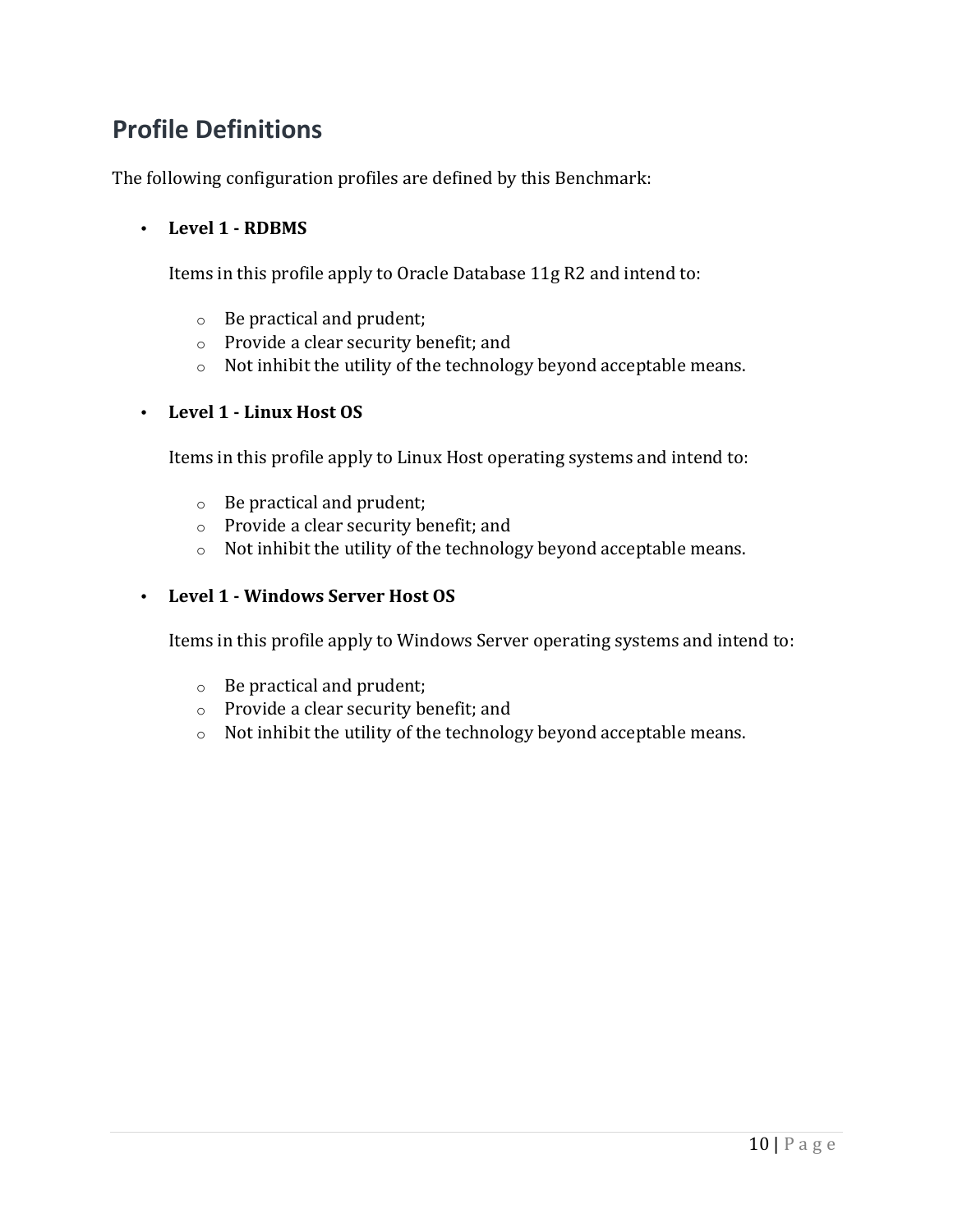# **Acknowledgements**

This benchmark exemplifies the great things a community of users, vendors, and subject matter experts can accomplish through consensus collaboration. The CIS community thanks the entire consensus team with special recognition to the following individuals who contributed greatly to the creation of this guide:

#### **Contributor**

Arman Rawls Adam Montville Alexey Aristov Dean Lackey Jay Mehta Samir Sayed Scott Rotondo Than Thi Cham Timothy Harrison

#### **Editor**

Angelo Marcotullio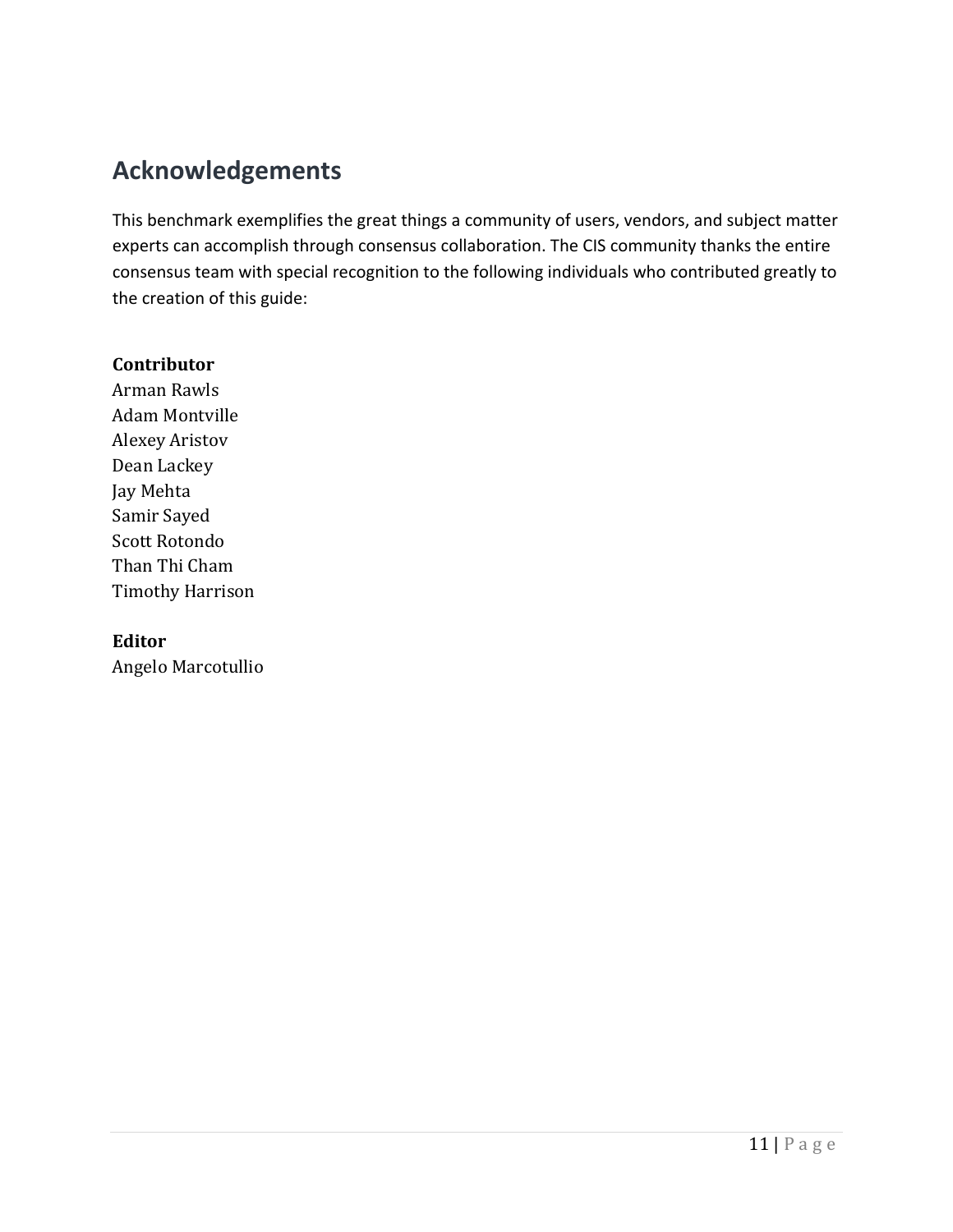# **Recommendations**

# *1 Oracle Database Installation and Patching Requirements*

One of the best ways to ensure secure Oracle security is to implement Critical Patch Updates (CPUs) as they come out, along with any applicable OS patches that will not interfere with system operations. It is additionally prudent to remove Oracle sample data from production environments.

# 1.1 Ensure the Appropriate Version/Patches for Oracle Software Is *Installed (Scored)*

#### **Profile Applicability:**

• Level 1 - RDBMS

#### **Description:**

The Oracle installation should be supported with security patches and the latest Critical Patch Updates should be applied quarterly.

#### **Rationale:**

As using the most recent Oracle database software, along with all applicable patches can help limit the possibilities for vulnerabilities in the software, the installation version and/or patches applied during setup should be established according to the needs of the organization. Ensure you are using a release that is covered by a level of support that includes the generation of Critical Patch Updates.

#### **Audit:**

To assess this recommendation, execute the following SQL statements.

To check for a supported version of Oracle Database 11g R2:

SELECT PRODUCT, VERSION FROM PRODUCT COMPONENT VERSION WHERE PRODUCT LIKE '%Database%' AND VERSION LIKE '11.2.0.4%';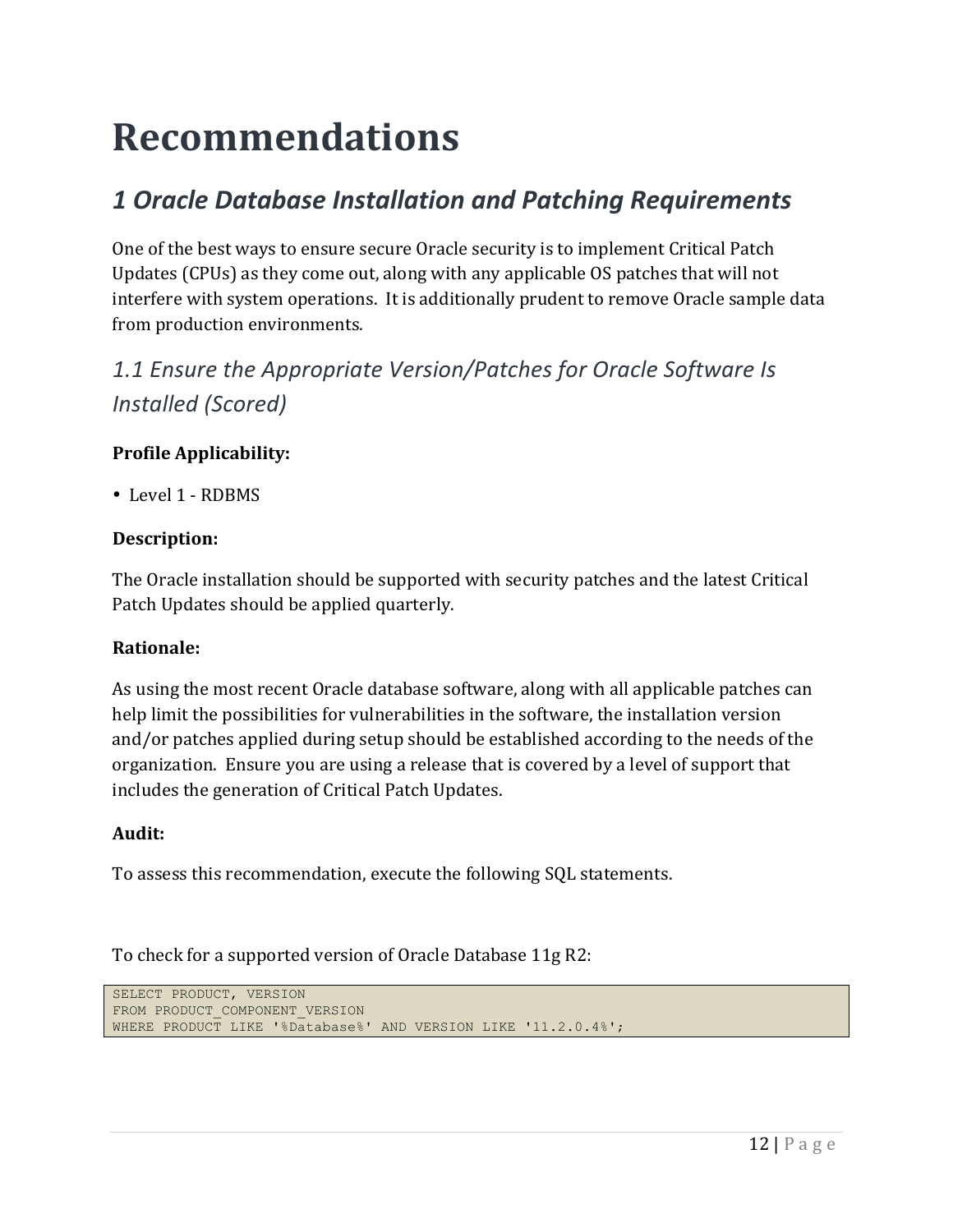To check for application of quarterly Critical Patch Updates:

```
SELECT ACTION, VERSION, ID
FROM DBA REGISTRY HISTORY
WHERE TO DATE(TRIM(TO CHAR(ID)), 'YYMMDD') > SYSDATE-90 AND ID > 160000;
```
A row returned by each SQL statement would be a pass for the recommendation.

#### **Remediation:**

Download and apply the latest quarterly Critical Patch Update patches.

#### **References:**

- 1. http://www.oracle.com/us/support/assurance/fixing-policies/index.html
- 2. http://www.oracle.com/technetwork/topics/security/alerts-086861.html
- 3. http://www.oracle.com/us/support/library/lifetime-support-technology-069183.pdf
- 4. http://docs.oracle.com/cd/E11882\_01/server.112/e40402/statviews\_4212.htm#R EFRN23549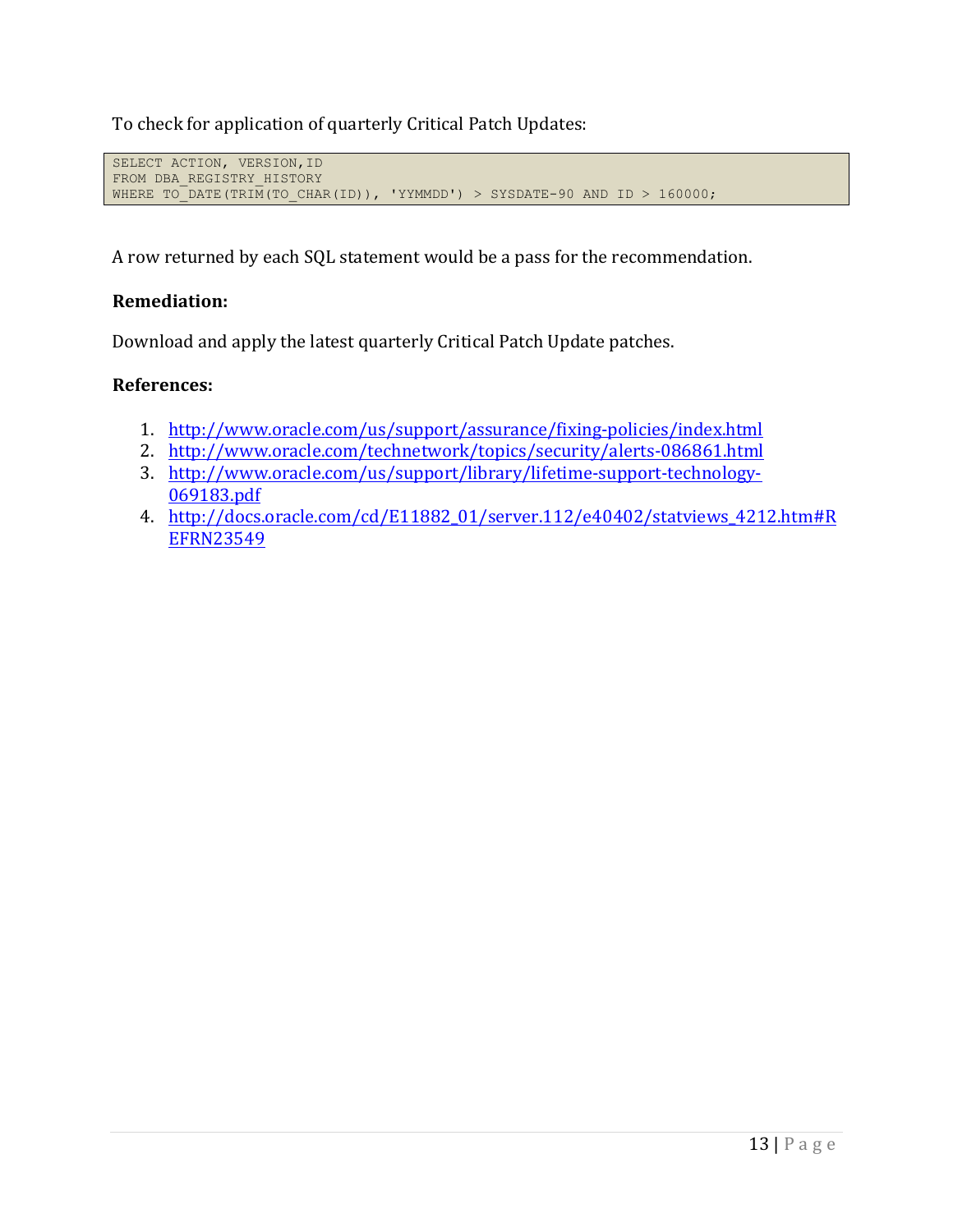### *1.2 Ensure All Default Passwords Are Changed (Scored)*

#### **Profile Applicability:**

• Level 1 - RDBMS

#### **Description:**

The Oracle installation has a view called DBA\_USERS\_WITH\_DEFPWD, which keeps a list of all database users making use of default passwords.

#### **Rationale:**

Default passwords should be considered "well known" to attackers. Consequently, if default passwords remain in place any attacker with access to the database then has the ability to authenticate as the user with that default password. When default passwords are altered, this circumstance is mitigated.

#### **Audit:**

To assess this recommendation, execute the following SQL statement.

```
SELECT USERNAME
FROM DBA_USERS_WITH_DEFPWD
WHERE USERNAME NOT LIKE '%XS$NULL%';
```
The assessment fails if results are returned.

#### **Remediation:**

To remediate this recommendation, you may perform either of the following actions.

• Manually issue the following SQL statement for each USERNAME returned in the Audit Procedure:

PASSWORD <username>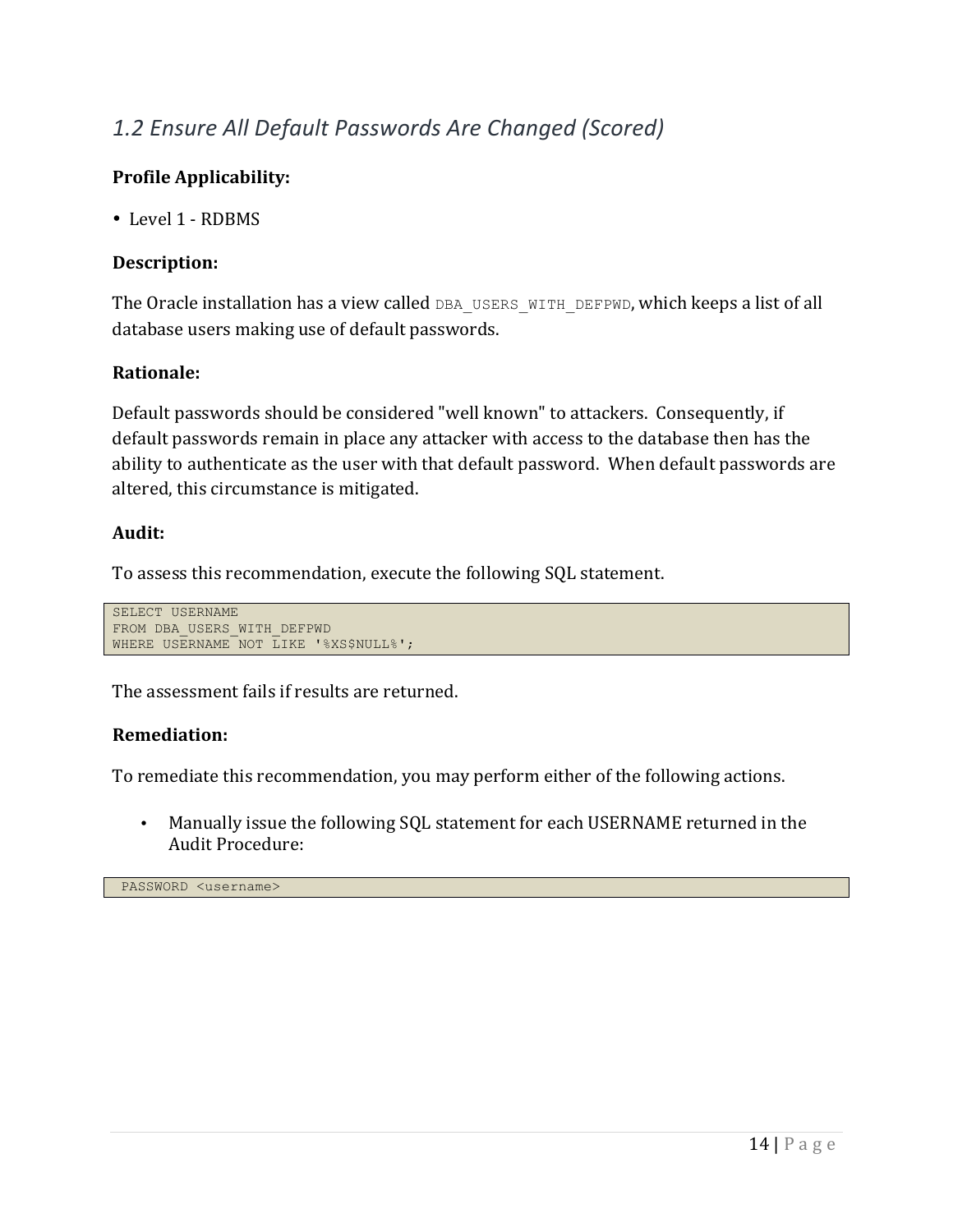• Execute the following SQL script to randomly assign passwords:

```
begin
 for r user in
     (select username from dba_users_with_defpwd where username not like '%XS$NULL%')
    loop
     DBMS_OUTPUT.PUT_LINE('Password for user '||r_user.username||' will be
changed.');
       execute immediate 'alter user "'||r_user.username||'" identified by 
"'||DBMS_RANDOM.string('a',16)||'"account lock password expire';
   end loop;
end;
/
```
#### **References:**

1. http://docs.oracle.com/cd/E11882\_01/server.112/e10575/tdpsg\_user\_accounts.ht m#TDPSG20000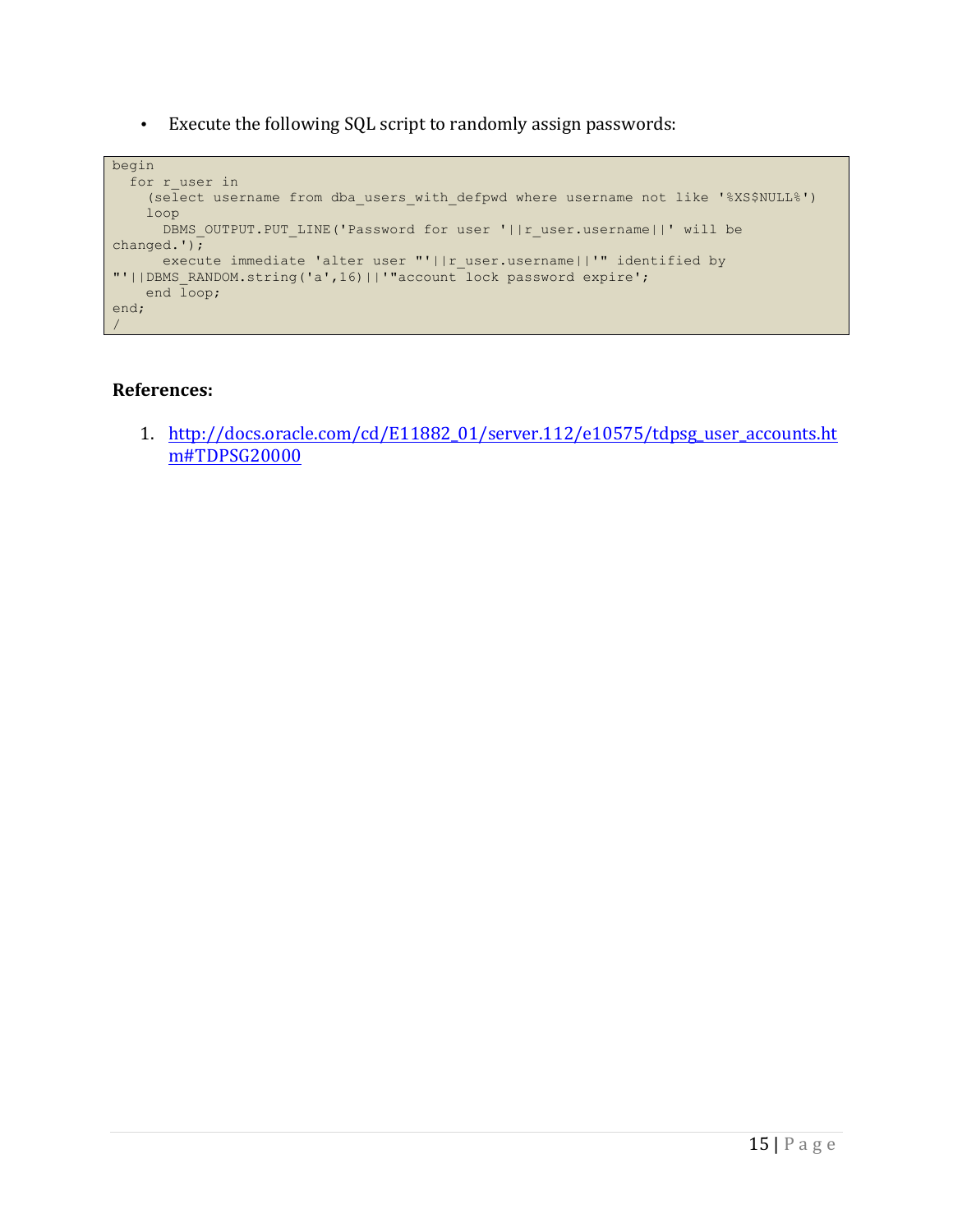### *1.3 Ensure All Sample Data And Users Have Been Removed (Scored)*

#### **Profile Applicability:**

• Level 1 - RDBMS

#### **Description:**

Oracle sample schemas are not needed for the operation of the database. These include, among others, information pertaining to a sample schemas pertaining to Human Resources, Business Intelligence, Order Entry, and the like. These samples create sample users (BI, HR, OE, PM, IX, SH, SCOTT), in addition to tables and fictitious data.

#### **Rationale:**

The sample data is typically not required for production operations of the database and provides users with well-known default passwords, particular views, and procedures/functions. Such users, views, and/or procedures/functions could be used to launch exploits against production environments.

#### **Audit:**

To assess this recommendation, check for the presence of Oracle sample users by executing the following SQL statement.

```
SELECT USERNAME
FROM ALL USERS
WHERE USERNAME IN ('BI','HR','IX','OE','PM','SCOTT','SH');
```
#### **Remediation:**

To remediate this setting, it is recommended that you execute the following SQL script.

```
$ORACLE_HOME/demo/schema/drop_sch.sql
```
**NOTE:** The recyclebin is not set to OFF within the default drop script, which means that the data will still be present in your environment until the recyclebin is emptied.

#### **Impact:**

The Oracle sample user names may be in use on a production basis. It is important that you first verify that  $BI$ ,  $HR$ ,  $IX$ ,  $OE$ ,  $PM$ ,  $SCOTT$ , and/or  $SH$  are not valid production user names before executing the dropping SQL scripts. This may be particularly true with the  $HR$  and BI users. If any of these users are present, it is important to be cautious and confirm **the schemas present are, in fact, Oracle sample schemas and not production schemas** being relied upon by business operations.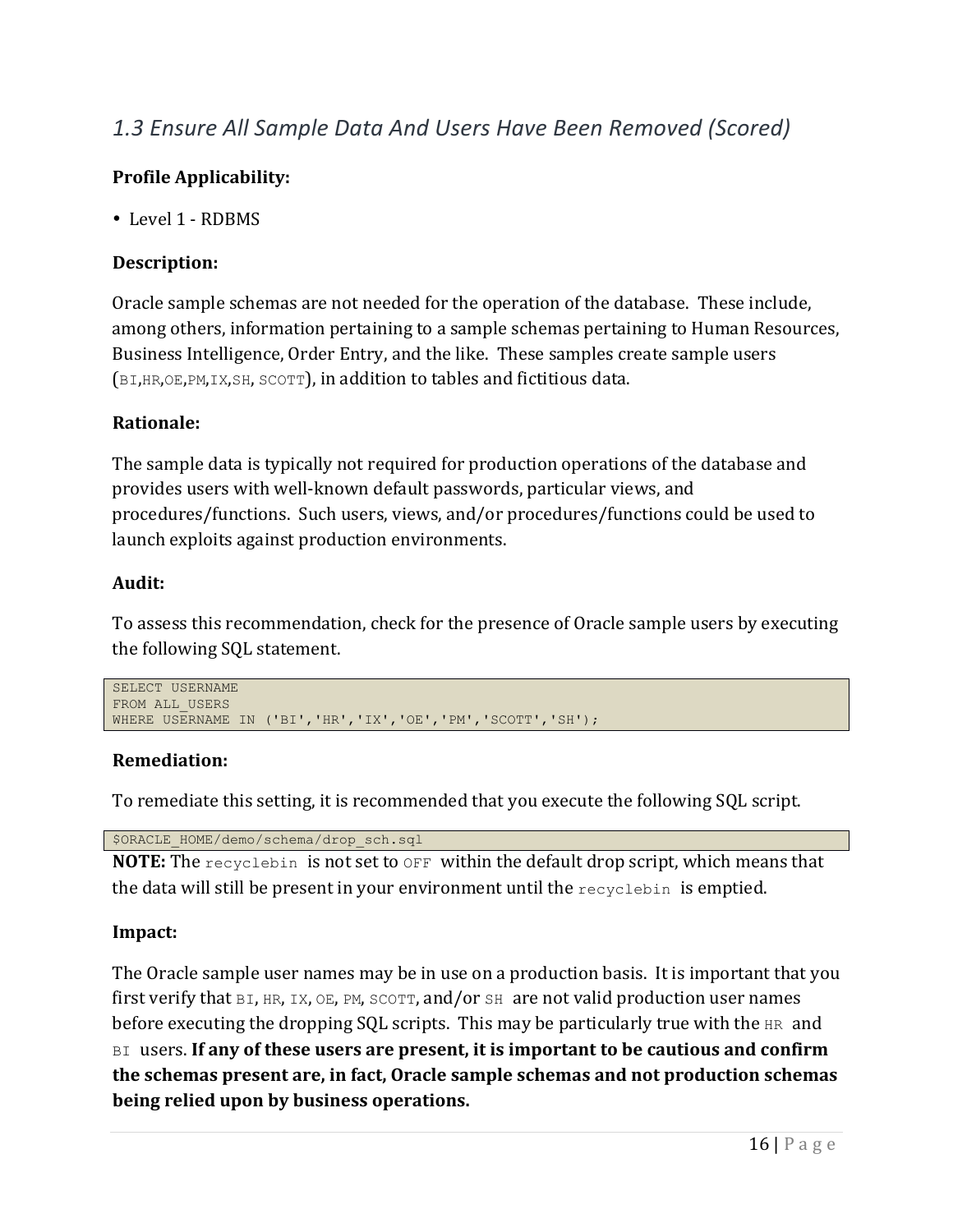#### **References:**

1. http://docs.oracle.com/cd/E11882\_01/server.112/e10831/toc.htm

### *2 Oracle Parameter Settings*

The operation of the Oracle database instance is governed by numerous parameters that are set in specific configuration files and are instance-specific in scope. As alterations of these parameters can cause problems ranging from denial -of-service to theft of proprietary information, these configurations should be carefully considered and maintained.

#### **Note:**

For all files that have parameters that can be modified with the OS and/or SQL commands/scripts, these will both be listed where appropriate.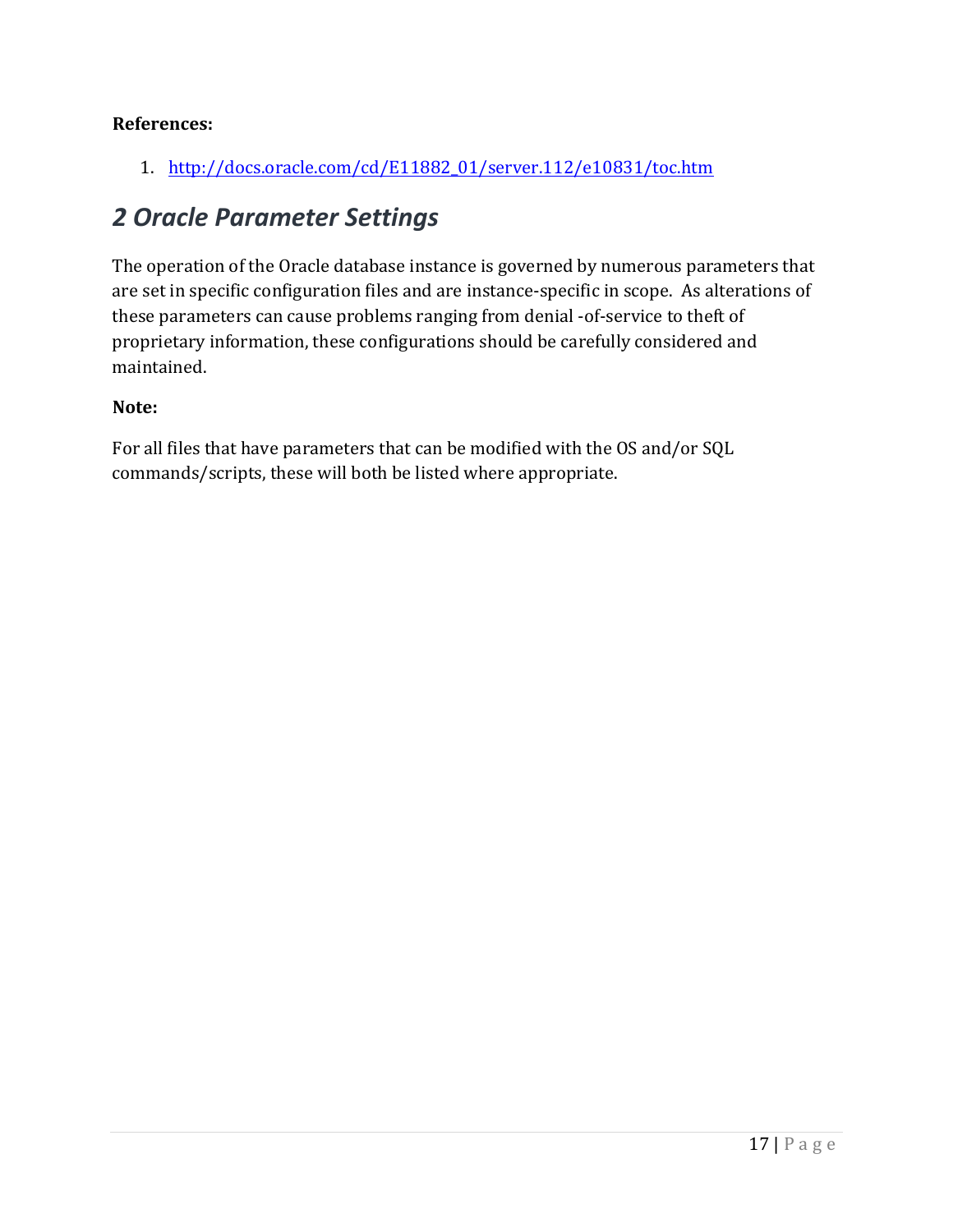## *2.1 Listener Settings*

Settings for the TNS Listener listener.ora file.

2.1.1 Ensure 'SECURE\_CONTROL\_<listener\_name>' Is Set In 'listener.ora' *(Scored)*

#### **Profile Applicability:**

- Level 1 Linux Host OS
- Level 1 Windows Server Host OS

#### **Description:**

The SECURE CONTROL <*listener\_name>* setting determines the type of control connection the Oracle server requires for remote configuration of the listener.

#### **Rationale:**

As listener configuration changes via unencrypted remote connections can result in unauthorized users sniffing the control configuration information from the network, these control values should be set according to the needs of the organization.

#### **Audit:**

To audit this recommendation follow these steps:

- Open the \$ORACLE HOME/network/admin/listener.ora file (or %ORACLE HOME%\network\admin\listener.ora on Windows)
- Ensure that each defined listener as an associated SECURE\_CONTROL\_<listener\_name> directive.

#### For example:

```
LISTENER1 =
   (DESCRIPTION=
     (ADDRESS=(PROTOCOL=TCP) (HOST=sales-server)(PORT=1521))
    (ADDRESS=(PROTOCOL=IPC) (KEY=REGISTER))
    (ADDRESS=(PROTOCOL=TCPS) (HOST=sales-server)(PORT=1522)))
  SECURE CONTROL LISTENER1=TCPS
```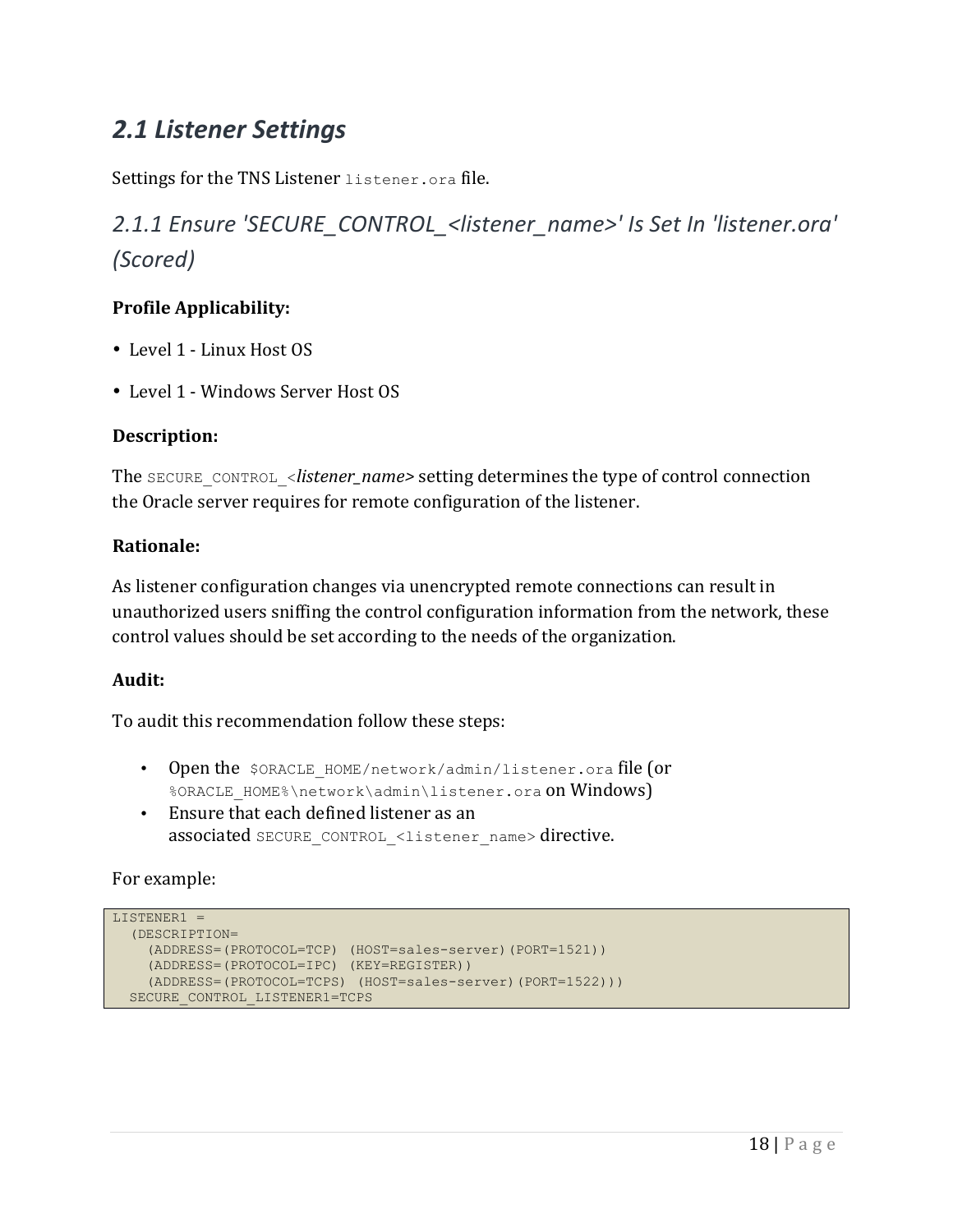#### **Remediation:**

Set the SECURE\_CONTROL\_<listener\_name> for each defined listener in the listener.ora file, according to the needs of the organization.

#### **References:**

1. http://docs.oracle.com/cd/E11882\_01/network.112/e10835/listener.htm#NETRF 327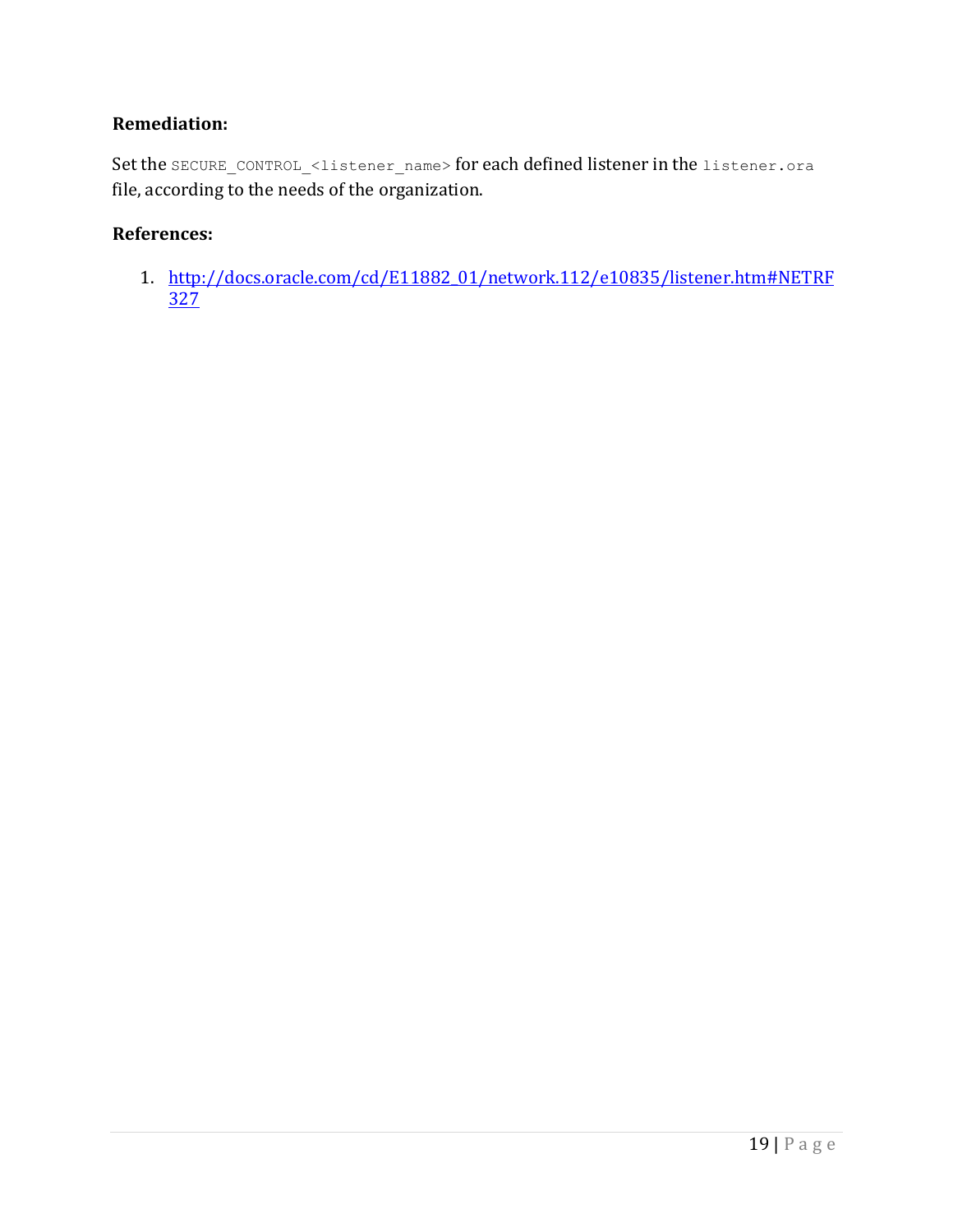### 2.1.2 Ensure 'extproc' Is Not Present in 'listener.ora' (Scored)

#### **Profile Applicability:**

- Level 1 Linux Host OS
- Level 1 Windows Server Host OS

#### **Description:**

Oracle extproc allows the database to run procedures from operating system libraries. These library calls can, in turn, run any operating system command.

#### **Rationale:**

extproc should be removed from the listener.ora to mitigate the risk that OS libraries can be invoked by the Oracle instance.

#### **Audit:**

To audit this recommendation execute the following shell commands as appropriate for your Unix/Windows environment.

Unix environment:

grep -i extproc \$ORACLE HOME/network/admin/listener.ora

Windows environment:

find /I extproc %ORACLE HOME%\network\admin\listener.ora

Ensure extproc does not exist.

#### **Remediation:**

Remove extproc from the listener.ora file.

#### **References:**

1. http://docs.oracle.com/cd/E11882\_01/network.112/e10836/advcfg.htm#NETAG0 132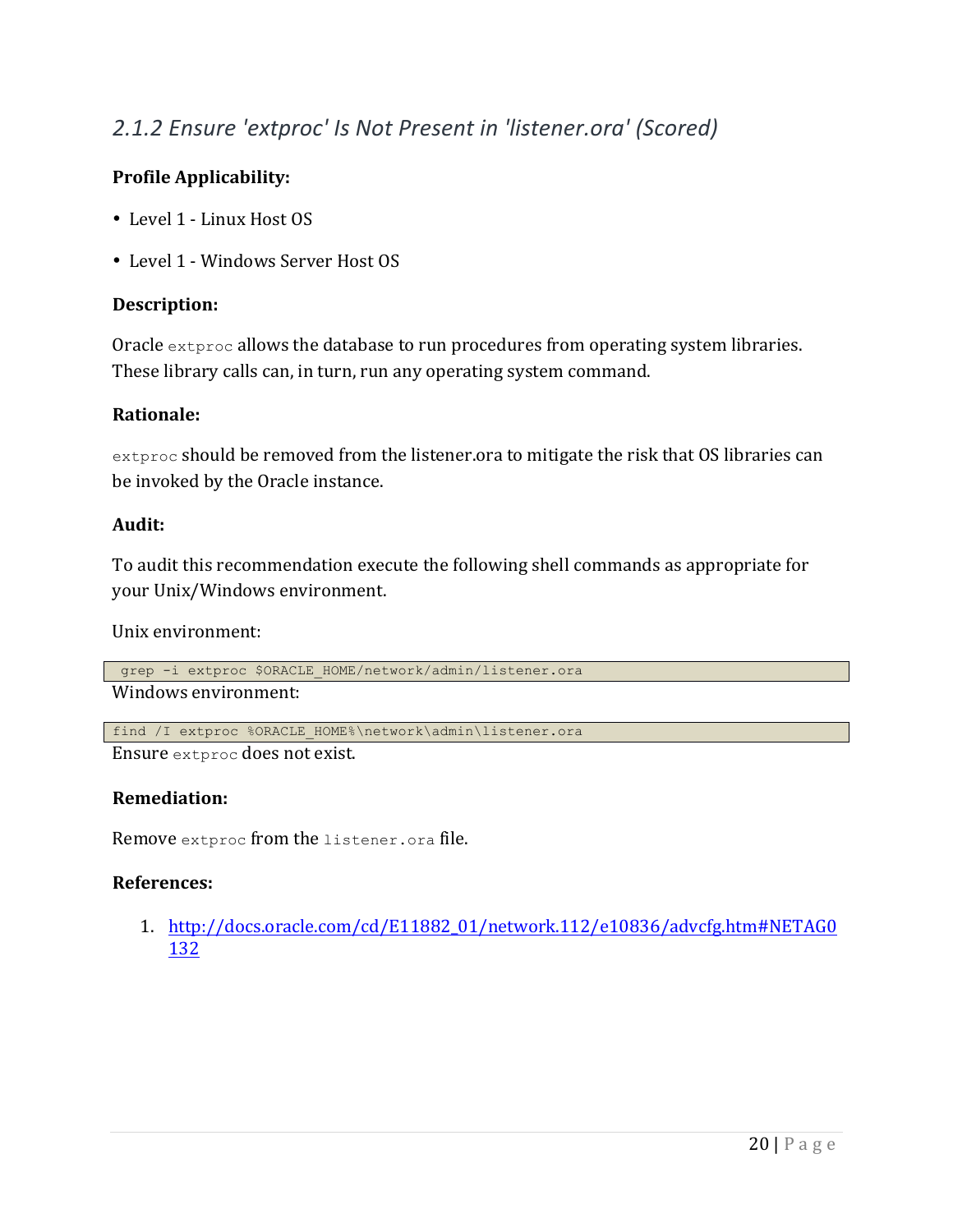# 2.1.3 Ensure 'ADMIN\_RESTRICTIONS\_<listener\_name>' Is Set to 'ON' *(Scored)*

#### **Profile Applicability:**

- Level 1 Linux Host OS
- Level 1 Windows Server Host OS

#### **Description:**

The admin restrictions <listener name> setting in the listener.ora file can require that any attempted real-time alteration of the parameters in the  $l$  istener via the set command file be refused unless the listener. ora file is manually altered then restarted by a privileged user.

#### **Rationale:**

As blocking unprivileged users from making alterations of the listener. ora file, where remote data/services are specified, will help protect data confidentiality, this value should be set to the needs of the organization.

#### **Audit:**

To audit this recommendation execute the following shell commands as appropriate for your Unix/Windows environment.

#### Unix environment:

```
grep -i admin restrictions $ORACLE HOME/network/admin/listener.ora
Windows environment:
```

```
find /I admin restrictions %ORACLE_HOME%|\network\admin\listener.ora
```
Ensure ADMIN\_RESTRICTIONS <listener\_name> is set to ON for all listeners.

#### **Remediation:**

Use a text editor such as  $v_i$  to set the ADMIN\_RESTRICTIONS\_<listener\_name> to the value ON.

#### **Default Value:**

Not set.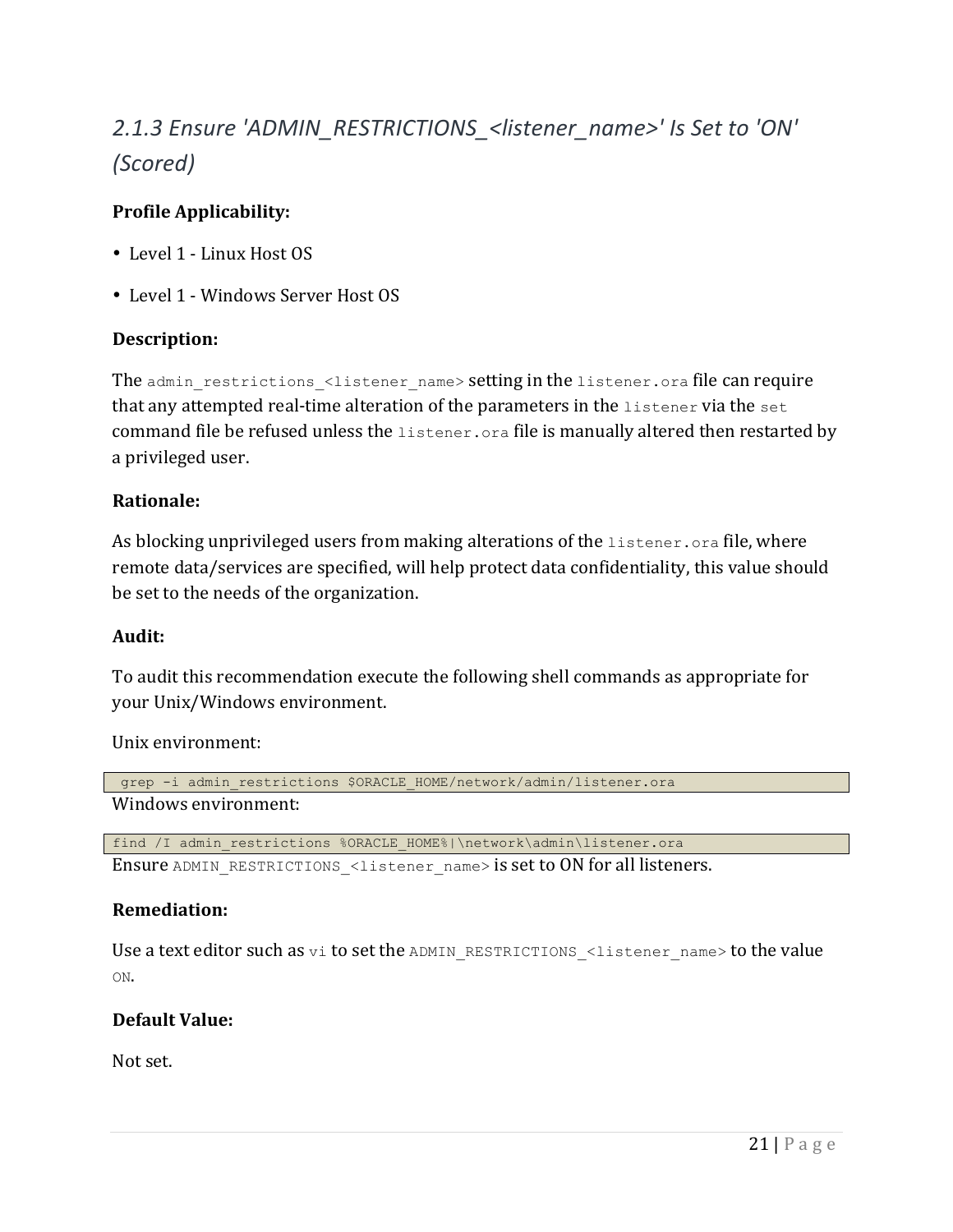#### **References:**

1. http://docs.oracle.com/cd/E11882\_01/network.112/e10835/listener.htm#NETRF  $310$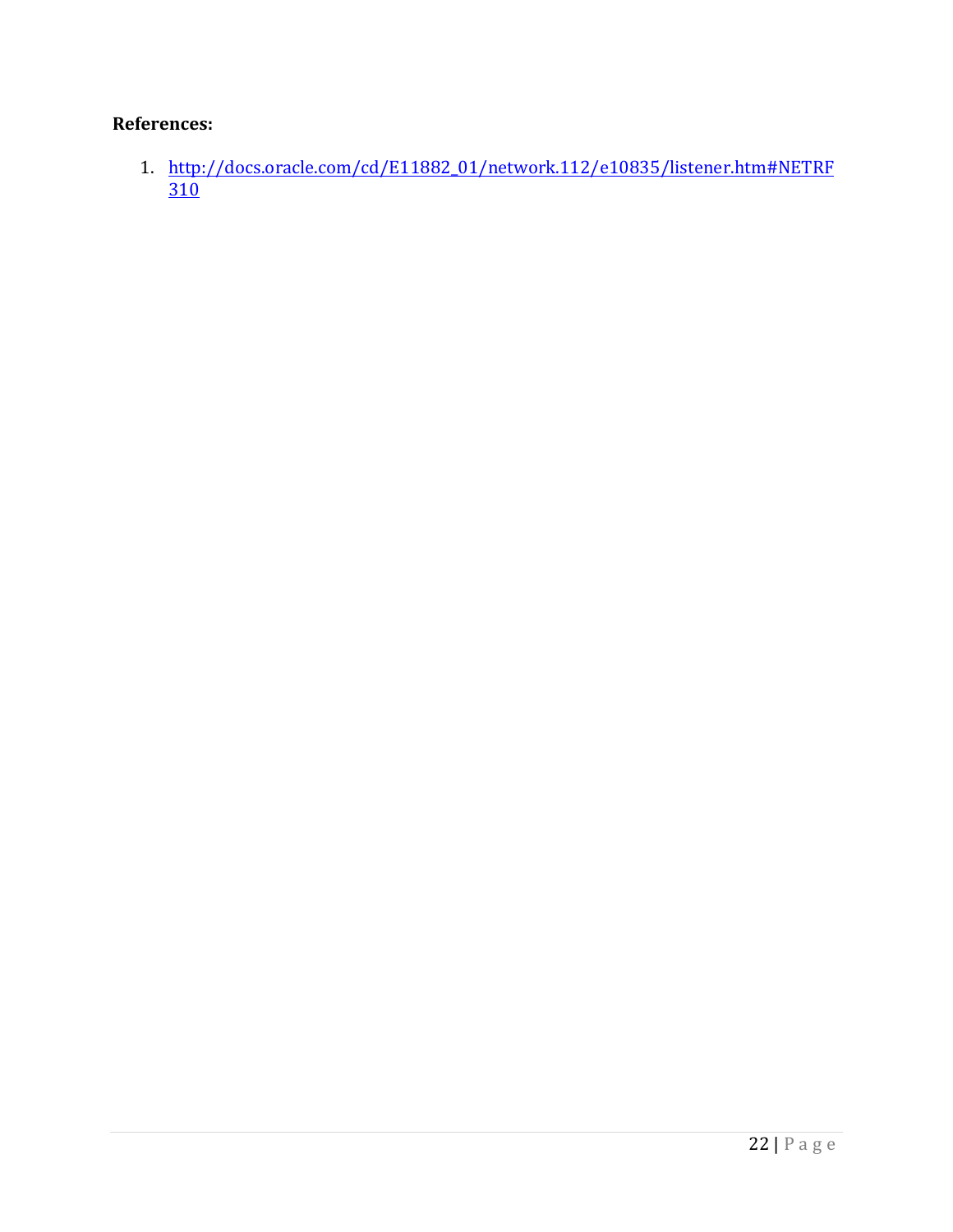# 2.1.4 Ensure 'SECURE\_REGISTER\_<listener\_name>' Is Set to 'TCPS' or *'IPC' (Scored)*

#### **Profile Applicability:**

- Level 1 Linux Host OS
- Level 1 Windows Server Host OS

#### **Description:**

The SECURE\_REGISTER\_<*listener\_name>* setting specifies the protocols which are used to connect to the TNS listener.

#### **Rationale:**

As listener configuration changes via unencrypted remote connections can result in unauthorized users sniffing the control configuration information from the network, these control values should be set according to the needs of the organization.

#### **Audit:**

To audit this recommendation execute the following shell commands as appropriate for your Unix/Windows environment.

Unix environment:

```
grep -i SECURE REGISTER $ORACLE HOME/network/admin/listener.ora
Windows environment:
```

```
find /I SECURE REGISTER %ORACLE HOME%\network\admin\listener.ora
Ensure SECURE_REGISTER_<listener_name> is set to TCPS or IPC.
```
#### **Remediation:**

Use a text editor such as vi to set the SECURE\_REGISTER\_<listener\_name>=TCPS or SECURE\_REGISTER\_<listener\_name>=IPC for each listener found in \$ORACLE\_HOME/network/admin/listener.ora.

#### **References:**

- 1. http://docs.oracle.com/cd/E11882\_01/network.112/e10835/listener.htm#NETRF 328
- 2. https://support.oracle.com/epmos/faces/ui/km/DocumentDisplay.jspx?id=145388 3.1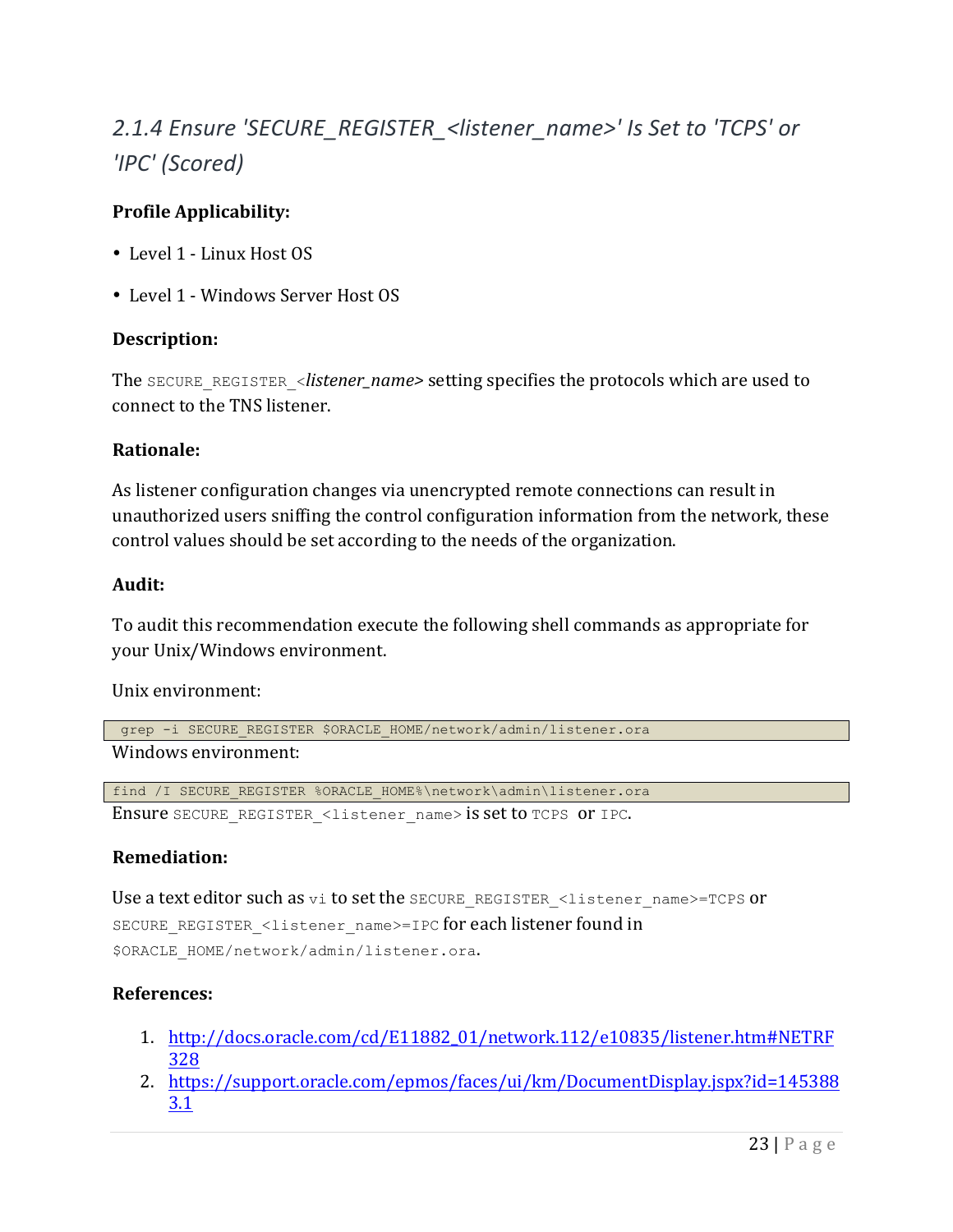- 3. https://support.oracle.com/epmos/faces/ui/km/DocumentDisplay.jspx?id=134083  $\overline{1.1}$
- 4. http://www.joxeankoret.com/download/tnspoison.pdf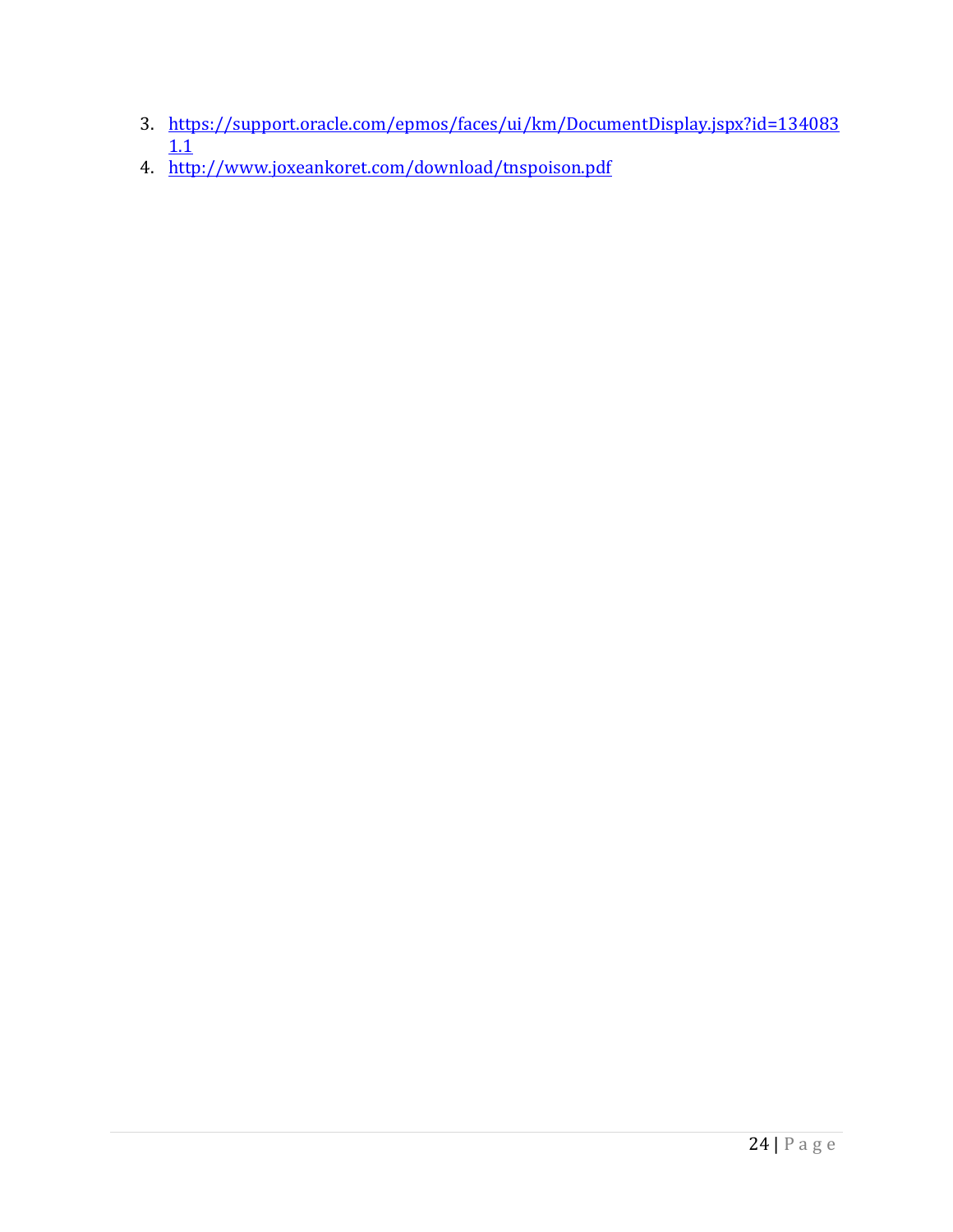# *2.2 Database settings*

This section defines recommendations covering the general security configuration of the database instance. The listed recommendations ensure auditing is enabled, listeners are appropriately confined, and authentication is appropriately configured.

**NOTE:** The remediation procedures assume the use of a server parameter file, which is often a preferred method of storing server initialization parameters.

ALTER SYSTEM SET <configuration item> = <value> SCOPE = SPFILE;

For your environment, leaving off the  $SCOPE = SPEILE$  directive or substituting that with  $SCOPE = BOTH might be preferred depending on the recommendation.$ 

### 2.2.1 Ensure 'AUDIT\_SYS\_OPERATIONS' Is Set to 'TRUE' (Scored)

#### **Profile Applicability:**

• Level 1 - RDBMS

#### **Description:**

The AUDIT SYS OPERATIONS setting provides for the auditing of all user activities conducted under the SYSOPER and SYSDBA accounts.

#### **Rationale:**

If the parameter AUDIT\_SYS\_OPERATIONS is FALSE all statements except of Startup/Shutdown and Logon by SYSDBA/SYSOPER users are not audited.

#### **Audit:**

To assess this recommendation execute the following SQL statement.

```
SELECT UPPER(VALUE)
FROM V$PARAMETER
WHERE UPPER(NAME) = 'AUDIT_SYS_OPERATIONS';
```
#### Ensure VALUE is set to TRUE.

#### **Remediation:**

To remediate this setting execute the following SQL statement.

ALTER SYSTEM SET AUDIT SYS OPERATIONS = TRUE SCOPE=SPFILE;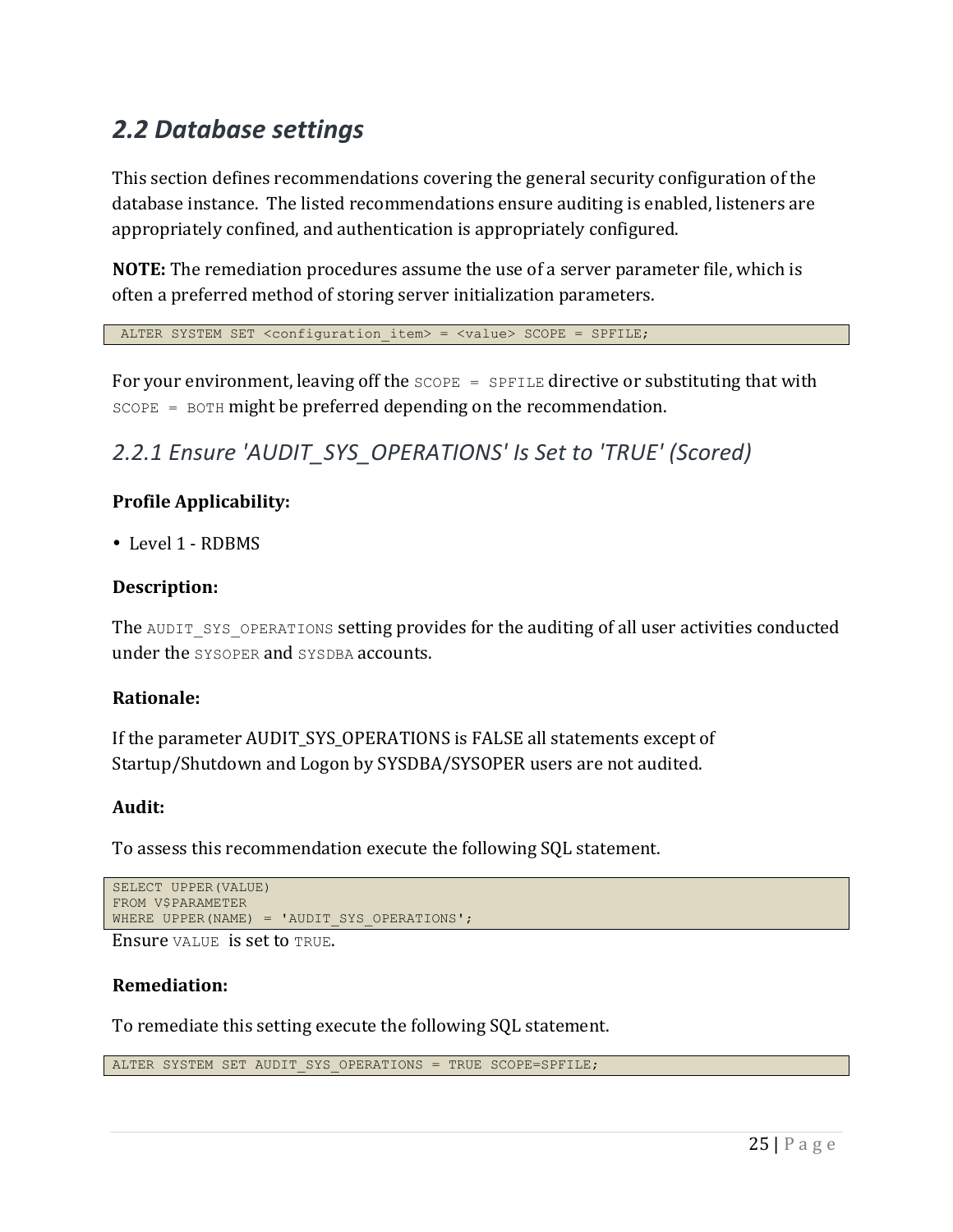#### **References:**

1. http://docs.oracle.com/cd/E11882\_01/server.112/e25513/initparams015.htm#R **EFRN10005**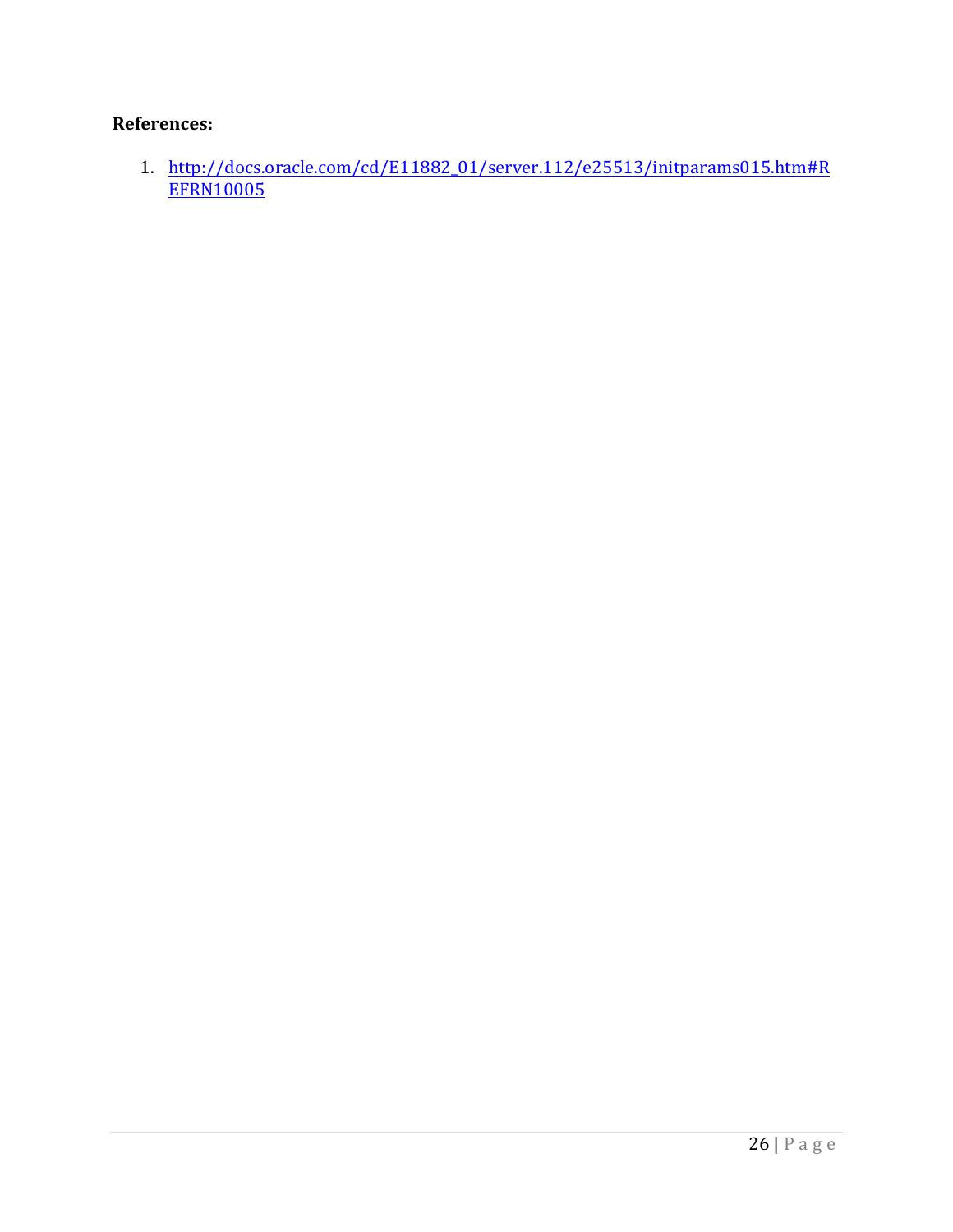# 2.2.2 Ensure 'AUDIT\_TRAIL' Is Set to 'OS', 'DB', 'XML', 'DB,EXTENDED', or *'XML,EXTENDED' (Scored)*

#### **Profile Applicability:**

• Level 1 - RDBMS

#### **Description:**

The audit trail setting determines whether or not Oracle's basic audit features are enabled. These can be set to "Operating System"(OS), "DB", "DB,EXTENDED", "XML" or "XML,EXTENDED".

#### **Rationale:**

As enabling the basic auditing features for the Oracle instance permits the collection of data to troubleshoot problems, as well as providing value forensic logs in the case of a system breach, this value should be set according to the needs of the organization.

#### **Audit:**

To assess this recommendation execute the following SQL statement.

```
SELECT UPPER(VALUE)
FROM V$PARAMETER
WHERE UPPER(NAME) = 'AUDIT TRAIL';
```
Ensure VALUE is set to  $\circ$ s or DB or DB, EXTENDED or XML or XML, EXTENDED.

#### **Remediation:**

To remediate this setting execute one of the following SQL statements.

```
ALTER SYSTEM SET AUDIT TRAIL = DB SCOPE = SPFILE;
ALTER SYSTEM SET AUDIT TRAIL = DB, EXTENDED SCOPE = SPFILE;
ALTER SYSTEM SET AUDIT TRAIL = OS SCOPE = SPFILE;
ALTER SYSTEM SET AUDIT TRAIL = XML SCOPE = SPFILE;
ALTER SYSTEM SET AUDIT TRAIL = XML, EXTENDED SCOPE = SPFILE;
```
#### **References:**

- 1. https://docs.oracle.com/cd/E11882\_01/server.112/e40402/initparams017.htm#R EFRN10006
- 2. http://www.oracle.com/technetwork/products/audit-vault/learnmore/twpsecurity-auditperformance-166655.pdf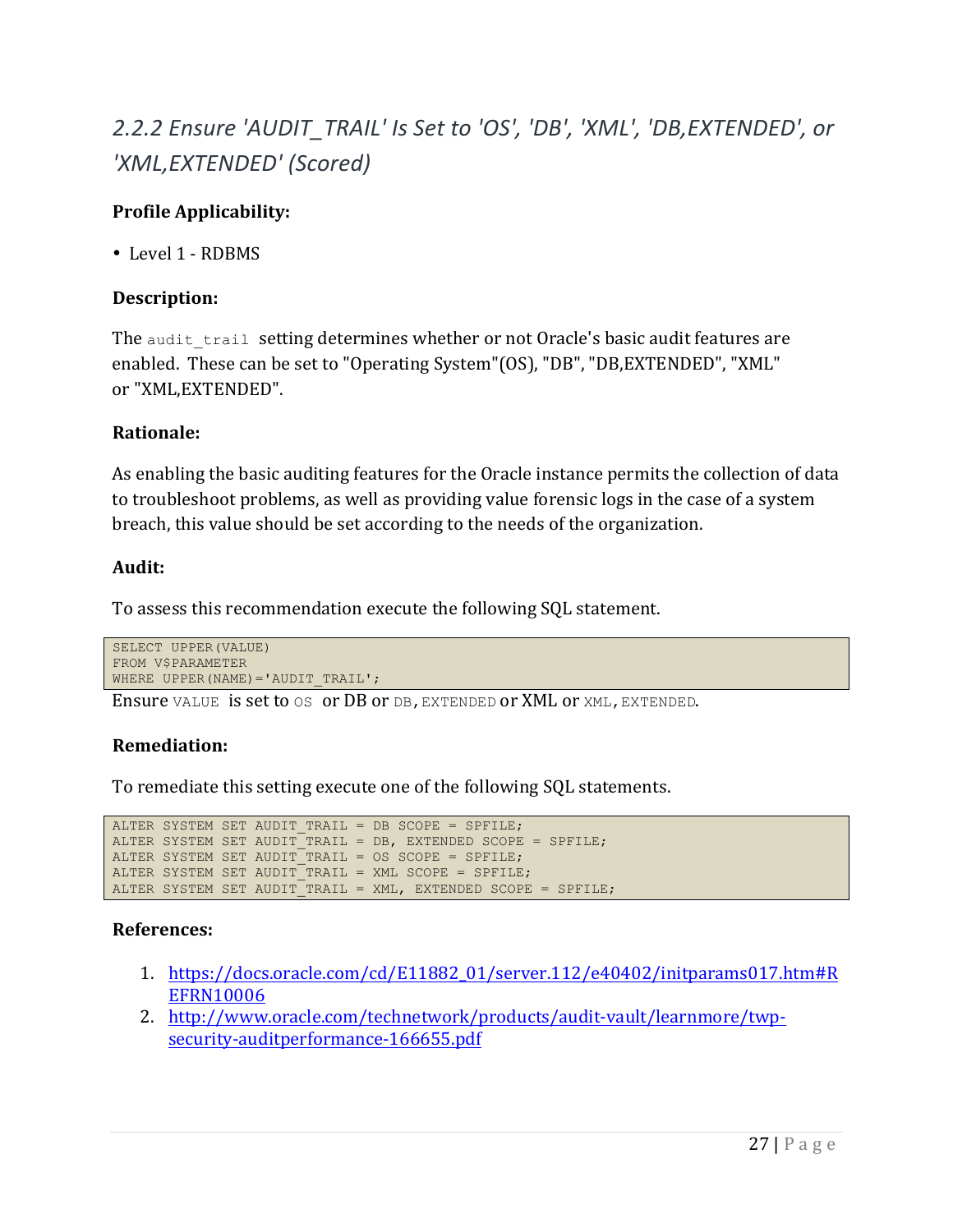### 2.2.3 Ensure 'GLOBAL\_NAMES' Is Set to 'TRUE' (Scored)

#### **Profile Applicability:**

• Level 1 - RDBMS

#### **Description:**

The  $q$ lobal names setting requires that the name of a database link matches that of the remote database it will connect to.

#### **Rationale:**

As not requiring database connections to match the domain that is being called remotely could allow unauthorized domain sources to potentially connect via brute-force tactics, this value should be set according to the needs of the organization.

#### **Audit:**

To assess this recommendation execute the following SQL statement.

```
SELECT UPPER(VALUE)
FROM V$PARAMETER
WHERE UPPER(NAME) = 'GLOBAL NAMES';
```
Ensure **VALUE** is set to TRUE.

#### **Remediation:**

To remediate this setting execute the following SQL statement.

ALTER SYSTEM SET GLOBAL NAMES = TRUE SCOPE = SPFILE;

#### **References:**

1. http://docs.oracle.com/cd/E11882\_01/server.112/e25513/initparams096.htm#R EFRN10065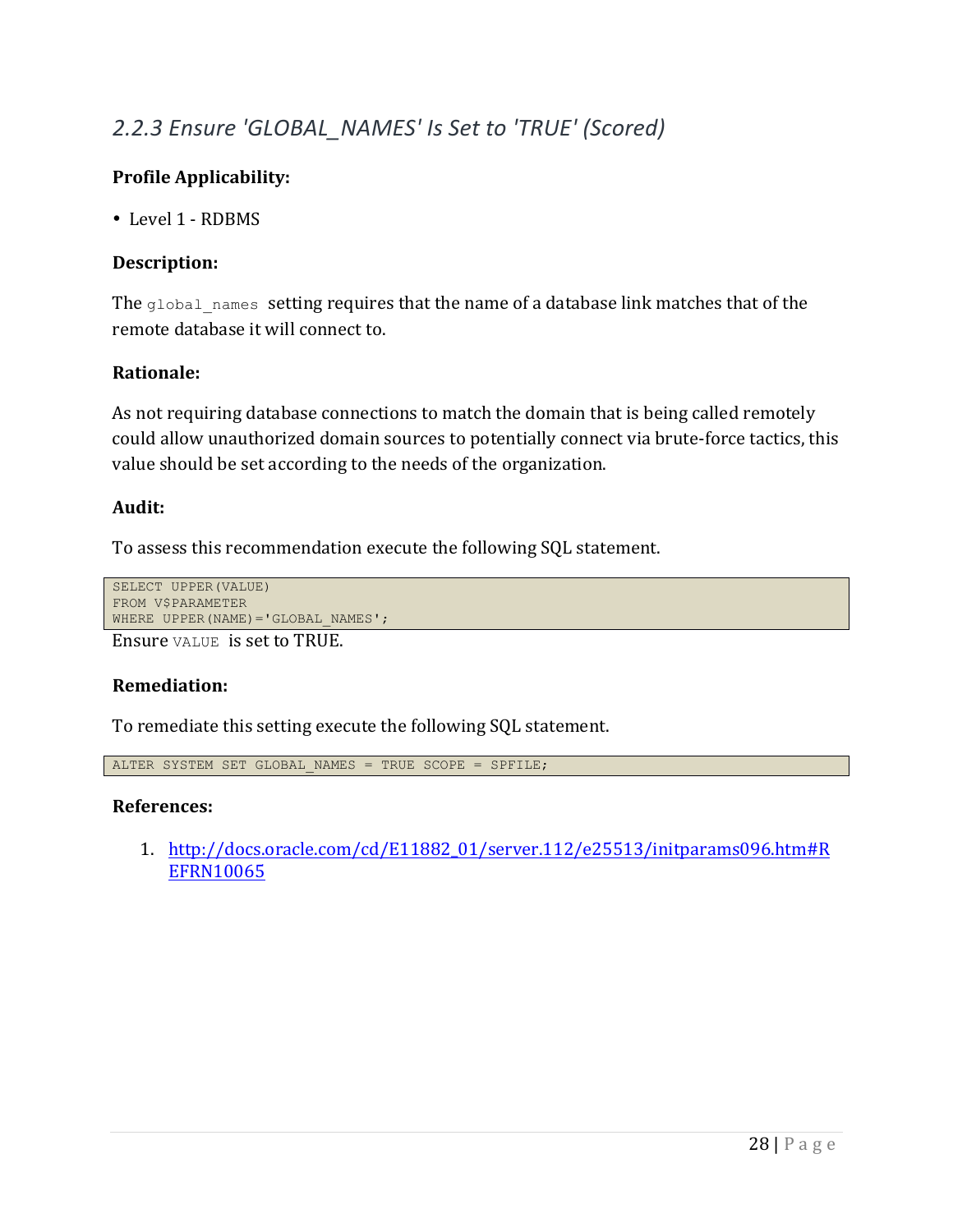### *2.2.4 Ensure 'LOCAL\_LISTENER' Is Set Appropriately (Scored)*

#### **Profile Applicability:**

• Level 1 - RDBMS

#### **Description:**

The local listener setting specifies a network name that resolves to an address of the Oracle TNS listener.

#### **Rationale:**

The TNS poisoning attack allows to redirect TNS network traffic to another system by registering a listener to the TNS listener. This attack can be performed by unauthorized users with network access. By specifying the IPC protocol it is no longer possible to register listeners via TCP/IP.

#### **Audit:**

To assess this recommendation execute the following SQL statement.

```
SELECT UPPER(VALUE)
FROM V$PARAMETER
WHERE UPPER(NAME) = 'LOCAL LISTENER';
```
Ensure VALUE is set to (DESCRIPTION=(ADDRESS= (PROTOCOL=IPC)(KEY=REGISTER))).

#### **Remediation:**

To remediate this setting execute the following SQL statement.

ALTER SYSTEM SET LOCAL\_LISTENER='[description]' SCOPE = BOTH; Replace [description] with the appropriate description from your listener.ora file,

where that description sets the **PROTOCOL** parameter to **IPC**. For example:

ALTER SYSTEM SET LOCAL\_LISTENER='(DESCRIPTION=(ADDRESS=(PROTOCOL=IPC)(KEY=REGISTER)))' SCOPE=BOTH;

#### **References:**

- 1. http://docs.oracle.com/cd/E11882\_01/server.112/e25513/initparams118.htm#R EFRN10082
- 2. https://support.oracle.com/epmos/faces/ui/km/DocumentDisplay.jspx?id=145388 3.1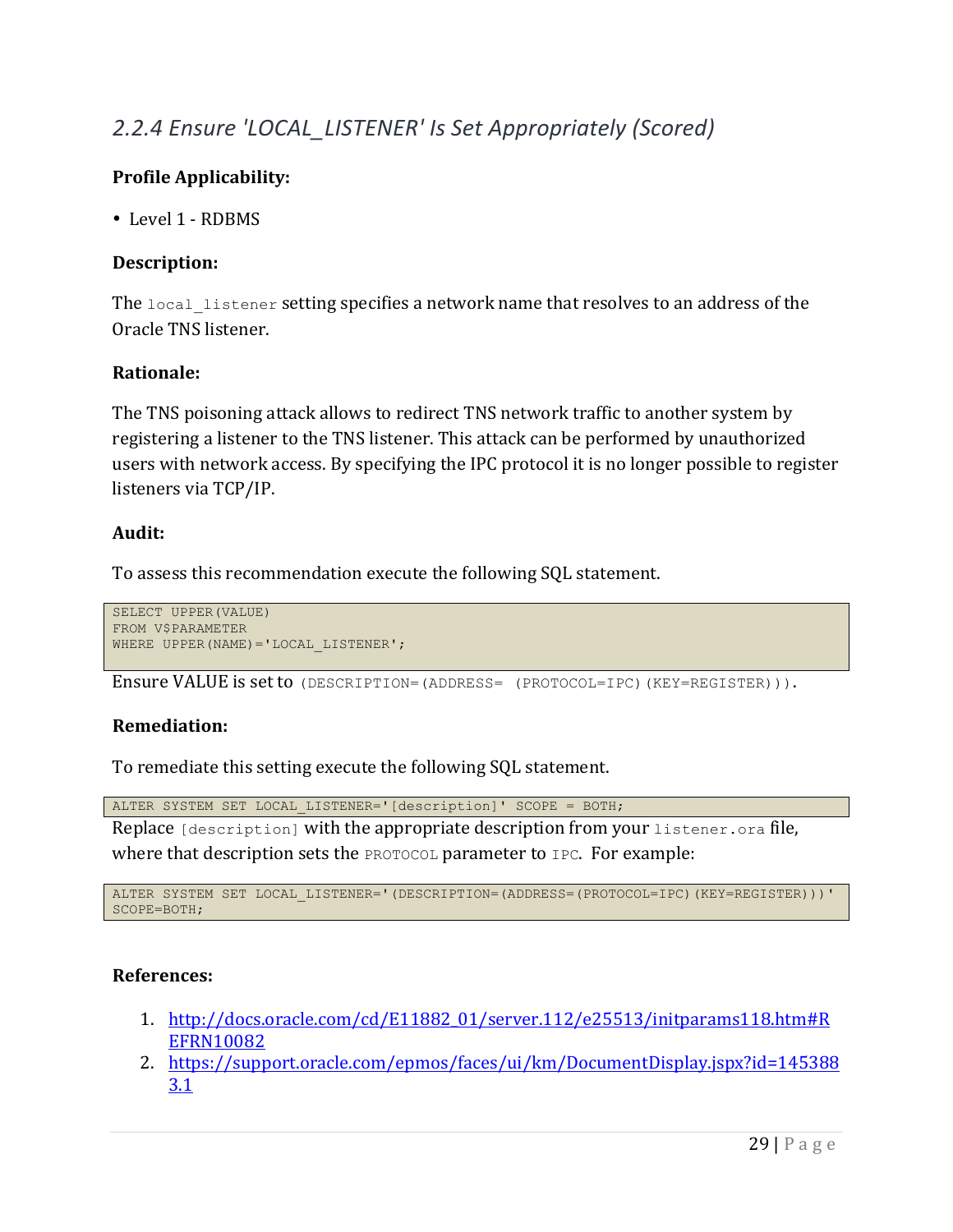- 3. https://support.oracle.com/epmos/faces/ui/km/DocumentDisplay.jspx?id=134083  $\overline{1.1}$
- 4. http://www.joxeankoret.com/download/tnspoison.pdf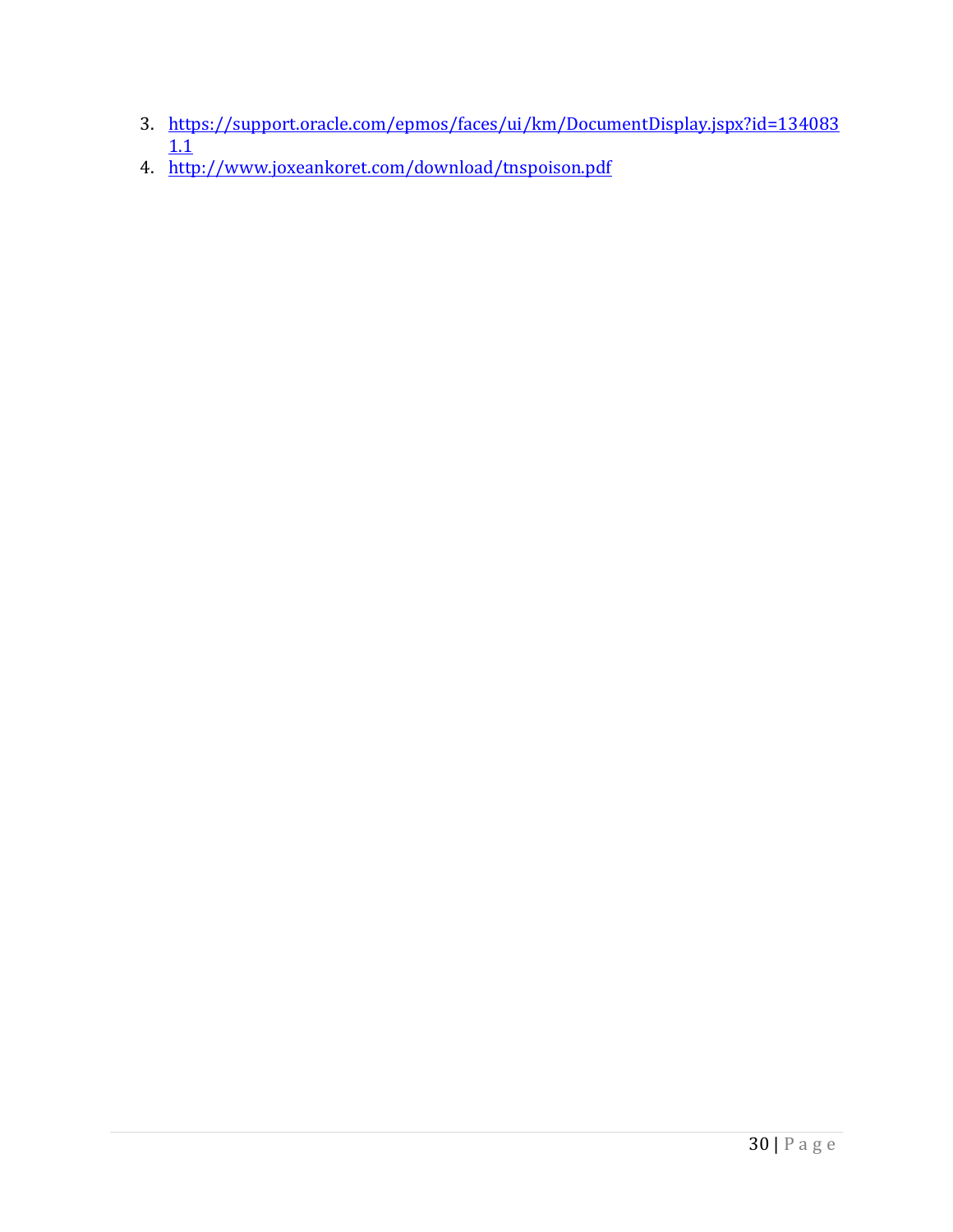### 2.2.5 Ensure 'O7\_DICTIONARY\_ACCESSIBILITY' Is Set to 'FALSE' (Scored)

#### **Profile Applicability:**

• Level 1 - RDBMS

#### **Description:**

The  $O7$  dictionary accessibility setting is a database initializations parameter that allows/disallows with the EXECUTE ANY PROCEDURE and SELECT ANY DICTIONARY access to objects in the SYS schema; this functionality was created for the ease of migration from Oracle 7 databases to later versions.

#### **Rationale:**

As leaving the SYS schema so open to connection could permit unauthorized access to critical data structures, this value should be set according to the needs of the organization.

#### **Audit:**

To assess this recommendation execute the following SQL statement.

```
SELECT UPPER(VALUE)
FROM V$PARAMETER
WHERE UPPER(NAME)='O7 DICTIONARY ACCESSIBILITY';
```
Ensure VALUE is set to FALSE.

#### **Remediation:**

To remediate this setting execute the following SQL statement.

ALTER SYSTEM SET O7 DICTIONARY ACCESSIBILITY=FALSE SCOPE = SPFILE;

#### **References:**

1. http://docs.oracle.com/cd/E11882\_01/server.112/e25513/initparams157.htm#R EFRN10133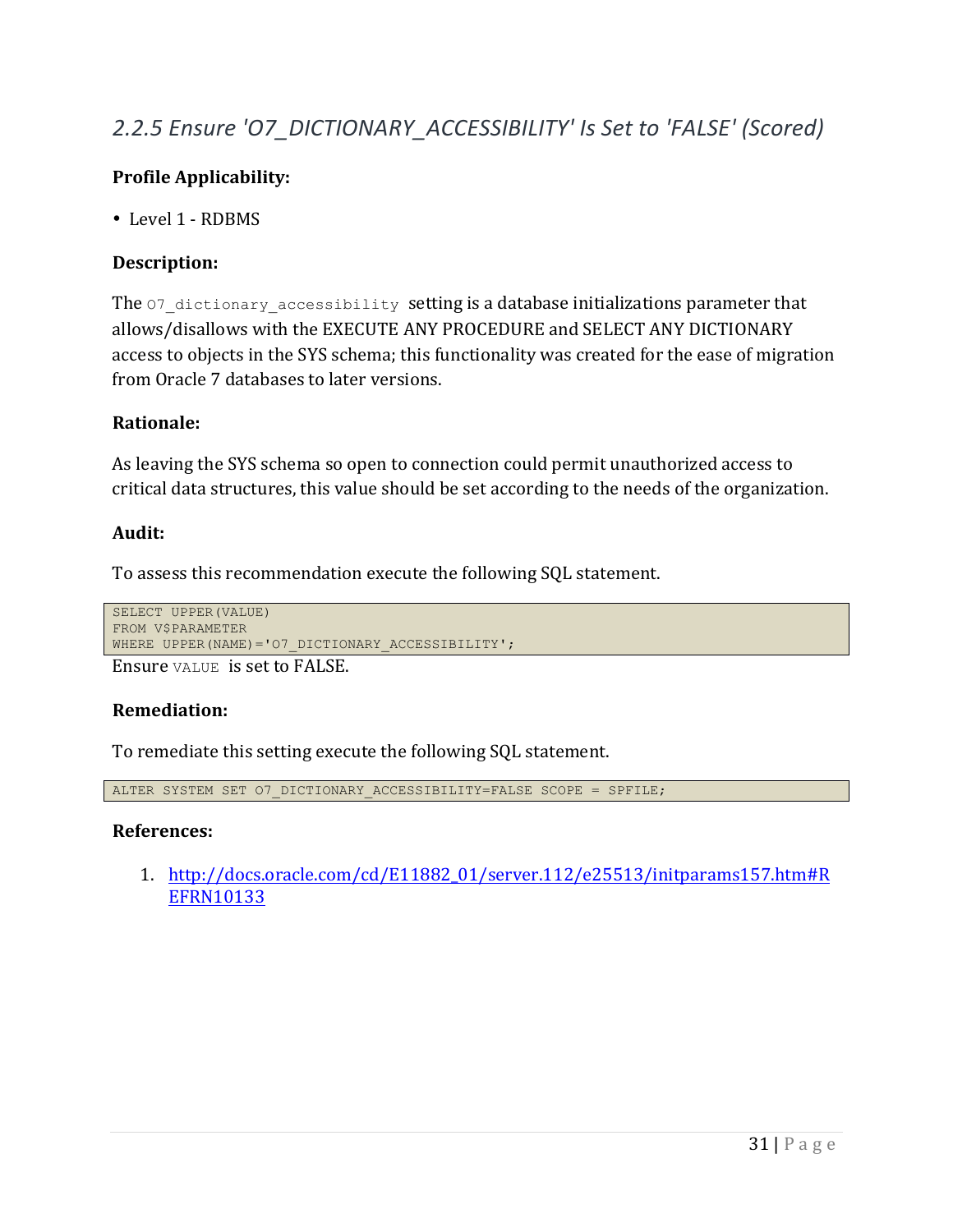### 2.2.6 Ensure 'OS\_ROLES' Is Set to 'FALSE' (Scored)

#### **Profile Applicability:**

• Level 1 - RDBMS

#### **Description:**

The  $os$  roles setting permits externally created groups to be applied to database management.

#### **Rationale:**

As allowing the OS use external groups for database management could cause privilege overlaps and generally weaken security, this value should be set according to the needs of the organization.

#### **Audit:**

To assess this recommendation execute the following SQL statement.

```
SELECT UPPER(VALUE)
FROM V$PARAMETER
WHERE UPPER(NAME) = 'OS ROLES';
```
Ensure VALUE is set to FALSE.

#### **Remediation:**

To remediate this setting execute the following SQL statement.

ALTER SYSTEM SET OS ROLES = FALSE SCOPE = SPFILE;

#### **References:**

1. http://docs.oracle.com/cd/E11882\_01/server.112/e25513/initparams175.htm#R EFRN10153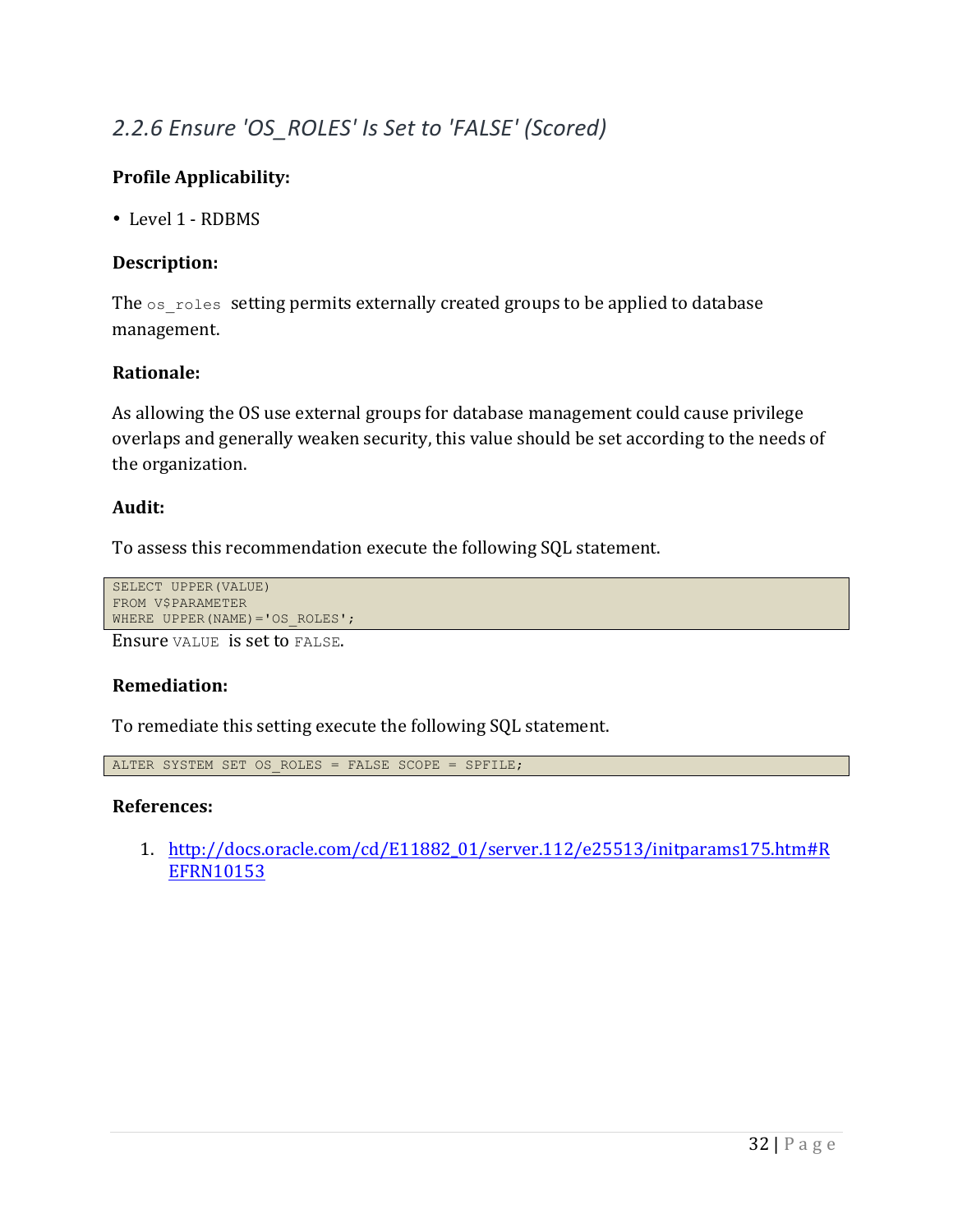### 2.2.7 Ensure 'REMOTE\_LISTENER' Is Empty (Scored)

#### **Profile Applicability:**

• Level 1 - RDBMS

#### **Description:**

The remote listener setting determines whether or not a valid listener can be established on a system separate from the database instance.

#### **Rationale:**

As permitting a remote listener for connections to the database instance can allow for the potential spoofing of connections and that could compromise data confidentiality and integrity, this value should be disabled/restricted according to the needs of the organization.

#### **Audit:**

To assess this recommendation execute the following SQL statement.

```
SELECT UPPER(VALUE)
FROM V$PARAMETER
WHERE UPPER(NAME) = 'REMOTE LISTENER';
```
Ensure VALUE is empty.

#### **Remediation:**

To remediate this setting execute the following SQL statement.

ALTER SYSTEM SET REMOTE LISTENER = '' SCOPE = SPFILE;

#### **References:**

1. http://docs.oracle.com/cd/E11882\_01/server.112/e25513/initparams208.htm#R EFRN10183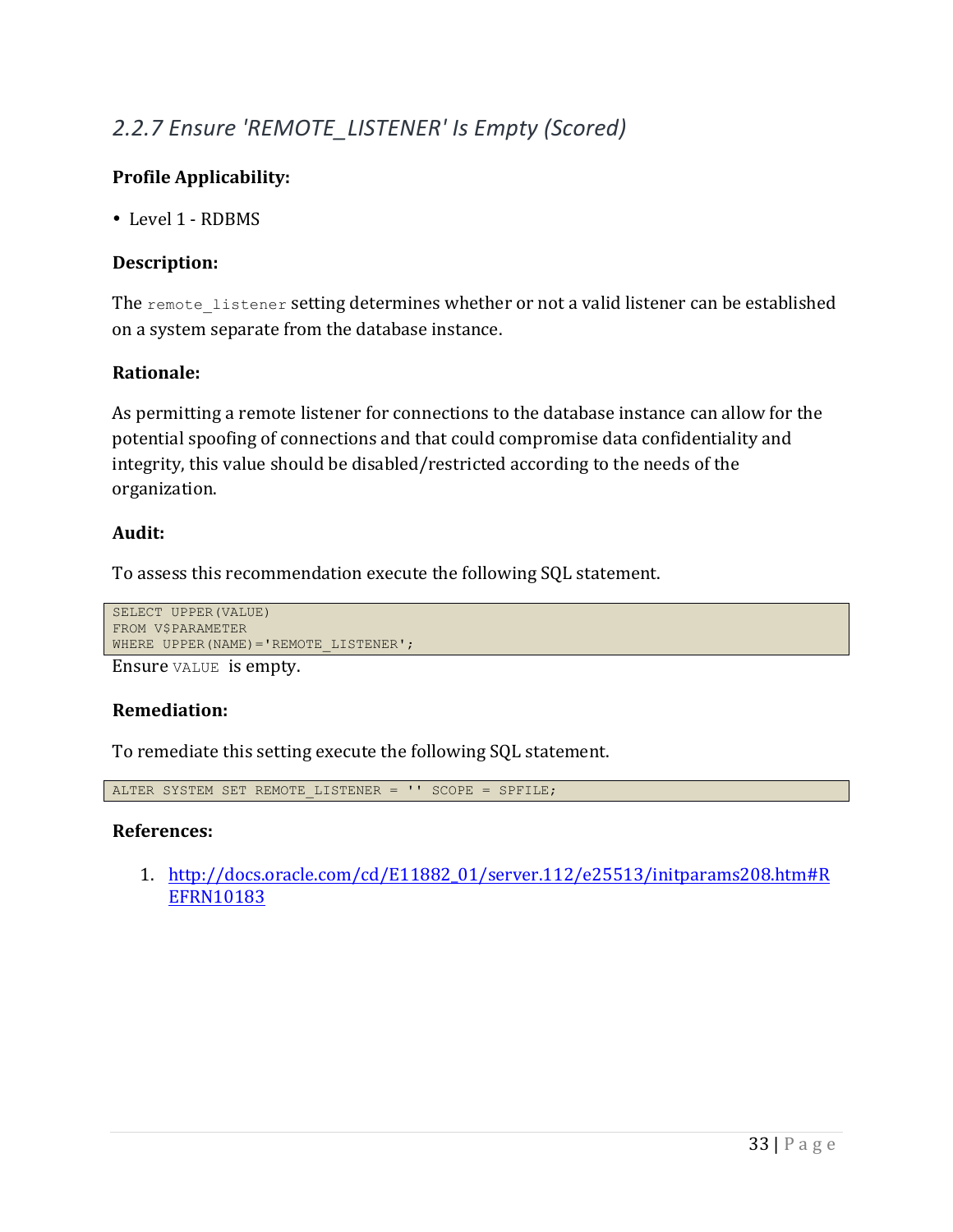### 2.2.8 Ensure 'REMOTE\_LOGIN\_PASSWORDFILE' Is Set to 'NONE' (Scored)

#### **Profile Applicability:**

• Level 1 - RDBMS

#### **Description:**

The remote login passwordfile setting specifies whether or not Oracle checks for a password file during login and how many databases can use the password file.

#### **Rationale:**

As the use of this sort of password login file could permit unsecured, privileged connections to the database, this value should be set according to the needs of the organization.

#### **Audit:**

To assess this recommendation execute the following SQL statement.

```
SELECT UPPER(VALUE)
FROM V$PARAMETER
WHERE UPPER(NAME)='REMOTE LOGIN PASSWORDFILE';
```
Ensure VALUE is set to NONE.

#### **Remediation:**

To remediate this setting execute the following SQL statement.

ALTER SYSTEM SET REMOTE\_LOGIN\_PASSWORDFILE = 'NONE' SCOPE = SPFILE;

#### **References:**

- 1. http://docs.oracle.com/cd/E11882\_01/server.112/e40402/initparams212.htm#R EFRN10184
- 2. http://docs.oracle.com/cd/B28359\_01/server.111/b28320/initparams198.htm#R EFRN10184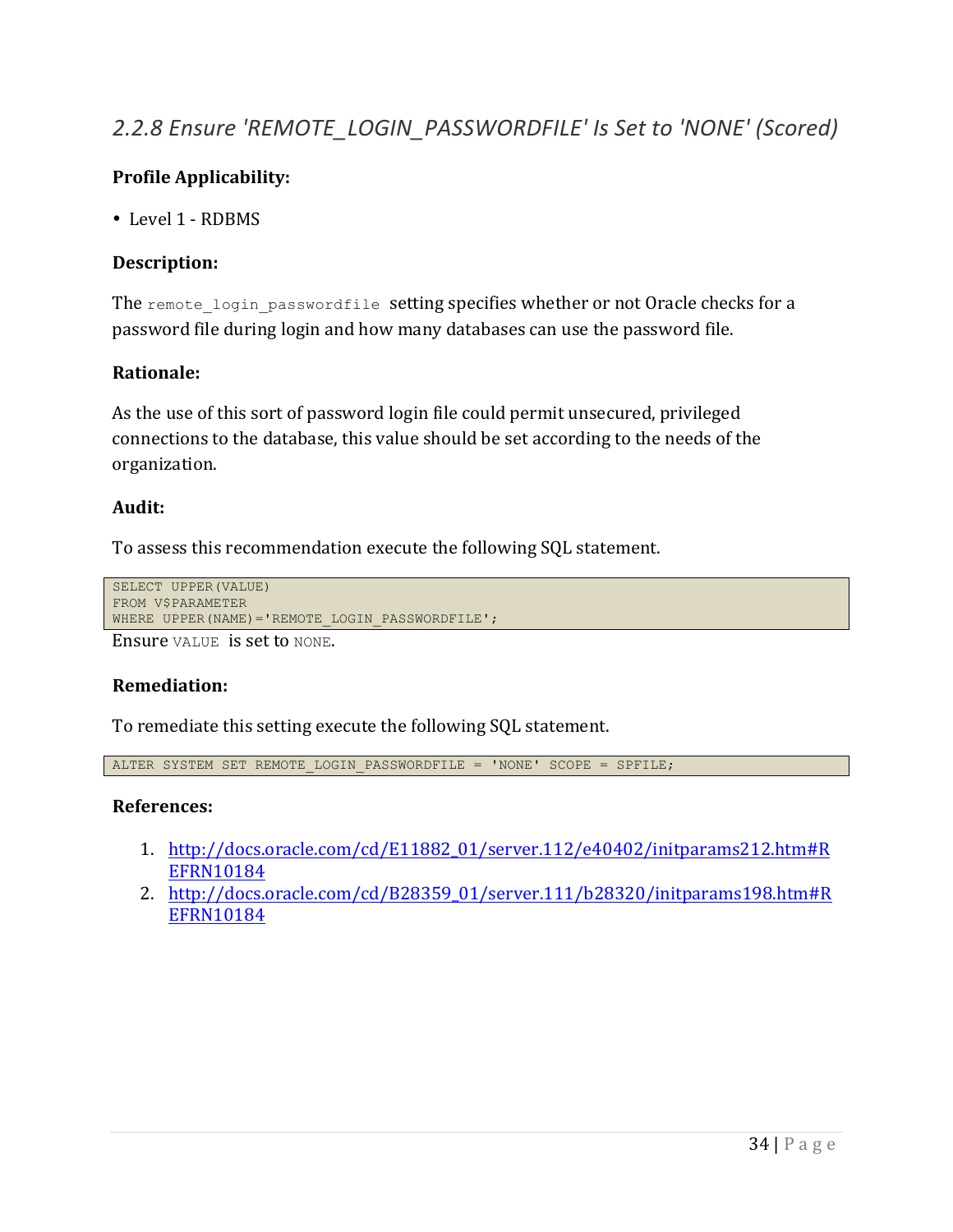### 2.2.9 Ensure 'REMOTE OS AUTHENT' Is Set to 'FALSE' (Scored)

#### **Profile Applicability:**

• Level 1 - RDBMS

#### **Description:**

The remote os authent setting determines whether or not OS 'roles' with the attendant privileges are allowed for remote client connections.

#### **Rationale:**

As permitting OS roles for database connections to can allow the spoofing of connections and permit granting the privileges of an OS role to unauthorized users to make connections, this value should be restricted according to the needs of the organization.

#### **Audit:**

To assess this recommendation execute the following SQL statement.

```
SELECT UPPER(VALUE)
FROM V$PARAMETER
WHERE UPPER(NAME) = 'REMOTE OS AUTHENT';
```
Ensure VALUE is set to FALSE.

#### **Remediation:**

To remediate this setting execute the following SQL statement.

ALTER SYSTEM SET REMOTE\_OS\_AUTHENT = FALSE SCOPE = SPFILE;

#### **References:**

1. http://docs.oracle.com/cd/E11882\_01/server.112/e25513/initparams210.htm#R EFRN10185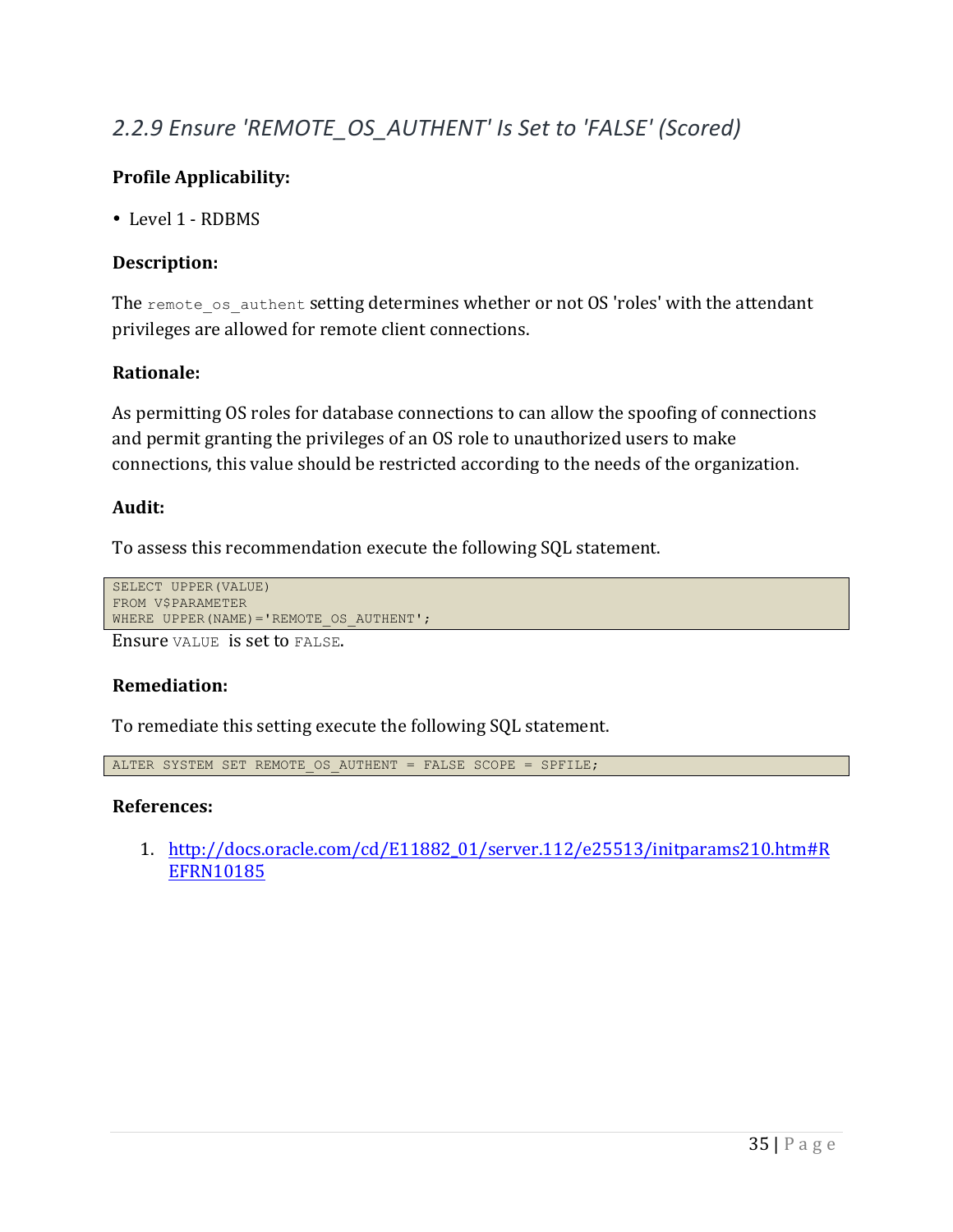## 2.2.10 Ensure 'REMOTE\_OS\_ROLES' Is Set to 'FALSE' (Scored)

## **Profile Applicability:**

• Level 1 - RDBMS

## **Description:**

The remote os roles setting permits remote users' OS roles to be applied to database management.

#### **Rationale:**

As allowing remote clients OS roles to have permissions for database management could cause privilege overlaps and generally weaken security, this value should be set according to the needs of the organization.

#### **Audit:**

To assess this recommendation execute the following SQL statement.

```
SELECT UPPER(VALUE)
FROM V$PARAMETER
WHERE UPPER(NAME) = 'REMOTE OS ROLES';
```
Ensure VALUE is set to FALSE.

#### **Remediation:**

To remediate this setting execute the following SQL statement.

ALTER SYSTEM SET REMOTE\_OS\_ROLES = FALSE SCOPE = SPFILE;

#### **References:**

1. http://docs.oracle.com/cd/E11882\_01/server.112/e25513/initparams211.htm#R EFRN10186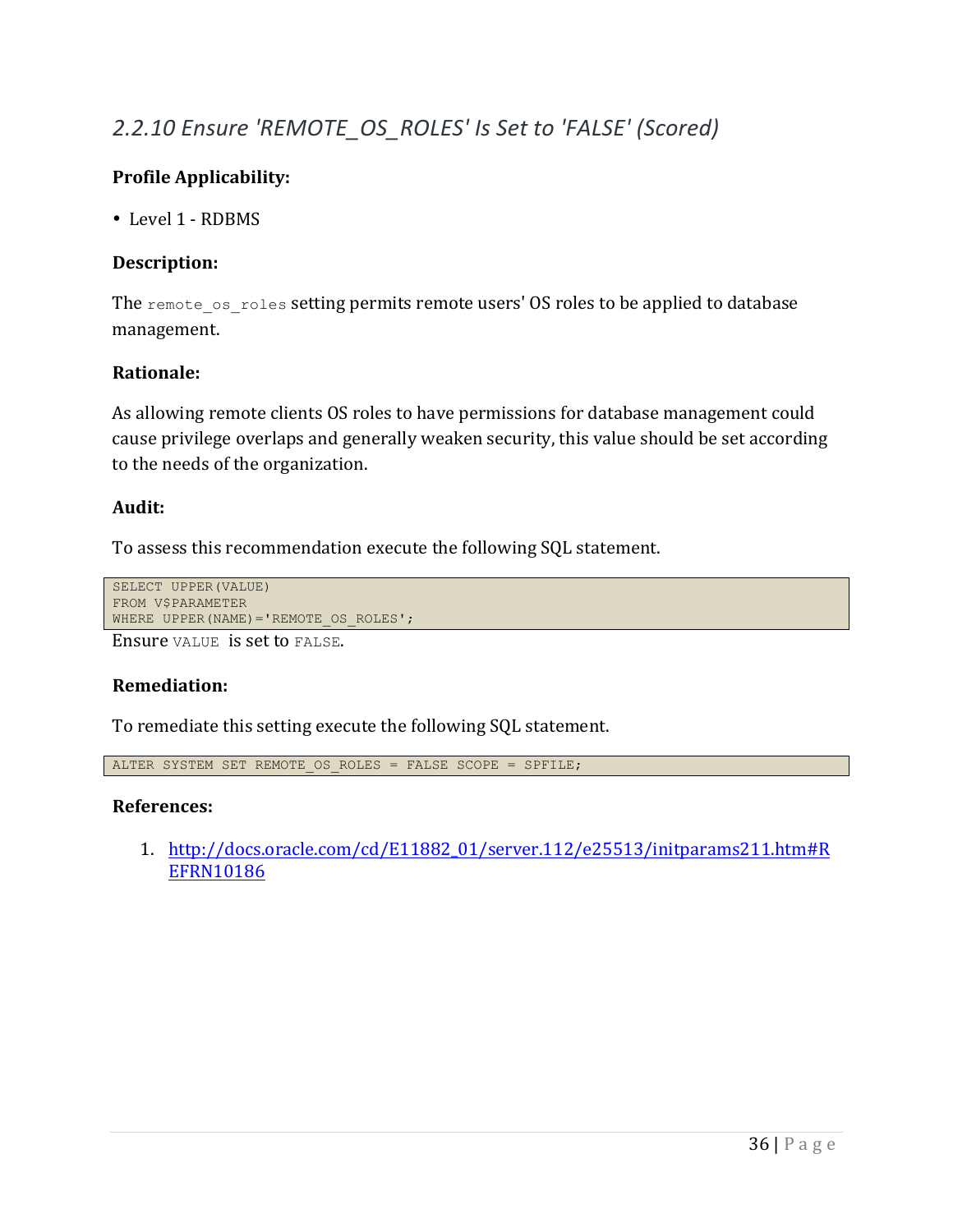## 2.2.11 Ensure 'UTIL\_FILE\_DIR' Is Empty (Scored)

## **Profile Applicability:**

• Level 1 - RDBMS

## **Description:**

The utl file dir setting allows packages like utl file to access  $(\text{read}/\text{write}/\text{modify}/\text{delete})$  files specified in utl file dir. (This is deprecated but usable in 11g.)

#### **Rationale:**

As using the  $utl$  file  $dir$  to create directories allows the manipulation of files in these directories.

#### **Audit:**

To assess this recommendation execute the following SQL statement.

```
SELECT UPPER(VALUE)
FROM V$PARAMETER
WHERE UPPER(NAME) ='UTIL FILE DIR';
```
Ensure VALUE is empty.

#### **Remediation:**

To remediate this setting execute the following SQL statement.

ALTER SYSTEM SET UTIL FILE DIR =  $'$ ' SCOPE = SPFILE;

#### **References:**

1. http://docs.oracle.com/cd/E11882\_01/server.112/e25513/initparams266.htm#R EFRN10230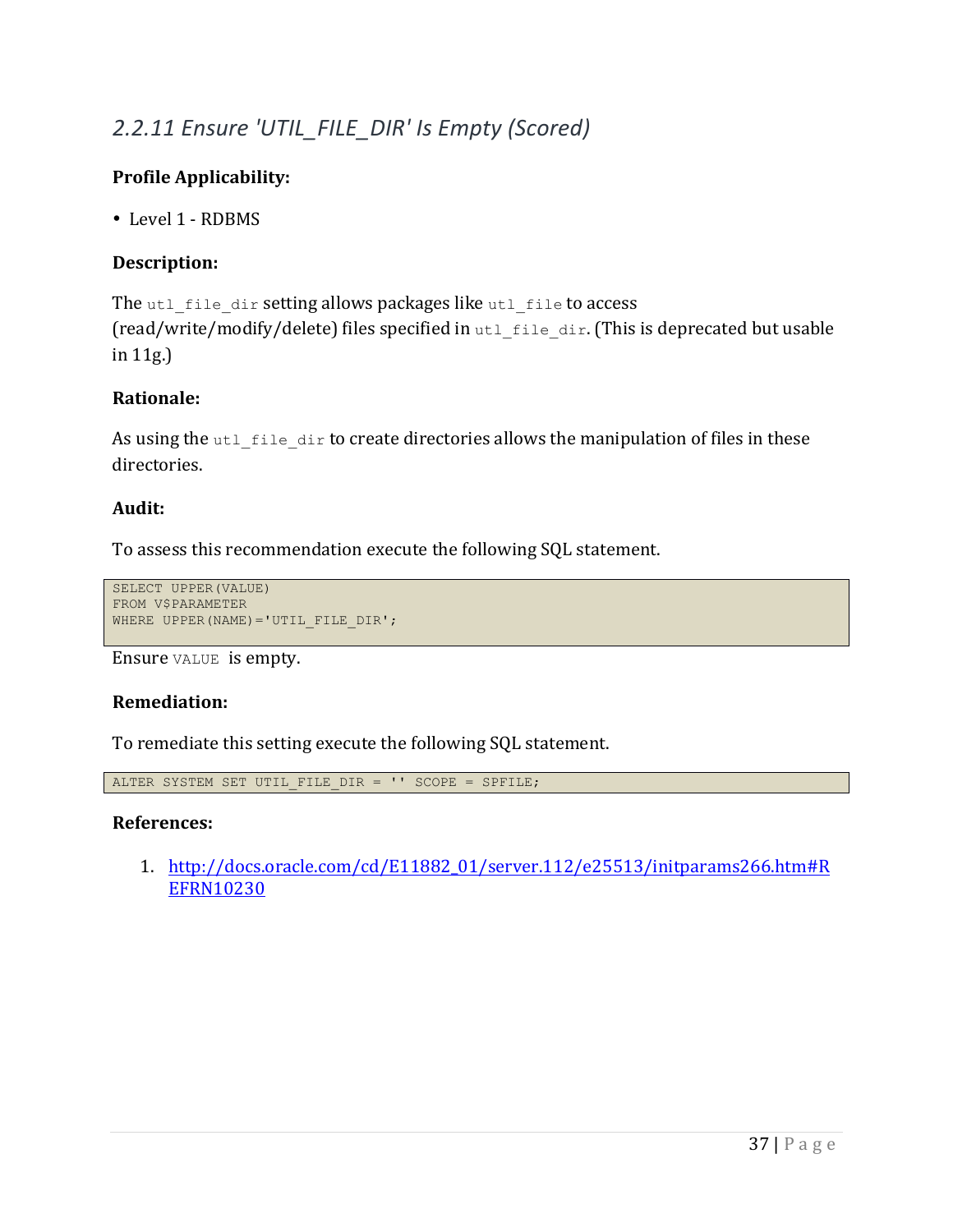## 2.2.12 Ensure 'SEC\_CASE\_SENSITIVE\_LOGON' Is Set to 'TRUE' (Scored)

## **Profile Applicability:**

• Level 1 - RDBMS

## **Description:**

The SEC CASE SENSITIVE LOGON information determines whether or not case-sensitivity is required for passwords during login.

Due to the security bug CVE-2012-3137 it is recommended to set this parameter to TRUE if the October 2012 CPU/PSU or later was applied.

If the patch was not applied it is recommended to set this parameter to FALSE to avoid that the vulnerability could be abused.

#### **Rationale:**

Oracle 11g databases without CPU October 2012 patch or later are vulnerable to CVE-2012-3137 if case-sensitive SHA-1 password hashes are used. To avoid this kind of attack the old DES-hashes have to be used.

#### **Audit:**

To assess this recommendation execute the following SQL statement.

```
SELECT UPPER(VALUE)
FROM V$PARAMETER
WHERE UPPER(NAME) = 'SEC CASE SENSITIVE LOGON';
```
Ensure VALUE is set to TRUE.

#### **Remediation:**

To remediate this setting execute the following SQL statement.

ALTER SYSTEM SET SEC CASE SENSITIVE LOGON = TRUE SCOPE = SPFILE;

#### **Impact:**

If SEC CASE SENSITIVE LOGON is FALSE, all user with SHA-1 hashes only ("select name,password,spare4 from sys.user\$ where password is null and spare4 is not null") are no longer able to connect to the database. In this case the password for all users without DES hash have to set again.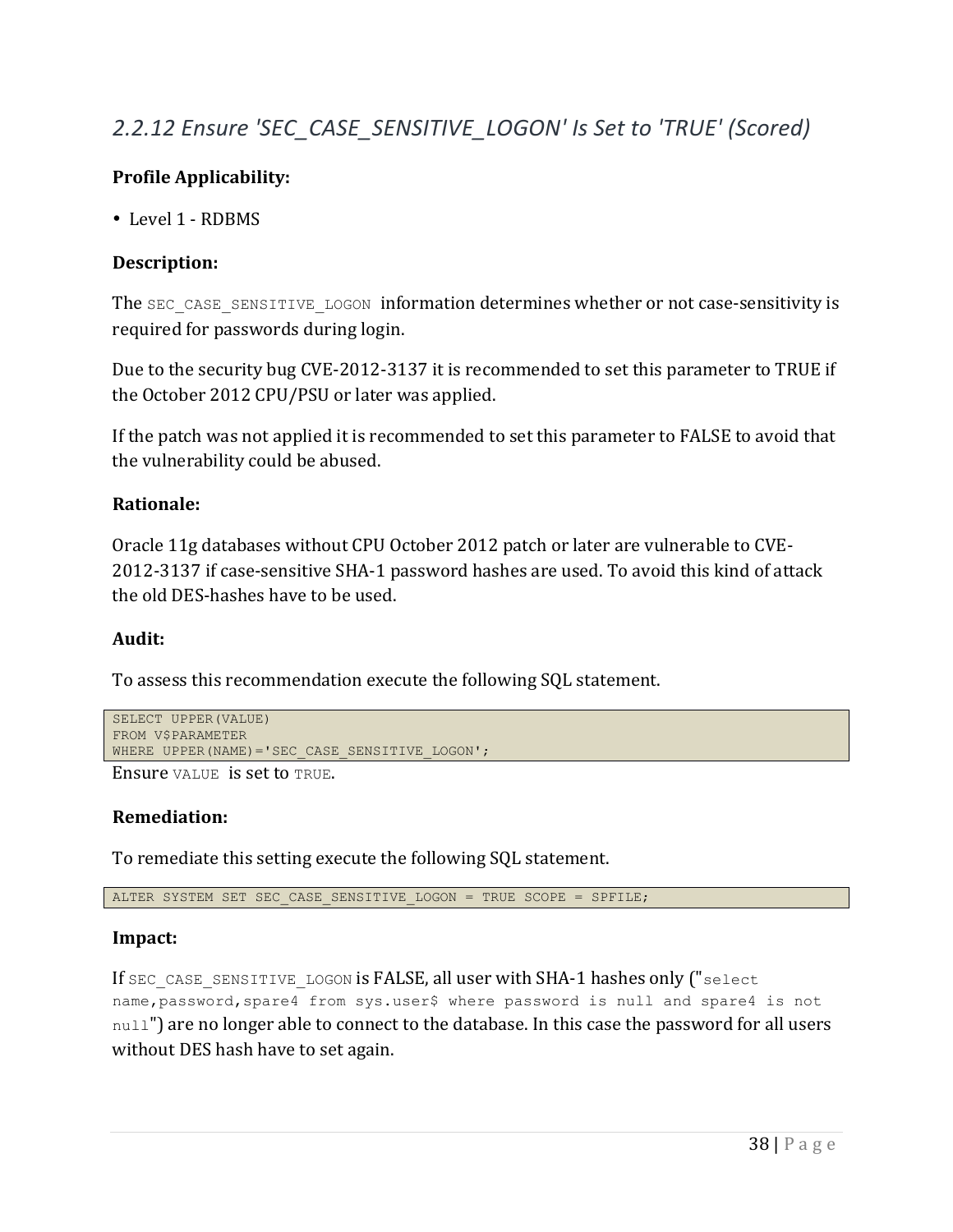#### **References:**

- 1. http://docs.oracle.com/cd/E11882\_01/server.112/e25513/initparams222.htm#R EFRN10299
- 2. https://support.oracle.com/epmos/faces/DocumentDisplay?id=1492721.1
- 3. http://cve.mitre.org/cgi-bin/cvename.cgi?name=CVE-2012-3137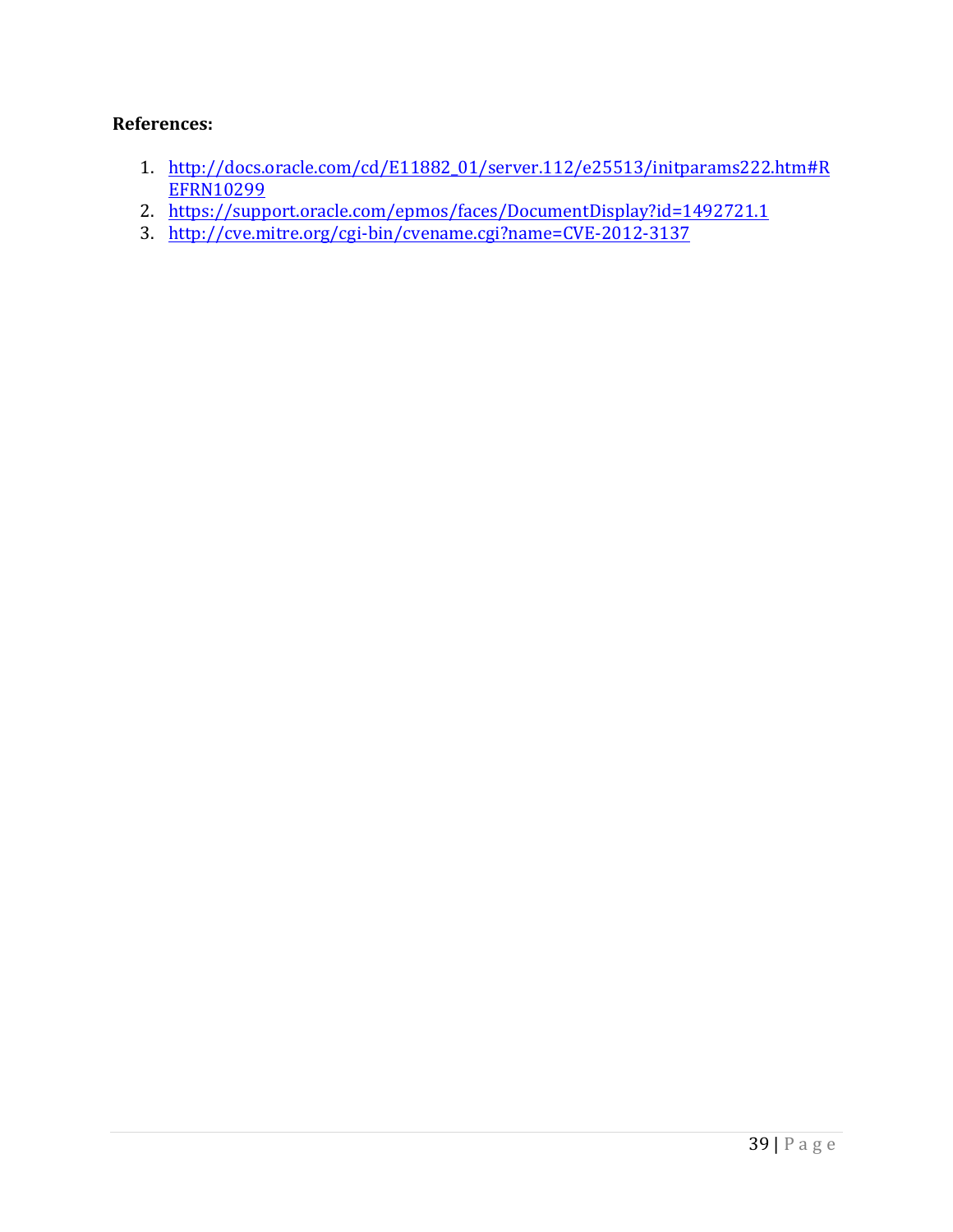# 2.2.13 Ensure 'SEC\_MAX\_FAILED\_LOGIN\_ATTEMPTS' Is Set to '10' *(Scored)*

## **Profile Applicability:**

• Level 1 - RDBMS

#### **Description:**

The SEC\_MAX\_FAILED\_LOGIN\_ATTEMPTS parameter determines how many failed login attempts are allowed before Oracle closes the login connection.

#### **Rationale:**

As allowing an unlimited number of login attempts for a user connection can facilitate both brute-force login attacks and the occurrence of Denial-of-Service, this value (10) should be set according to the needs of the organization.

#### **Audit:**

To assess this recommendation execute the following SQL statement.

```
SELECT UPPER(VALUE)
FROM V$PARAMETER
WHERE UPPER(NAME)='SEC_MAX_FAILED_LOGIN_ATTEMPTS';
```
Ensure VALUE is set to 10.

#### **Remediation:**

To remediate this setting execute the following SQL statement.

```
ALTER SYSTEM SET SEC MAX FAILED LOGIN ATTEMPTS = 10 SCOPE = SPFILE;
```
#### **References:**

1. http://docs.oracle.com/cd/E11882\_01/server.112/e25513/initparams223.htm#R EFRN10274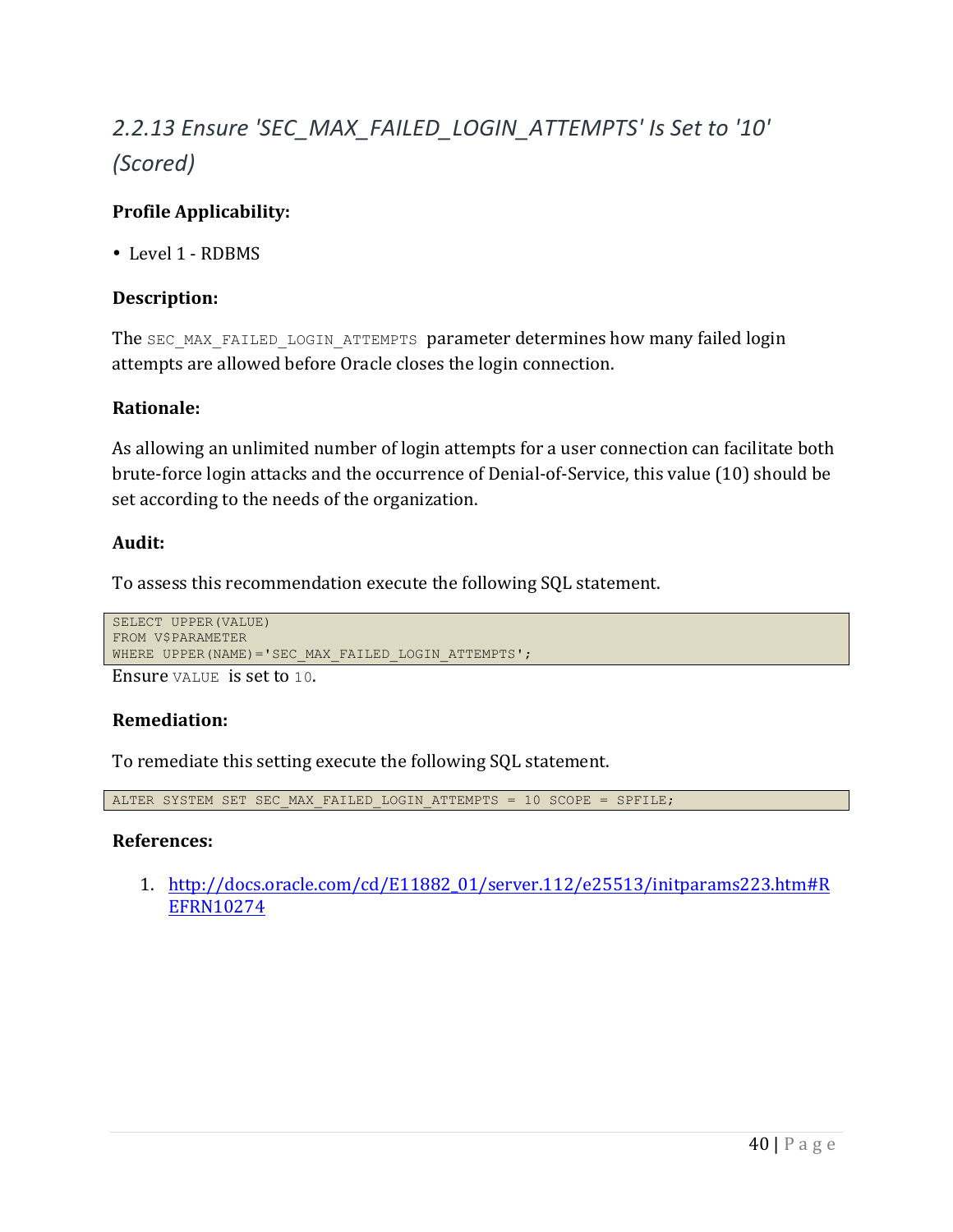# 2.2.14 Ensure 'SEC\_PROTOCOL\_ERROR\_FURTHER\_ACTION' Is Set to *'DELAY,3' or 'DROP,3' (Scored)*

## **Profile Applicability:**

• Level 1 - RDBMS

#### **Description:**

The SEC\_PROTOCOL\_ERROR\_FURTHER\_ACTION setting determines the Oracle's server's response to bad/malformed packets received from the client.

#### **Rationale:**

As bad packets received from the client can potentially indicate packet-based attacks on the system, such as "TCP SYN Flood" or "Smurf" attacks, which could result in a Denial-of-Service condition, this value should be set according to the needs of the organization.

#### **Audit:**

To assess this recommendation execute the following SQL statement.

```
SELECT UPPER(VALUE)
FROM V$PARAMETER
WHERE UPPER(NAME)='SEC PROTOCOL ERROR FURTHER ACTION';
```
Ensure VALUE is set to DELAY, 3 or DROP, 3.

## **Remediation:**

To remediate this setting execute one of the following SQL statements.

ALTER SYSTEM SET SEC PROTOCOL ERROR FURTHER ACTION = 'DELAY, 3' SCOPE = SPFILE; ALTER SYSTEM SET SEC<sup>PROTOCOL</sub> ERROR<sup>-</sup>FURTHER<sup>-</sup>ACTION = 'DROP, 3' SCOPE = SPFILE;</sup>

## **References:**

1. http://docs.oracle.com/cd/E11882\_01/server.112/e25513/initparams224.htm#R EFRN10282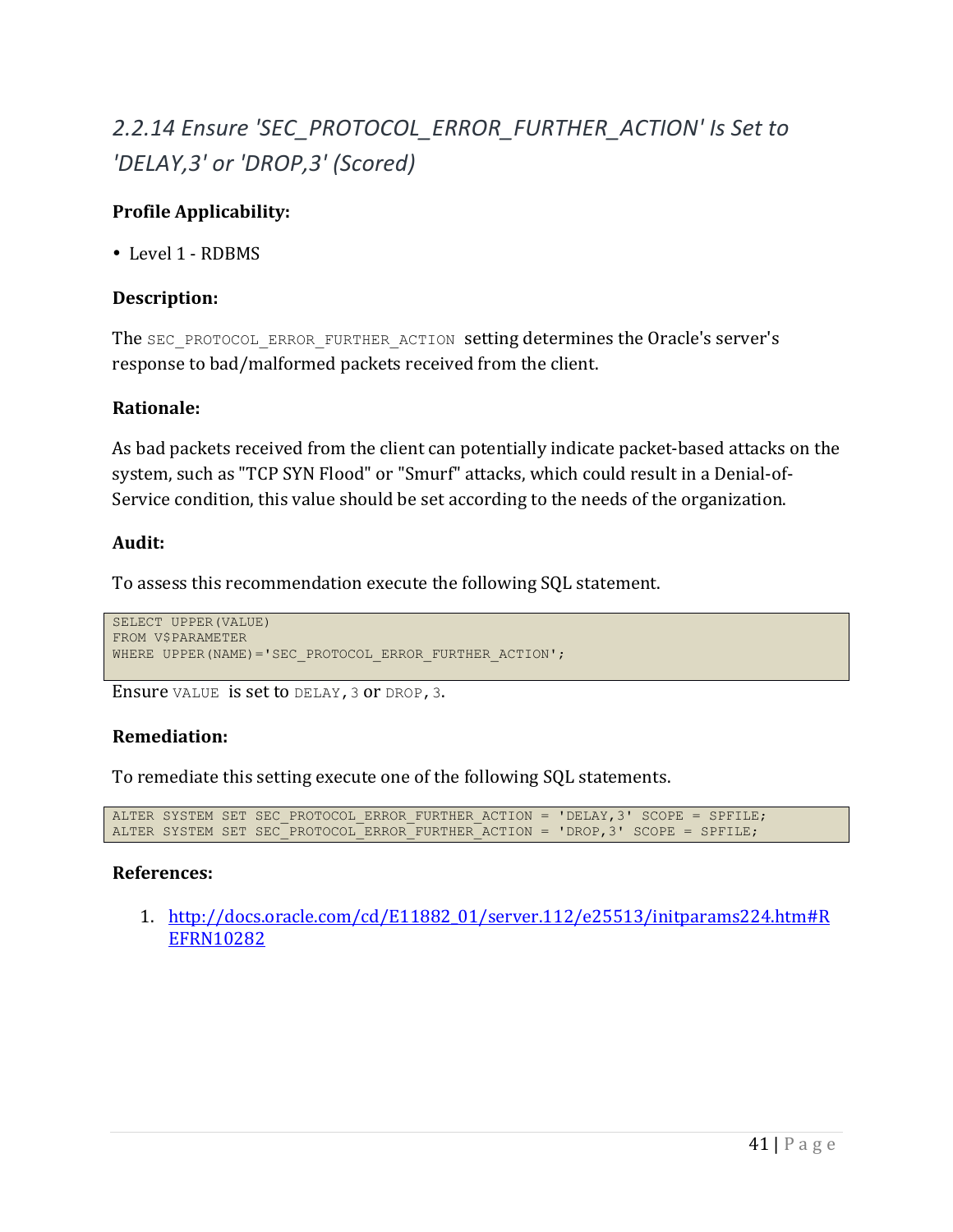# 2.2.15 Ensure 'SEC\_PROTOCOL\_ERROR\_TRACE\_ACTION' Is Set to 'LOG' *(Scored)*

## **Profile Applicability:**

• Level 1 - RDBMS

#### **Description:**

The SEC\_PROTOCOL\_ERROR\_TRACE\_ACTION setting determines the Oracle's server's logging response level to bad/malformed packets received from the client, by generating ALERT,  $LOG$ , or TRACE levels of detail in the  $log$  files.

#### **Rationale:**

As bad packets received from the client can potentially indicate packet-based attacks on the system, such as "TCP SYN Flood" or "Smurf" attacks, which could result in a Denial-of-Service condition, this diagnostic/logging value for ALERT, LOG, or TRACE conditions should be set according to the needs of the organization.

#### **Audit:**

To assess this recommendation execute the following SQL statement.

```
SELECT UPPER(VALUE)
FROM V$PARAMETER
WHERE UPPER(NAME)='SEC PROTOCOL ERROR TRACE ACTION';
```
Ensure VALUE is set to LOG.

#### **Remediation:**

To remediate this setting execute the following SQL statement.

ALTER SYSTEM SET SEC PROTOCOL ERROR TRACE ACTION=LOG SCOPE = SPFILE;

#### **References:**

1. http://docs.oracle.com/cd/B28359\_01/server.111/b28320/initparams214.htm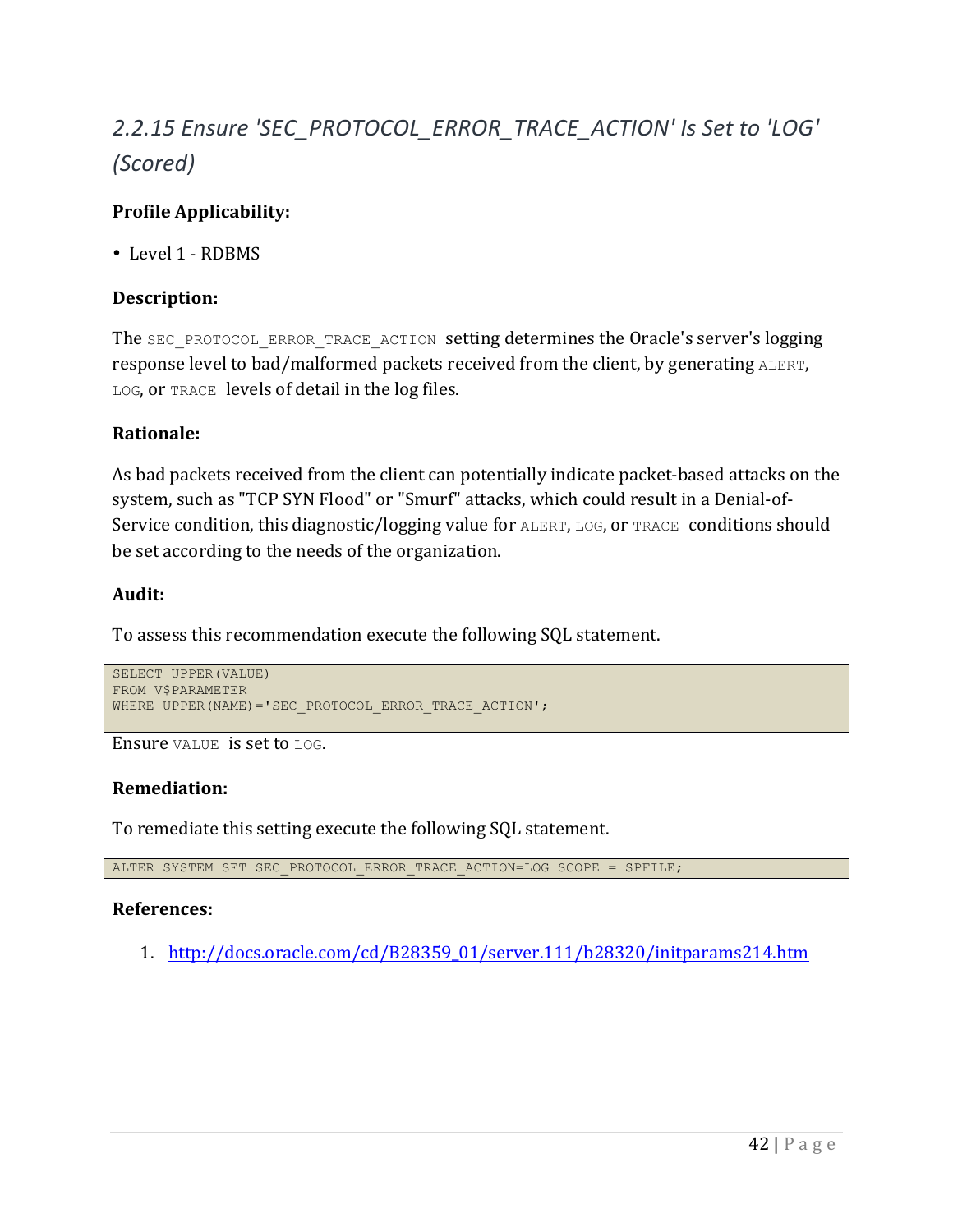# 2.2.16 Ensure 'SEC\_RETURN\_SERVER\_RELEASE\_BANNER' Is Set to *'FALSE' (Scored)*

## **Profile Applicability:**

• Level 1 - RDBMS

#### **Description:**

The information about patch/update release number provides information about the exact patch/update release that is currently running on the database.

#### **Rationale:**

As allowing the database to return information about the patch/update release number could facilitate unauthorized users' attempts to gain access based upon known patch weaknesses, this value should be set according to the needs of the organization.

#### **Audit:**

To assess this recommendation execute the following SQL statement.

```
SELECT UPPER(VALUE)
FROM V$PARAMETER
WHERE UPPER(NAME)='SEC RETURN SERVER RELEASE BANNER';
```
Ensure VALUE is set to FALSE.

#### **Remediation:**

To remediate this setting execute the following SQL statement.

```
ALTER SYSTEM SET SEC_RETURN_SERVER_RELEASE_BANNER = FALSE SCOPE = SPFILE;
```
#### **References:**

1. http://docs.oracle.com/cd/E11882\_01/server.112/e25513/initparams226.htm#R EFRN10275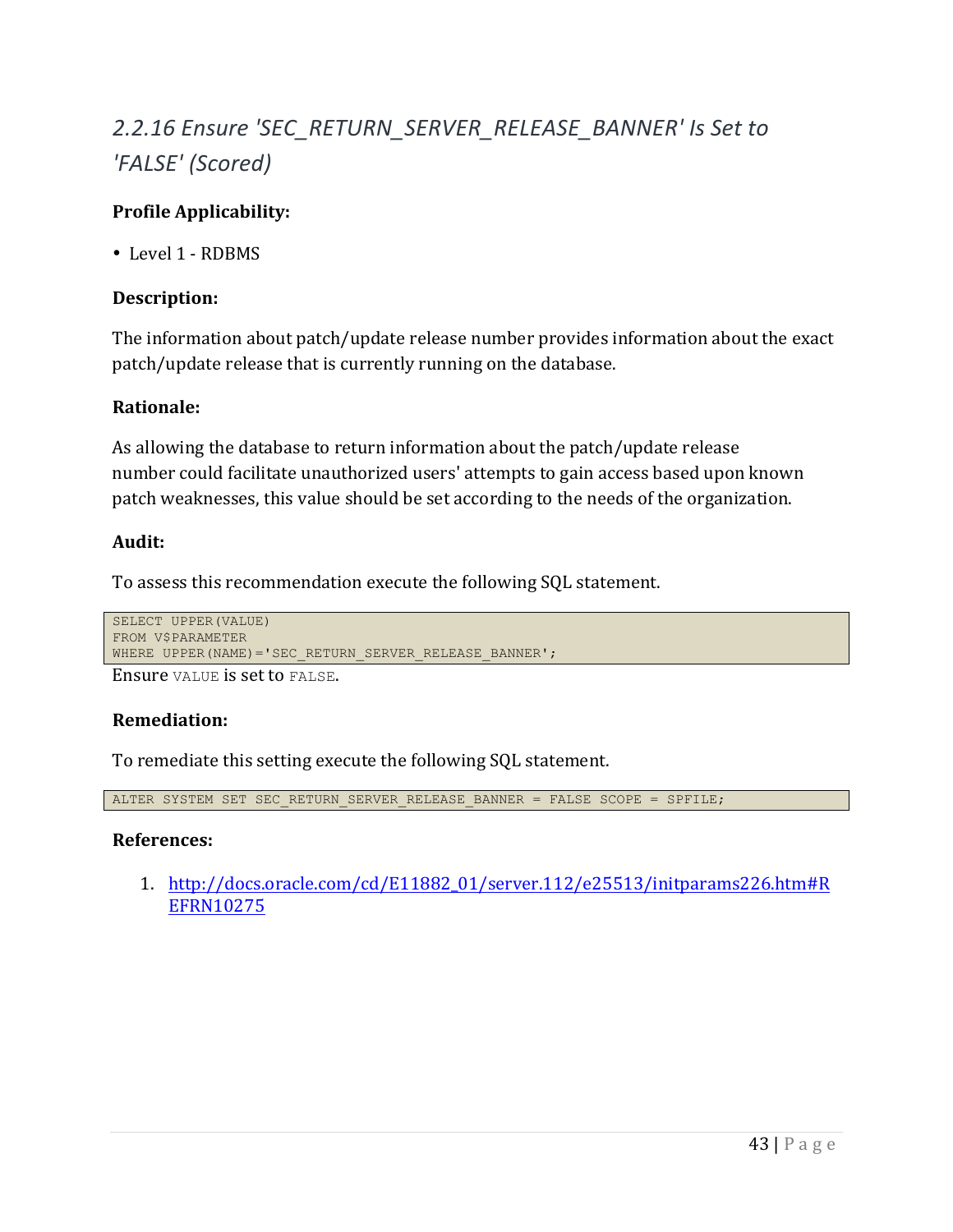## 2.2.17 Ensure 'SQL92\_SECURITY' Is Set to 'TRUE' (Scored)

## **Profile Applicability:**

• Level 1 - RDBMS

## **Description:**

The sql92\_security parameter setting TRUE requires a user to have SELECT privilege on a column in order to reference it in the WHERE clause of a DELETE or UPDATE statement or on the right hand side of a SET clause in an UPDATE statement.

#### **Rationale:**

A user without SELECT privilege can still infer the value stored in a column by referring to that column in a DELETE or UPDATE statement. This setting prevents inadvertent information disclosure by ensuring that only users who already have SELECT privilege can execute the statements that would allow them to infer the stored values.

#### **Audit:**

To assess this recommendation execute the following SQL statement.

```
SELECT UPPER(VALUE)
FROM V$PARAMETER
WHERE UPPER(NAME) = 'SQL92 SECURITY';
```
Ensure VALUE is set to TRUE.

#### **Remediation:**

To remediate this setting execute the following SQL statement.

ALTER SYSTEM SET SQL92 SECURITY = TRUE SCOPE = SPFILE;

#### **References:**

1. http://docs.oracle.com/cd/E11882\_01/server.112/e25513/initparams246.htm#R EFRN10210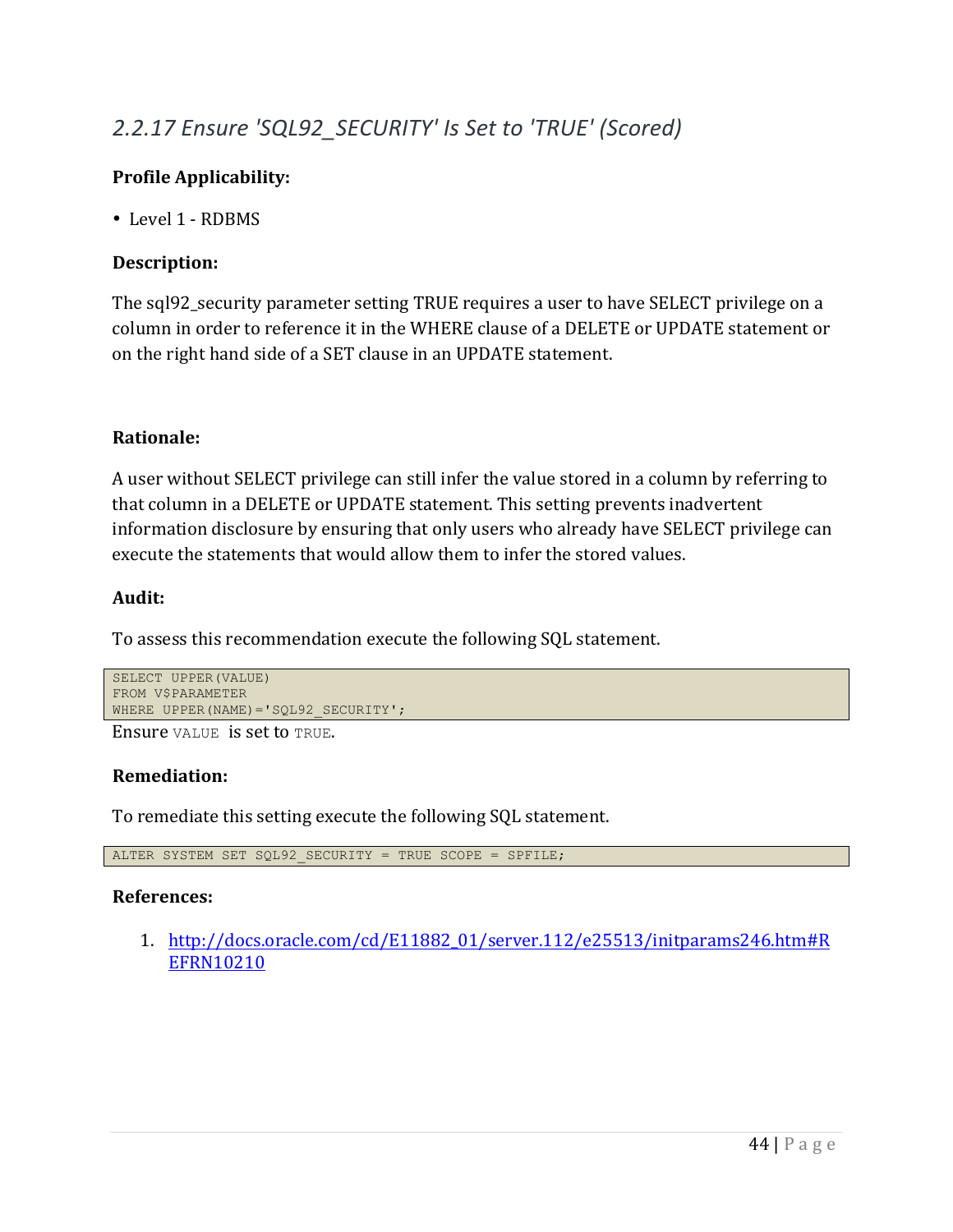## 2.2.18 Ensure '\_TRACE\_FILES\_PUBLIC' Is Set to 'FALSE' (Scored)

## **Profile Applicability:**

• Level 1 - RDBMS

#### **Description:**

The trace files public setting determines whether or not the system's trace file is world readable.

#### **Rationale:**

As permitting the read permission to other anyone can read the instance's trace files file which could contain sensitive information about instance operations, this value should be restricted according to the needs of the organization.

#### **Audit:**

To assess this recommendation execute the following SQL statement.

SELECT VALUE FROM V\$PARAMETER WHERE NAME=' trace files public';

A VALUE equal to FALSE or lack of results implies compliance.

#### **Remediation:**

To remediate this setting execute the following SQL statement.

ALTER SYSTEM SET " trace files public" = FALSE SCOPE = SPFILE;

#### **References:**

1. http://asktom.oracle.com/pls/asktom/f?p=100:11:0::::P11\_QUESTION\_ID:4295521 746131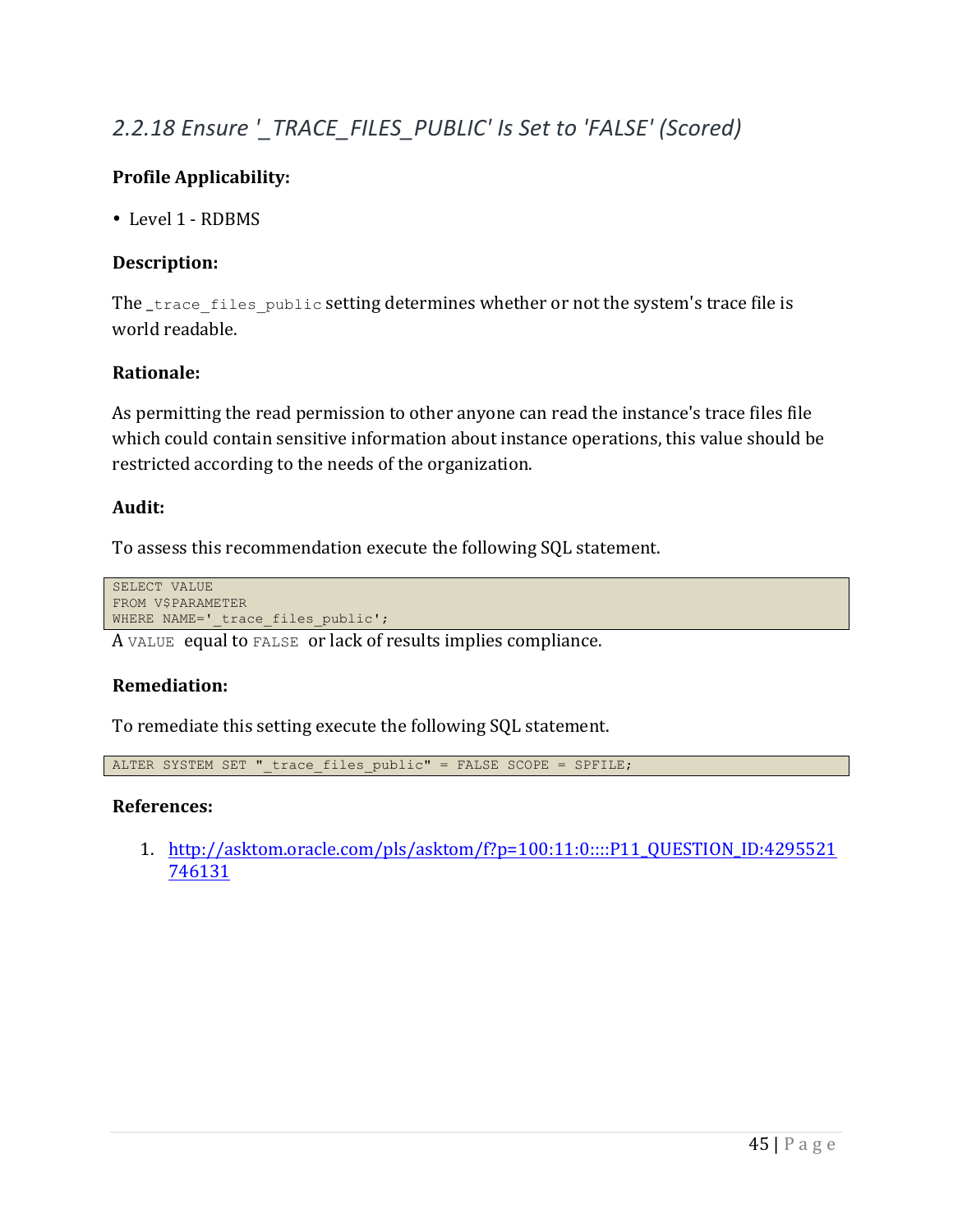## 2.2.19 Ensure 'RESOURCE\_LIMIT' Is Set to 'TRUE' (Scored)

## **Profile Applicability:**

• Level 1 - RDBMS

#### **Description:**

RESOURCE LIMIT determines whether resource limits are enforced in database profiles

#### **Rationale:**

If resource limit is set to FALSE, none of the system resource limits that are set in any database profiles are enforced. If resource limit is set to TRUE, then the limits set in database profiles are enforced.

#### **Audit:**

To assess this recommendation execute the following SQL statement.

```
SELECT UPPER(VALUE)
FROM V$PARAMETER
WHERE UPPER(NAME)='RESOURCE_LIMIT';
```
Ensure VALUE is set to TRUE.

#### **Remediation:**

To remediate this setting execute the following SQL statement.

ALTER SYSTEM SET RESOURCE LIMIT = TRUE SCOPE = SPFILE;

#### **Default Value:**

**FALSE** 

#### **References:**

1. http://docs.oracle.com/cd/E11882\_01/server.112/e25513/initparams214.htm#R EFRN10188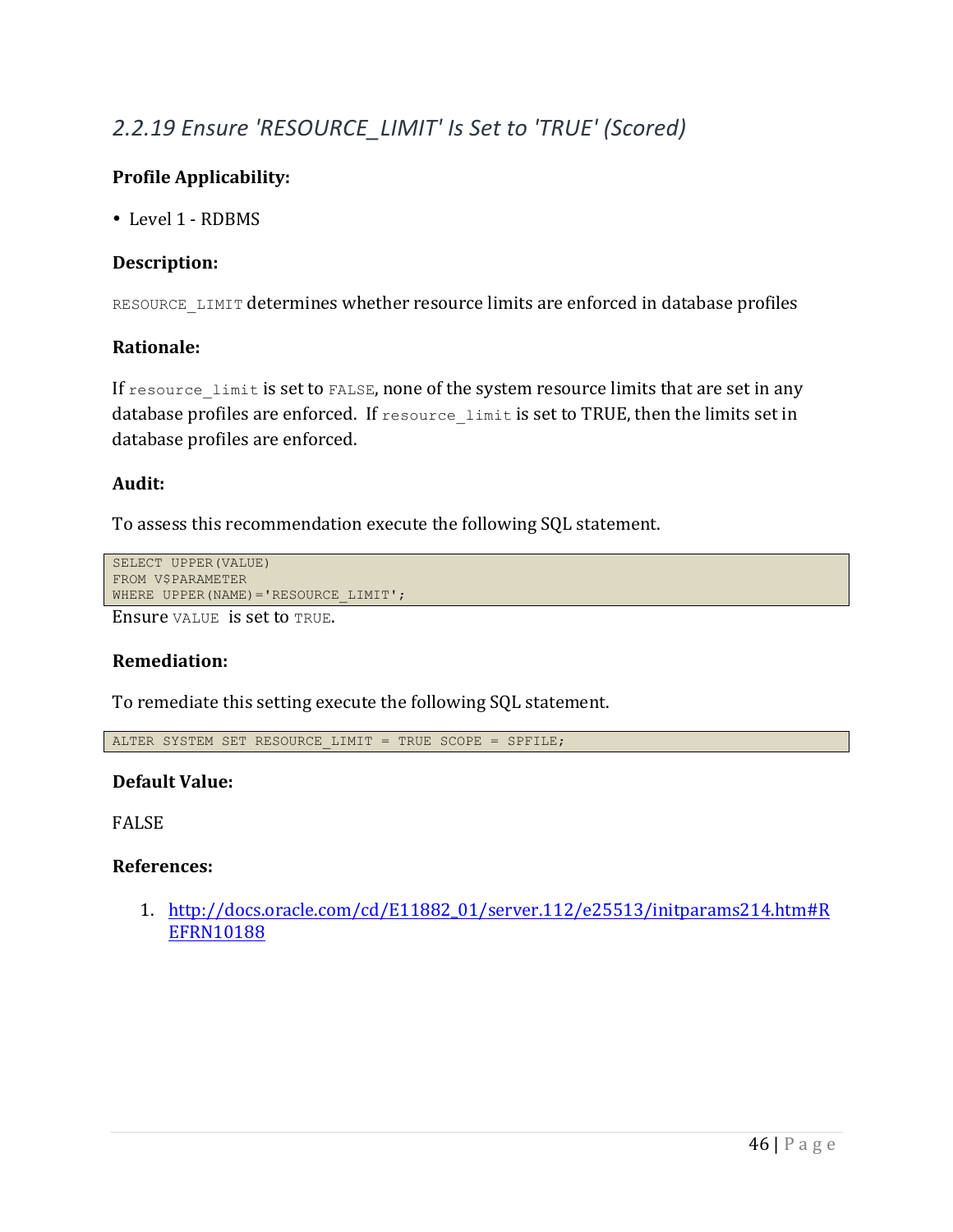## *3 Oracle Connection and Login Restrictions*

The restrictions on Client/User connections to the Oracle database help block unauthorized access to data and services by setting access rules. These security measures help to ensure that successful logins cannot be easily made through brute-force password attacks or intuited by clever social engineering exploits. Settings are generally recommended to be applied to all defined profiles rather than by using only the DEFAULT profile. All values assigned below are the recommended minimums or maximums; higher, more restrictive values can be applied at the discretion of the organization by creating a separate profile to assign to a different user group.

## 3.1 Ensure 'FAILED LOGIN ATTEMPTS' Is Less than or Equal to '5' *(Scored)*

## **Profile Applicability:**

• Level 1 - RDBMS

## **Description:**

The failed login attempts setting determines how many failed login attempts are permitted before the system locks the user's account. While different profiles can have different and more restrictive settings, such as USERS and APPS, the minimum(s) recommended here should be set on the DEFAULT profile.

## **Rationale:**

As repeated failed login attempts can indicate the initiation of a brute-force login attack, this value should be set according to the needs of the organization (see **warning** below on a known bug that can make this security measure backfire).

## **Audit:**

To assess this recommendation, execute the following SQL statement.

```
SELECT PROFILE, RESOURCE NAME, LIMIT
FROM DBA_PROFILES
WHERE RESOURCE NAME='FAILED LOGIN ATTEMPTS'
AND
 (
LIMIT = 'DEFAULT'
OR LIMIT = 'UNLIMITED'
OR LIMIT > 5
);
```
Lack of results implies compliance.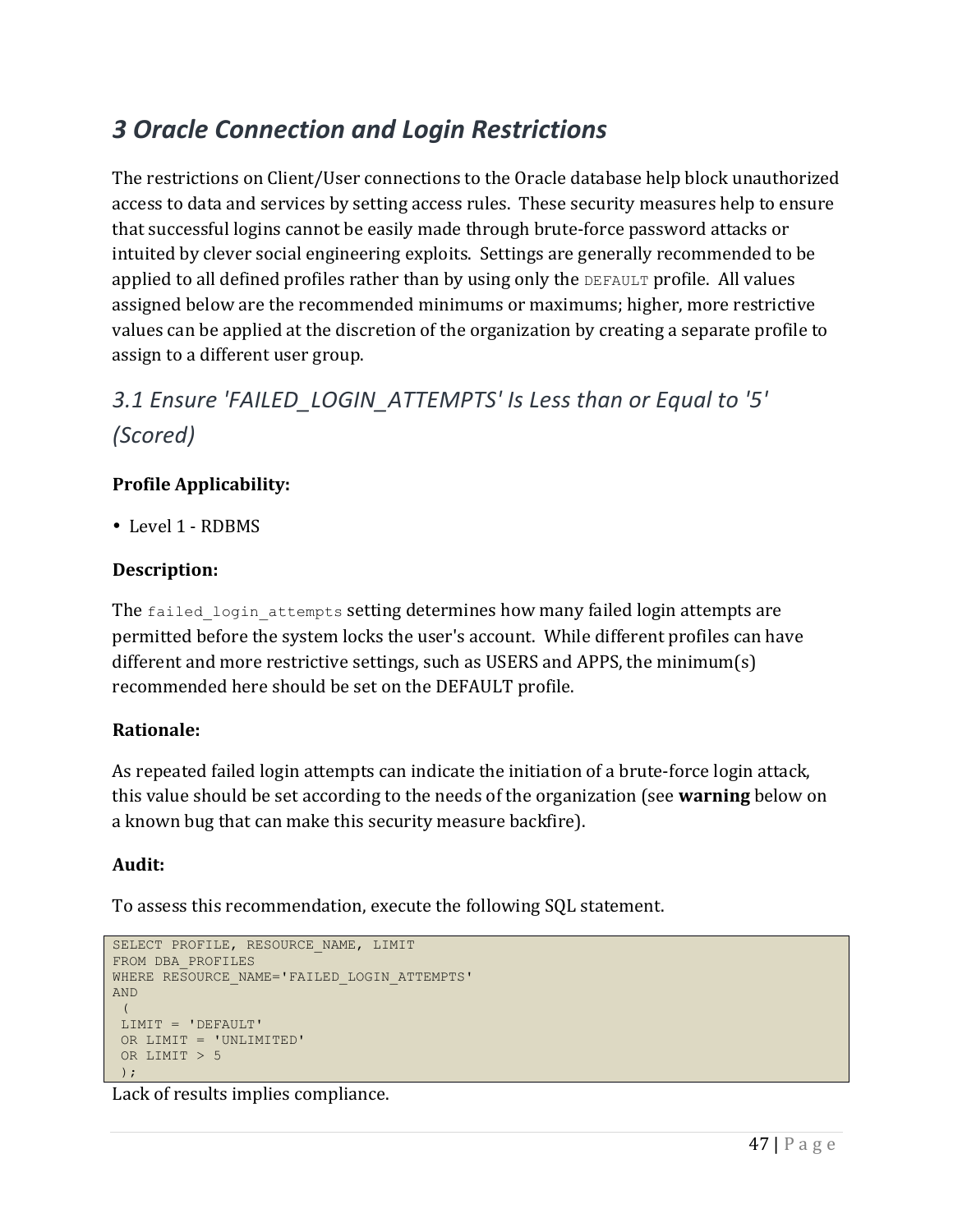## **Remediation:**

Remediate this setting by executing the following SQL statement.

ALTER PROFILE DEFAULT LIMIT FAILED\_LOGIN\_ATTEMPTS 5;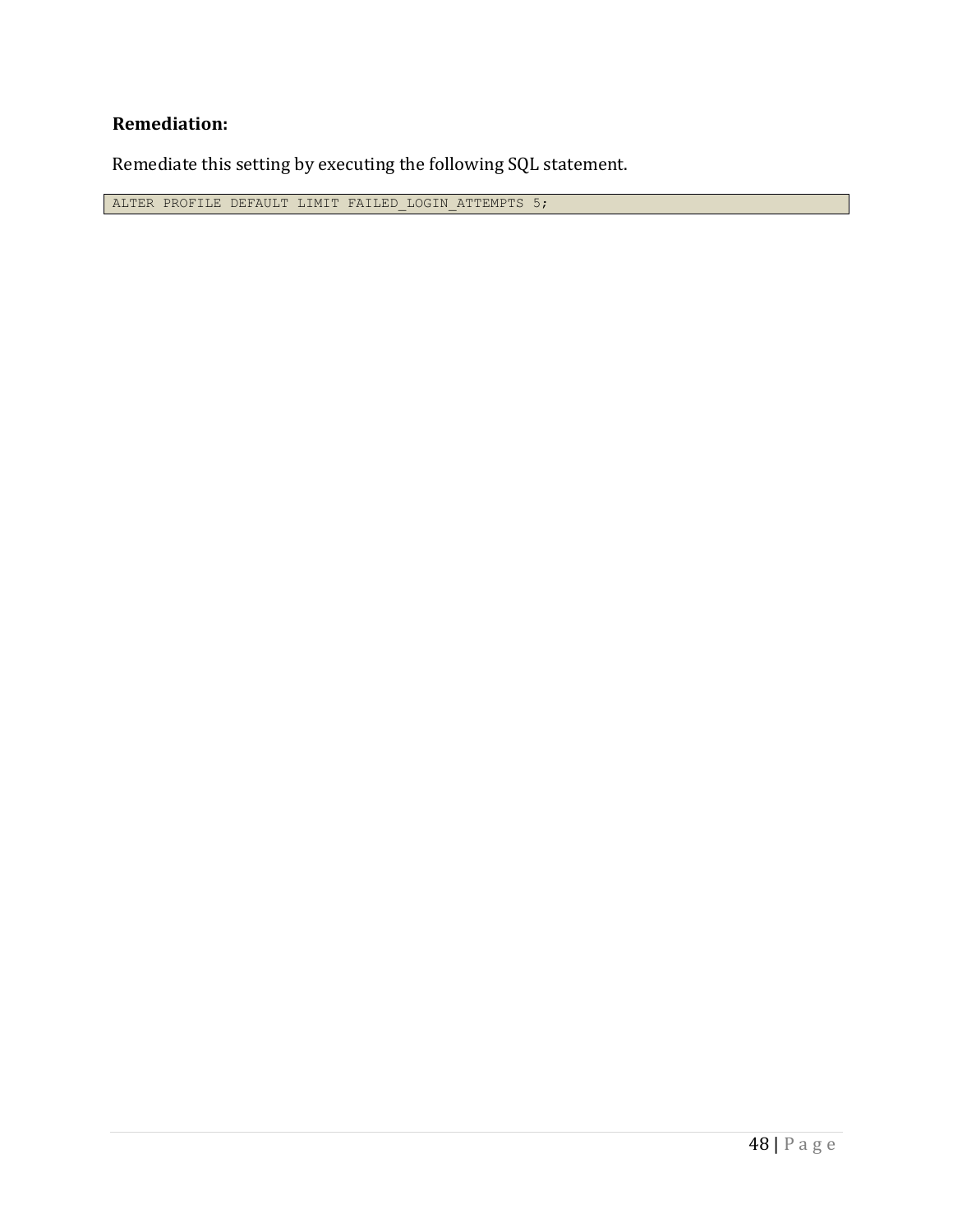# 3.2 Ensure 'PASSWORD\_LOCK\_TIME' Is Greater than or Equal to '1' *(Scored)*

## **Profile Applicability:**

• Level 1 - RDBMS

#### **Description:**

The PASSWORD LOCK TIME setting determines how many days must pass for the user's account to be unlocked after the set number of failed login attempts has occurred.

#### **Rationale:**

As locking the user account after repeated failed login attempts can block further bruteforce login attacks, but can create administrative headaches as this account unlocking process always requires DBA intervention, this value should be set according to the needs of the organization.

#### **Audit:**

To assess this recommendation, execute the following SQL statement.

```
SELECT PROFILE, RESOURCE NAME, LIMIT
FROM DBA_PROFILES
WHERE RESOURCE NAME='PASSWORD LOCK TIME'
AND
 \left(LIMIT = 'DEFAULT'
OR LIMIT = 'UNLIMITED'
OR LIMIT < 1
 );
```
Lack of results implies compliance.

## **Remediation:**

Remediate this setting by executing the following SQL statement.

```
ALTER PROFILE DEFAULT LIMIT PASSWORD LOCK TIME 1;
```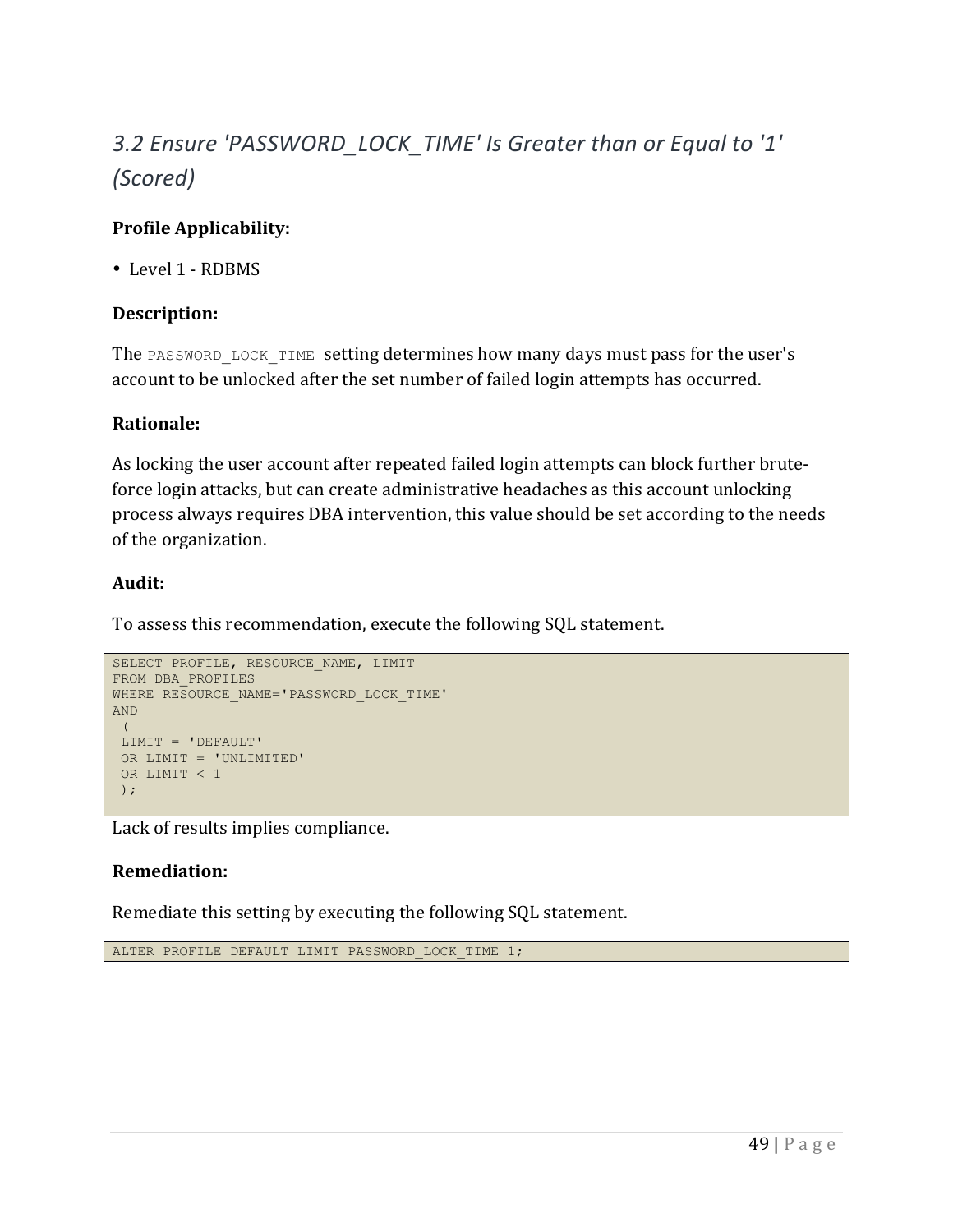## 3.3 Ensure 'PASSWORD\_LIFE\_TIME' Is Less than or Equal to '90' (Scored)

## **Profile Applicability:**

• Level 1 - RDBMS

#### **Description:**

The password life time setting determines how long a password may be used before the user is required to be change it.

#### **Rationale:**

As allowing passwords to remain unchanged for long periods makes the success of bruteforce login attacks more likely, this value should be set according to the needs of the organization.

#### **Audit:**

To assess this recommendation, execute the following SQL statement.

```
SELECT PROFILE, RESOURCE NAME, LIMIT
FROM DBA_PROFILES
WHERE RESOURCE NAME='PASSWORD LIFE TIME'
AND
 \left(LIMIT = 'DEFAULT'
 OR LIMIT = 'UNLIMITED'
OR LIMIT > 90
);
```
Lack of results implies compliance.

#### **Remediation:**

Remediate this setting by executing the following SQL statement.

ALTER PROFILE DEFAULT LIMIT PASSWORD LIFE TIME 90;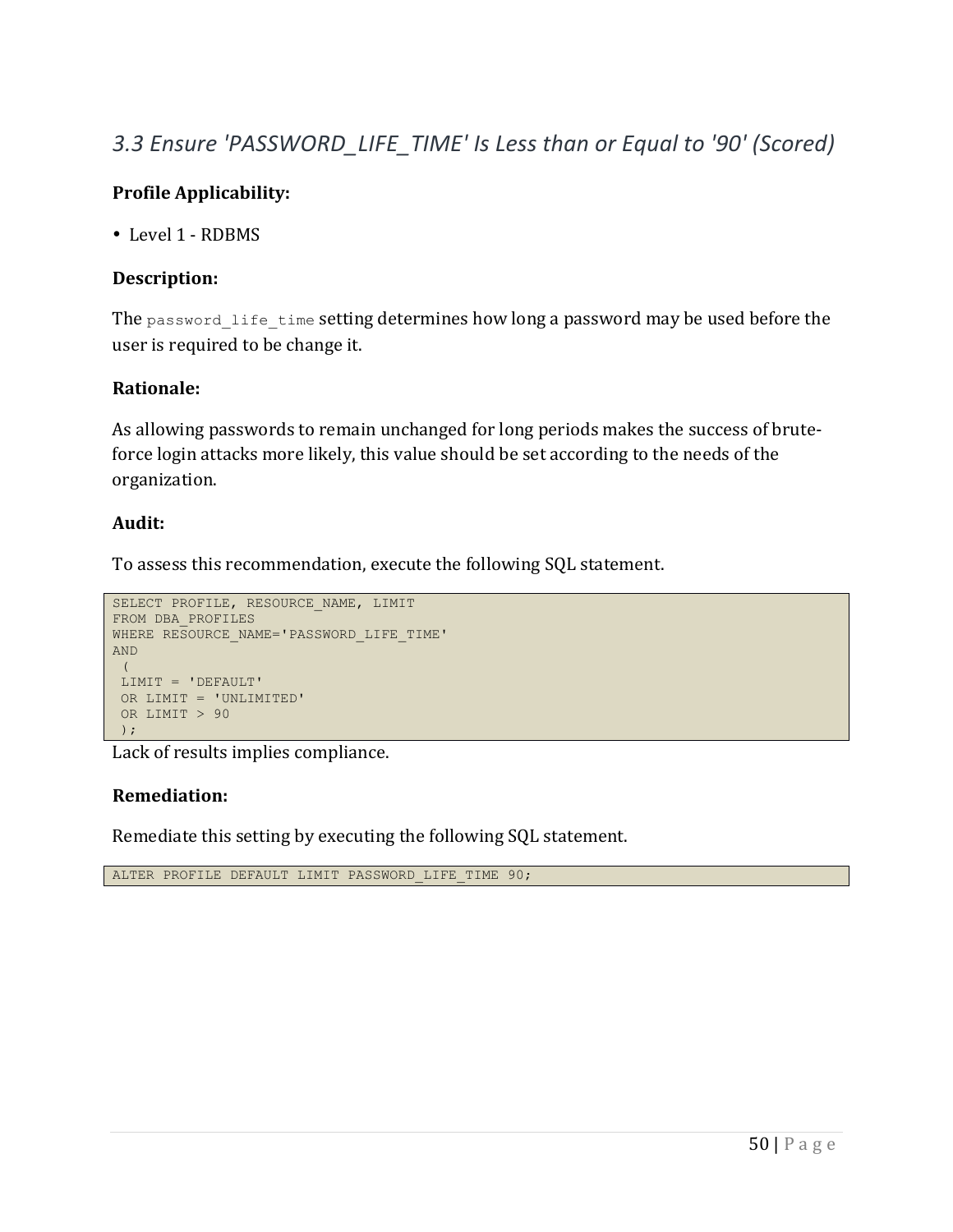# 3.4 Ensure 'PASSWORD\_REUSE\_MAX' Is Greater than or Equal to '20' *(Scored)*

## **Profile Applicability:**

• Level 1 - RDBMS

#### **Description:**

The password reuse max setting determines how many different passwords must be used before the user is allowed to reuse a prior password.

#### **Rationale:**

As allowing reuse of a password within a short period of time after the password's initial use can make the success of both social-engineering and brute-force password-based attacks more likely, this value should be set according to the needs of the organization.

#### **Audit:**

To assess this recommendation, execute the following SQL statement.

```
SELECT PROFILE, RESOURCE NAME, LIMIT
FROM DBA_PROFILES
WHERE RESOURCE NAME='PASSWORD REUSE MAX'
AND
 \left(LIMIT = 'DEFAULT'
OR LIMIT = 'UNLIMITED'
OR LIMIT < 20
);
```
Lack of results implies compliance.

#### **Remediation:**

Remediate this setting by executing the following SQL statement.

ALTER PROFILE DEFAULT LIMIT PASSWORD REUSE MAX 20;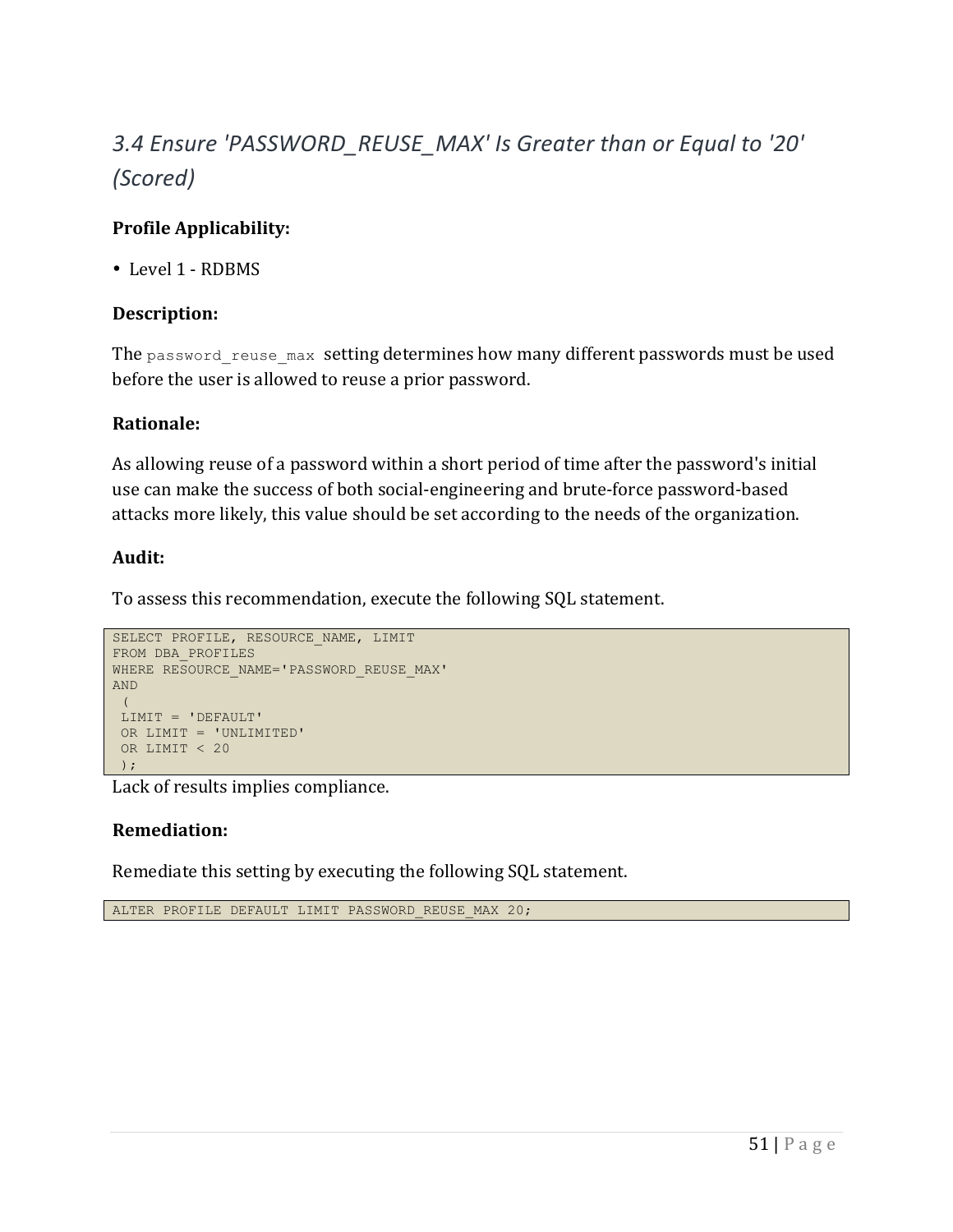## 3.5 Ensure 'PASSWORD\_REUSE\_TIME' Is Greater than or Equal to '365' *(Scored)*

## **Profile Applicability:**

• Level 1 - RDBMS

#### **Description:**

The password reuse time setting determines the amount of time in days that must pass before the same password may be reused.

#### **Rationale:**

As reusing the same password after only a short period of time has passed makes the success of brute-force login attacks more likely, this value should be set according to the needs of the organization.

#### **Audit:**

To assess this recommendation, execute the following SQL statement.

```
SELECT PROFILE, RESOURCE NAME, LIMIT
FROM DBA_PROFILES
WHERE RESOURCE NAME='PASSWORD REUSE TIME'
AND
 (
LIMIT = 'DEFAULT'
OR LIMIT = 'UNLIMITED'
OR LIMIT < 365
);
```
Lack of results implies compliance.

#### **Remediation:**

Remediate this setting by executing the following SQL statement.

ALTER PROFILE DEFAULT LIMIT PASSWORD REUSE TIME 365;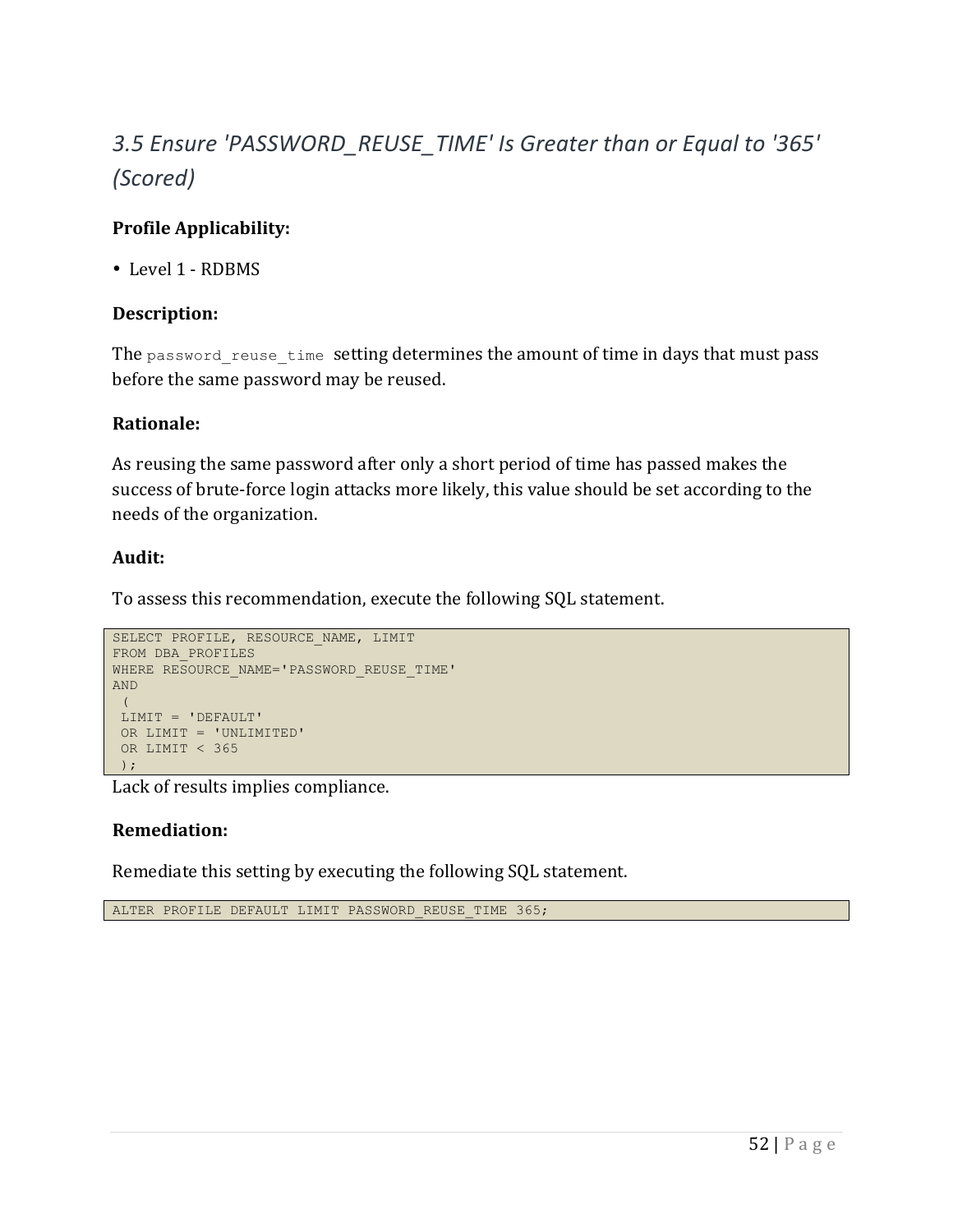# 3.6 Ensure 'PASSWORD GRACE\_TIME' Is Less than or Equal to '5' *(Scored)*

## **Profile Applicability:**

• Level 1 - RDBMS

## **Description:**

The password grace time setting determines how many days can pass after the user's password expires before the user's login capability is automatically locked out.

#### **Rationale:**

As locking the user account after the expiration of the password change requirement's grace period can help prevent password-based attack against a forgotten or disused accounts, while still allowing the account and its information to be accessible by DBA intervention, this value should be set according to the needs of the organization.

#### **Audit:**

To assess this recommendation, execute the following SQL statement.

```
SELECT PROFILE, RESOURCE NAME, LIMIT
FROM DBA_PROFILES
WHERE RESOURCE NAME='PASSWORD GRACE TIME'
AND
 \left(LIMIT = 'DEFAULT'
OR LIMIT = 'UNLIMITED'
OR LIMIT > 5
 );
```
Lack of results implies compliance.

## **Remediation:**

Remediate this setting by executing the following SQL statement.

ALTER PROFILE DEFAULT LIMIT PASSWORD GRACE TIME 5;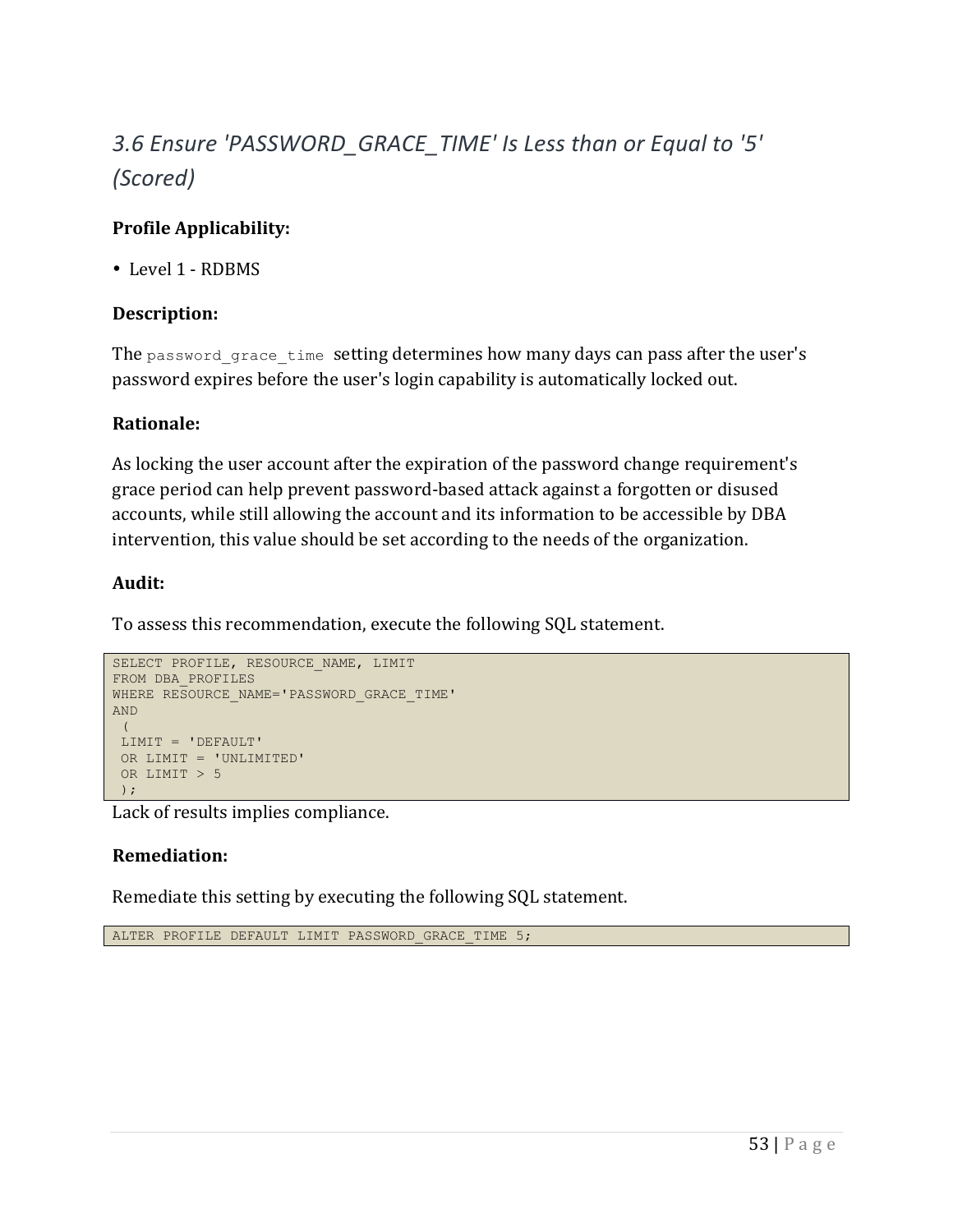## 3.7 Ensure 'DBA\_USERS.PASSWORD' Is Not Set to 'EXTERNAL' for Any *User (Scored)*

## **Profile Applicability:**

• Level 1 - RDBMS

#### **Description:**

The password='EXTERNAL' setting determines whether or not a user can be authenticated by a remote OS to allow access to the database with full authorization.

#### **Rationale:**

As allowing remote OS authentication of a user to the database can potentially allow supposed "privileged users" to connect as "authenticated," even when the remote system is compromised, these logins should be disabled/restricted according to the needs of the organization.

#### **Audit:**

To assess this recommendation execute the following SQL statement.

```
SELECT USERNAME 
FROM DBA_USERS 
WHERE PASSWORD='EXTERNAL';
```
Lack of results implies compliance.

## **Remediation:**

To remediate this setting execute the following SQL statement.

ALTER USER <username> IDENTIFIED BY <password>;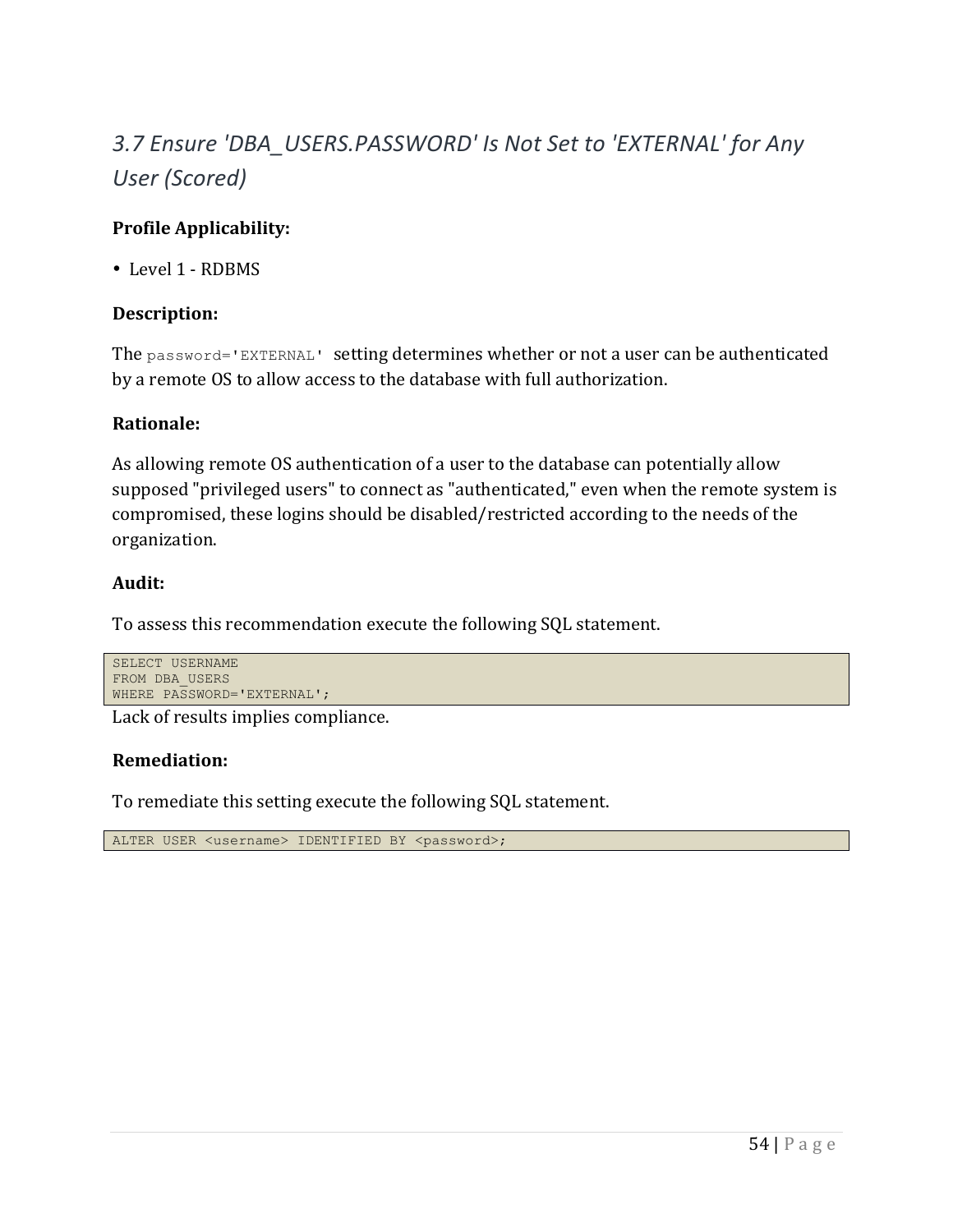## 3.8 Ensure 'PASSWORD\_VERIFY\_FUNCTION' Is Set for All Profiles (Scored)

#### **Profile Applicability:**

• Level 1 - RDBMS

#### **Description:**

The password verify function determines password settings requirements when a user password is changed at the SQL command prompt. This setting does not apply for users managed by the Oracle password file.

#### **Rationale:**

As requiring users to apply the 11gr2 security features in password creation, such as forcing mixed-case complexity, the blocking of simple combinations, and change/history settings can potentially thwart logins by unauthorized users, this function should be applied/enabled according to the needs of the organization.

#### **Audit:**

To assess this recommendation execute the following SQL statement.

```
SELECT PROFILE, RESOURCE NAME
FROM DBA_PROFILES 
WHERE RESOURCE NAME='PASSWORD VERIFY FUNCTION'
AND (LIMIT = \overline{D}EFAULT' OR LIMIT = \overline{NULL'});
```
Lack of results implies compliance.

## **Remediation:**

Create a custom password verification function which fulfills the password requirements of the organization.

From Oracle documentation: Oracle Database provides a sample password verification function in the PL/SQL script UTLPWDMG.SQL (located in

ORACLE\_BASE/ORACLE\_HOME/RDBMS/ADMIN) that, when enabled, checks whether users are correctly creating or modifying their passwords. The UTLPWDMG.SQL script provides two password verification functions: one for previous releases of Oracle Database and an updated version for Oracle Database Release 11g.

http://docs.oracle.com/cd/E25054\_01/network.1111/e16543/authentication.htm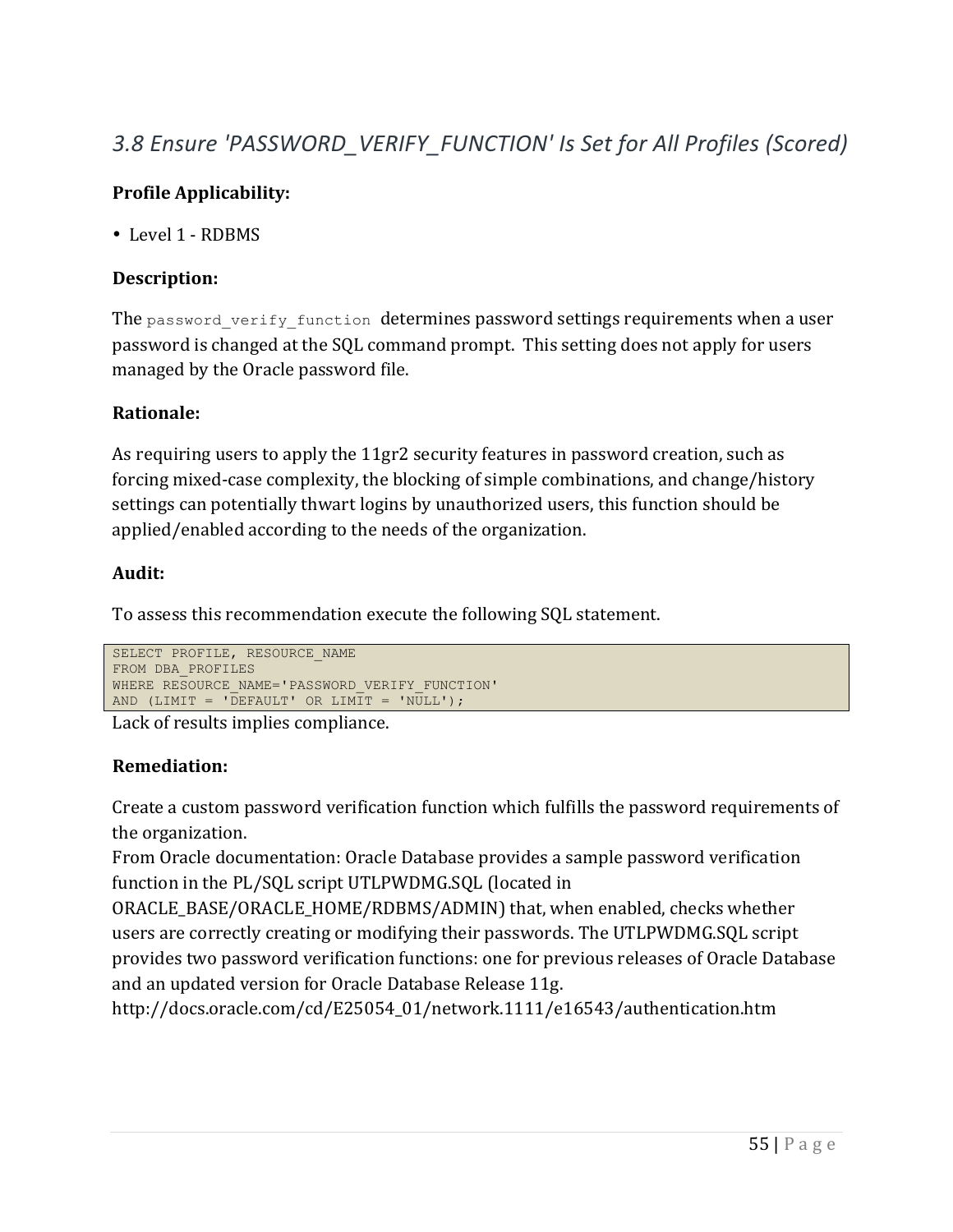## 3.9 Ensure 'SESSIONS PER USER' Is Less than or Equal to '10' (Scored)

## **Profile Applicability:**

• Level 1 - RDBMS

## **Description:**

The SESSIONS PER USER (Number of sessions allowed) determines the maximum number of user sessions that are allowed to be open concurrently.

#### **Rationale:**

As limiting the number of the SESSIONS PER USER can help prevent memory resource exhaustion by poorly formed requests or intentional Denial-of-Service attacks, this value should be set according to the needs of the organization.

#### **Audit:**

To assess this recommendation execute the following SQL statement.

```
SELECT PROFILE, RESOURCE NAME, LIMIT
FROM DBA_PROFILES
WHERE RESOURCE NAME='SESSIONS PER USER'
AND
  (
   LIMIT = 'DEFAULT'
   OR LIMIT = 'UNLIMITED'
   OR LIMIT > 10
 );
```
Lack of results implies compliance.

#### **Remediation:**

To remediate this setting execute the following SQL statement.

ALTER PROFILE DEFAULT LIMIT SESSIONS PER USER 10;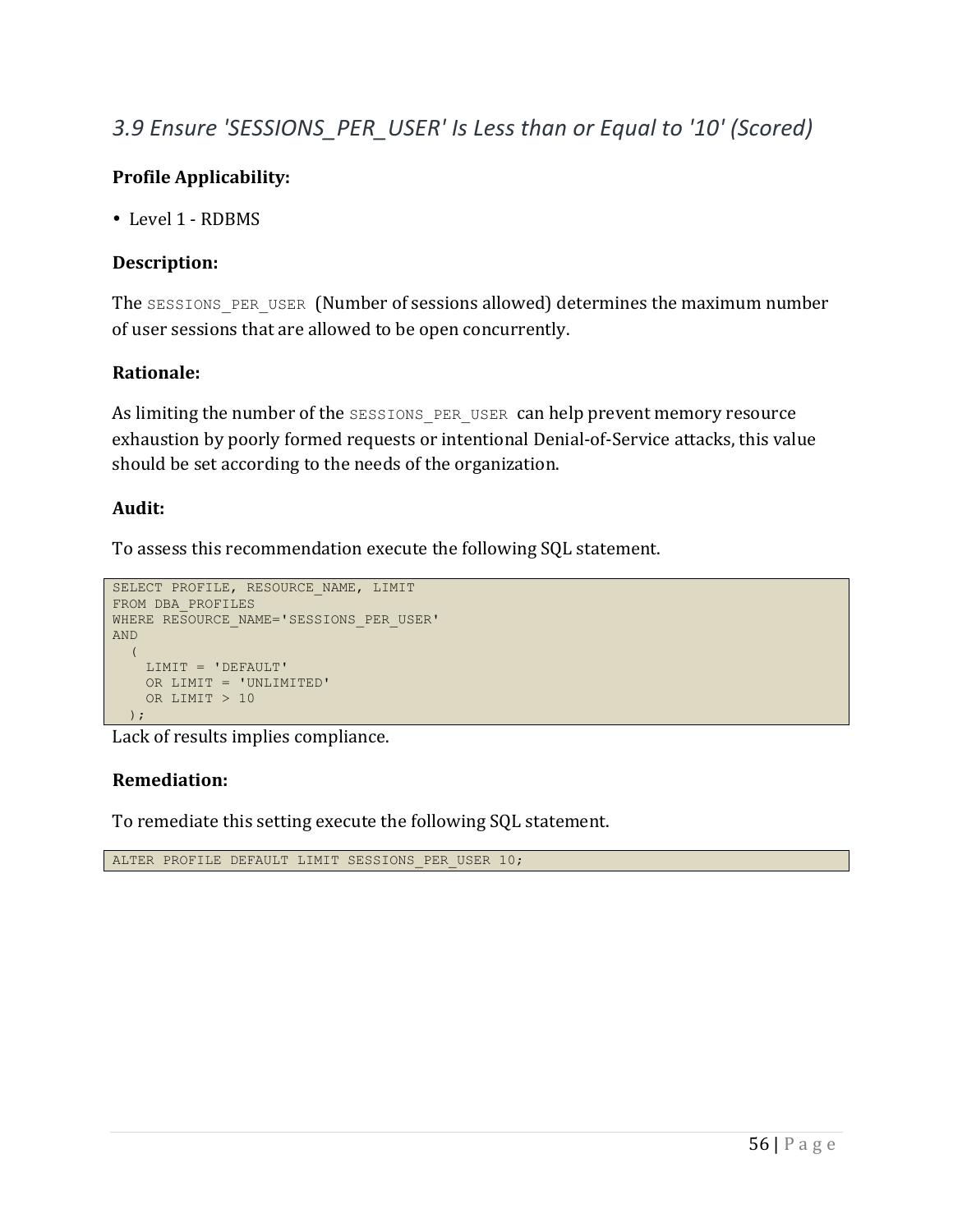## *3.10 Ensure No Users Are Assigned the 'DEFAULT' Profile (Scored)*

## **Profile Applicability:**

• Level 1 - RDBMS

#### **Description:**

Upon creation database users are assigned to the DEFAULT profile unless otherwise specified.

## **Rationale:**

It is recommended that users be created with function-appropriate profiles. The DEFAULT profile, being defined by Oracle, is subject to change at any time (e.g. by patch or version update). The DEFAULT profile has unlimited settings that are often required by the SYS user when patching; such unlimited settings should be tightly reserved and not applied to unnecessary users.

## **Audit:**

To assess this recommendation, execute the following SQL statement.

```
SELECT USERNAME
FROM DBA_USERS
WHERE PROFILE='DEFAULT'
AND ACCOUNT_STATUS='OPEN'
AND USERNAME NOT IN
  ('ANONYMOUS', 'CTXSYS', 'DBSNMP', 'EXFSYS', 'LBACSYS',
   'MDSYS', 'MGMT_VIEW','OLAPSYS','OWBSYS', 'ORDPLUGINS',
   'ORDSYS', 'OUTLN', 'SI_INFORMTN_SCHEMA','SYS',
   'SYSMAN', 'SYSTEM', 'TSMSYS', 'WK_TEST', 'WKSYS',
   'WKPROXY', 'WMSYS', 'XDB', 'CISSCAN');
```
Lack of results implies compliance.

## **Remediation:**

To remediate this recommendation execute the following SQL statement for each user returned by the audit query using a functional-appropriate profile.

ALTER USER <username> PROFILE <appropriate\_profile>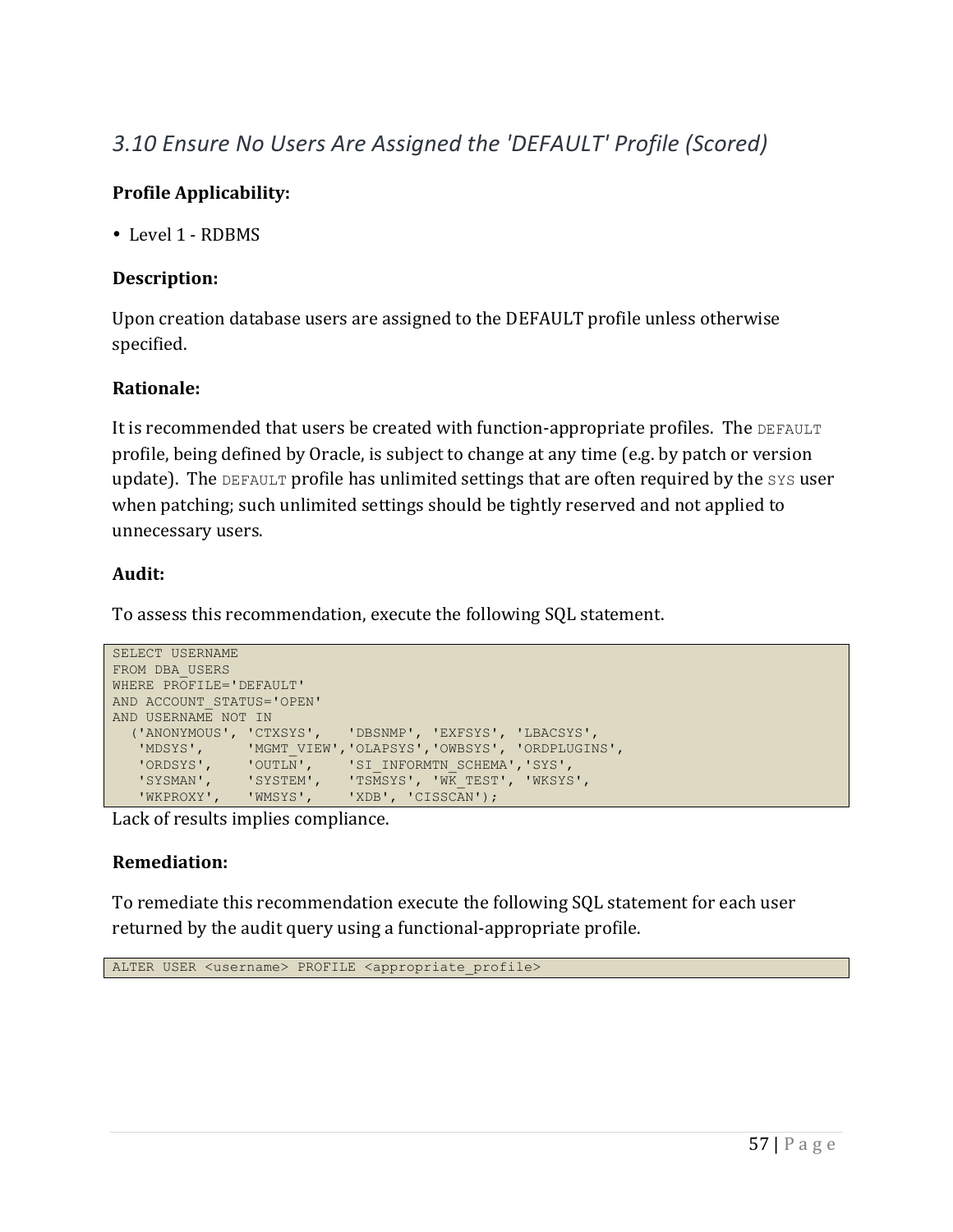## *4 Oracle User Access and Authorization Restrictions*

The capability to use database resources at a given level, or user authorization rules, allows for user manipulation of the various parts of the Oracle database. These authorizations must be structured to block unauthorized use and/or corruption of vital data and services by setting restrictions on user capabilities, particularly those of the user PUBLIC. Such security measures help to ensure that successful logins cannot be easily redirected. **IMPORTANT:** Use caution when revoking privileges from PUBLIC. Oracle and third-party products explicitly require default grants to PUBLIC for commonly used functions, objects, and in view definitions. After revoking any privilege from PUBLIC, verify that applications keep running properly. After revoking privileges from PUBLIC, recompile invalid database objects. Specific grants to users and roles may be needed to make all objects valid. Please see the following Oracle support document which provides further information and SQL statements that can be used to determine dependencies that require explicit grants. Be Cautious When Revoking Privileges Granted to PUBLIC (Doc ID 247093.1) Always test database changes in Development and Test environments before making changes to Production databases.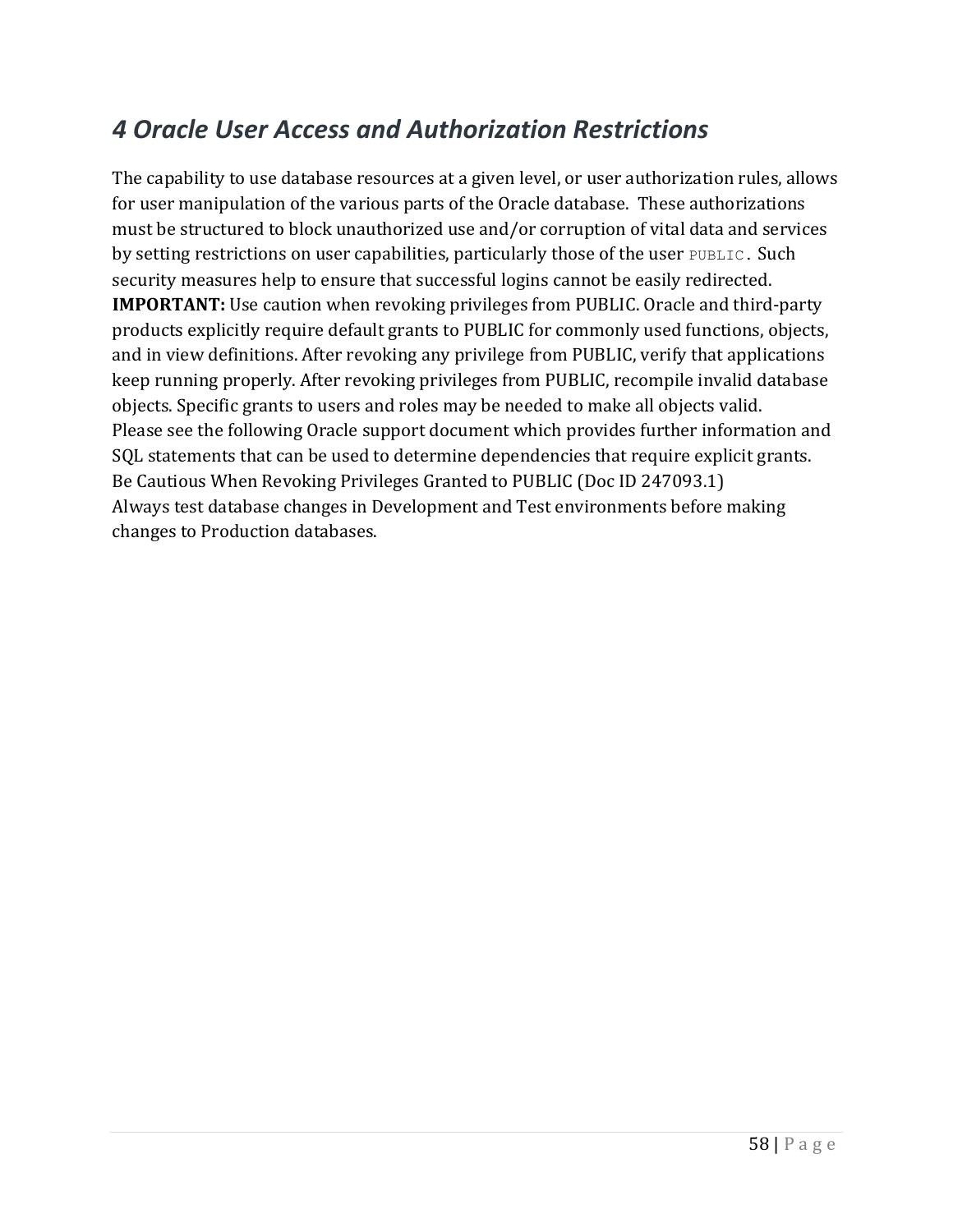## *4.1 Default Public Privileges for Packages and Object Types*

Revoke default public execute privileges from powerful packages and object types.

## 4.1.1 Ensure 'EXECUTE' Is Revoked from 'PUBLIC' on 'DBMS\_ADVISOR' *(Scored)*

#### **Profile Applicability:**

• Level 1 - RDBMS

#### **Description:**

The Oracle database DBMS\_ADVISOR package can be used to write files located on the server where the Oracle instance is installed.

#### **Rationale:**

As use of the DBMS ADVISOR package could allow an unauthorized user to corrupt operating system files on the instance's host, use of this package should be restricted according to the needs of the organization.

#### **Audit:**

To assess this recommendation, execute the following SQL statement.

```
SELECT PRIVILEGE
FROM DBA_TAB_PRIVS
WHERE GRANTEE='PUBLIC'
AND PRIVILEGE='EXECUTE'
AND TABLE NAME='DBMS ADVISOR';
```
The assessment fails if results are returned.

#### **Remediation:**

To remediate this setting execute the following SQL statement.

```
REVOKE EXECUTE ON DBMS ADVISOR FROM PUBLIC;
```
#### **References:**

1. http://docs.oracle.com/cd/E11882\_01/appdev.112/e25788/d\_advis.htm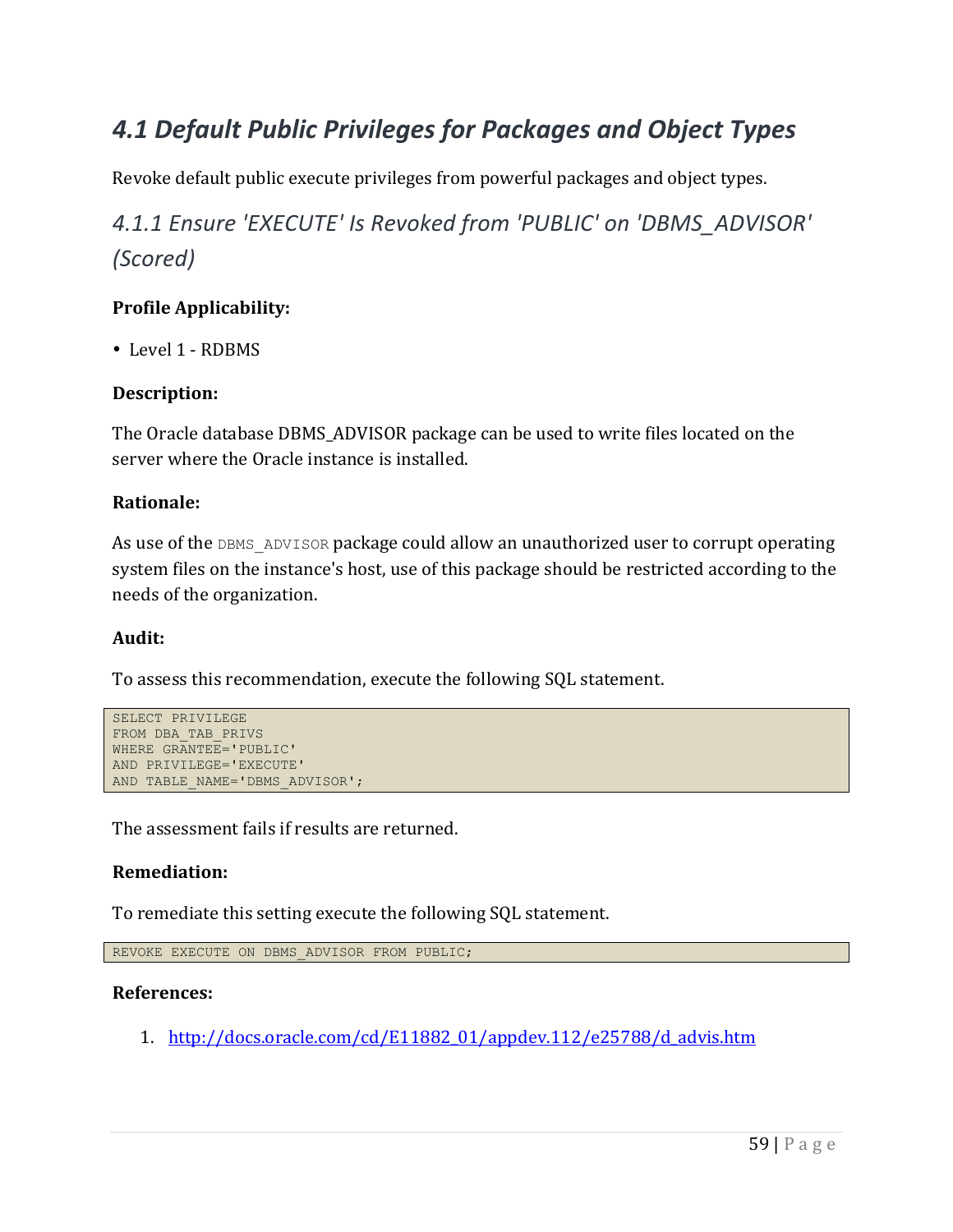# *4.1.2 Ensure 'EXECUTE' Is Revoked from 'PUBLIC' on 'DBMS\_CRYPTO' (Scored)*

## **Profile Applicability:**

• Level 1 - RDBMS

## **Description:**

The DBMS CRYPTO settings provide a toolset that determines the strength of the encryption algorithm used to encrypt application data and is part of the SYS schema. The DES (56-bit key), 3DES (168-bit key), 3DES-2KEY (112-bit key), AES (128/192/256-bit keys), and RC4 are available.

## **Rationale:**

As execution of these cryptography procedures by the user PUBLIC can potentially endanger portions of or all of the data storage, this value should be set according to the needs of the organization.

#### **Audit:**

To assess this recommendation, execute the following SQL statement.

```
SELECT PRIVILEGE
FROM DBA_TAB_PRIVS
WHERE GRANTEE='PUBLIC'
AND TABLE NAME='DBMS CRYPTO';
```
The assessment fails if results are returned.

## **Remediation:**

To remediate this setting execute the following SQL statement.

```
REVOKE EXECUTE ON DBMS CRYPTO FROM PUBLIC;
```
#### **References:**

1. http://docs.oracle.com/cd/E11882\_01/appdev.112/e25788/d\_crypto.htm#ARPLS 664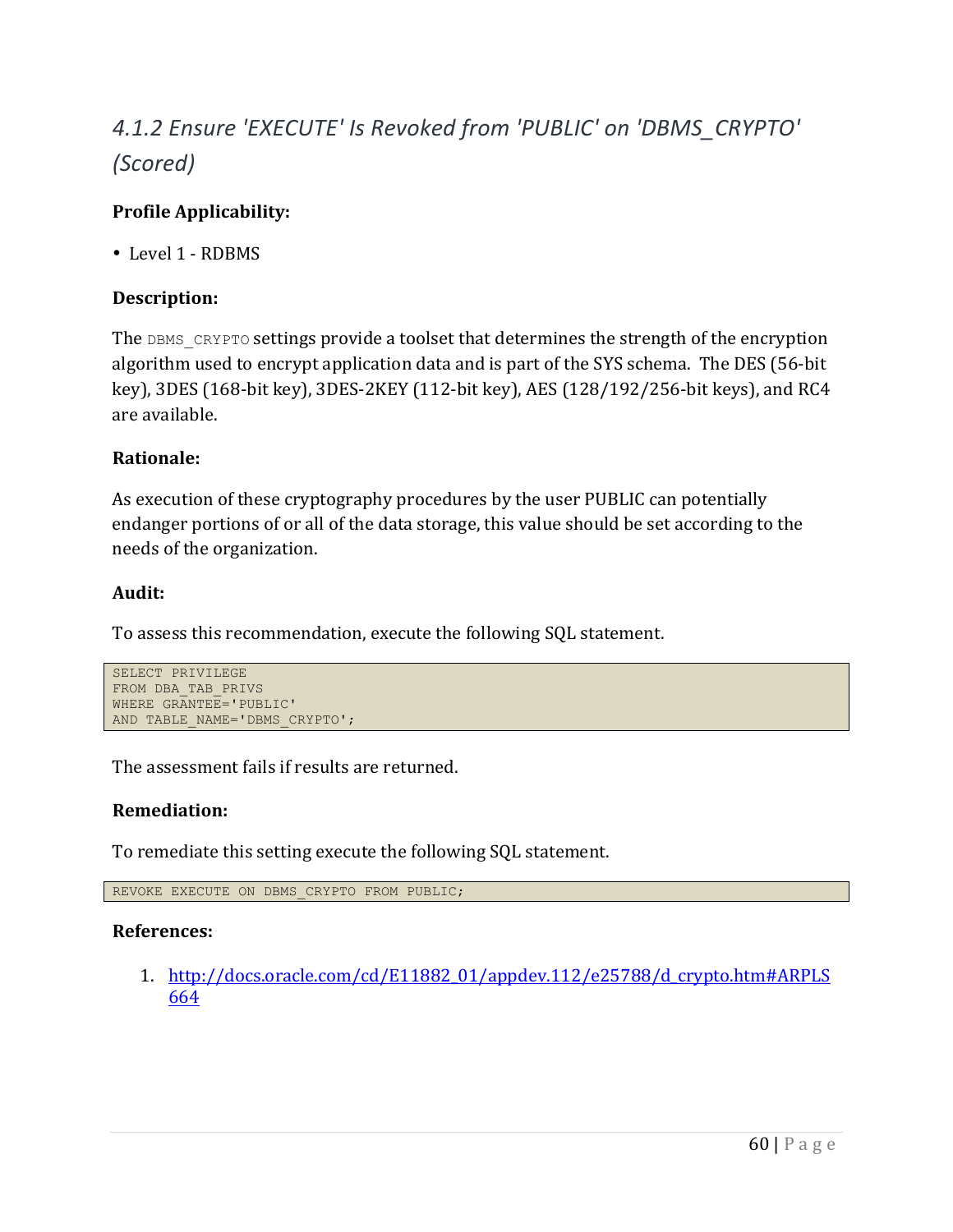# *4.1.3 Ensure 'EXECUTE' Is Revoked from 'PUBLIC' on 'DBMS\_JAVA' (Scored)*

## **Profile Applicability:**

• Level 1 - RDBMS

#### **Description:**

The Oracle database DBMS JAVA package can run Java classes (e.g. OS commands) or grant Java privileges.

#### **Rationale:**

The DBMS JAVA package could allow an attacker to run operating system commands from the database.

#### **Audit:**

To assess this recommendation, execute the following SQL statement.

```
SELECT PRIVILEGE
FROM DBA_TAB_PRIVS
WHERE GRANTEE='PUBLIC'
AND PRIVILEGE='EXECUTE'
AND TABLE NAME='DBMS JAVA';
```
The assessment fails if results are returned.

#### **Remediation:**

To remediate this setting execute the following SQL statement.

REVOKE EXECUTE ON DBMS\_JAVA FROM PUBLIC;

#### **References:**

1. http://docs.oracle.com/cd/E11882\_01/java.112/e10588/appendixa.htm#JJDEV13 000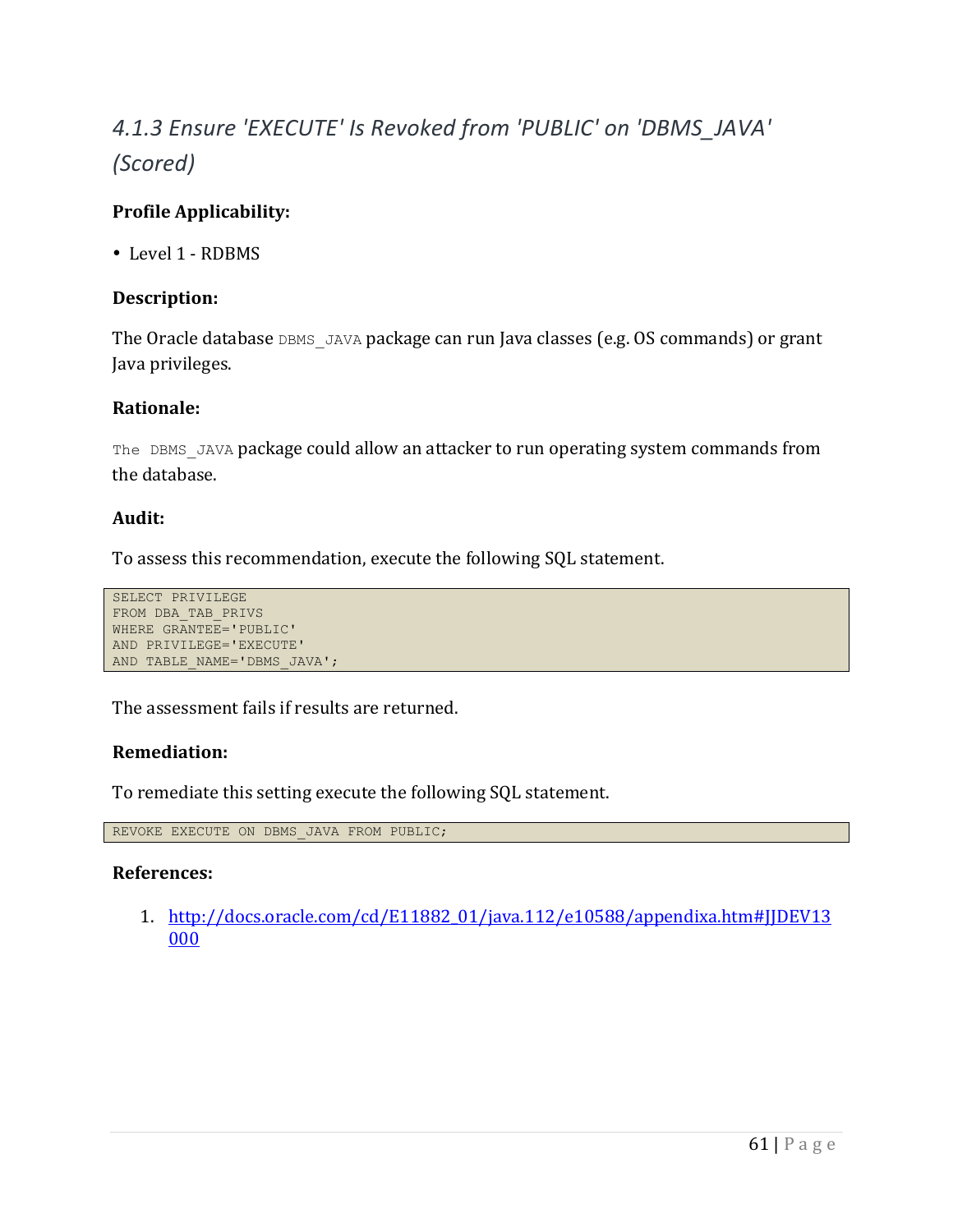# *4.1.4 Ensure 'EXECUTE' Is Revoked from 'PUBLIC' on 'DBMS\_JAVA\_TEST' (Scored)*

## **Profile Applicability:**

• Level 1 - RDBMS

#### **Description:**

The Oracle database DBMS JAVA TEST package can run Java classes (e.g. OS commands) or grant Java privileges.

#### **Rationale:**

The DBMS JAVA TEST package could allow an attacker to run operating system commands from the database.

#### **Audit:**

To assess this recommendation, execute the following SQL statement.

```
SELECT PRIVILEGE
FROM DBA_TAB_PRIVS
WHERE GRANTEE='PUBLIC'
AND PRIVILEGE='EXECUTE'
AND TABLE NAME='DBMS JAVA TEST'
```
The assessment fails if results are returned.

#### **Remediation:**

To remediate this setting execute the following SQL statement.

REVOKE EXECUTE ON DBMS JAVA TEST FROM PUBLIC;

#### **References:**

1. http://www.databasesecurity.com/HackingAurora.pdf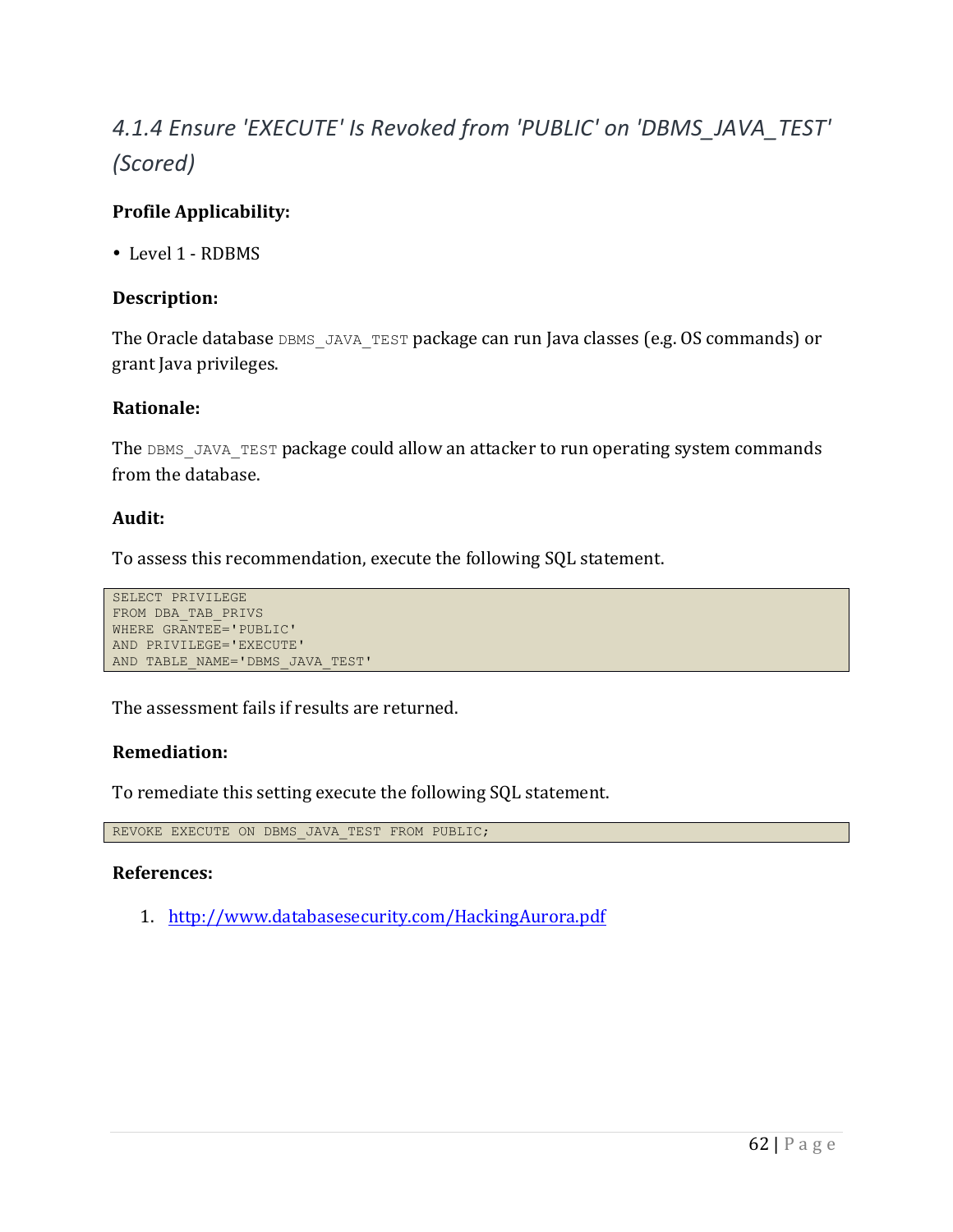## *4.1.5 Ensure 'EXECUTE' Is Revoked from 'PUBLIC' on 'DBMS\_JOB' (Scored)*

## **Profile Applicability:**

• Level 1 - RDBMS

#### **Description:**

The Oracle database DBMS JOB package schedules and manages the jobs sent to the job **queue and has been superseded by the DBMS** SCHEDULER package, even though DBMS JOB has been retained for backwards compatibility.

#### **Rationale:**

As use of the DBMS JOB package could allow an unauthorized user to disable or overload the job queue and has been superseded by the DBMS SCHEDULER package, this package should be disabled or restricted according to the needs of the organization.

#### **Audit:**

To assess this recommendation, execute the following SQL statement.

```
SELECT PRIVILEGE
FROM DBA_TAB_PRIVS
WHERE GRANTEE='PUBLIC'
AND PRIVILEGE='EXECUTE'
AND TABLE NAME='DBMS JOB';
```
The assessment fails if results are returned.

#### **Remediation:**

To remediate this setting execute the following SQL statement.

REVOKE EXECUTE ON DBMS\_JOB FROM PUBLIC;

#### **Impact:**

Use caution when revoking privileges from PUBLIC. After revoking privileges from PUBLIC, recompile any invalid database objects. Specific grants to users and roles may be needed to make objects valid. See IMPORTANT information at the start of this section for more details.

#### **References:**

1. http://docs.oracle.com/cd/E11882\_01/appdev.112/e25788/d\_job.htm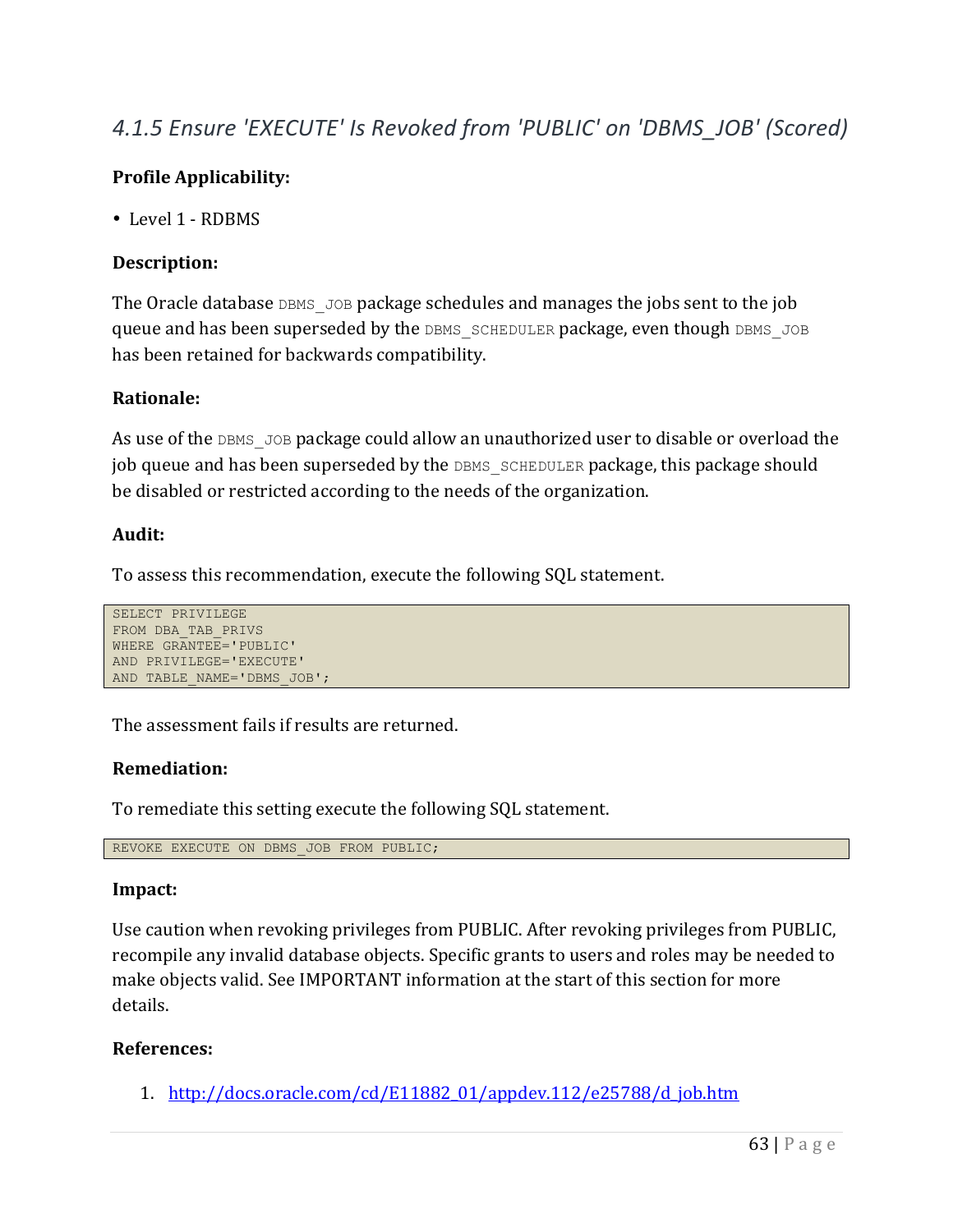# *4.1.6 Ensure 'EXECUTE' Is Revoked from 'PUBLIC' on 'DBMS\_LDAP' (Scored)*

## **Profile Applicability:**

• Level 1 - RDBMS

#### **Description:**

The Oracle database DBMS LDAP package contains functions and procedures that enable programmers to access data from LDAP servers.

#### **Rationale:**

As use of the DBMS LDAP package can be used to create specially crafted error messages or send information via DNS to the outside.

#### **Audit:**

To assess this recommendation, execute the following SQL statement.

```
SELECT PRIVILEGE
FROM DBA_TAB_PRIVS
WHERE GRANTEE='PUBLIC'
AND PRIVILEGE='EXECUTE'
AND TABLE NAME='DBMS LDAP';
```
The assessment fails if results are returned.

#### **Remediation:**

To remediate this setting execute the following SQL statement.

REVOKE EXECUTE ON DBMS\_LDAP FROM PUBLIC;

#### **References:**

1. http://docs.oracle.com/cd/E23943\_01/oid.1111/e10186/dbmsldap\_ref.htm#OIMA D009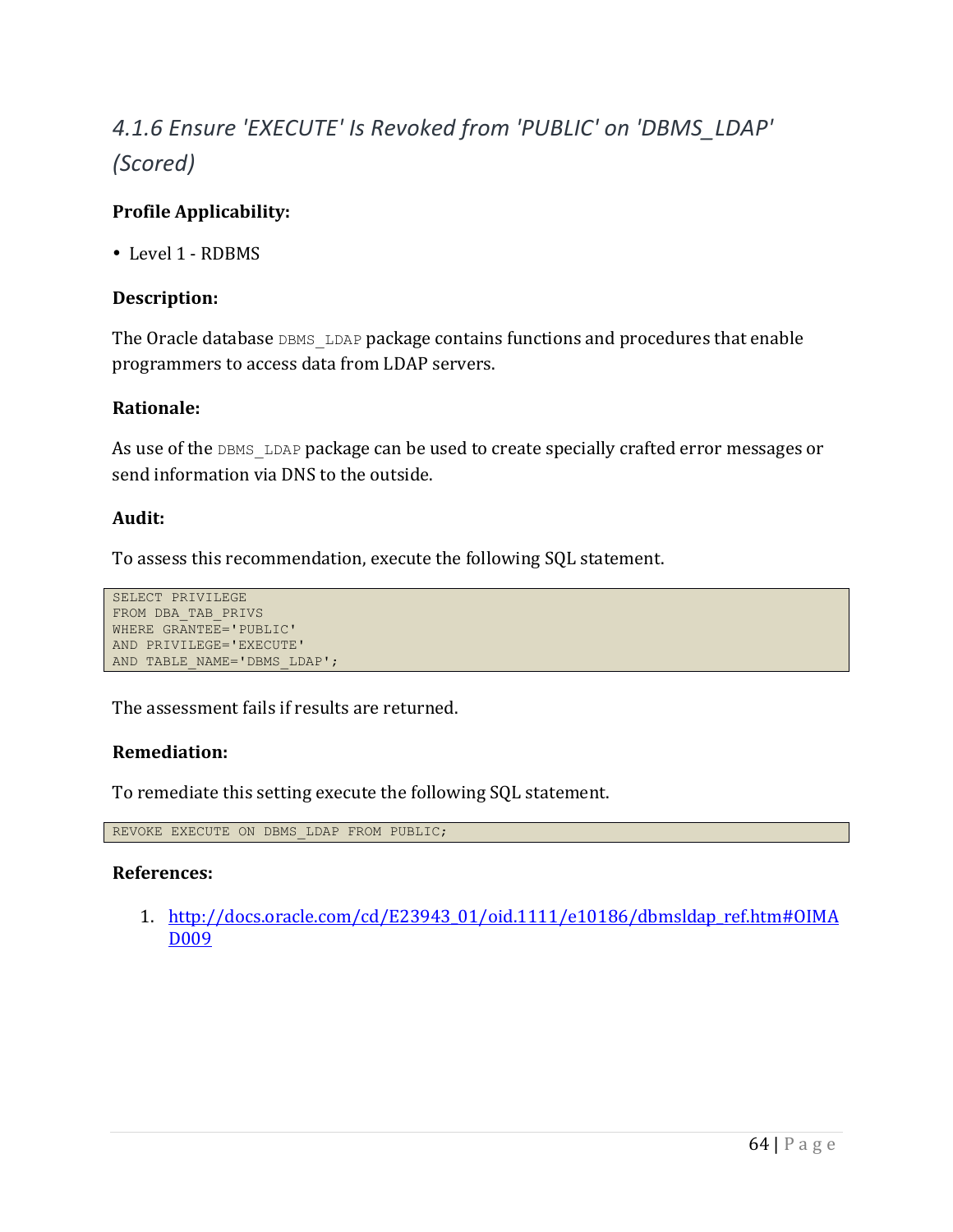# *4.1.7 Ensure 'EXECUTE' Is Revoked from 'PUBLIC' on 'DBMS\_LOB' (Scored)*

## **Profile Applicability:**

• Level 1 - RDBMS

## **Description:**

The Oracle database DBMS LOB package provides subprograms that can manipulate and read/write on BLOBs, CLOBs, NCLOBs, BFILEs, and temporary LOBs.

## **Rationale:**

As use of the DBMS LOB package could allow an unauthorized user to manipulate BLOBs, CLOBs, NCLOBs, BFILEs, and temporary LOBs on the instance, either destroying data or causing a Denial-of-Service condition due to corruption of disk space, use of this package should be restricted according to the needs of the organization.

## **Audit:**

To assess this recommendation, execute the following SQL statement.

```
SELECT PRIVILEGE
FROM DBA_TAB_PRIVS
WHERE GRANTEE='PUBLIC'
AND PRIVILEGE='EXECUTE'
AND TABLE NAME='DBMS LOB';
```
The assessment fails if results are returned.

## **Remediation:**

To remediate this setting execute the following SQL statement.

```
REVOKE EXECUTE ON DBMS_LOB FROM PUBLIC;
```
## **Impact:**

Use caution when revoking privileges from PUBLIC. After revoking privileges from PUBLIC, recompile any invalid database objects. Specific grants to users and roles may be needed to make objects valid. See IMPORTANT information at the start of this section for more details.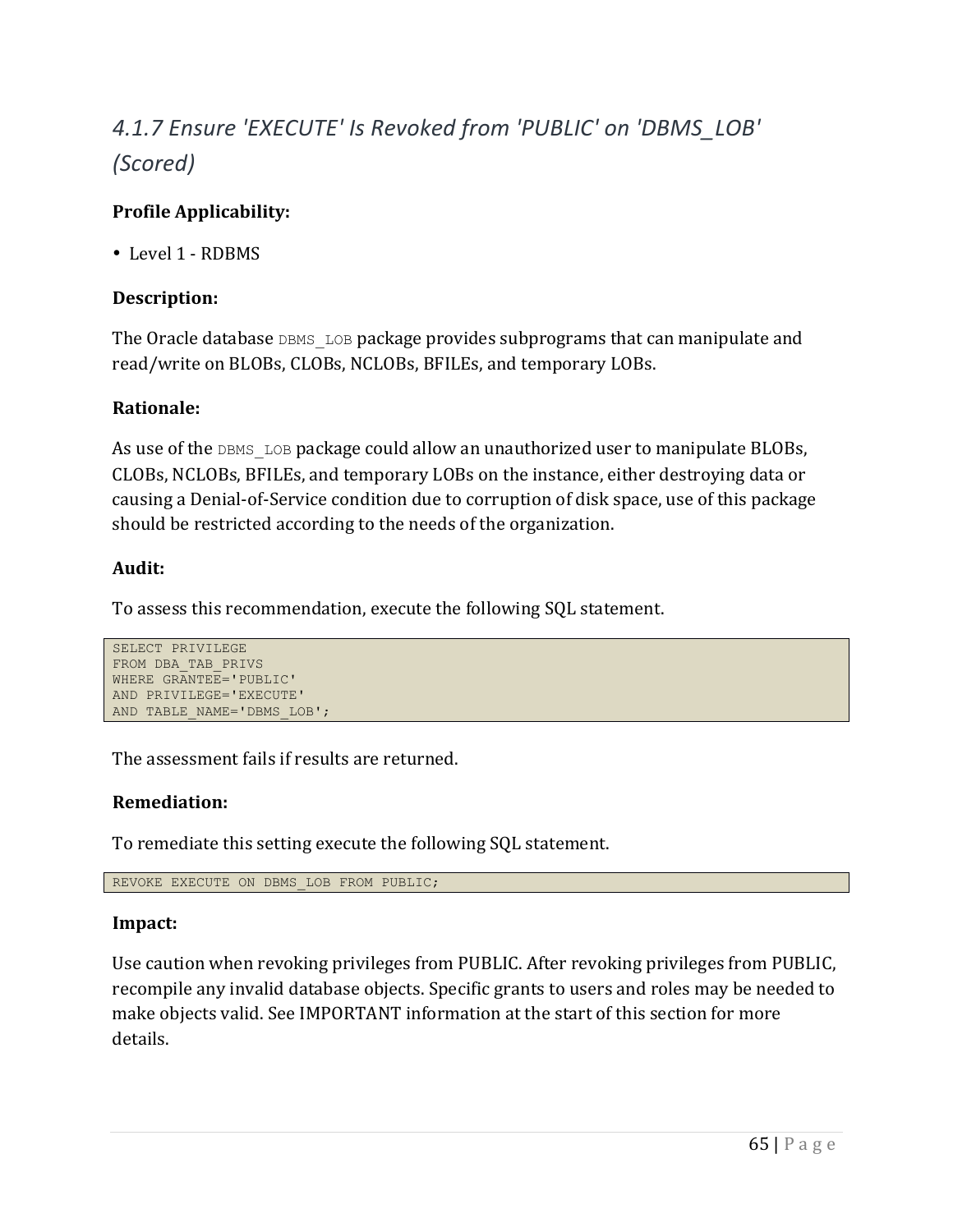## **References:**

1. http://docs.oracle.com/cd/E11882\_01/appdev.112/e25788/d\_lob.htm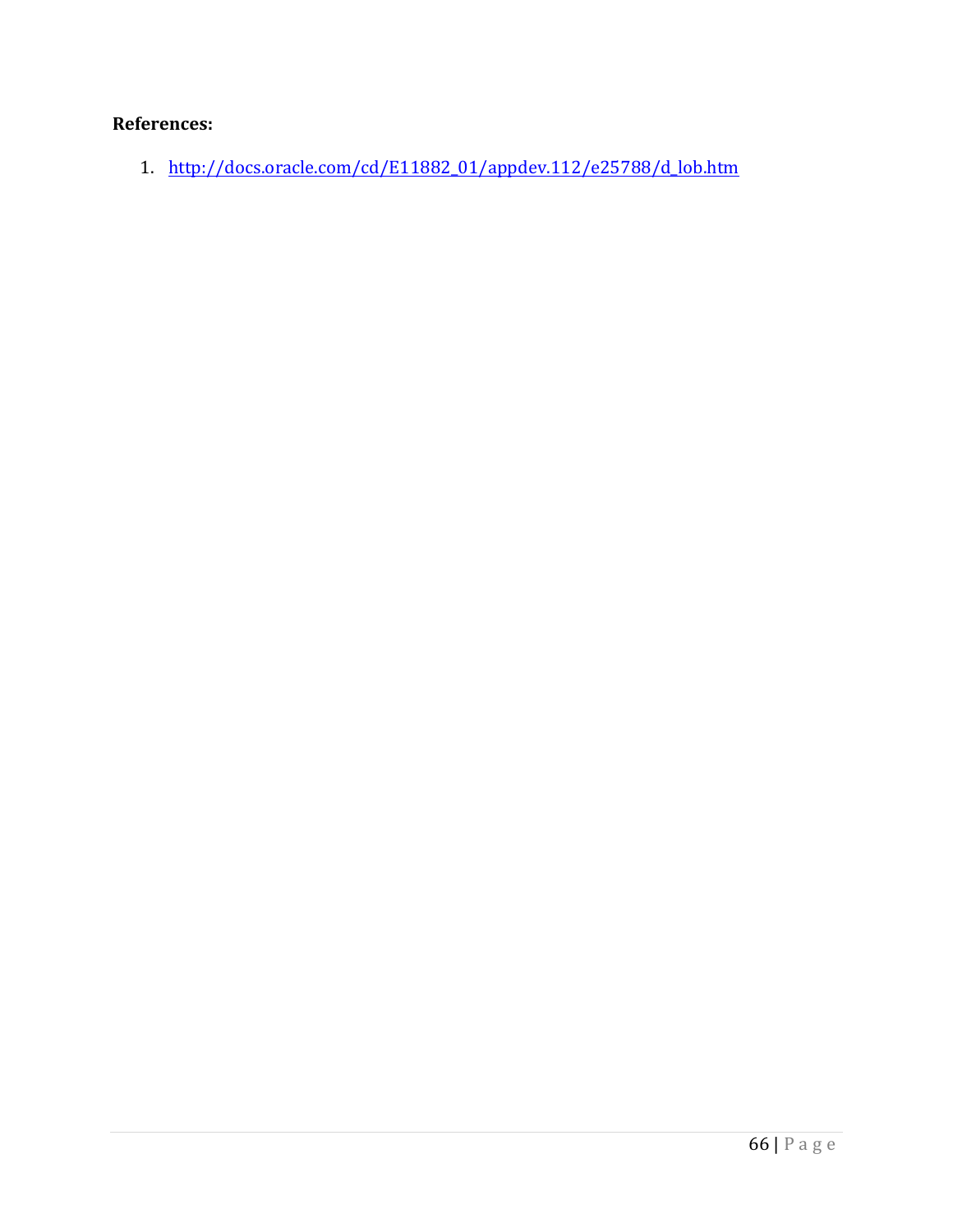# *4.1.8 Ensure 'EXECUTE' Is Revoked from 'PUBLIC' on 'DBMS\_OBFUSCATION\_TOOLKIT' (Scored)*

## **Profile Applicability:**

• Level 1 - RDBMS

## **Description:**

The DBMS OBFUSCATION TOOLKIT settings provide one of the tools that determine the strength of the encryption algorithm used to encrypt application data and is part of the SYS schema. The DES  $(56-bit \, \text{key})$  and  $3$ DES  $(168-bit \, \text{key})$  are the only two types available.

#### **Rationale:**

As allowing the PUBLIC user privileges to access this capability can be potentially harm the data storage, this access should be set according to the needs of the organization.

#### **Audit:**

To assess this recommendation, execute the following SQL statement.

```
SELECT PRIVILEGE
FROM DBA_TAB_PRIVS
WHERE GRANTEE='PUBLIC'
AND PRIVILEGE='EXECUTE'
AND TABLE NAME='DBMS OBFUSCATION TOOLKIT';
```
The assessment fails if results are returned.

#### **Remediation:**

To remediate this setting execute the following SQL statement.

REVOKE EXECUTE ON DBMS OBFUSCATION TOOLKIT FROM PUBLIC;

#### **Impact:**

Use caution when revoking privileges from PUBLIC. After revoking privileges from PUBLIC, recompile any invalid database objects. Specific grants to users and roles may be needed to make objects valid. See IMPORTANT information at the start of this section for more details.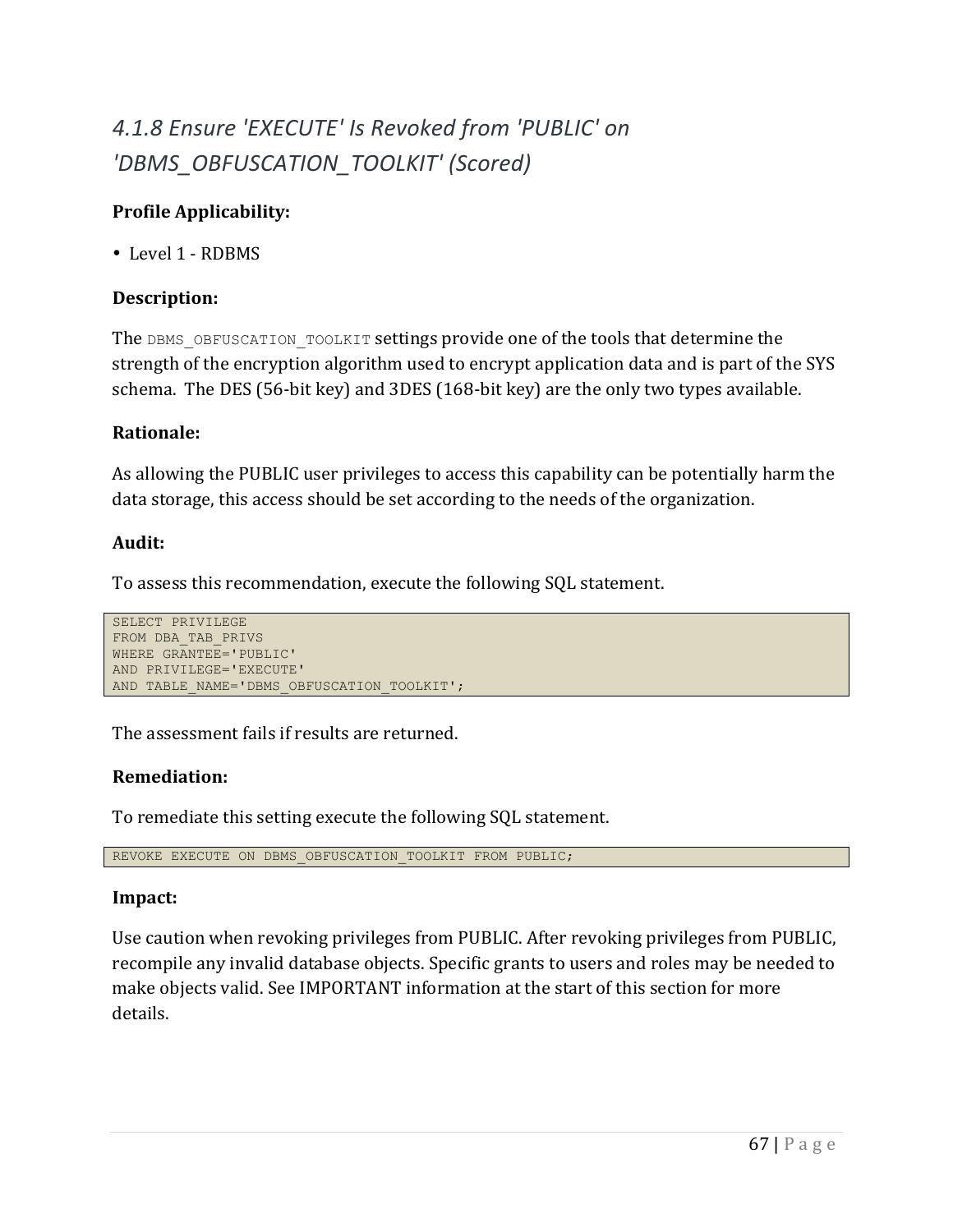## **References:**

1. http://docs.oracle.com/cd/E11882\_01/appdev.112/e25788/d\_obtool.htm#ARPLS0  $\overline{28}$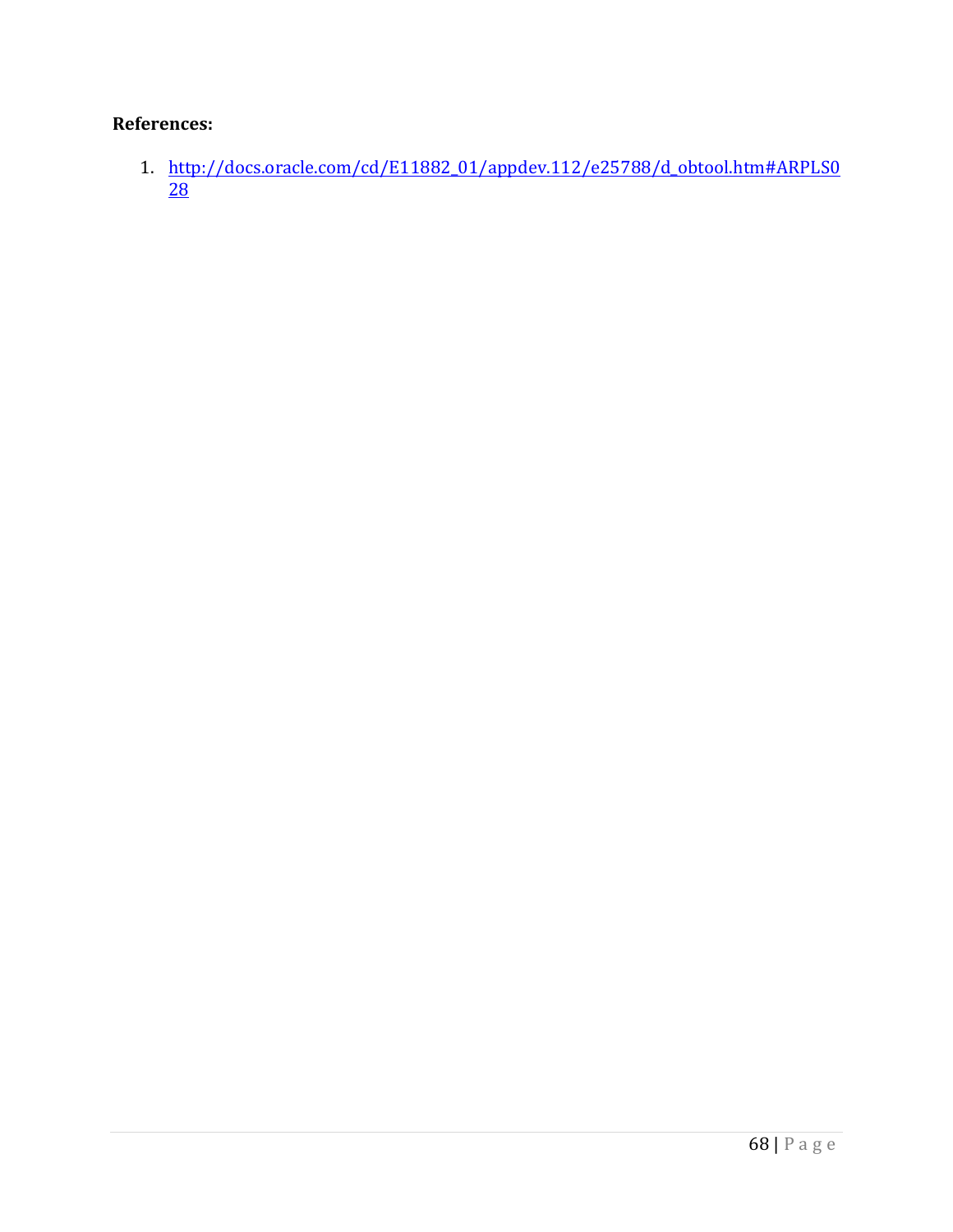# *4.1.9 Ensure 'EXECUTE' Is Revoked from 'PUBLIC' on 'DBMS\_RANDOM' (Scored)*

## **Profile Applicability:**

• Level 1 - RDBMS

#### **Description:**

The Oracle database DBMS RANDOM package is used for generating random numbers but should not be used for cryptographic purposes.

#### **Rationale:**

As assignment of use of the DBMS RANDOM package can allow the unauthorized application of the random number-generating function, this capability should be restricted according to the needs of the organization.

#### **Audit:**

To assess this recommendation, execute the following SQL statement.

```
SELECT PRIVILEGE
FROM DBA_TAB_PRIVS
WHERE GRANTEE='PUBLIC'
AND PRIVILEGE='EXECUTE'
AND TABLE NAME='DBMS RANDOM';
```
The assessment fails if results are returned.

#### **Remediation:**

To remediate this setting execute the following SQL statement.

REVOKE EXECUTE ON DBMS\_RANDOM FROM *PUBLIC*;

#### **Impact:**

Use caution when revoking privileges from PUBLIC. After revoking privileges from PUBLIC, recompile any invalid database objects. Specific grants to users and roles may be needed to make objects valid. See IMPORTANT information at the start of this section for more details.

#### **References:**

1. http://docs.oracle.com/cd/E11882\_01/appdev.112/e25788/d\_random.htm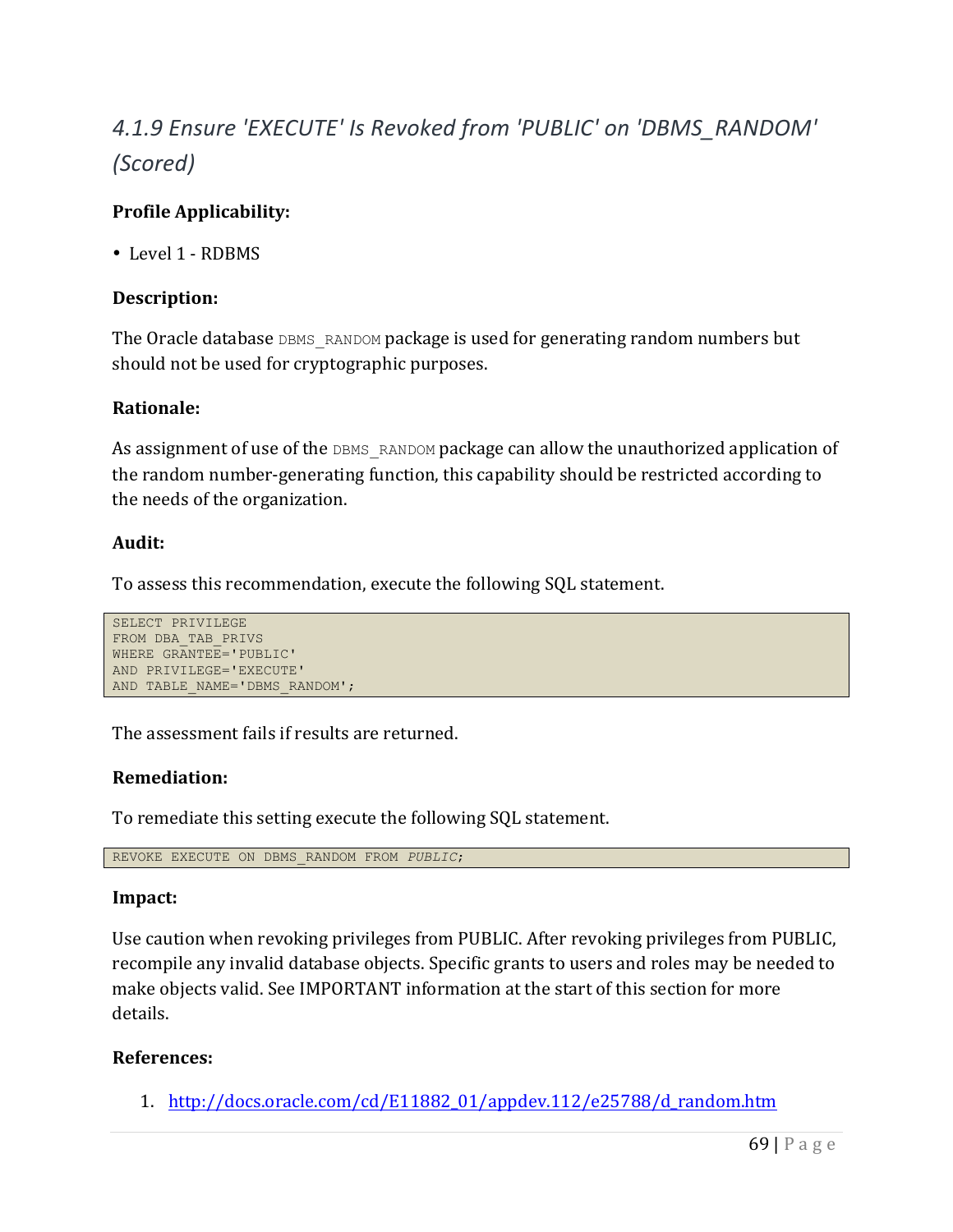## *4.1.10 Ensure 'EXECUTE' Is Revoked from 'PUBLIC' on 'DBMS\_SCHEDULER' (Scored)*

## **Profile Applicability:**

• Level 1 - RDBMS

#### **Description:**

The Oracle database DBMS SCHEDULER package schedules and manages the database and operating system jobs.

#### **Rationale:**

As use of the DBMS SCHEDULER package could allow an unauthorized user to run database or operating system jobs.

#### **Audit:**

To assess this recommendation, execute the following SQL statement.

```
SELECT PRIVILEGE
FROM DBA_TAB_PRIVS
WHERE GRANTEE='PUBLIC'
AND PRIVILEGE='EXECUTE'
AND TABLE NAME='DBMS SCHEDULER';
```
The assessment fails if results are returned.

#### **Remediation:**

To remediate this setting execute the following SQL statement.

REVOKE EXECUTE ON DBMS SCHEDULER FROM PUBLIC;

#### **Impact:**

Use caution when revoking privileges from PUBLIC. After revoking privileges from PUBLIC, recompile any invalid database objects. Specific grants to users and roles may be needed to make objects valid. See IMPORTANT information at the start of this section for more details.

## **References:**

1. http://docs.oracle.com/cd/E11882\_01/appdev.112/e25788/d\_sched.htm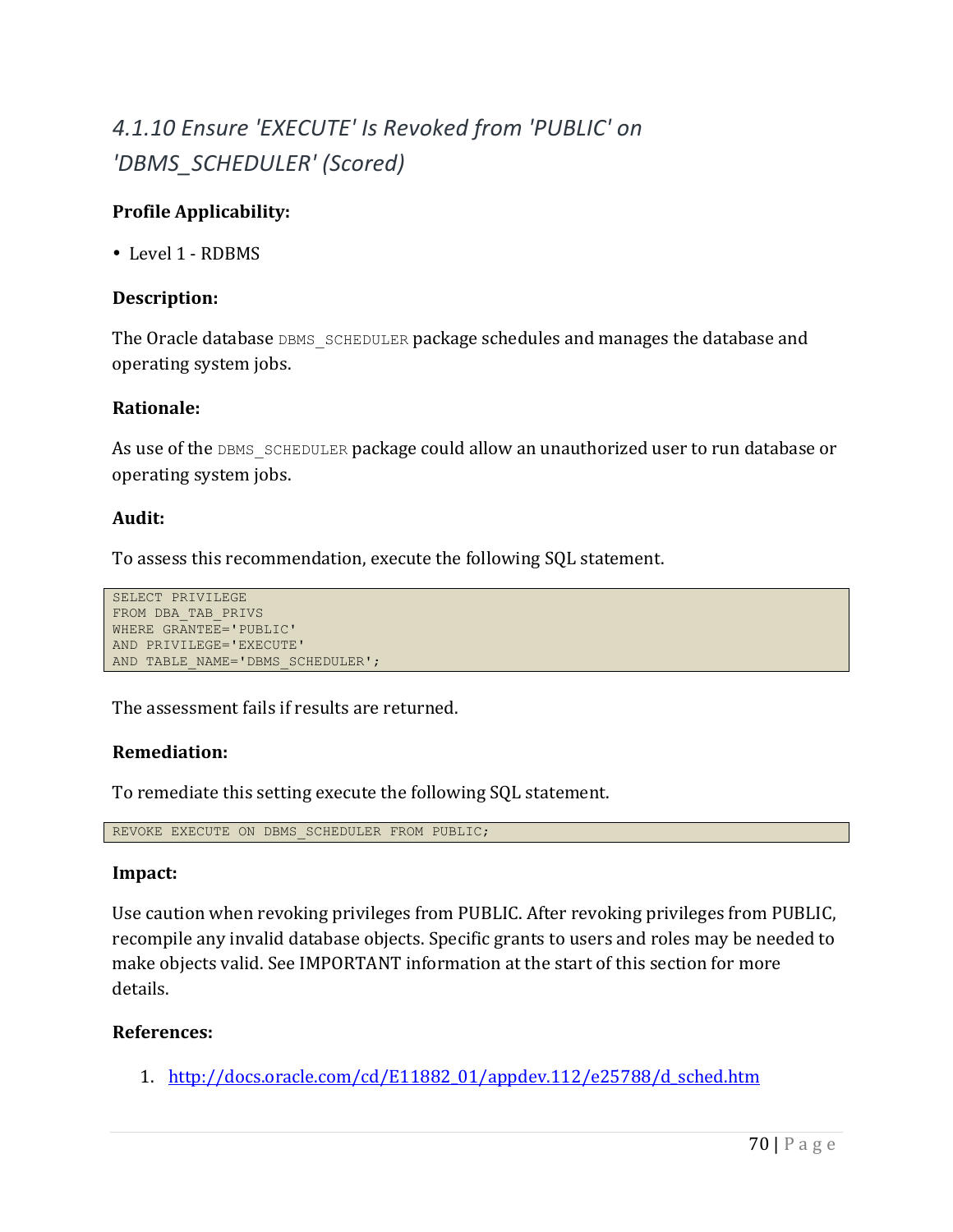# *4.1.11 Ensure 'EXECUTE' Is Revoked from 'PUBLIC' on 'DBMS\_SQL' (Scored)*

## **Profile Applicability:**

• Level 1 - RDBMS

#### **Description:**

The Oracle database DBMS  $SQL$  package is used for running dynamic SQL statements.

#### **Rationale:**

The DBMS  $SQL$  package could allow privilege escalation if the input validation is not done properly.

#### **Audit:**

To assess this recommendation, execute the following SQL statement.

```
SELECT PRIVILEGE
FROM DBA_TAB_PRIVS
WHERE GRANTEE='PUBLIC'
AND PRIVILEGE='EXECUTE'
AND TABLE NAME='DBMS SQL';
```
The assessment fails if results are returned.

#### **Remediation:**

To remediate this setting execute the following SQL statement.

REVOKE EXECUTE ON DBMS SQL FROM PUBLIC;

#### **Impact:**

Use caution when revoking privileges from PUBLIC. After revoking privileges from PUBLIC, recompile any invalid database objects. Specific grants to users and roles may be needed to make objects valid. See IMPORTANT information at the start of this section for more details.

#### **References:**

1. http://docs.oracle.com/cd/E11882\_01/appdev.112/e25788/d\_sql.htm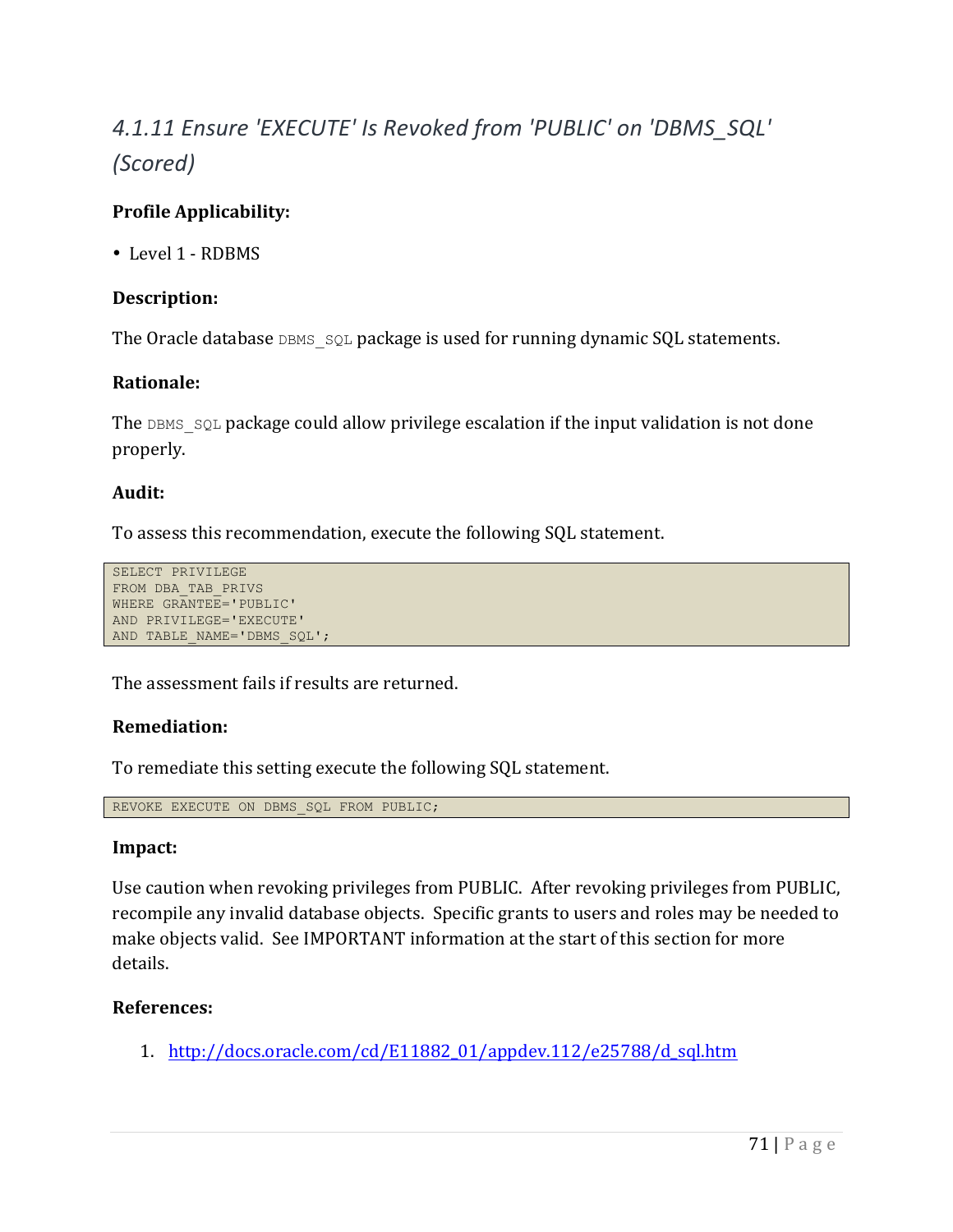# *4.1.12 Ensure 'EXECUTE' Is Revoked from 'PUBLIC' on 'DBMS\_XMLGEN' (Scored)*

# **Profile Applicability:**

• Level 1 - RDBMS

# **Description:**

The DBMS\_XMLGEN package takes an arbitrary SQL query as input, converts it to XML format, and returns the result as a CLOB.

## **Rationale:**

The package DBMS XMLGEN can be used to search the entire database for critical information like credit card numbers, and other sensitive information.

## **Audit:**

To assess this recommendation, execute the following SQL statement.

```
SELECT PRIVILEGE
FROM DBA_TAB_PRIVS
WHERE GRANTEE='PUBLIC'
AND PRIVILEGE='EXECUTE'
AND TABLE NAME='DBMS XMLGEN';
```
The assessment fails if results are returned.

# **Remediation:**

To remediate this setting execute the following SQL statement.

REVOKE EXECUTE ON DBMS XMLGEN FROM PUBLIC;

#### **Impact:**

Use caution when revoking privileges from PUBLIC. After revoking privileges from PUBLIC, recompile any invalid database objects. Specific grants to users and roles may be needed to make objects valid. See IMPORTANT information at the start of this section for more details.

- 1. http://docs.oracle.com/cd/E11882\_01/appdev.112/e25788/d\_xmlgen.htm
- 2. http://www.red-database-security.com/wp/confidence2009.pdf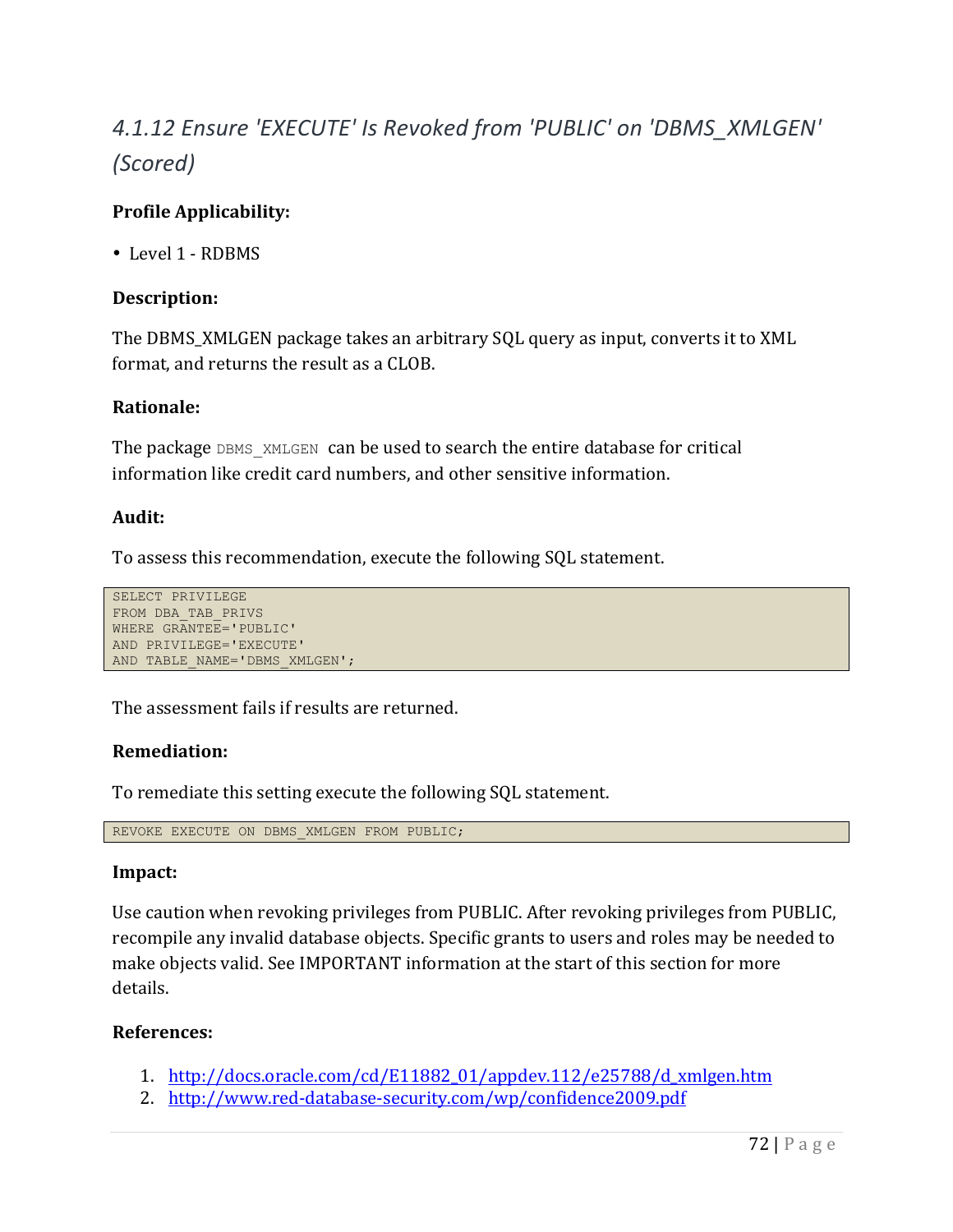# *4.1.13 Ensure 'EXECUTE' Is Revoked from 'PUBLIC' on 'DBMS\_XMLQUERY' (Scored)*

# **Profile Applicability:**

• Level 1 - RDBMS

# **Description:**

The Oracle package DBMS\_XMLQUERY takes an arbitrary SQL query, converts it to XML format, and returns the result. This package is similar to DBMS\_XMLGEN.

# **Rationale:**

The package DBMS\_XMLQUERY can be used to search the entire database for critical information like credit card numbers and other sensitive information.

# **Audit:**

To assess this recommendation, execute the following SQL statement.

```
SELECT PRIVILEGE
FROM DBA_TAB_PRIVS
WHERE GRANTEE='PUBLIC'
AND PRIVILEGE='EXECUTE'
AND TABLE NAME='DBMS XMLQUERY';
```
The assessment fails if results are returned.

# **Remediation:**

To remediate this setting execute the following SQL statement.

REVOKE EXECUTE ON DBMS\_XMLQUERY FROM *PUBLIC*;

# **References:**

1. http://docs.oracle.com/cd/E11882\_01/appdev.112/e25788/d\_xmlque.htm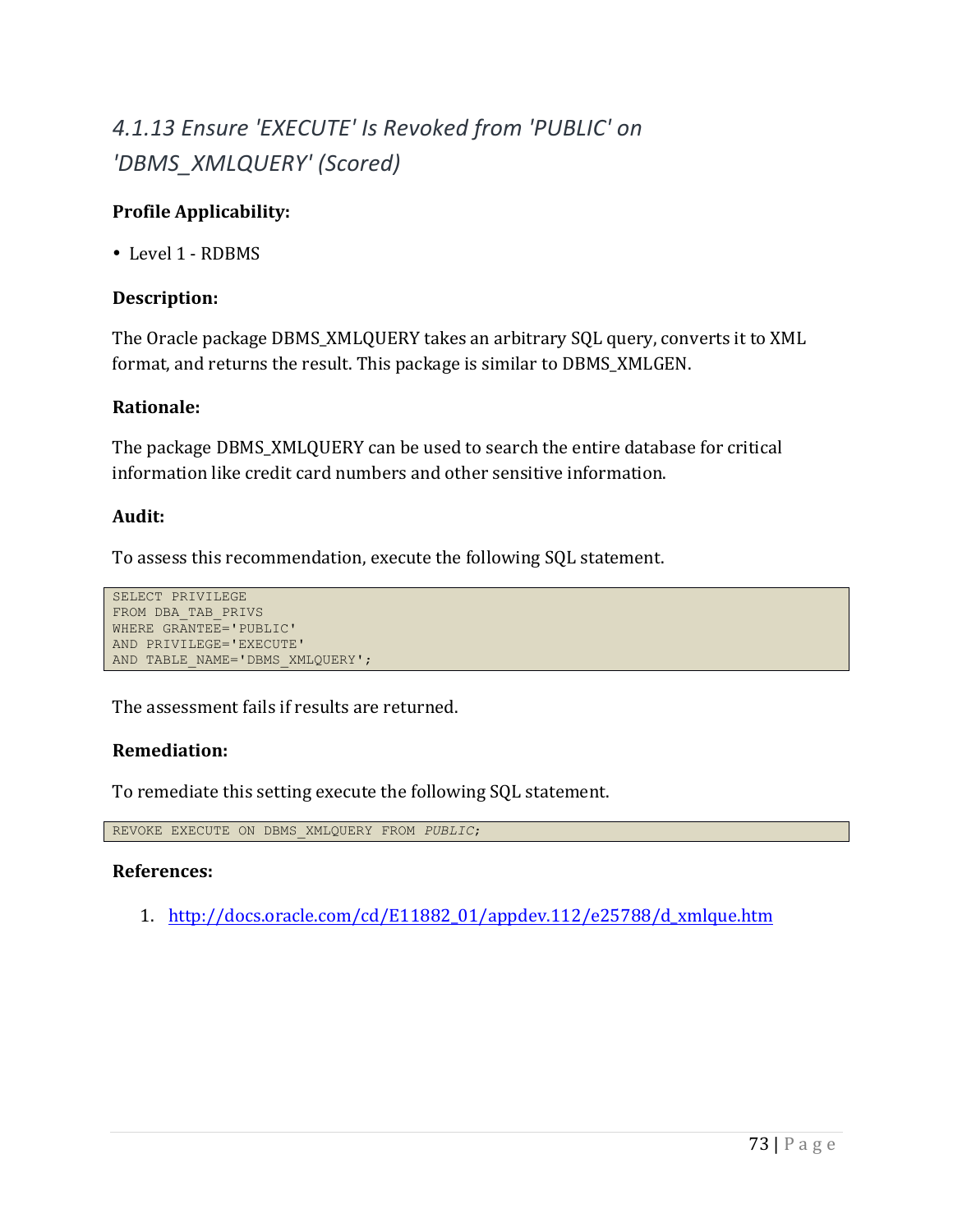# *4.1.14 Ensure 'EXECUTE' Is Revoked from 'PUBLIC' on 'UTL\_FILE' (Scored)*

# **Profile Applicability:**

• Level 1 - RDBMS

## **Description:**

The Oracle database  $UTL$  FILE package can be used to read/write files located on the server where the Oracle instance is installed.

## **Rationale:**

As use of the  $UTL$  FILE package could allow a user to read files at the operating system. These files could contain sensitive information (e.g. passwords in . bash\_history).

## **Audit:**

To assess this recommendation, execute the following SQL statement.

```
SELECT PRIVILEGE
FROM DBA_TAB_PRIVS
WHERE GRANTEE='PUBLIC'
AND PRIVILEGE='EXECUTE'
AND TABLE NAME='UTL FILE';
```
The assessment fails if results are returned.

#### **Remediation:**

To remediate this setting execute the following SQL statement.

REVOKE EXECUTE ON UTL FILE FROM PUBLIC;

#### **Impact:**

Use caution when revoking privileges from PUBLIC. After revoking privileges from PUBLIC, recompile any invalid database objects. Specific grants to users and roles may be needed to make objects valid. See IMPORTANT information at the start of this section for more details.

# **References:**

1. http://docs.oracle.com/cd/E11882\_01/appdev.112/e25788/u\_file.htm#ARPLS708 96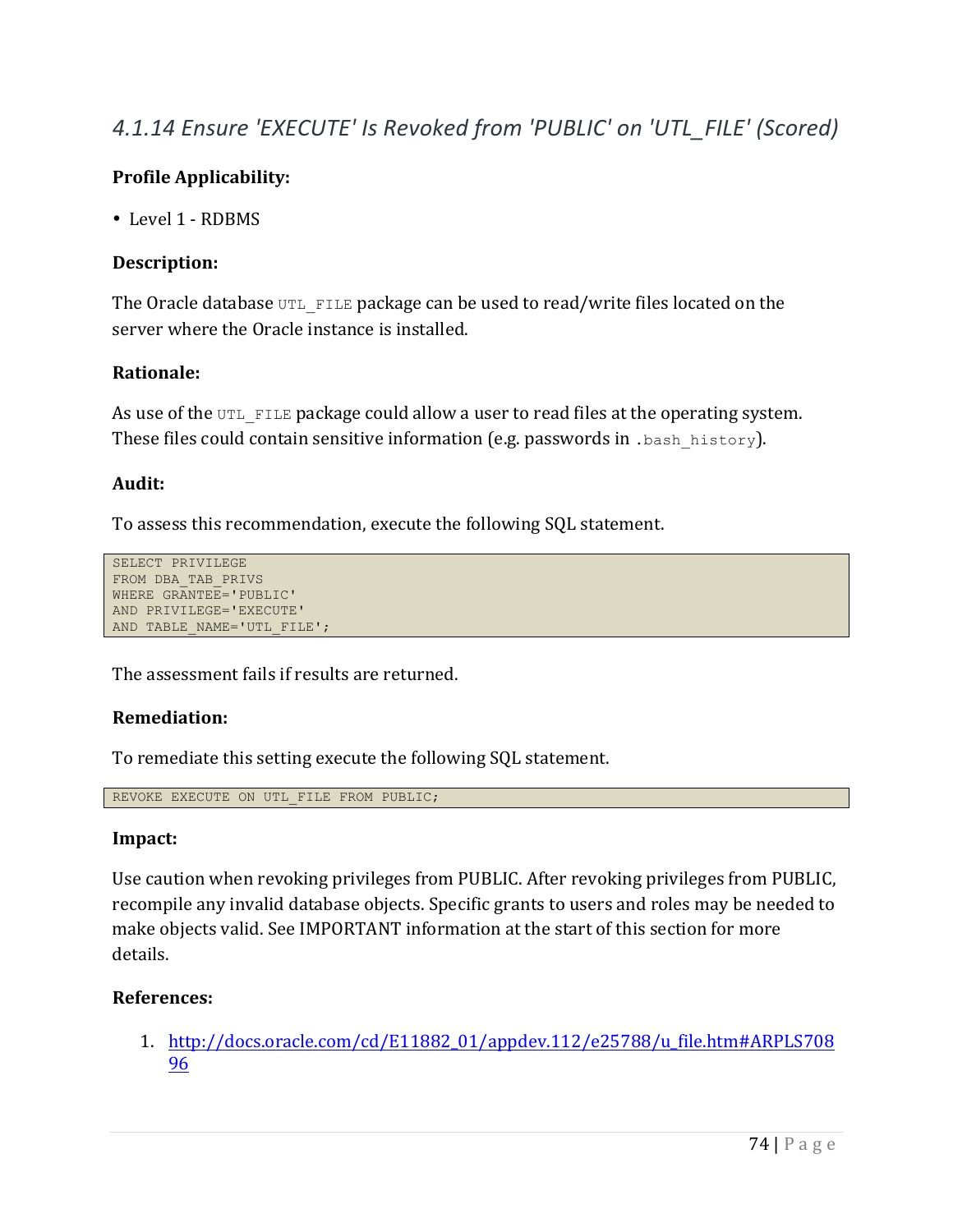# *4.1.15 Ensure 'EXECUTE' Is Revoked from 'PUBLIC' on 'UTL\_INADDR' (Scored)*

# **Profile Applicability:**

• Level 1 - RDBMS

## **Description:**

The Oracle database UTL INADDR package can be used to create specially crafted error messages or send information via DNS to the outside.

#### **Rationale:**

As use of the UTL INADDR package is often used in SQL Injection attacks from the web it should be revoked from public.

#### **Audit:**

To assess this recommendation, execute the following SQL statement.

```
SELECT PRIVILEGE
FROM DBA_TAB_PRIVS
WHERE GRANTEE='PUBLIC'
AND PRIVILEGE='EXECUTE'
AND TABLE NAME='UTL INADDR';
```
The assessment fails if results are returned.

#### **Remediation:**

To remediate this setting execute the following SQL statement.

REVOKE EXECUTE ON UTL INADDR FROM PUBLIC;

#### **References:**

1. http://docs.oracle.com/cd/E11882\_01/appdev.112/e25788/u\_inaddr.htm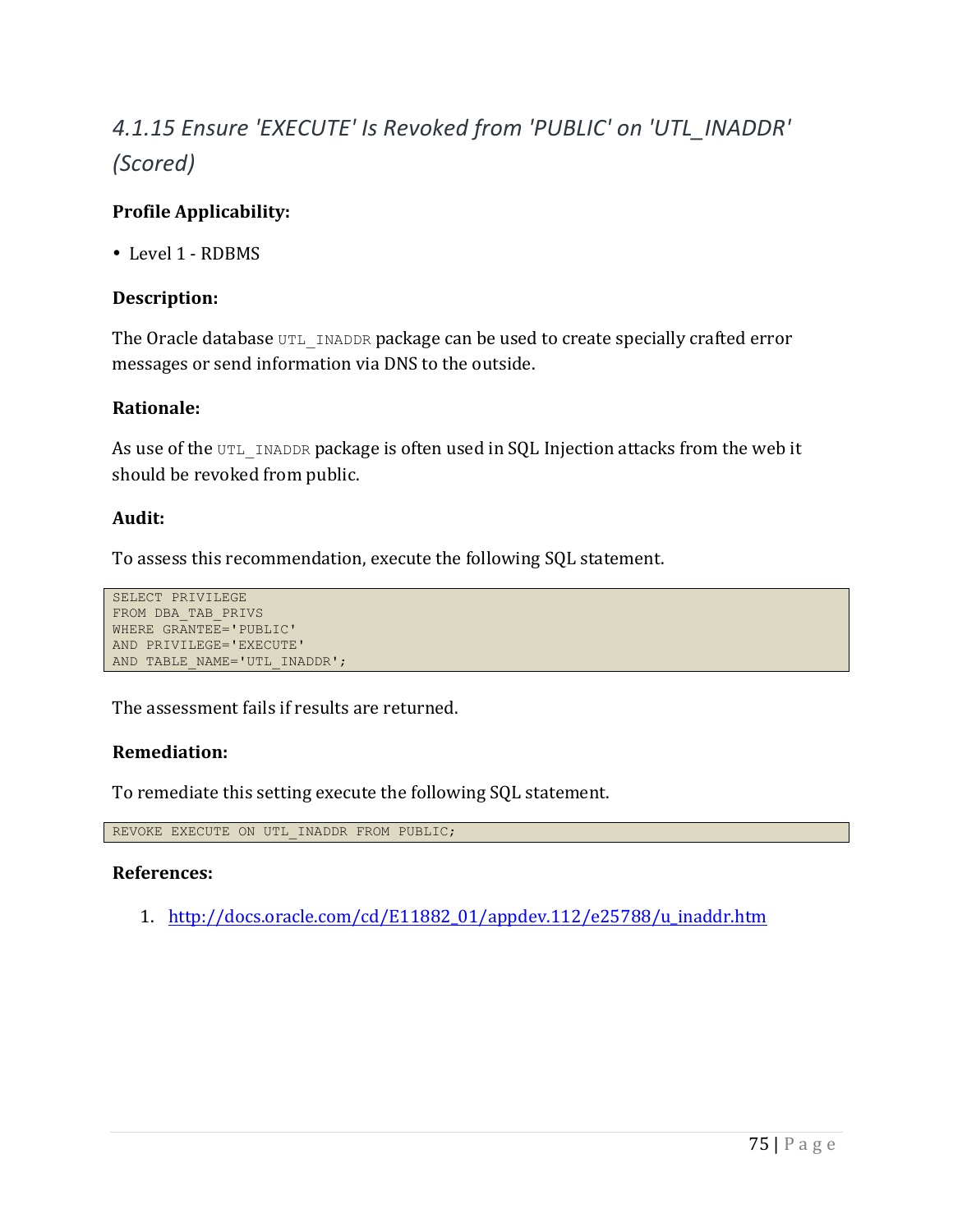# *4.1.16 Ensure 'EXECUTE' Is Revoked from 'PUBLIC' on 'UTL\_TCP' (Scored)*

# **Profile Applicability:**

• Level 1 - RDBMS

## **Description:**

The Oracle database  $UTL$  TCP package can be used to read/write file to TCP sockets on the server where the Oracle instance is installed.

## **Rationale:**

As use of the UTL TCP package could allow an unauthorized user to corrupt the TCP stream used for carry the protocols that communicate with the instance's external communications, use of this package should be restricted according to the needs of the organization.

#### **Audit:**

To assess this recommendation, execute the following SQL statement.

```
SELECT PRIVILEGE
FROM DBA_TAB_PRIVS
WHERE GRANTEE='PUBLIC'
AND PRIVILEGE='EXECUTE'
AND TABLE NAME='UTL TCP';
```
The assessment fails if results are returned.

#### **Remediation:**

To remediate this setting execute the following SQL statement.

REVOKE EXECUTE ON UTL\_TCP FROM PUBLIC;

#### **References:**

1. http://docs.oracle.com/cd/E11882\_01/appdev.112/e25788/u\_tcp.htm#ARPLS715 33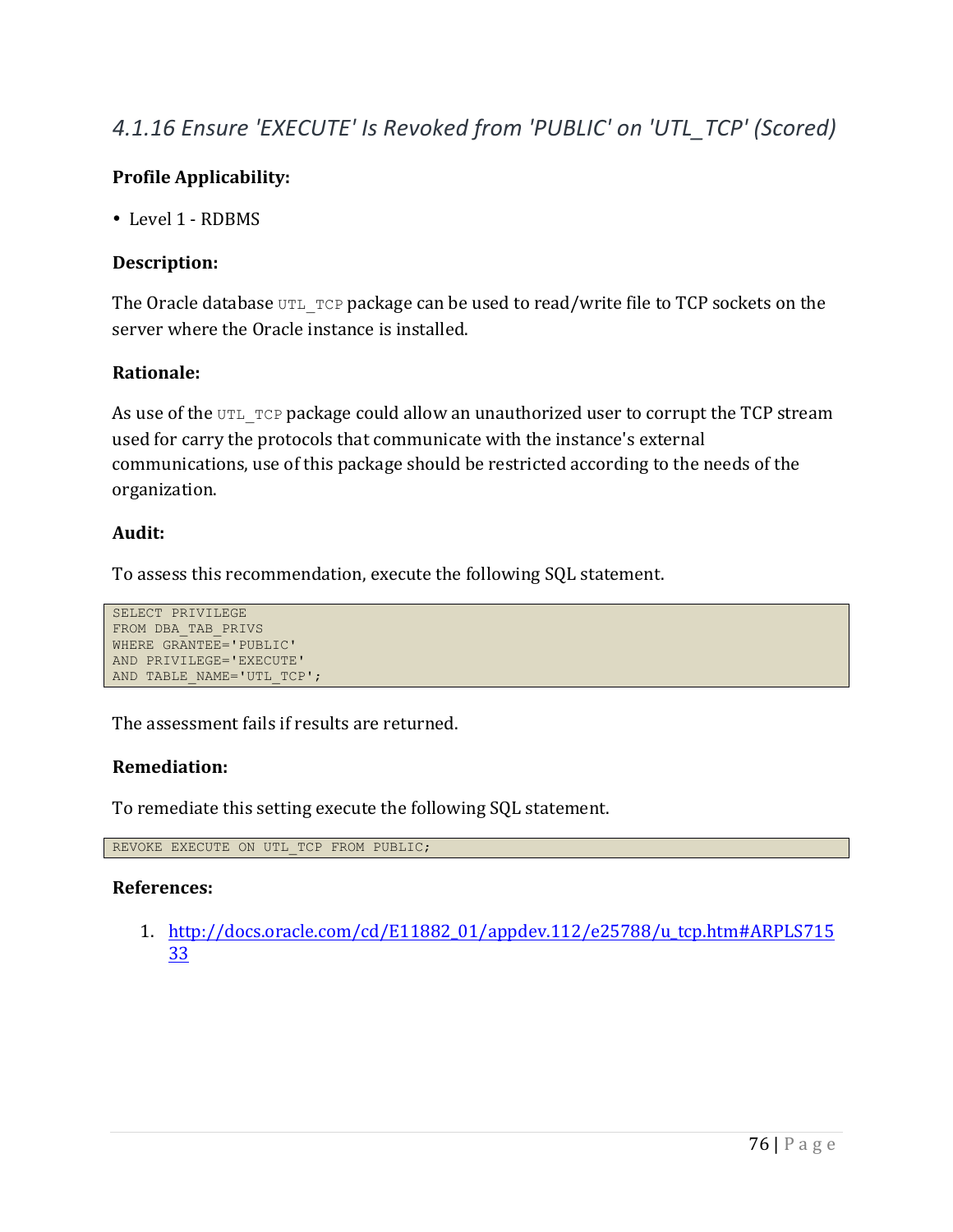# *4.1.17 Ensure 'EXECUTE' Is Revoked from 'PUBLIC' on 'UTL\_MAIL' (Scored)*

# **Profile Applicability:**

• Level 1 - RDBMS

## **Description:**

The Oracle database  $UTL$  MAIL package can be used to send email from the server where the Oracle instance is installed.

#### **Rationale:**

As use of the UTL MAIL package could allow an unauthorized user to corrupt the SMTP function to accept or generate junk mail that can result in a Denial-of-Service condition due to network saturation, use of this package should be restricted according to the needs of the organization.

## **Audit:**

To assess this recommendation, execute the following SQL statement.

```
SELECT PRIVILEGE
FROM DBA_TAB_PRIVS
WHERE GRANTEE='PUBLIC'
AND PRIVILEGE='EXECUTE'
AND TABLE NAME='UTL MAIL';
```
The assessment fails if results are returned.

#### **Remediation:**

To remediate this setting execute the following SQL statement.

REVOKE EXECUTE ON UTL\_MAIL FROM *PUBLIC*;

#### **References:**

1. http://docs.oracle.com/cd/E11882\_01/appdev.112/e25788/u\_mail.htm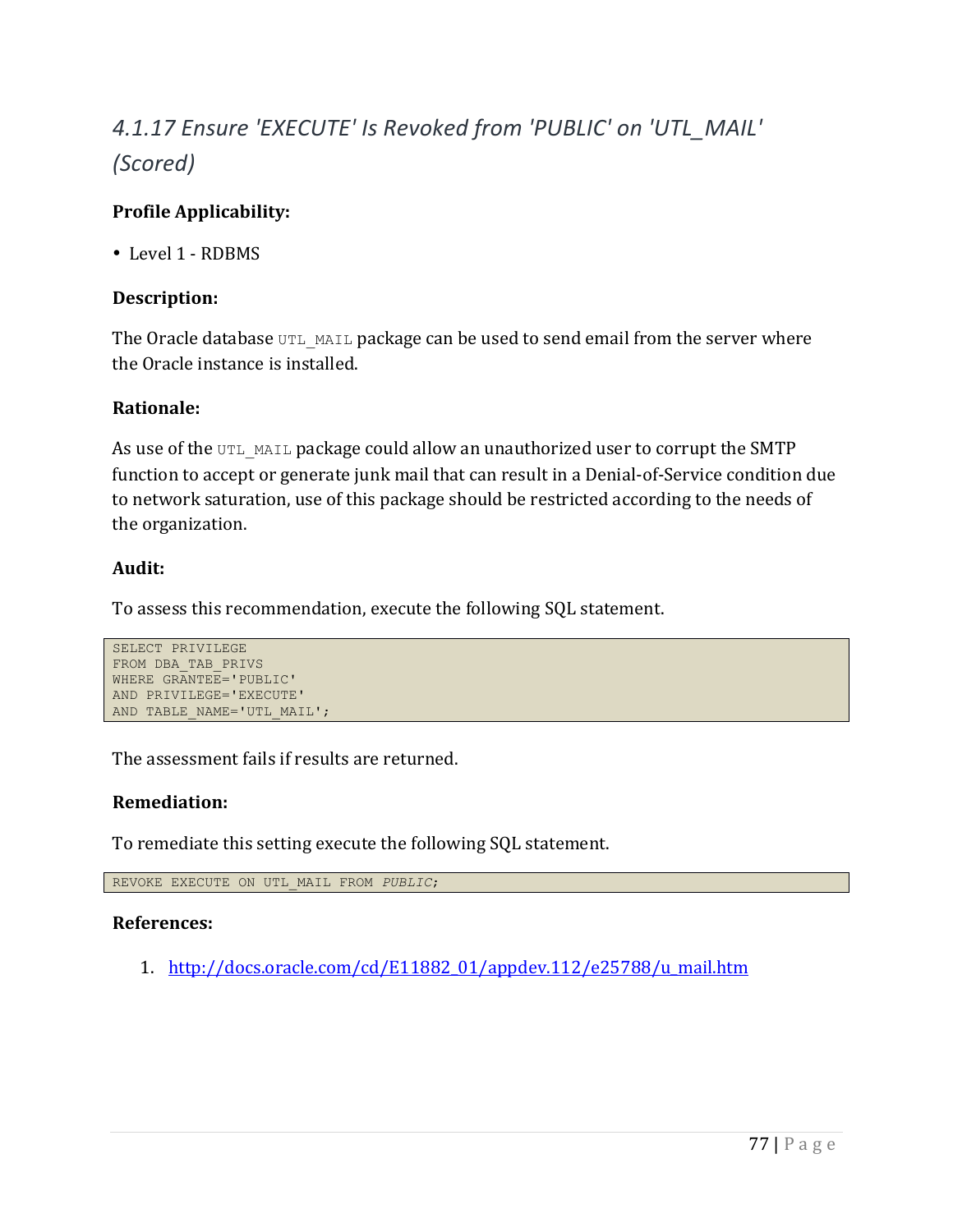# *4.1.18 Ensure 'EXECUTE' Is Revoked from 'PUBLIC' on 'UTL\_SMTP' (Scored)*

# **Profile Applicability:**

• Level 1 - RDBMS

## **Description:**

The Oracle database  $UTL$  SMTP package can be used to send email from the server where the Oracle instance is installed.

#### **Rationale:**

As use of the UTL SMTP package could allow an unauthorized user to corrupt the SMTP function to accept or generate junk mail that can result in a Denial-of-Service condition due to network saturation, use of this package should be restricted according to the needs of the organization.

## **Audit:**

To assess this recommendation, execute the following SQL statement.

```
SELECT PRIVILEGE
FROM DBA_TAB_PRIVS
WHERE GRANTEE='PUBLIC'
AND PRIVILEGE='EXECUTE'
AND TABLE NAME='UTL SMTP';
```
The assessment fails if results are returned.

#### **Remediation:**

To remediate this setting execute the following SQL statement.

REVOKE EXECUTE ON UTL SMTP FROM PUBLIC;

#### **References:**

1. http://docs.oracle.com/cd/E11882\_01/appdev.112/e25788/u\_smtp.htm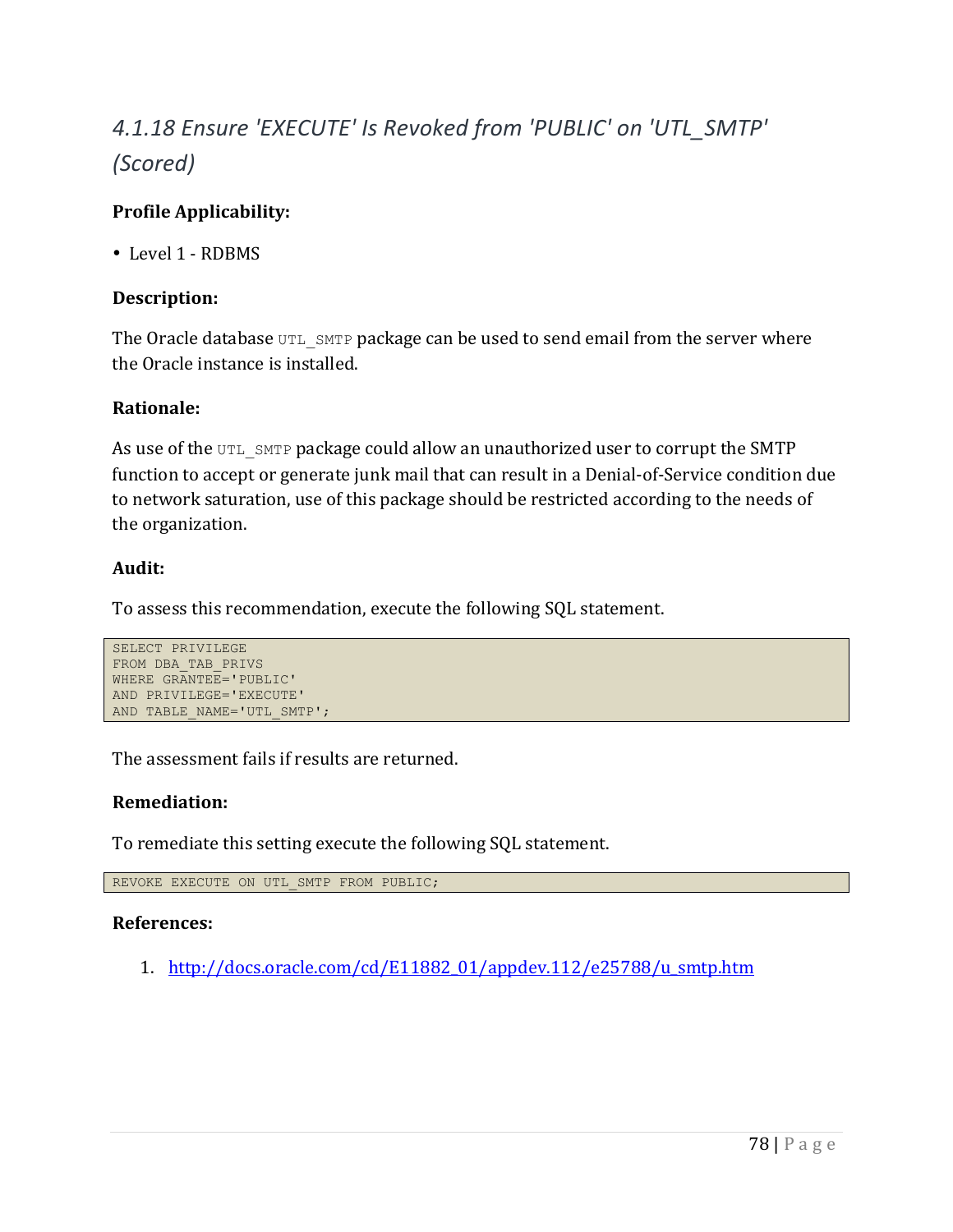# *4.1.19 Ensure 'EXECUTE' Is Revoked from 'PUBLIC' on 'UTL\_DBWS' (Scored)*

# **Profile Applicability:**

• Level 1 - RDBMS

## **Description:**

The Oracle database  $UTL$  DBWS package can be used to read/write file to web-based applications on the server where the Oracle instance is installed.

#### **Rationale:**

As use of the UTL DBWS package could allow an unauthorized user to corrupt the HTTP stream used for carry the protocols that communicate with the instance's web-based external communications, use of this package should be restricted according to the needs of the organization.

## **Audit:**

To assess this recommendation, execute the following SQL statement.

```
SELECT PRIVILEGE
FROM DBA_TAB_PRIVS
WHERE GRANTEE='PUBLIC'
AND PRIVILEGE='EXECUTE'
AND TABLE NAME='UTL DBWS';
```
The assessment fails if results are returned.

#### **Remediation:**

To remediate this setting execute the following SQL statement.

REVOKE EXECUTE ON UTL\_DBWS FROM 'PUBLIC';

#### **References:**

1. http://docs.oracle.com/cd/B19306\_01/appdev.102/b14258/u\_dbws.htm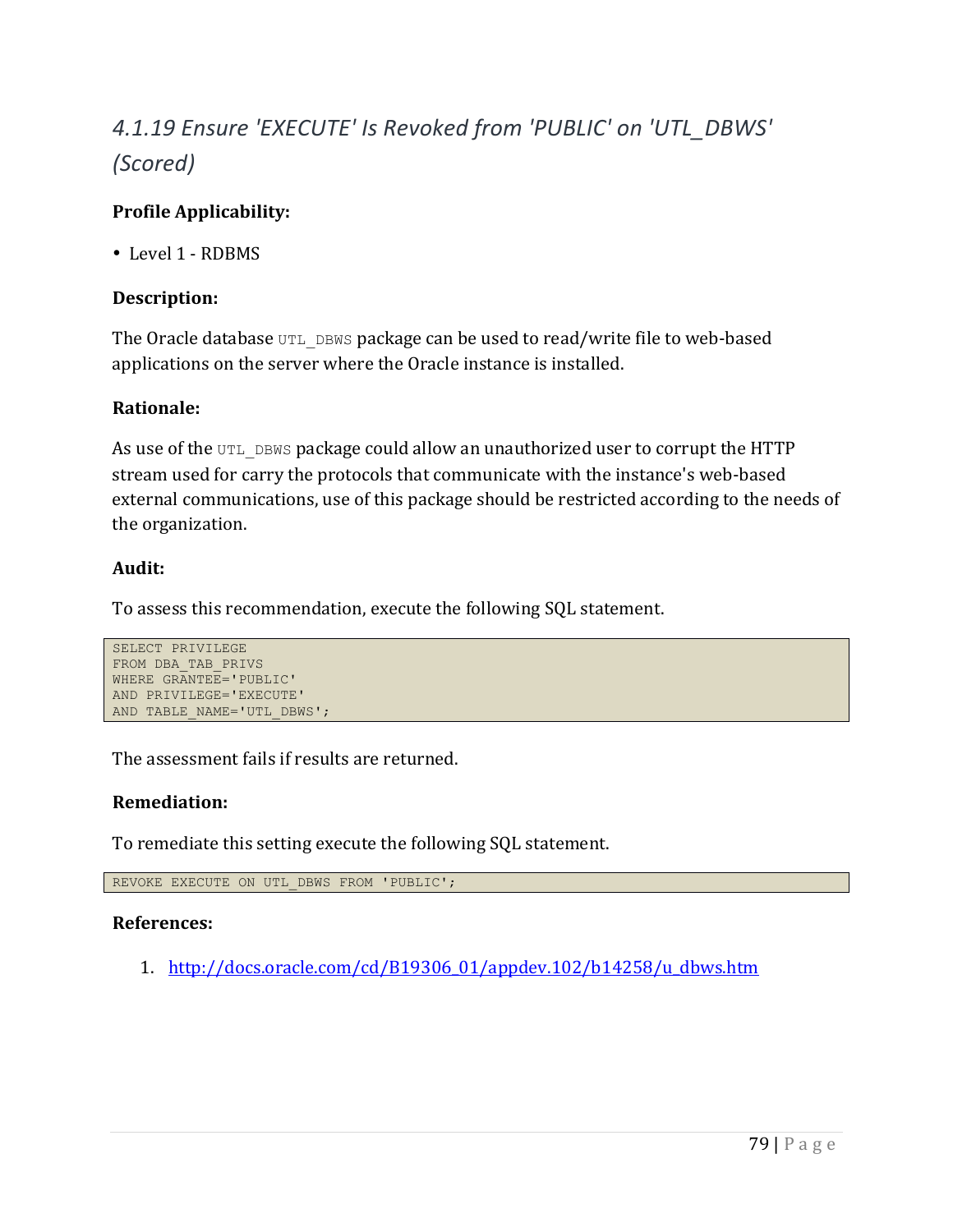# *4.1.20 Ensure 'EXECUTE' Is Revoked from 'PUBLIC' on 'UTL\_ORAMTS' (Scored)*

# **Profile Applicability:**

• Level 1 - RDBMS

## **Description:**

The Oracle database UTL\_ORAMTS package can be used to perform HTTP-requests. This could be used to send information to the outside.

#### **Rationale:**

As use of the UTL ORAMTS package could be used to send (sensitive) information to external websites. The use of this package should be restricted according to the needs of the organization.

## **Audit:**

To assess this recommendation, execute the following SQL statement.

```
SELECT PRIVILEGE
FROM DBA_TAB_PRIVS
WHERE GRANTEE='PUBLIC'
AND PRIVILEGE='EXECUTE'
AND TABLE NAME='UTL ORAMTS';
```
The assessment fails if results are returned.

#### **Remediation:**

To remediate this setting execute the following SQL statement.

REVOKE EXECUTE ON UTL ORAMTS FROM PUBLIC;

#### **References:**

1. http://docs.oracle.com/cd/E11882\_01/win.112/e26104/recovery.htm#NTMTS13 9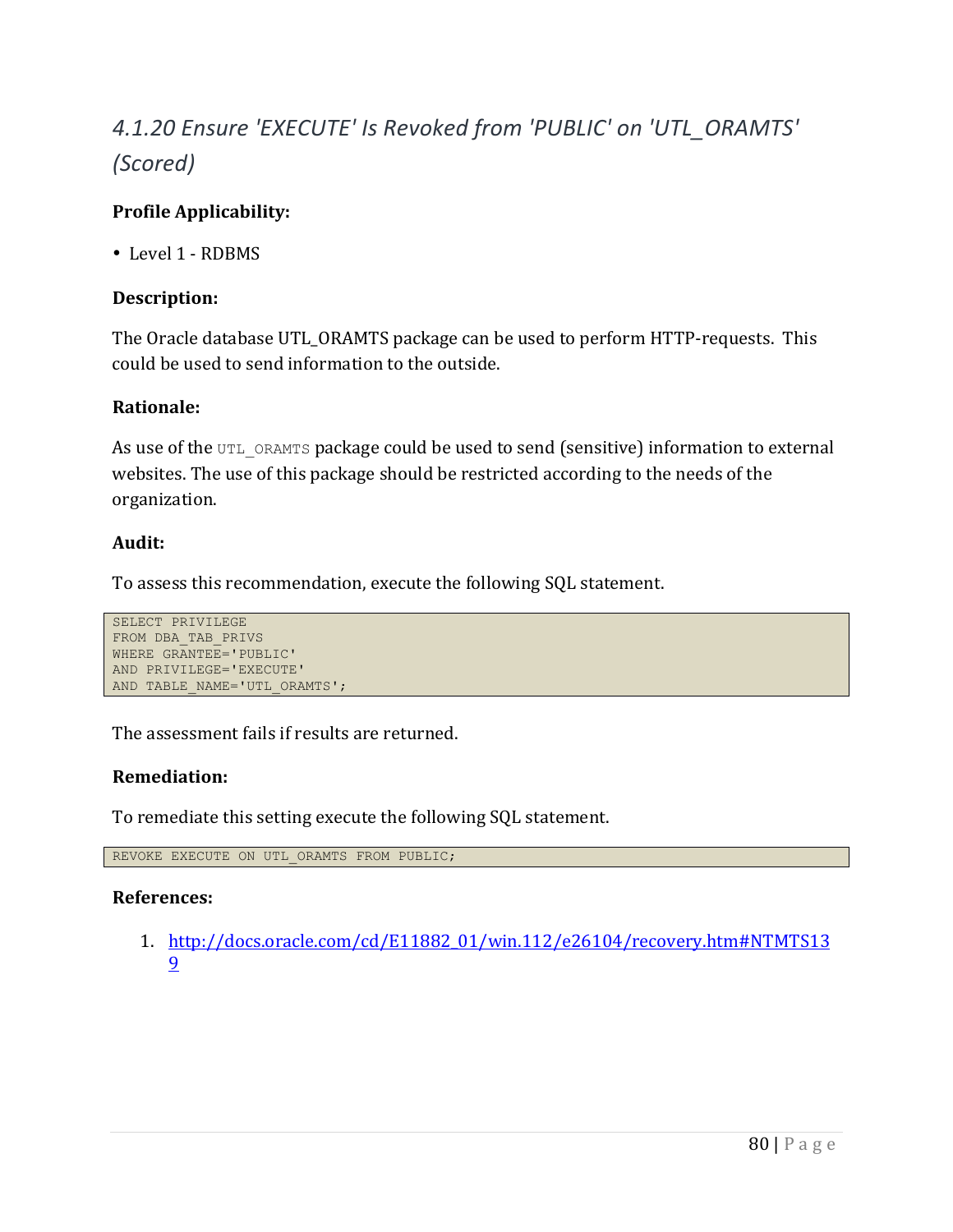# *4.1.21 Ensure 'EXECUTE' Is Revoked from 'PUBLIC' on 'UTL\_HTTP' (Scored)*

# **Profile Applicability:**

• Level 1 - RDBMS

## **Description:**

The Oracle database  $UTL$  HTTP package can be used to perform HTTP-requests. This could be used to send information to the outside.

#### **Rationale:**

As use of the UTL\_HTTP package could be used to send (sensitive) information to external websites. The use of this package should be restricted according to the needs of the organization.

#### **Audit:**

To assess this recommendation, execute the following SQL statement.

```
SELECT PRIVILEGE
FROM DBA_TAB_PRIVS
WHERE GRANTEE='PUBLIC'
AND PRIVILEGE='EXECUTE'
AND TABLE NAME='UTL HTTP';
```
The assessment fails if results are returned.

#### **Remediation:**

To remediate this setting execute the following SQL statement.

REVOKE EXECUTE ON UTL HTTP FROM PUBLIC;

#### **Impact:**

Use caution when revoking privileges from PUBLIC. After revoking privileges from PUBLIC, recompile any invalid database objects. Specific grants to users and roles may be needed to make objects valid. See IMPORTANT information at the start of this section for more details.

#### **References:**

1. http://docs.oracle.com/cd/E11882\_01/appdev.112/e25788/u\_http.htm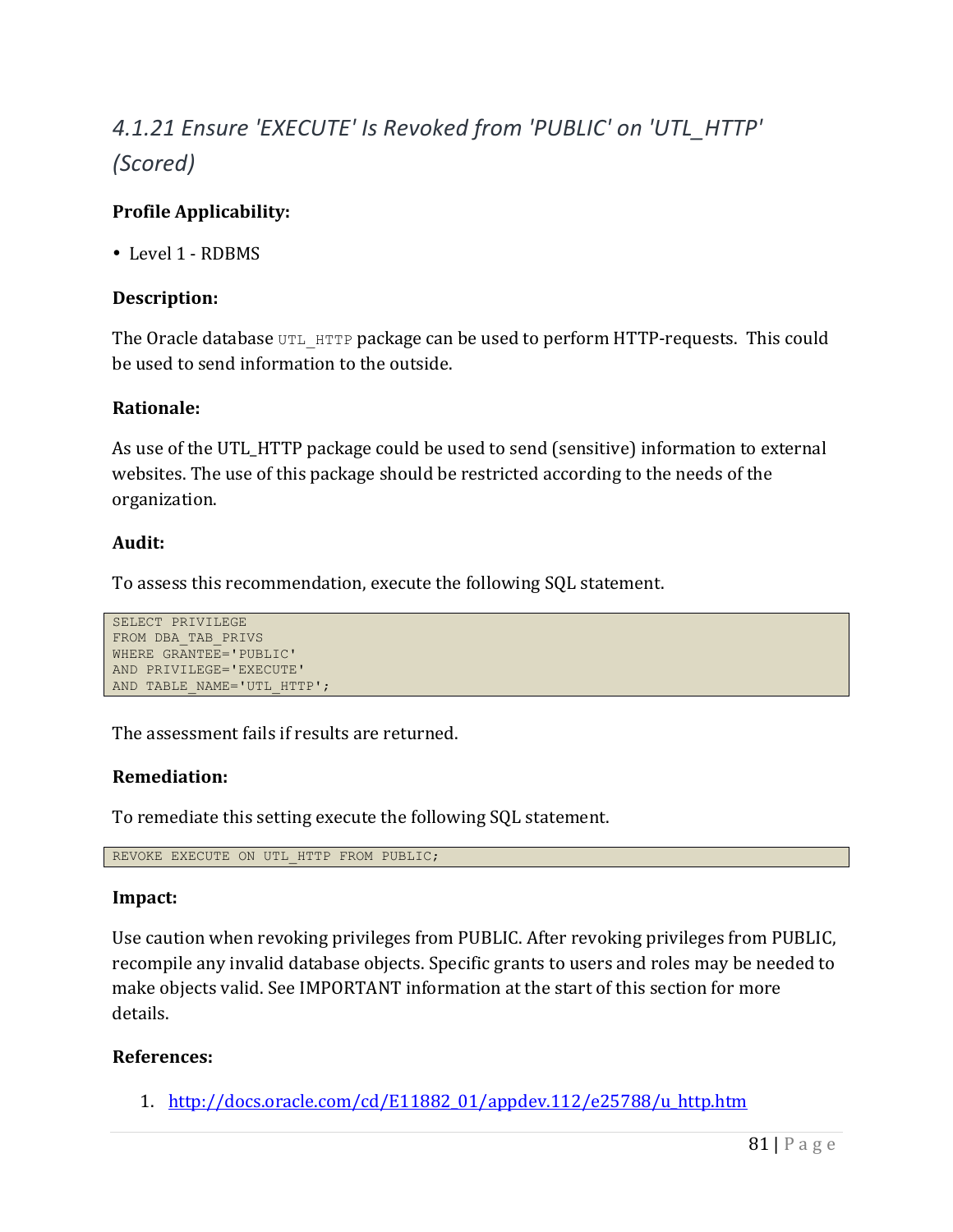# *4.1.22 Ensure 'EXECUTE' Is Revoked from 'PUBLIC' on 'HTTPURITYPE' (Scored)*

# **Profile Applicability:**

• Level 1 - RDBMS

## **Description:**

The Oracle database HTTPURITYPE object type can be used to perform HTTP-requests.

## **Rationale:**

The ability to perform HTTP requests could be used to leak information from the database to an external destination.

#### **Audit:**

To assess this recommendation, execute the following SQL statement.

```
SELECT PRIVILEGE
FROM DBA_TAB_PRIVS
WHERE GRANTEE='PUBLIC'
AND PRIVILEGE='EXECUTE'
AND TABLE NAME='HTTPURITYPE';
```
The assessment fails if results are returned.

#### **Remediation:**

To remediate this setting execute the following SQL statement.

REVOKE EXECUTE ON HTTPURITYPE FROM PUBLIC;

#### **References:**

1. http://docs.oracle.com/cd/E11882\_01/appdev.112/e25788/t\_dburi.htm#ARPLS71 705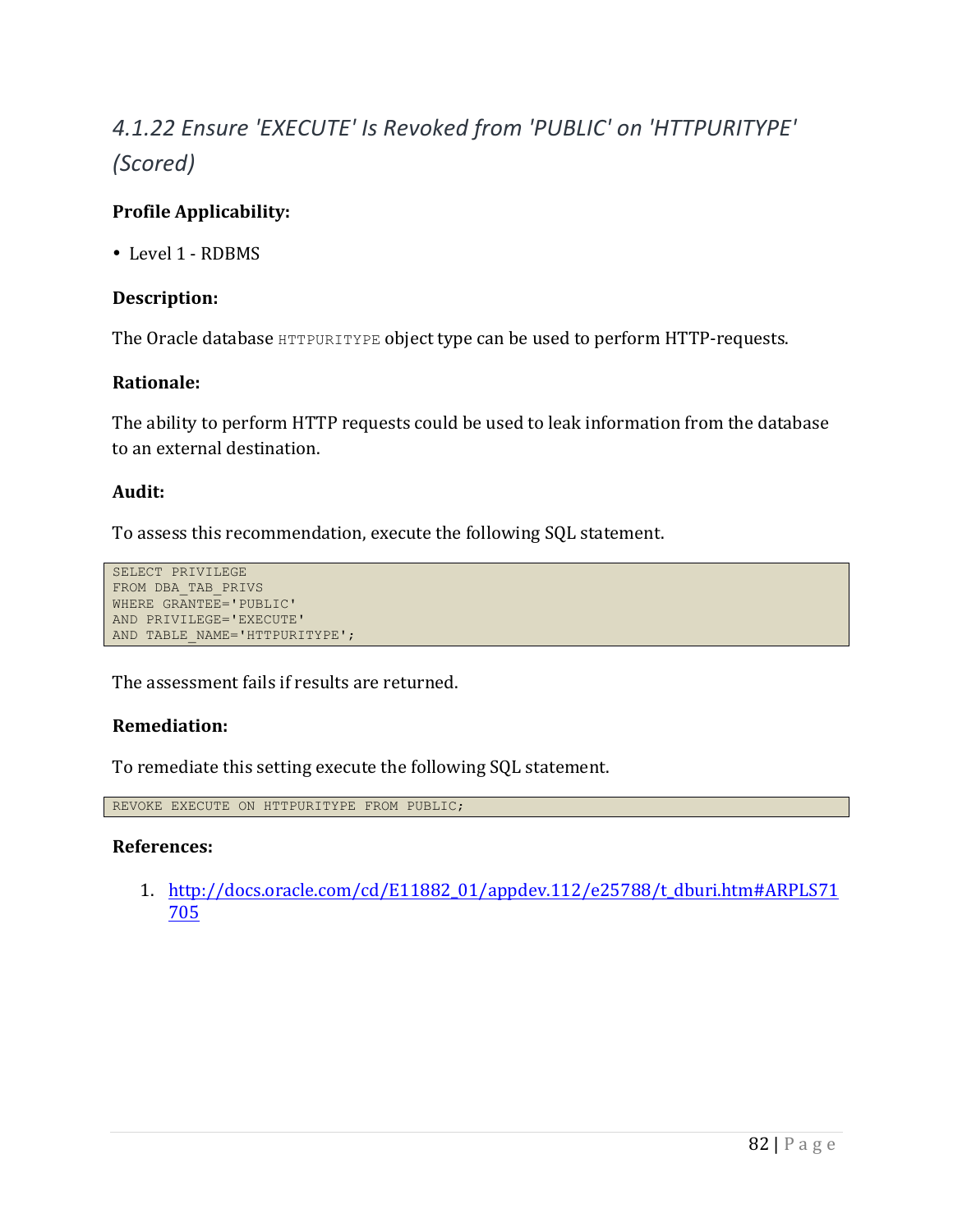# *4.2 Revoke Non-Default Privileges for Packages and Object Types*

The recommendations within this section revoke excessive privileges for packages and object types.

4.2.1 Ensure 'EXECUTE' Is Revoked from 'PUBLIC' on 'DBMS\_SYS\_SQL' *(Scored)*

# **Profile Applicability:**

• Level 1 - RDBMS

# **Description:**

The Oracle database  $DS$   $SYS$  sol package is shipped as undocumented.

# **Rationale:**

As use of the DBMS SYS SQL package could allow a user to run code as a different user without entering user credentials.

# **Audit:**

To assess this recommendation, execute the following SQL statement.

```
SELECT PRIVILEGE
FROM DBA_TAB_PRIVS
WHERE GRANTEE='PUBLIC'
AND PRIVILEGE='EXECUTE'
AND TABLE NAME='DBMS SYS SQL';
```
The assessment fails if results are returned.

# **Remediation:**

To remediate this setting execute the following SQL statement.

REVOKE EXECUTE ON DBMS\_SYS\_SQL FROM *PUBLIC*;

- 1. http://docs.oracle.com/cd/E11882\_01/network.112/e16543/guidelines.htm#DBS EG499
- 2. http://asktom.oracle.com/pls/asktom/f?p=100:11:0::::P11\_QUESTION\_ID:1325202 421535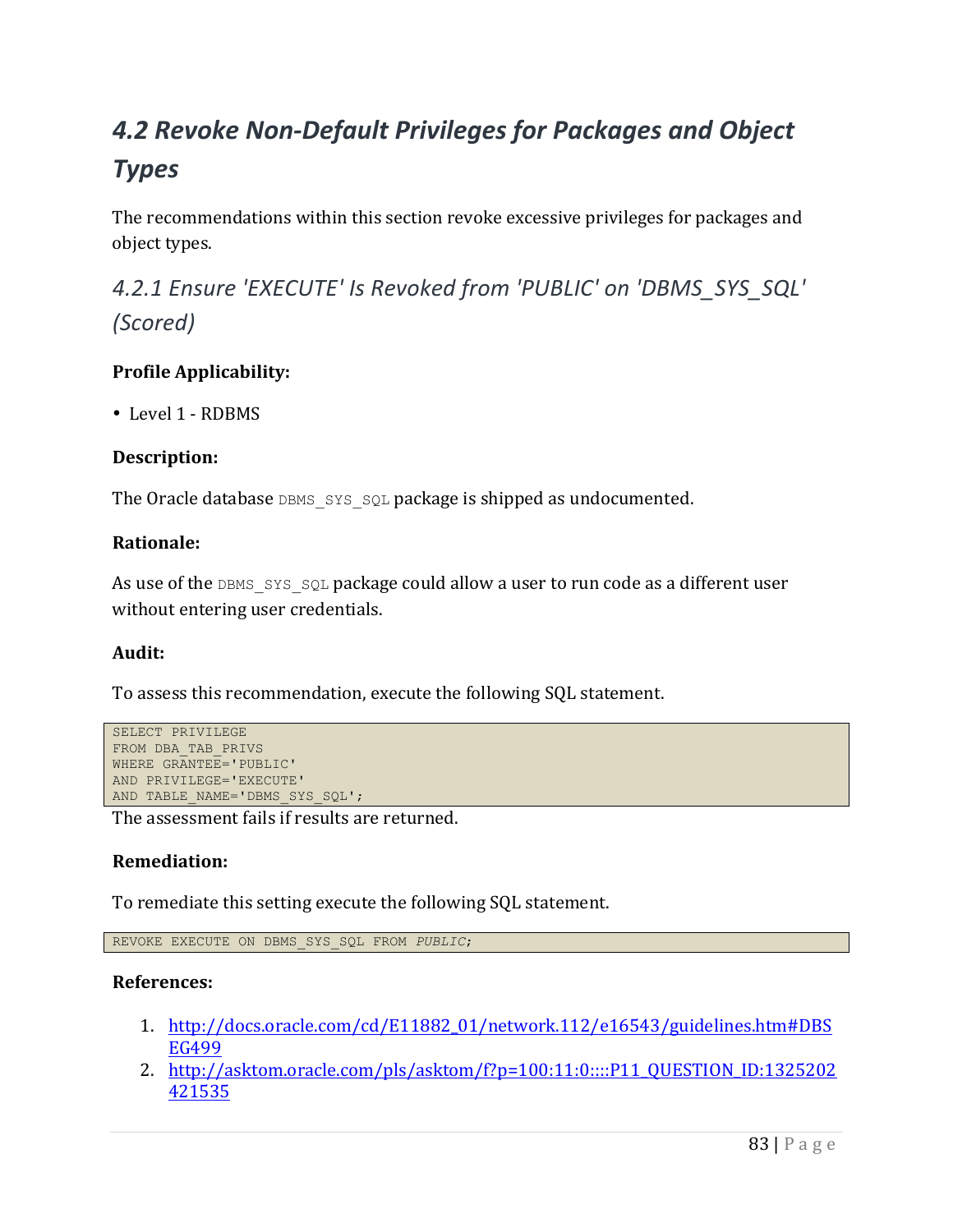# *4.2.2 Ensure 'EXECUTE' Is Revoked from 'PUBLIC' on 'DBMS\_BACKUP\_RESTORE' (Scored)*

# **Profile Applicability:**

• Level 1 - RDBMS

#### **Description:**

The Oracle database DBMS\_BACKUP\_RESTORE package is used for applying PL/SQL commands to the native RMAN sequences.

#### **Rationale:**

As assignment of use of the DBMS\_BACKUP\_RESTORE package can allow to access file permissions on operating system level.

#### **Audit:**

To assess this recommendation, execute the following SQL statement.

```
SELECT PRIVILEGE
FROM DBA_TAB_PRIVS
WHERE GRANTEE='PUBLIC'
AND PRIVILEGE='EXECUTE'
AND TABLE NAME='DBMS BACKUP RESTORE';
```
The assessment fails if results are returned.

#### **Remediation:**

To remediate this setting execute the following SQL statement.

REVOKE EXECUTE ON DBMS\_BACKUP\_RESTORE FROM *PUBLIC*;

- 1. http://psoug.org/reference/dbms\_backup\_restore.html
- 2. http://davidalejomarcos.wordpress.com/2011/09/13/how-to-list-files-on-adirectory-from-oracle-database/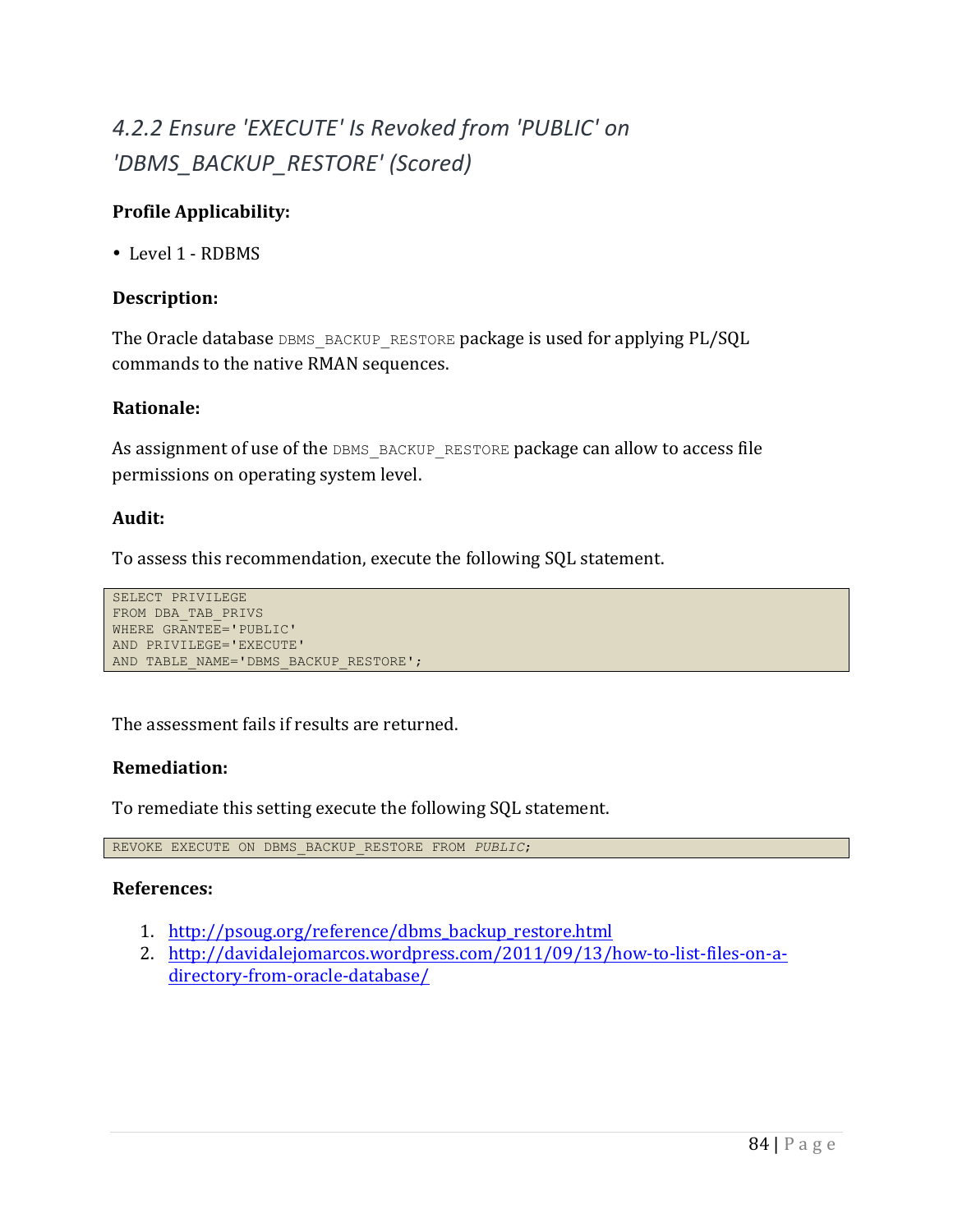# *4.2.3 Ensure 'EXECUTE' Is Revoked from 'PUBLIC' on 'DBMS\_AQADM\_SYSCALLS' (Scored)*

# **Profile Applicability:**

• Level 1 - RDBMS

## **Description:**

The Oracle database DBMS\_AQADM\_SYSCALLS package is shipped as undocumented and allows to run SQL commands as user SYS.

#### **Rationale:**

As use of the DBMS AQADM SYSCALLS package could allow an unauthorized user to run SQL commands as user SYS.

#### **Audit:**

To assess this recommendation, execute the following SQL statement.

```
SELECT PRIVILEGE
FROM DBA_TAB_PRIVS
WHERE GRANTEE='PUBLIC'
AND PRIVILEGE='EXECUTE'
AND TABLE NAME='DBMS AQADM SYSCALLS';
```
The assessment fails if results are returned.

# **Remediation:**

To remediate this setting execute the following SQL statement.

REVOKE EXECUTE ON DBMS AQADM SYSCALLS FROM PUBLIC;

#### **References:**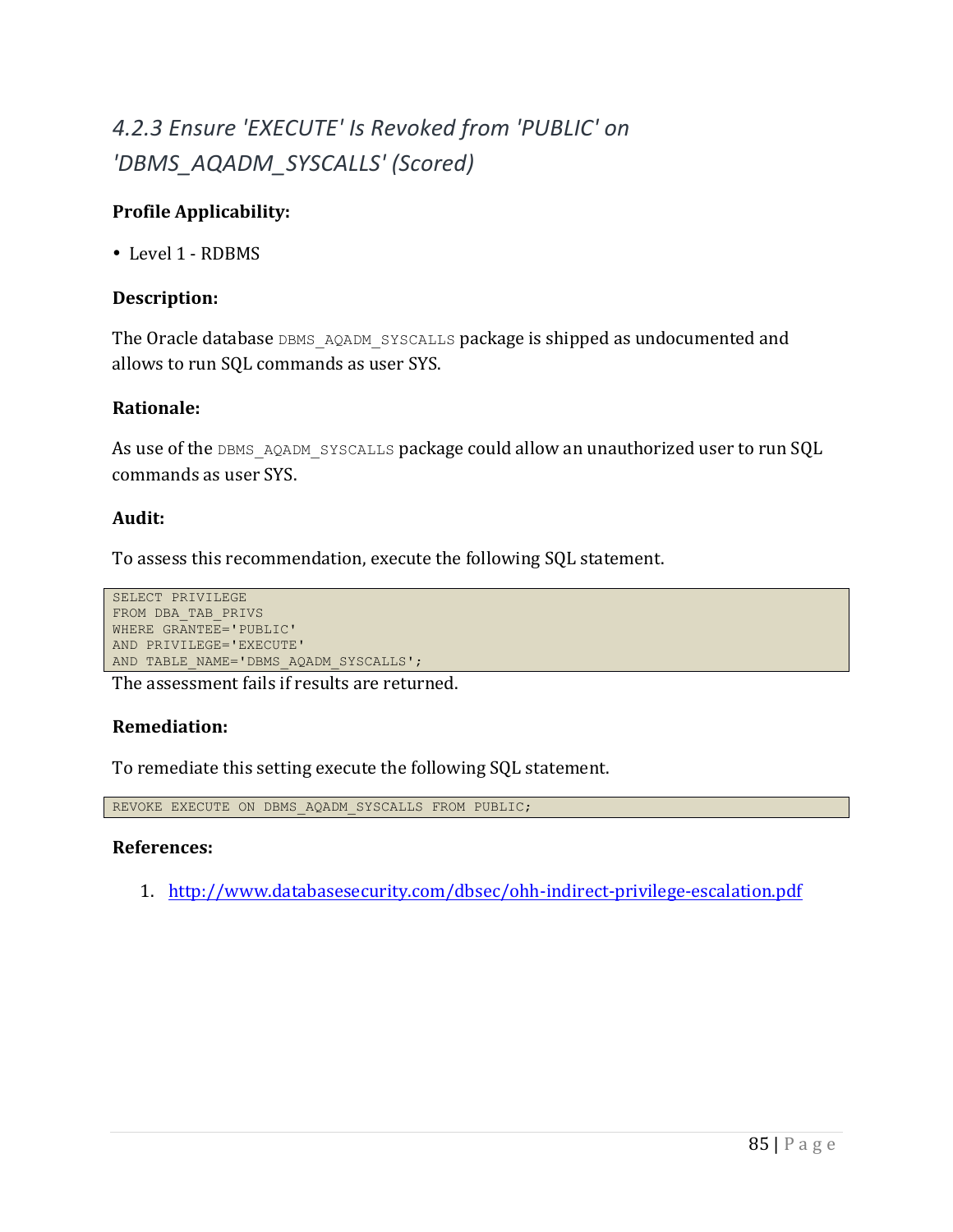# *4.2.4 Ensure 'EXECUTE' Is Revoked from 'PUBLIC' on 'DBMS\_REPCAT\_SQL\_UTL' (Scored)*

# **Profile Applicability:**

• Level 1 - RDBMS

## **Description:**

The Oracle database DBMS\_REPCAT\_SQL\_UTL package is shipped as undocumented and allows to run SQL commands as user SYS.

#### **Rationale:**

As use of the DBMS REPCAT SQL UTL package could allow an unauthorized user to run SQL commands as user SYS.

## **Audit:**

To assess this recommendation, execute the following SQL statement.

```
SELECT PRIVILEGE
FROM DBA_TAB_PRIVS
WHERE GRANTEE='PUBLIC'
AND PRIVILEGE='EXECUTE'
AND TABLE NAME='DBMS REPCAT SQL UTL';
```
The assessment fails if results are returned.

# **Remediation:**

To remediate this setting execute the following SQL statement.

revoke execute on DBMS REPCAT SQL UTL FROM PUBLIC;

#### **References:**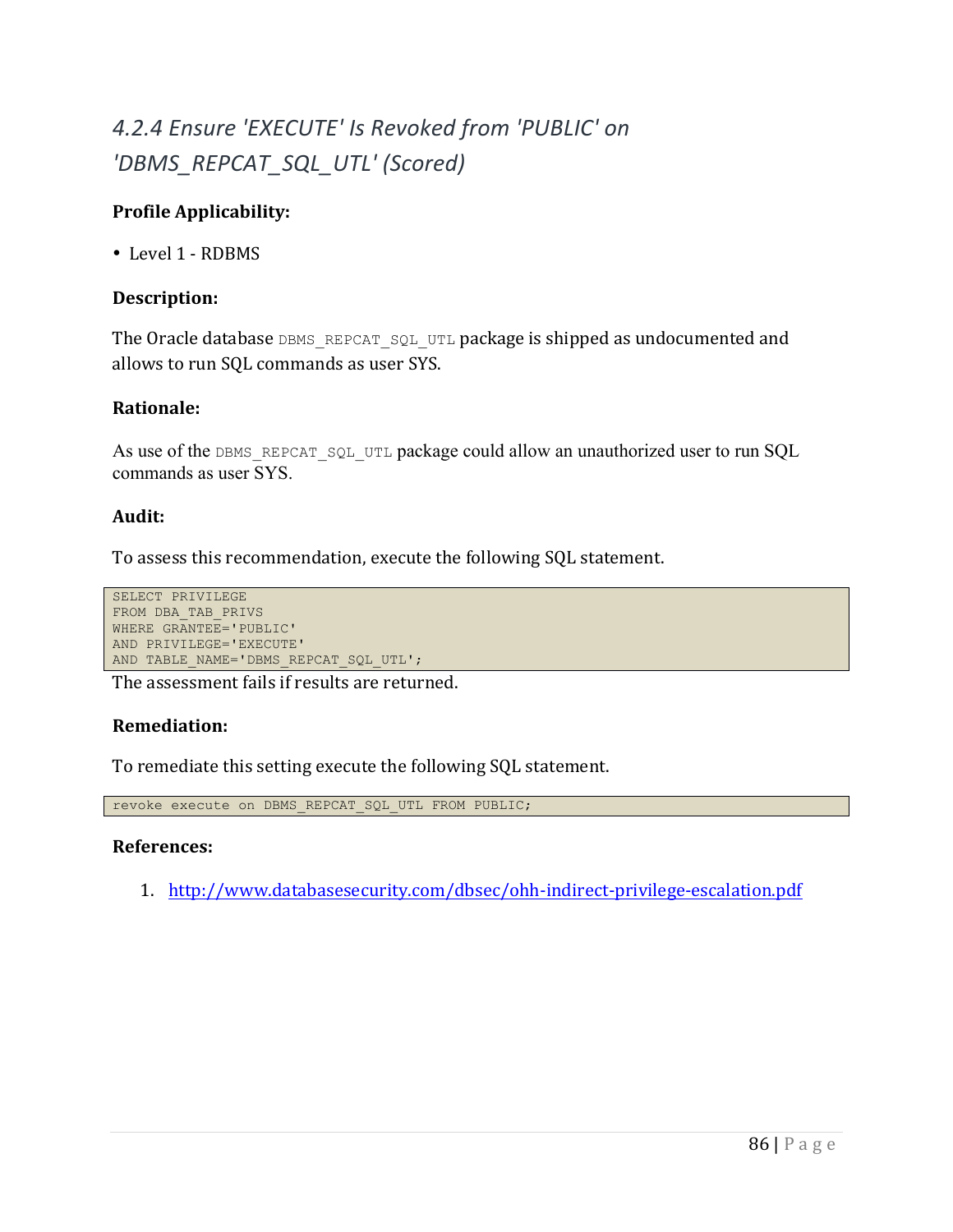# *4.2.5 Ensure 'EXECUTE' Is Revoked from 'PUBLIC' on 'INITJVMAUX' (Scored)*

# **Profile Applicability:**

• Level 1 - RDBMS

## **Description:**

The Oracle database INITJVMAUX package is shipped as undocumented and allows to run SQL commands as user SYS.

#### **Rationale:**

As use of the INITJVMAUX package could allow an unauthorized user to run SQL commands as user SYS.

#### **Audit:**

To assess this recommendation, execute the following SQL statement.

```
SELECT PRIVILEGE
FROM DBA_TAB_PRIVS
WHERE GRANTEE='PUBLIC'
AND PRIVILEGE='EXECUTE'
AND TABLE NAME='INITJVMAUX';
```
The assessment fails if results are returned.

#### **Remediation:**

To remediate this setting execute the following SQL statement.

REVOKE EXECUTE ON INITJVMAUX FROM PUBLIC;

#### **References:**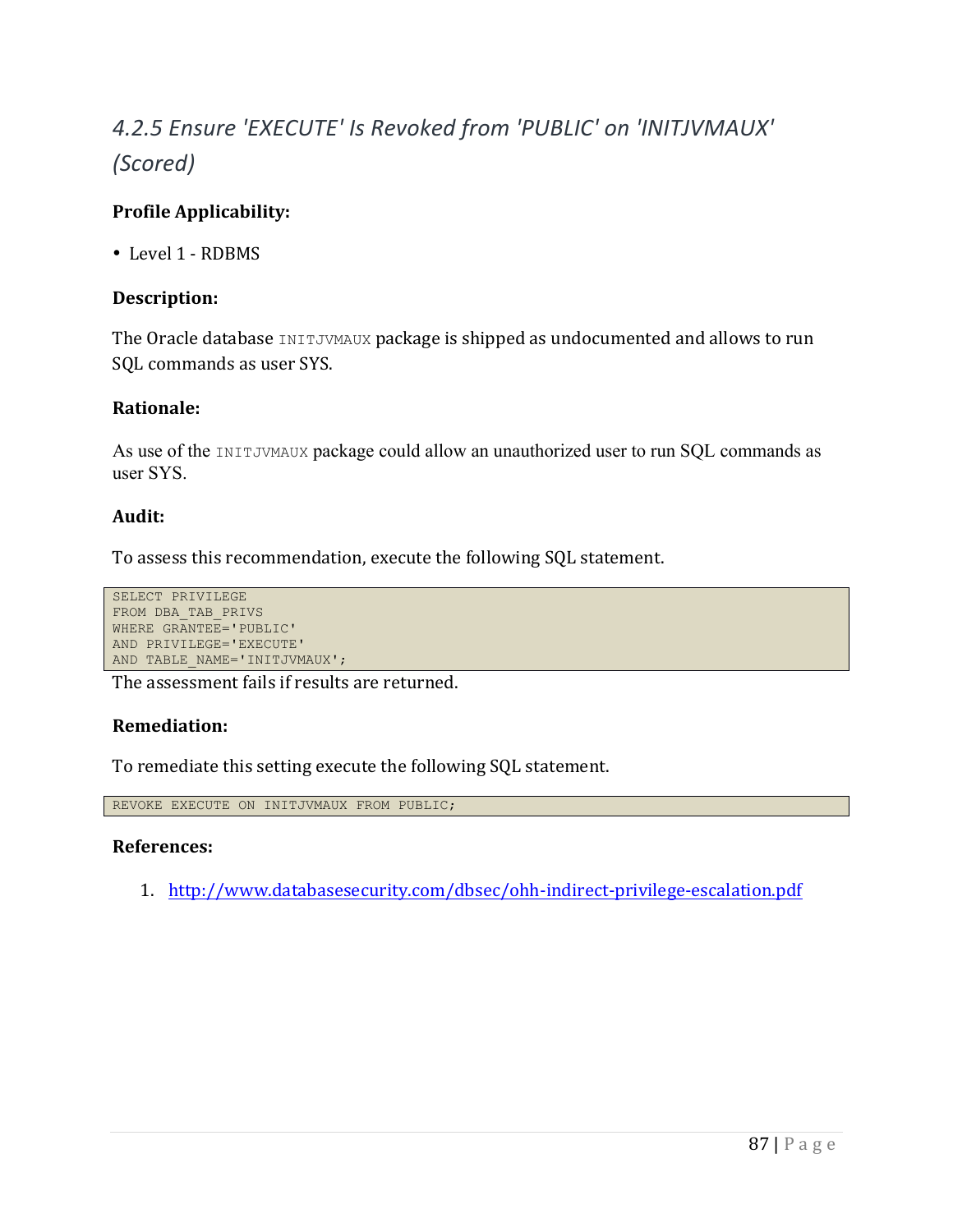# *4.2.6 Ensure 'EXECUTE' Is Revoked from 'PUBLIC' on 'DBMS\_STREAMS\_ADM\_UTL' (Scored)*

# **Profile Applicability:**

• Level 1 - RDBMS

## **Description:**

The Oracle database DBMS\_STREAMS\_ADM\_UTL package is shipped as undocumented and allows to run SQL commands as user SYS.

#### **Rationale:**

As use of the DBMS STREAMS ADM UTL package could allow an unauthorized user to run SQL commands as user SYS.

#### **Audit:**

To assess this recommendation, execute the following SQL statement.

```
SELECT PRIVILEGE
FROM DBA_TAB_PRIVS
WHERE GRANTEE='PUBLIC'
AND PRIVILEGE='EXECUTE'
AND TABLE NAME='DBMS STREAMS ADM UTL';
```
The assessment fails if results are returned.

# **Remediation:**

To remediate this setting execute the following SQL statement.

REVOKE EXECUTE ON DBMS STREAMS ADM UTL FROM PUBLIC;

#### **References:**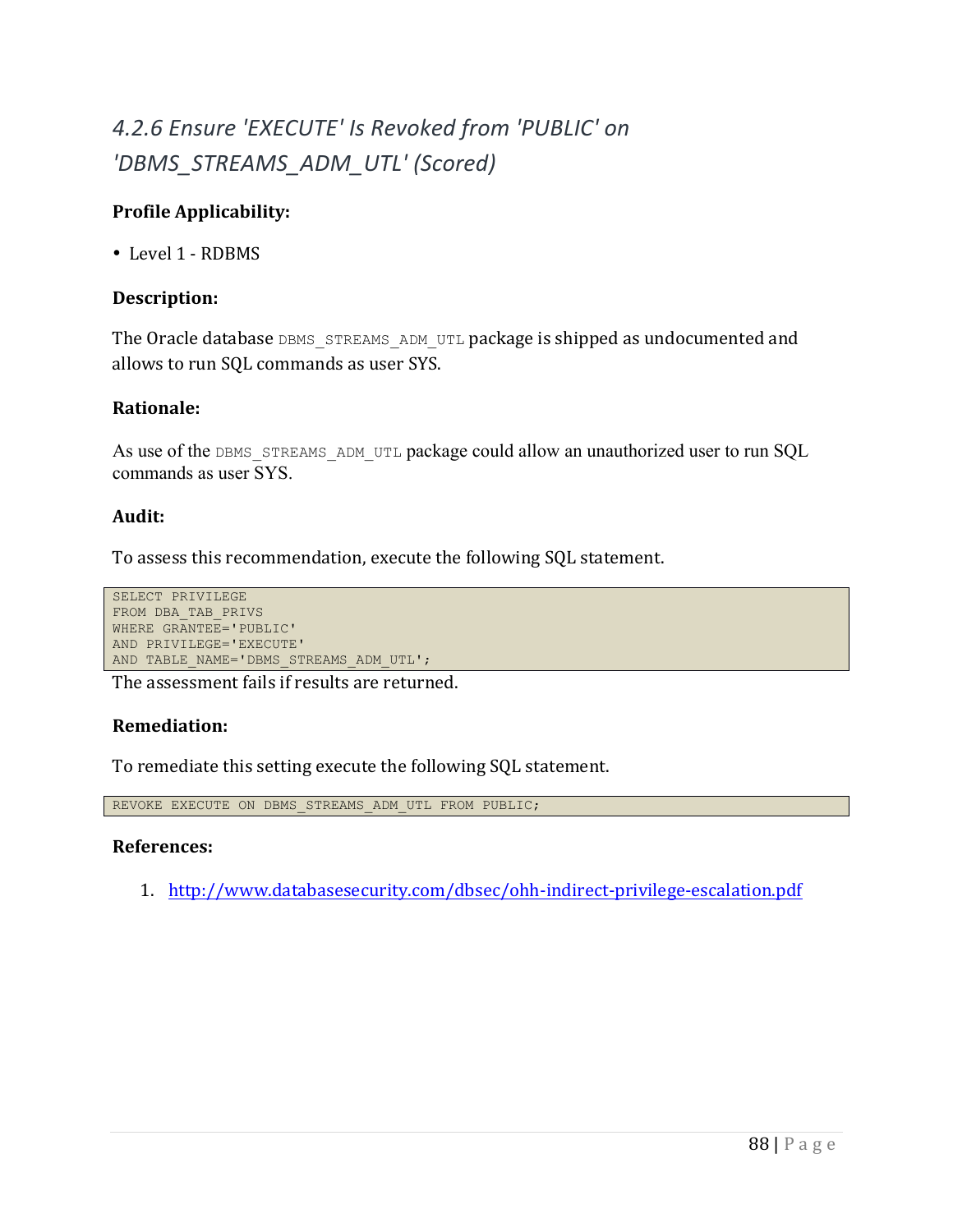# *4.2.7 Ensure 'EXECUTE' Is Revoked from 'PUBLIC' on 'DBMS\_AQADM\_SYS' (Scored)*

# **Profile Applicability:**

• Level 1 - RDBMS

## **Description:**

The Oracle database DBMS AQADM SYS package is shipped as undocumented and allows to run SQL commands as user SYS.

#### **Rationale:**

As use of the DBMS AQADM SYS package could allow an unauthorized user to run SQL commands as user SYS.

#### **Audit:**

To assess this recommendation, execute the following SQL statement.

```
SELECT PRIVILEGE
FROM DBA_TAB_PRIVS
WHERE GRANTEE='PUBLIC'
AND PRIVILEGE='EXECUTE'
AND TABLE NAME='DBMS AQADM SYS';
```
The assessment fails if results are returned.

# **Remediation:**

To remediate this setting execute the following SQL statement.

REVOKE EXECUTE ON DBMS AQADM SYS FROM PUBLIC;

#### **References:**

1. http://www.google.de/#hl=de&safe=off&sclient=psyab&q=DBMS\_STREAMS\_ADM\_UTL&oq=DBMS\_STREAMS\_ADM\_UTL&gs\_l=serp.3..0i1 0i30.38260.38260.0.38463.1.1.0.0.0.0.105.105.0j1.1.0...0.0...1c.2.1-46wqcQeow&pbx=1&bav=on.2,or.r\_gc.r\_pw.r\_cp.r\_qf.&fp=2569366ac9a6532d&bpc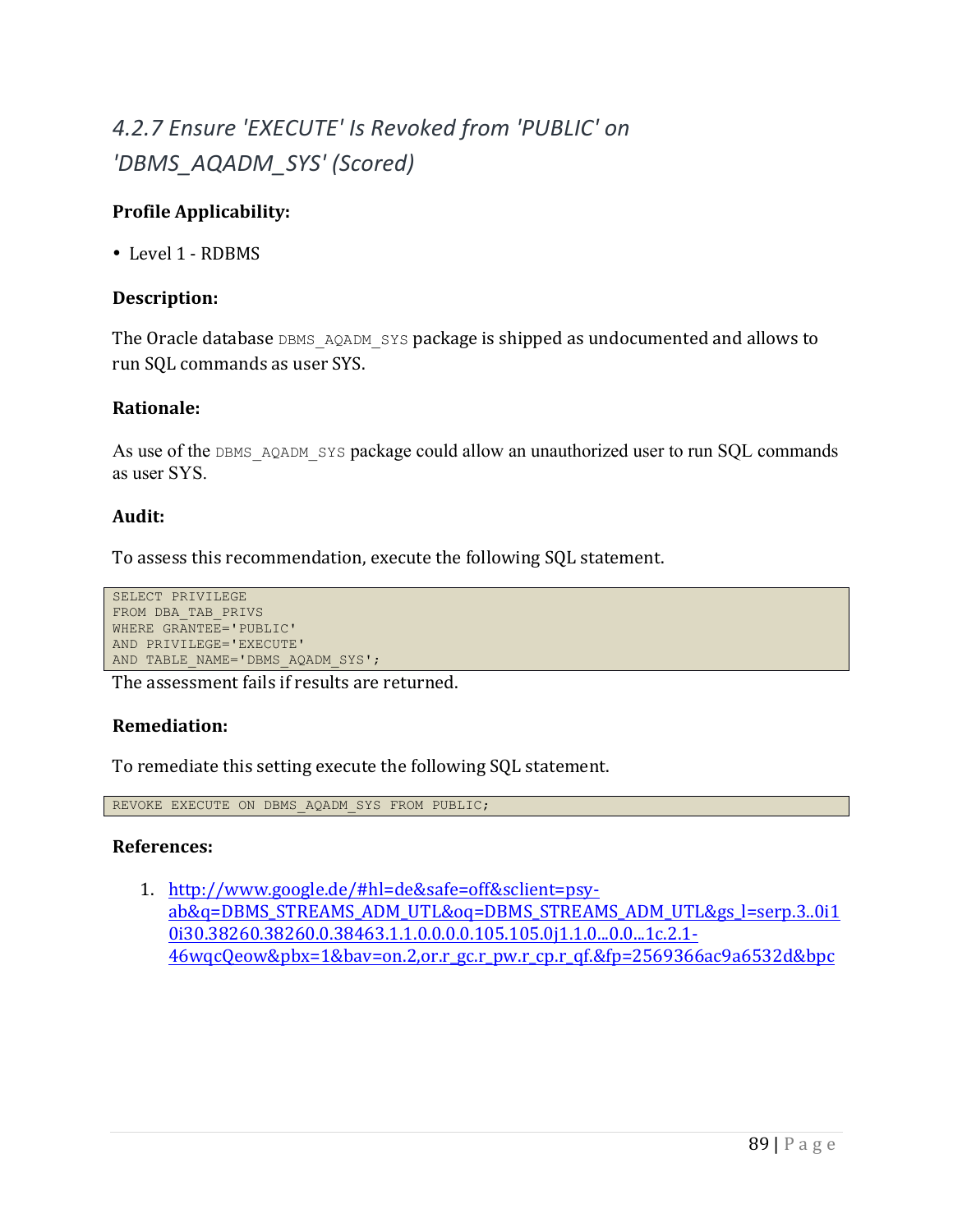# *4.2.8 Ensure 'EXECUTE' Is Revoked from 'PUBLIC' on 'DBMS\_STREAMS\_RPC' (Scored)*

# **Profile Applicability:**

• Level 1 - RDBMS

## **Description:**

The Oracle database DBMS STREAMS RPC package is shipped as undocumented and allows to run SQL commands as user SYS.

#### **Rationale:**

As use of the DBMS STREAMS RPC package could allow an unauthorized user to run SQL commands as user SYS.

#### **Audit:**

To assess this recommendation, execute the following SQL statement.

```
SELECT PRIVILEGE
FROM DBA_TAB_PRIVS
WHERE GRANTEE='PUBLIC'
AND PRIVILEGE='EXECUTE'
AND TABLE NAME='DBMS STREAMS RPC';
```
The assessment fails if results are returned.

#### **Remediation:**

To remediate this setting execute the following SQL statement.

REVOKE EXECUTE ON DBMS STREAMS RPC FROM PUBLIC;

#### **References:**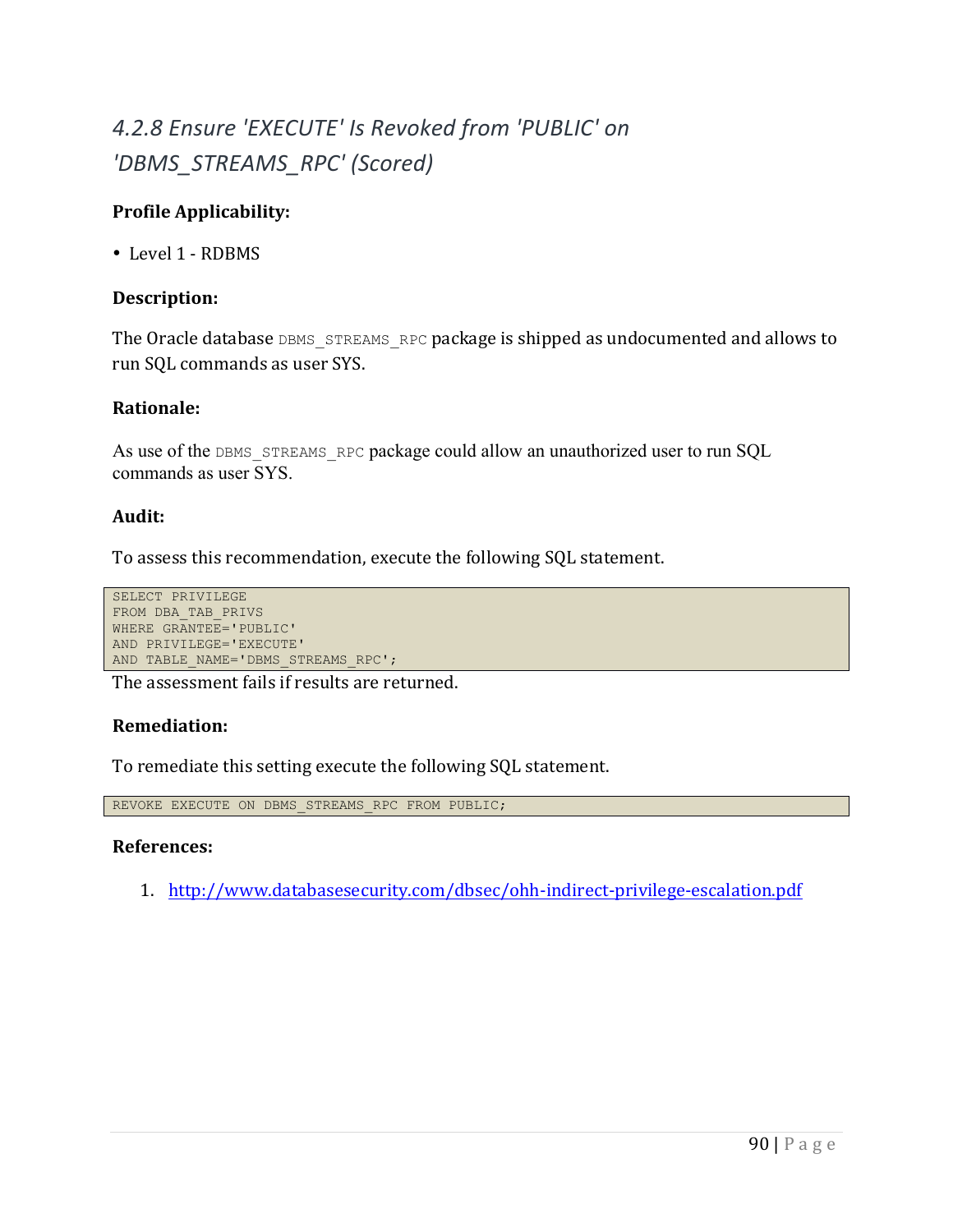# *4.2.9 Ensure 'EXECUTE' Is Revoked from 'PUBLIC' on 'DBMS\_PRVTAQIM' (Scored)*

# **Profile Applicability:**

• Level 1 - RDBMS

## **Description:**

The Oracle database DBMS PRVTAQIM package is shipped as undocumented and allows to run SQL commands as user SYS.

#### **Rationale:**

As use of the DBMS PRVTAQIM package could allow an unauthorized user to escalate privileges because any SQL statements could be executed as user SYS.

#### **Audit:**

To assess this recommendation, execute the following SQL statement.

```
SELECT PRIVILEGE
FROM DBA_TAB_PRIVS
WHERE GRANTEE='PUBLIC'
AND PRIVILEGE='EXECUTE'
AND TABLE NAME='DBMS PRVTAQIM';
```
The assessment fails if results are returned.

# **Remediation:**

To remediate this setting execute the following SQL statement.

REVOKE EXECUTE ON DBMS PRVTAQIM FROM PUBLIC;

#### **References:**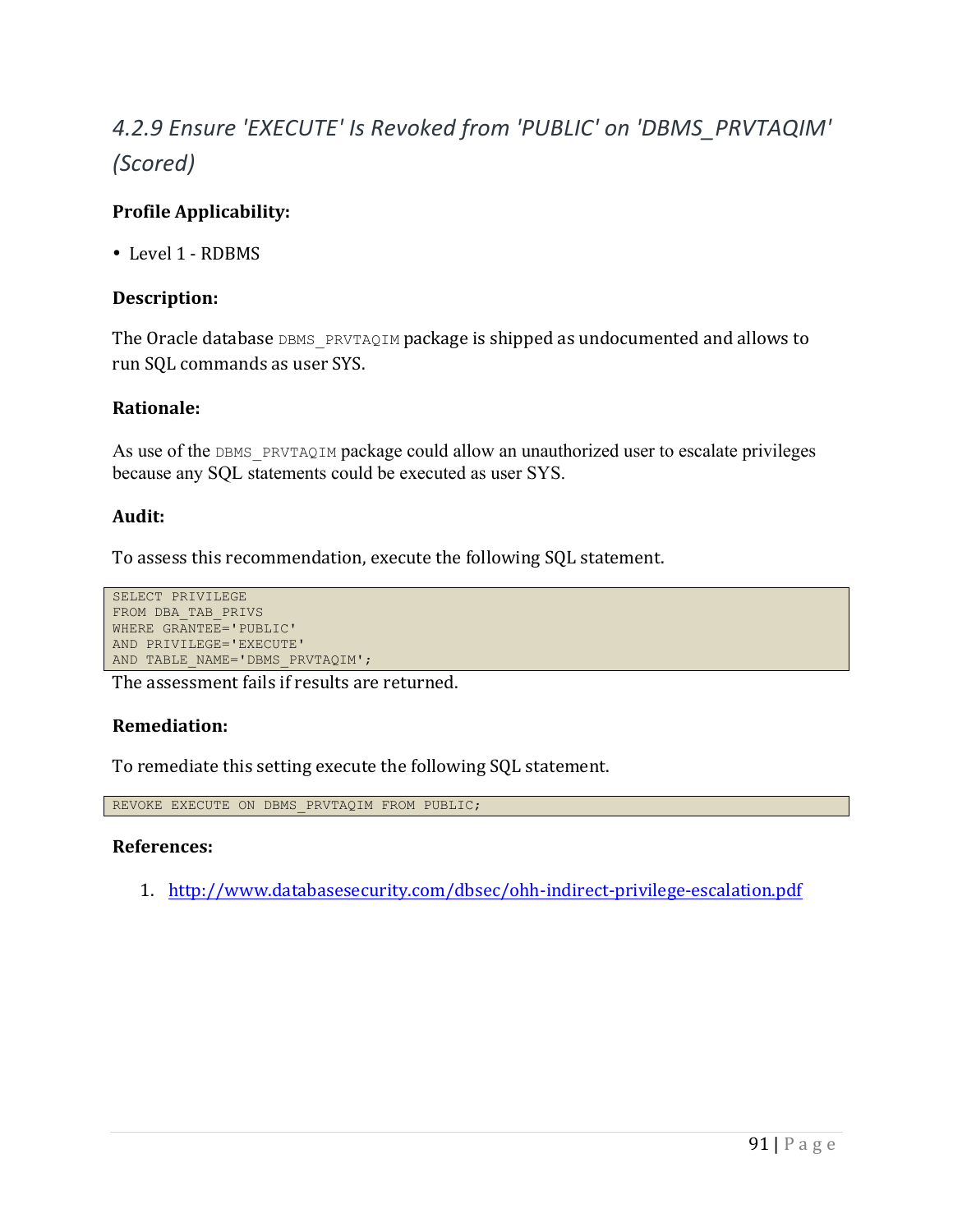# *4.2.10 Ensure 'EXECUTE' Is Revoked from 'PUBLIC' on 'LTADM' (Scored)*

# **Profile Applicability:**

• Level 1 - RDBMS

## **Description:**

The Oracle database LTADM package is shipped as undocumented and allows privilege escalation if granted to unprivileged users.

## **Rationale:**

As use of the LTADM package could allow an unauthorized user to run any SQL command as user SYS.

## **Audit:**

To assess this recommendation, execute the following SQL statement.

```
SELECT PRIVILEGE
FROM DBA_TAB_PRIVS
WHERE GRANTEE='PUBLIC'
AND PRIVILEGE='EXECUTE'
AND TABLE NAME='LTADM';
```
The assessment fails if results are returned.

#### **Remediation:**

To remediate this setting execute the following SQL statement.

REVOKE EXECUTE ON LTADM FROM PUBLIC;

#### **References:**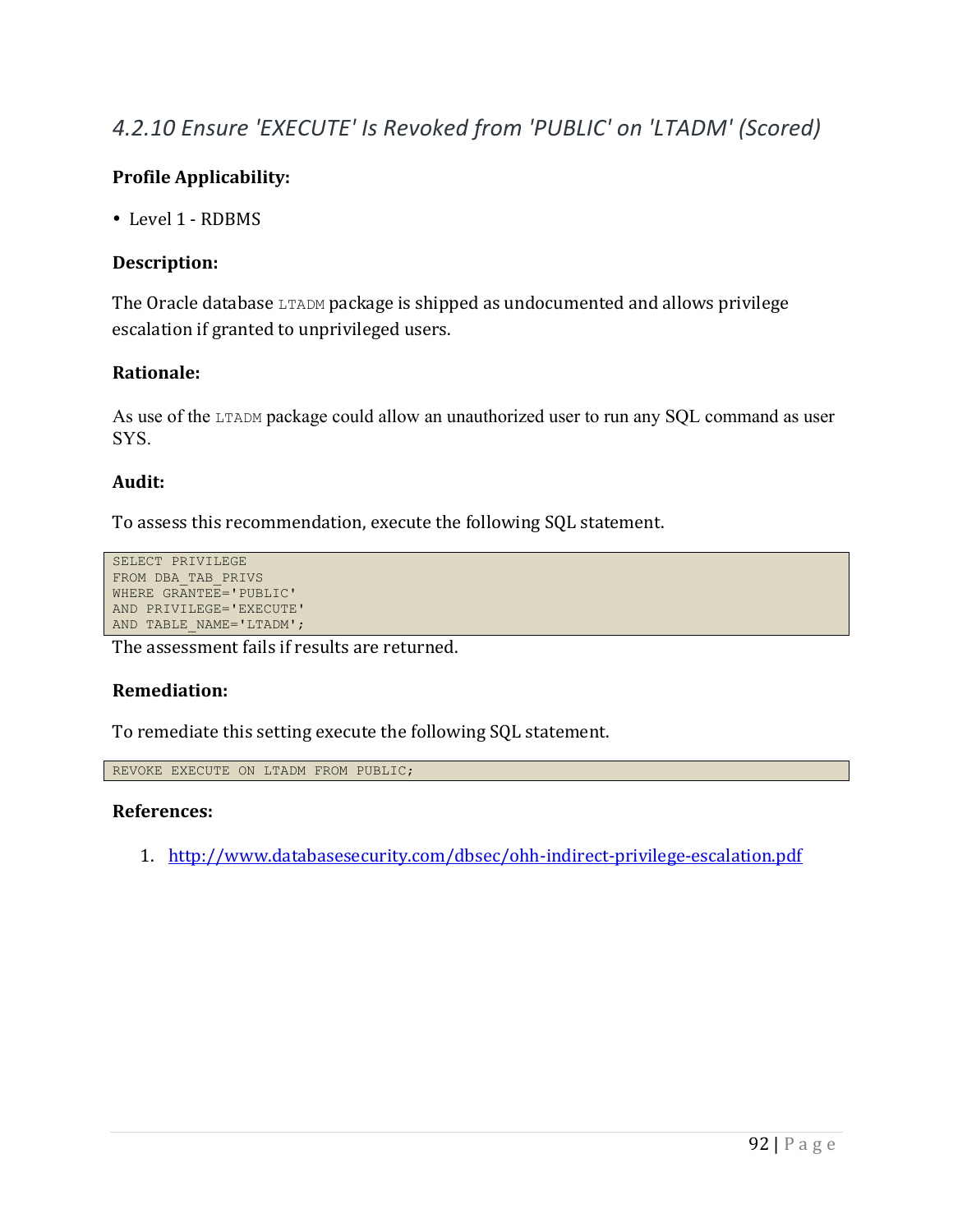# *4.2.11 Ensure 'EXECUTE' Is Revoked from 'PUBLIC' on 'WWV\_DBMS\_SQL' (Scored)*

# **Profile Applicability:**

• Level 1 - RDBMS

## **Description:**

The Oracle database  $WWV$  DBMS  $SQL$  package is shipped as undocumented and allows Oracle Application Express to run dynamic SQL statements.

#### **Rationale:**

As use of the WWV\_DBMS\_SQL package could allow an unauthorized user to run SQL statements as Application Express (APEX) user.

#### **Audit:**

To assess this recommendation, execute the following SQL statement.

```
SELECT PRIVILEGE
FROM DBA_TAB_PRIVS
WHERE GRANTEE='PUBLIC'
AND PRIVILEGE='EXECUTE'
AND TABLE NAME='WWV DBMS SQL';
```
The assessment fails if results are returned.

# **Remediation:**

To remediate this setting execute the following SQL statement.

REVOKE EXECUTE ON WWV DBMS SQL FROM PUBLIC;

#### **References:**

1. http://docs.oracle.com/cd/E11882\_01/install.112/e12196/trouble.htm#HTMIG26 7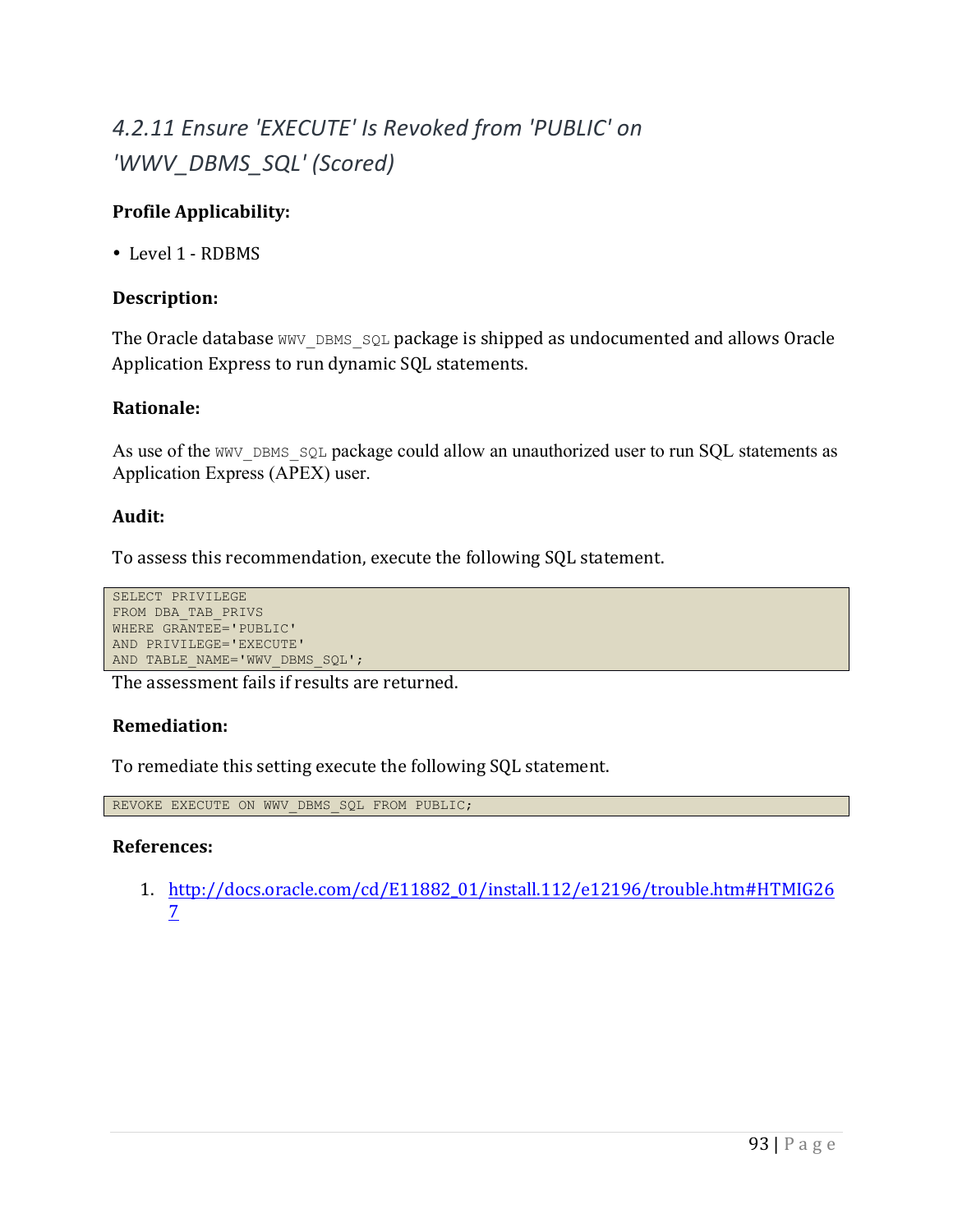# *4.2.12 Ensure 'EXECUTE' Is Revoked from 'PUBLIC' on 'WWV\_EXECUTE\_IMMEDIATE' (Scored)*

# **Profile Applicability:**

• Level 1 - RDBMS

## **Description:**

The Oracle database WWV\_EXECUTE\_IMMEDIATE package is shipped as undocumented and allows Oracle Application Express to run dynamic SQL statements.

#### **Rationale:**

As use of the WWV EXECUTE IMMEDIATE package could allow an unauthorized user to run SQL statements as Application Express (APEX) user.

#### **Audit:**

To assess this recommendation, execute the following SQL statement.

```
SELECT PRIVILEGE
FROM DBA_TAB_PRIVS
WHERE GRANTEE='PUBLIC'
AND PRIVILEGE='EXECUTE'
AND TABLE NAME='WWV EXECUTE IMMEDIATE';
```
The assessment fails if results are returned.

# **Remediation:**

To remediate this setting execute the following SQL statement.

REVOKE EXECUTE ON WWV EXECUTE IMMEDIATE FROM PUBLIC;

- 1. http://web.nvd.nist.gov/view/vuln/detail?vulnId=CVE-2008-1811
- 2. https://forums.oracle.com/forums/thread.jspa?threadID=953790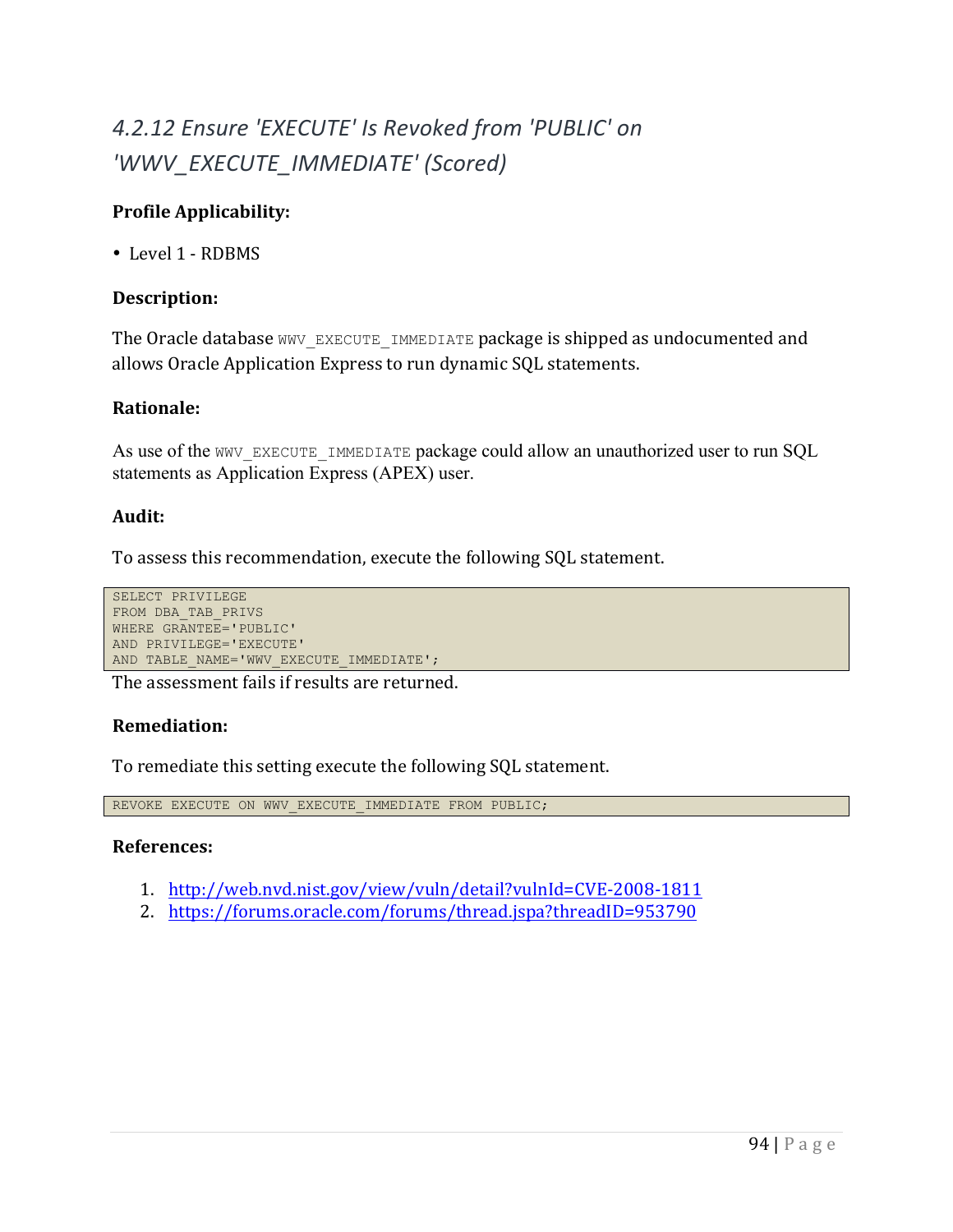# *4.2.13 Ensure 'EXECUTE' Is Revoked from 'PUBLIC' on 'DBMS\_IJOB' (Scored)*

# **Profile Applicability:**

• Level 1 - RDBMS

## **Description:**

The Oracle database DBMS IJOB package is shipped as undocumented and allows to run database jobs in the context of another user.

#### **Rationale:**

As use of the DBMS IJOB package could allow an attacker to change identities by using a different username to execute a database job.

#### **Audit:**

To assess this recommendation, execute the following SQL statement.

```
SELECT PRIVILEGE
FROM DBA_TAB_PRIVS
WHERE GRANTEE='PUBLIC'
AND PRIVILEGE='EXECUTE'
AND TABLE NAME='DBMS IJOB';
```
The assessment fails if results are returned.

#### **Remediation:**

To remediate this setting execute the following SQL statement.

REVOKE EXECUTE ON DBMS\_IJOB FROM PUBLIC;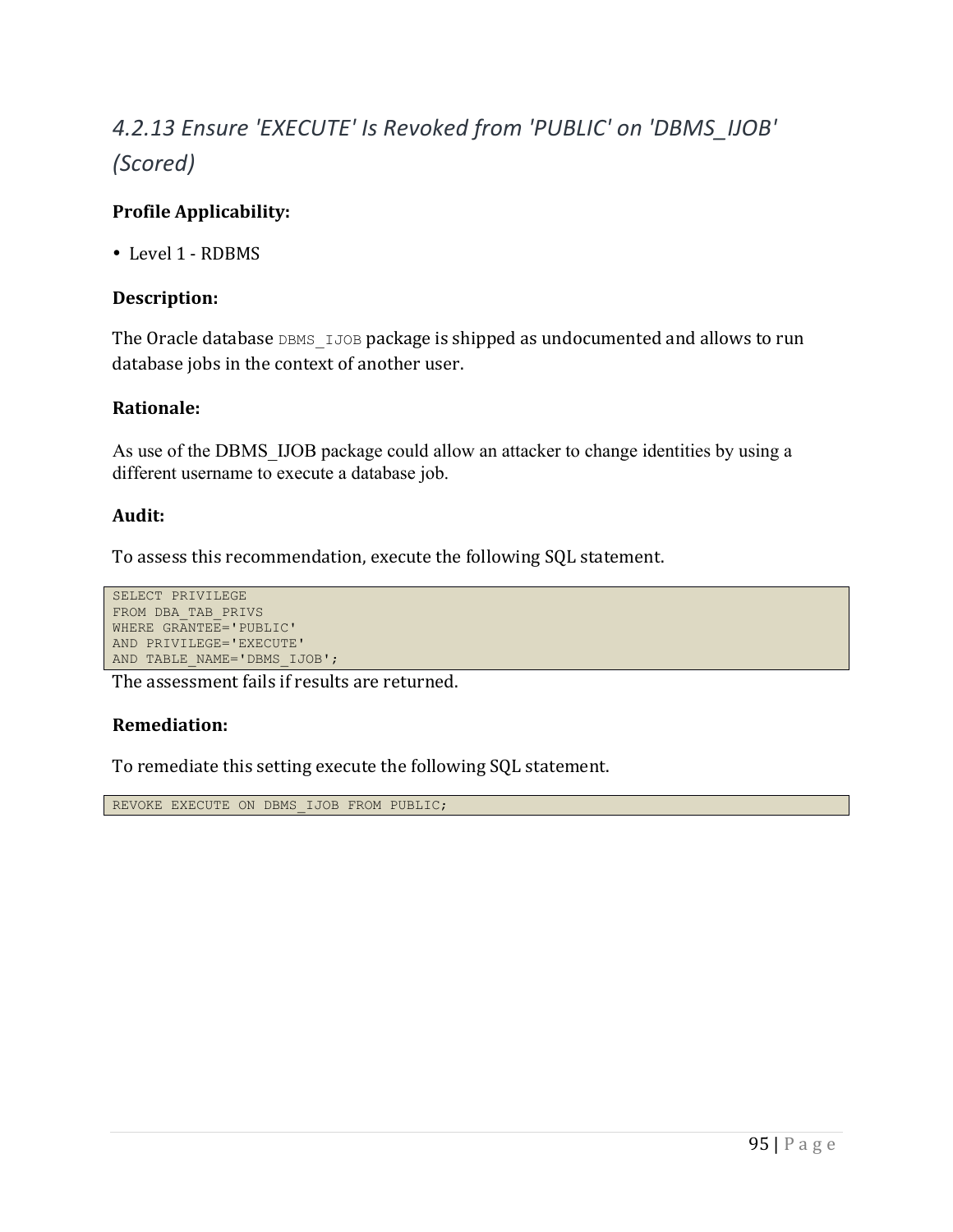# *4.2.14 Ensure 'EXECUTE' Is Revoked from 'PUBLIC' on 'DBMS\_FILE\_TRANSFER' (Scored)*

# **Profile Applicability:**

• Level 1 - RDBMS

## **Description:**

The Oracle database DBMS FILE TRANSFER package allows to transfer files from one database server to another.

## **Rationale:**

As use of the DBMS\_FILE\_TRANSFER package could allow to transfer files from one database server to another.

#### **Audit:**

To assess this recommendation, execute the following SQL statement.

```
SELECT PRIVILEGE
FROM DBA_TAB_PRIVS
WHERE GRANTEE='PUBLIC'
AND PRIVILEGE='EXECUTE'
AND TABLE NAME='DBMS FILE TRANSFER';
```
The assessment fails if results are returned.

#### **Remediation:**

To remediate this setting execute the following SQL statement.

REVOKE EXECUTE ON DBMS FILE TRANSFER FROM PUBLIC;

#### **References:**

1. http://docs.oracle.com/cd/E11882\_01/appdev.112/e25788/d\_ftran.htm#ARPLS09 5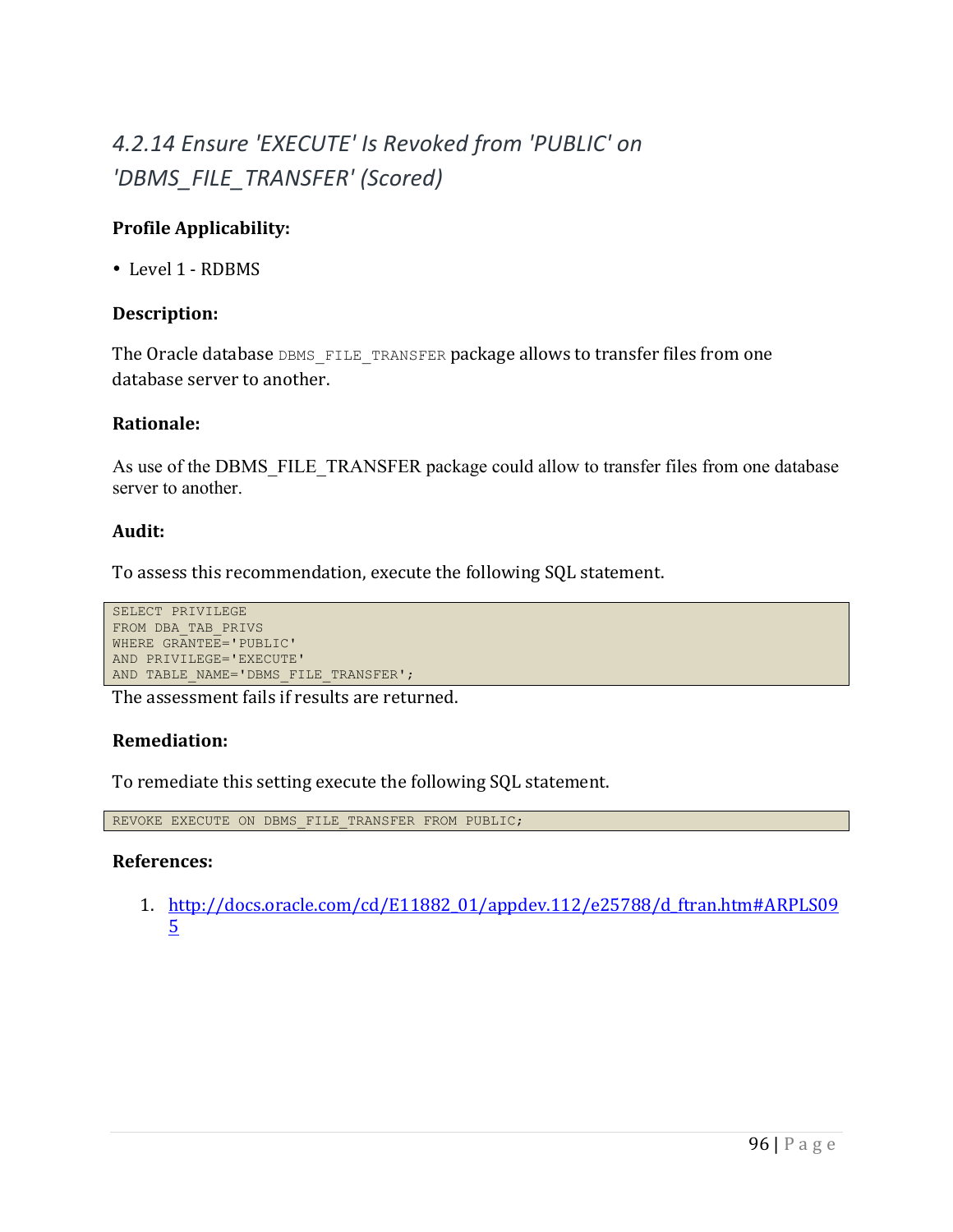# *4.3 Revoke Excessive System Privileges*

The recommendations within this section revoke excessive system privileges.

# 4.3.1 Ensure 'SELECT\_ANY\_DICTIONARY' Is Revoked from Unauthorized *'GRANTEE' (Scored)*

# **Profile Applicability:**

• Level 1 - RDBMS

## **Description:**

The Oracle database SELECT ANY DICTIONARY privilege allows the designated user to access SYS schema objects.

#### **Rationale:**

The Oracle database SELECT ANY DICTIONARY privilege allows the designated user to access SYS schema objects. The Oracle password hashes are part of the SYS schema and can be selected using SELECT ANY DICTIONARY privileges.

#### **Audit:**

To assess this recommendation execute the following SQL statement.

```
SELECT GRANTEE, PRIVILEGE 
FROM DBA_SYS_PRIVS 
WHERE PRIVILEGE='SELECT ANY DICTIONARY' 
AND GRANTEE NOT IN ('DBA','DBSNMP','OEM_MONITOR',
                      'OLAPSYS','ORACLE_OCM','SYSMAN','WMSYS');
```
Lack of results implies compliance.

#### **Remediation:**

To remediate this setting execute the following SQL statement.

REVOKE SELECT ANY DICTIONARY FROM <grantee>;

- 1. http://docs.oracle.com/cd/E11882\_01/network.112/e16543/authorization.htm#B **ABHFIFI**
- 2. http://docs.oracle.com/cd/E11882\_01/server.112/e25513/initparams157.htm#R EFRN10133
- 3. http://arup.blogspot.de/2011/07/difference-between-select-any.html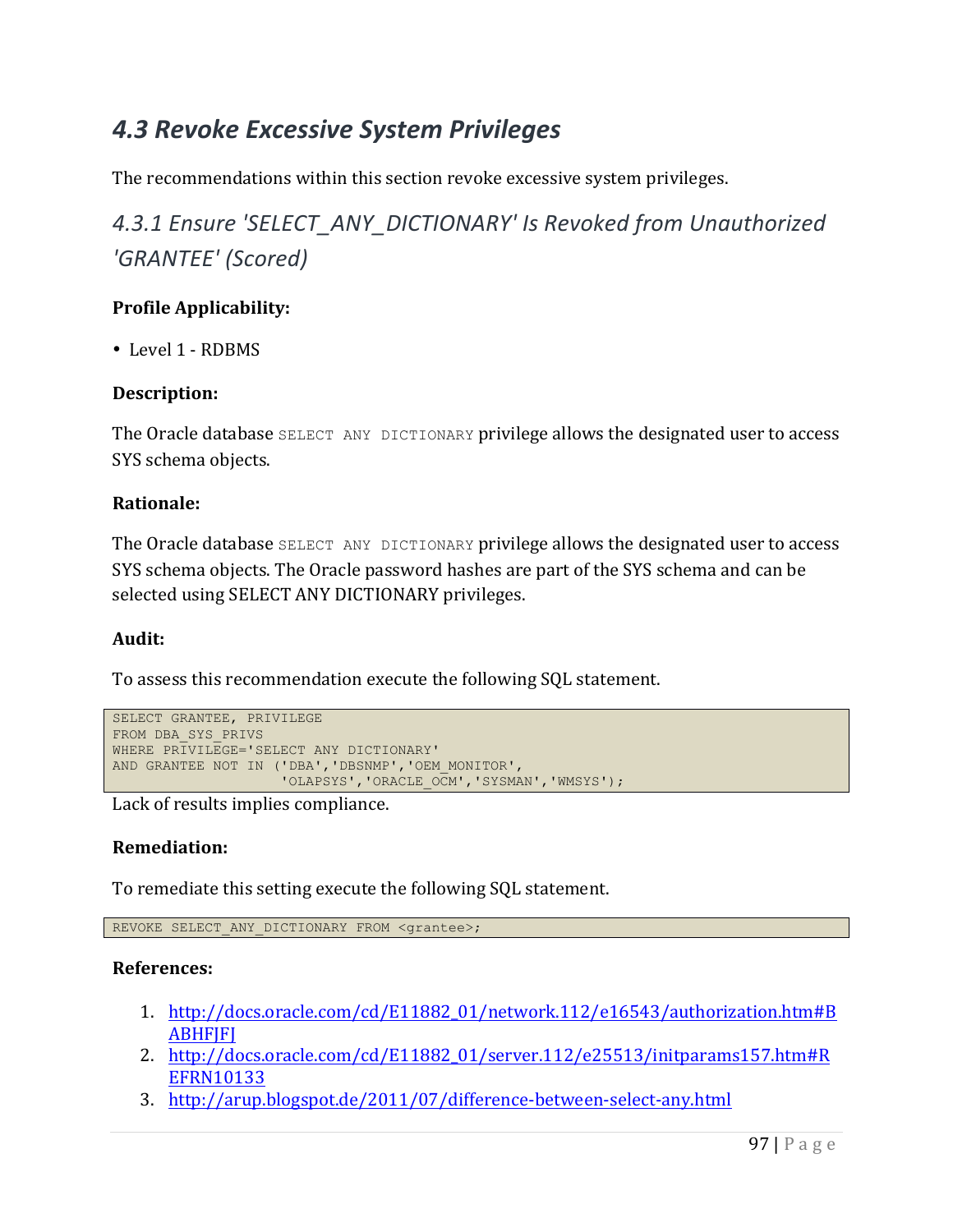# *4.3.2 Ensure 'SELECT ANY TABLE' Is Revoked from Unauthorized 'GRANTEE' (Scored)*

# **Profile Applicability:**

• Level 1 - RDBMS

## **Description:**

The Oracle database SELECT ANY TABLE privilege allows the designated user to open any table, except of SYS, to view it.

#### **Rationale:**

As assignment of the SELECT ANY TABLE privilege can allow the unauthorized viewing of sensitive data, this capability should be restricted according to the needs of the organization.

## **Audit:**

To assess this recommendation execute the following SQL statement.

```
SELECT GRANTEE, PRIVILEGE
FROM DBA_SYS_PRIVS
WHERE PRIVILEGE='SELECT ANY TABLE'
AND GRANTEE NOT IN ('DBA', 'MDSYS', 'SYS', 'IMP_FULL_DATABASE', 'EXP_FULL_DATABASE',
                    'DATAPUMP_IMP_FULL_DATABASE', 'WMSYS', 
'SYSTEM', 'OLAP DBA', 'OLAPSYS');
```
Lack of results implies compliance.

#### **Remediation:**

To remediate this setting execute the following SQL statement.

REVOKE SELECT ANY TABLE FROM *<grantee>*;

#### **References:**

1. http://docs.oracle.com/cd/E11882\_01/server.112/e26088/statements\_10002.htm #SQLRF01702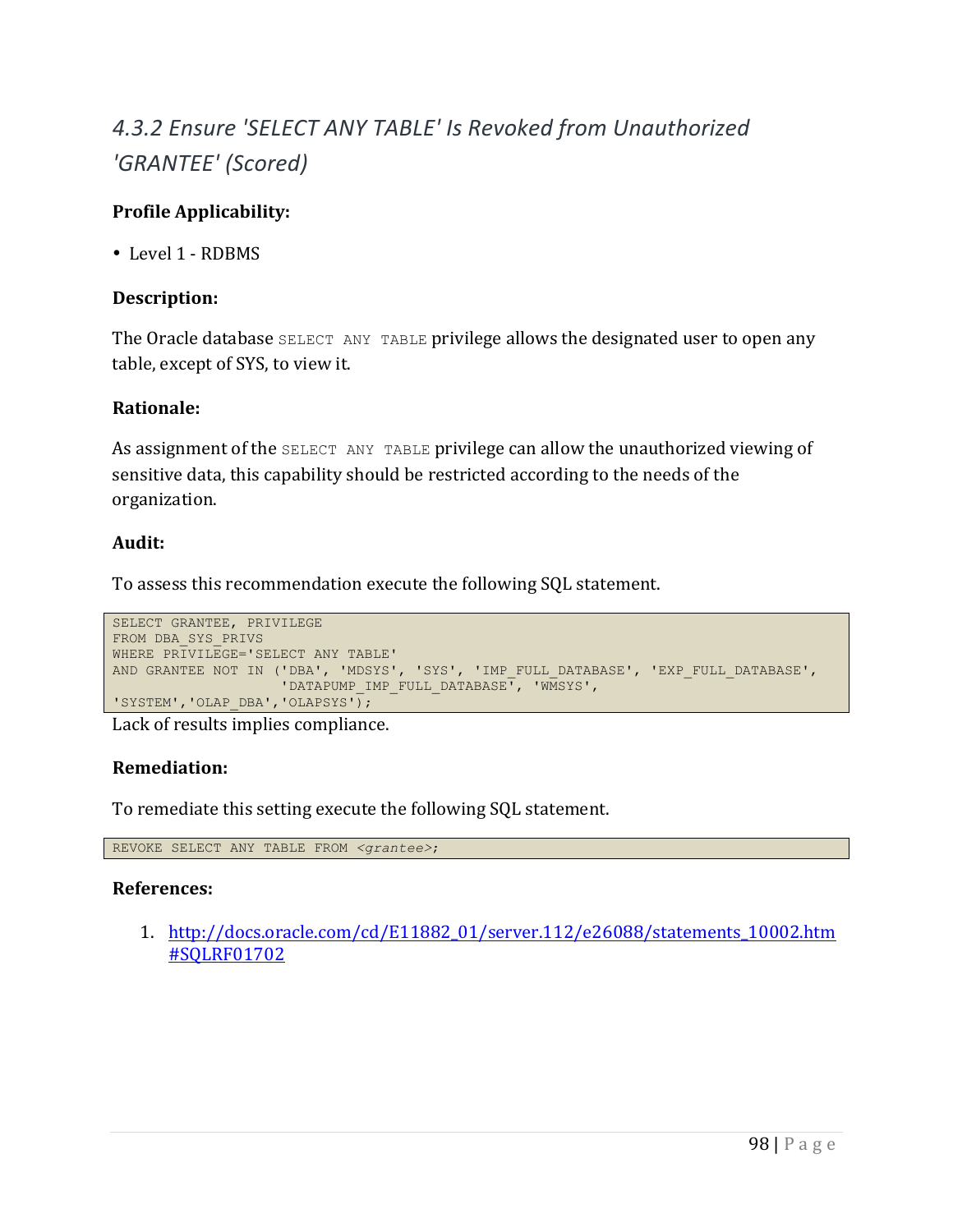# *4.3.3 Ensure 'AUDIT SYSTEM' Is Revoked from Unauthorized 'GRANTEE' (Scored)*

# **Profile Applicability:**

• Level 1 - RDBMS

## **Description:**

The Oracle database AUDIT SYSTEM privilege allows the change auditing activities on the system.

#### **Rationale:**

As assignment of the AUDIT SYSTEM privilege can allow the unauthorized alteration of system audit activities, disabling the creation of audit trails, this capability should be restricted according to the needs of the organization.

## **Audit:**

To asses this recommendation execute the following SQL statement.

```
SELECT GRANTEE, PRIVILEGE
FROM DBA_SYS_PRIVS
WHERE PRIVILEGE='AUDIT SYSTEM'
AND GRANTEE NOT IN ('DBA', 'DATAPUMP IMP FULL DATABASE','IMP FULL DATABASE','SYS');
```
Lack of results implies compliance.

# **Remediation:**

To remediate this setting execute the following SQL statement.

REVOKE AUDIT SYSTEM FROM *<grantee>*;

#### **References:**

1. http://docs.oracle.com/cd/E11882\_01/server.112/e26088/statements\_4007.htm# SQLRF01107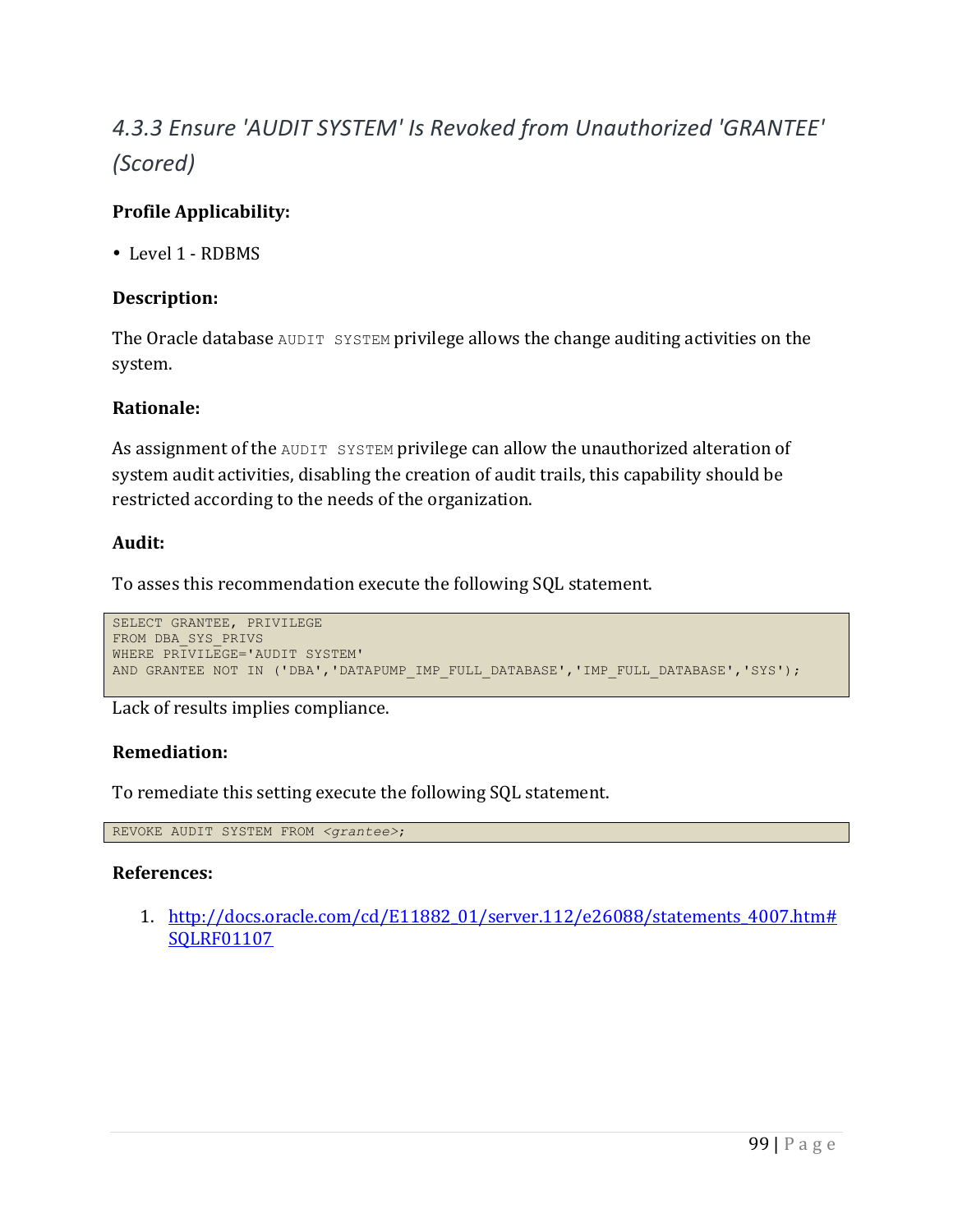# 4.3.4 Ensure 'EXEMPT ACCESS POLICY' Is Revoked from Unauthorized *'GRANTEE' (Scored)*

# **Profile Applicability:**

• Level 1 - RDBMS

## **Description:**

The Oracle database EXEMPT ACCESS POLICY keyword provides the user the capability to access all the table rows regardless of row-level security lockouts.

#### **Rationale:**

As assignment of the EXEMPT ACCESS POLICY privilege can allow an unauthorized user to potentially access/change confidential data, this capability should be restricted according to the needs of the organization.

#### **Audit:**

To assess this recommendation execute the following SQL statement.

```
SELECT GRANTEE, PRIVILEGE
FROM DBA_SYS_PRIVS
WHERE PRIVILEGE='EXEMPT ACCESS POLICY';
```
Lack of results implies compliance.

# **Remediation:**

To remediate this setting execute the following SQL statement.

REVOKE EXEMPT ACCESS POLICY FROM *<grantee>*;

- 1. http://docs.oracle.com/cd/E11882\_01/network.112/e16543/auditing.htm#DBSEG 419
- 2. http://docs.oracle.com/cd/E11882\_01/network.112/e16543/vpd.htm#DBSEG309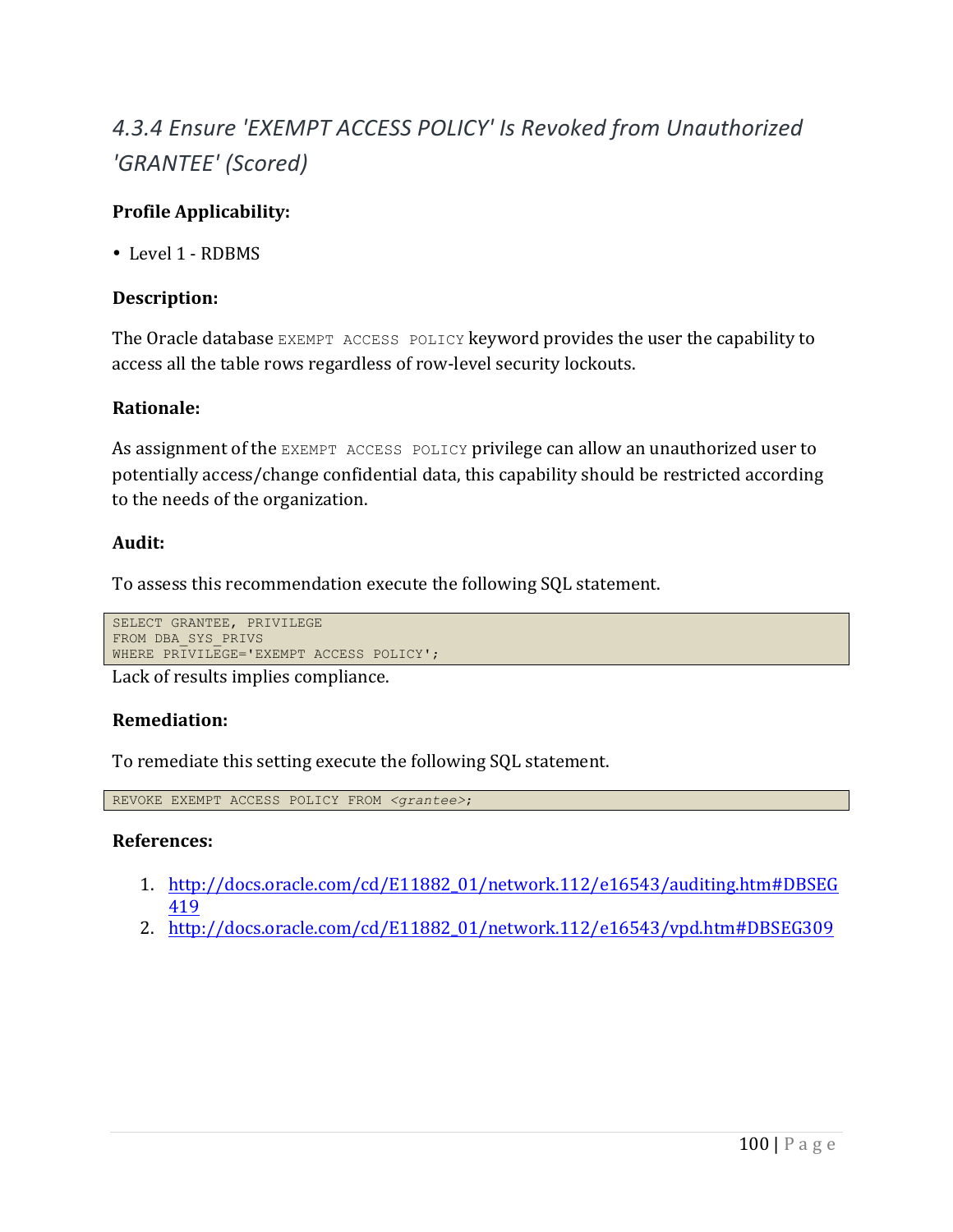# *4.3.5 Ensure 'BECOME USER' Is Revoked from Unauthorized 'GRANTEE' (Scored)*

# **Profile Applicability:**

• Level 1 - RDBMS

## **Description:**

The Oracle database  $BECOME$  USER privilege allows the designated user to inherit the rights of another user.

#### **Rationale:**

As assignment of the  $BECOME$  USER privilege can allow the unauthorized use of another user's privileges, this capability should be restricted according to the needs of the organization.

## **Audit:**

To assess this recommendation execute the following SQL statement.

```
SELECT GRANTEE, PRIVILEGE
FROM DBA_SYS_PRIVS
WHERE PRIVILEGE='BECOME USER'
AND GRANTEE NOT IN ('DBA','SYS','IMP_FULL_DATABASE');
```
Lack of results implies compliance.

#### **Remediation:**

To remediate this setting execute the following SQL statement.

REVOKE BECOME USER FROM *<grantee>*;

#### **References:**

1. http://docs.oracle.com/cd/B19306\_01/network.102/b14266/cfgaudit.htm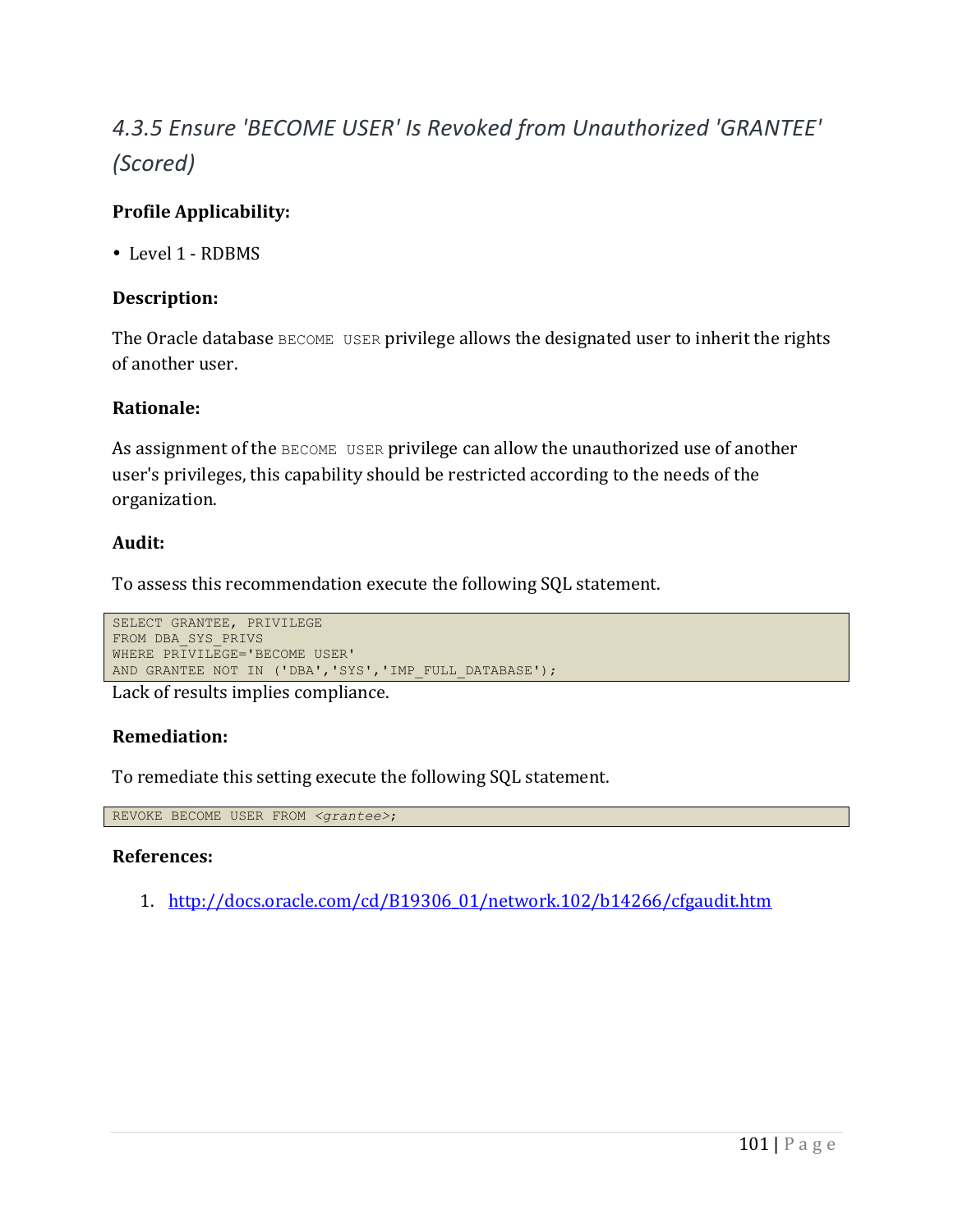# 4.3.6 Ensure 'CREATE\_PROCEDURE' Is Revoked from Unauthorized *'GRANTEE' (Scored)*

# **Profile Applicability:**

• Level 1 - RDBMS

## **Description:**

The Oracle database CREATE PROCEDURE privilege allows the designated user to create a stored procedure that will fire when given the correct command sequence.

#### **Rationale:**

As assignment of the CREATE PROCEDURE privilege can lead to severe problems in unauthorized hands, such as rogue procedures facilitating data theft or Denial-of-Service by corrupting data tables, this capability should be restricted according to the needs of the organization.

## **Audit:**

To assess this recommendation execute the following SQL statement.

```
SELECT GRANTEE, PRIVILEGE
FROM DBA_SYS_PRIVS
WHERE PRIVILEGE='CREATE PROCEDURE'
AND GRANTEE NOT IN ( 'DBA','DBSNMP','MDSYS','OLAPSYS','OWB$CLIENT',
        'OWBSYS','RECOVERY_CATALOG_OWNER','SPATIAL_CSW_ADMIN_USR',
        'SPATIAL WFS ADMIN USR', 'SYS', 'APEX 030200", 'APEX 040000',
        'APEX 040100', 'APEX 040200', 'RESOURCE');
```
Lack of results implies compliance.

#### **Remediation:**

To remediate this setting execute the following SQL statement.

REVOKE CREATE PROCEDURE FROM *<grantee>*;

# **References:**

1. http://docs.oracle.com/cd/E11882\_01/server.112/e26088/statements\_6009.htm# SQLRF01309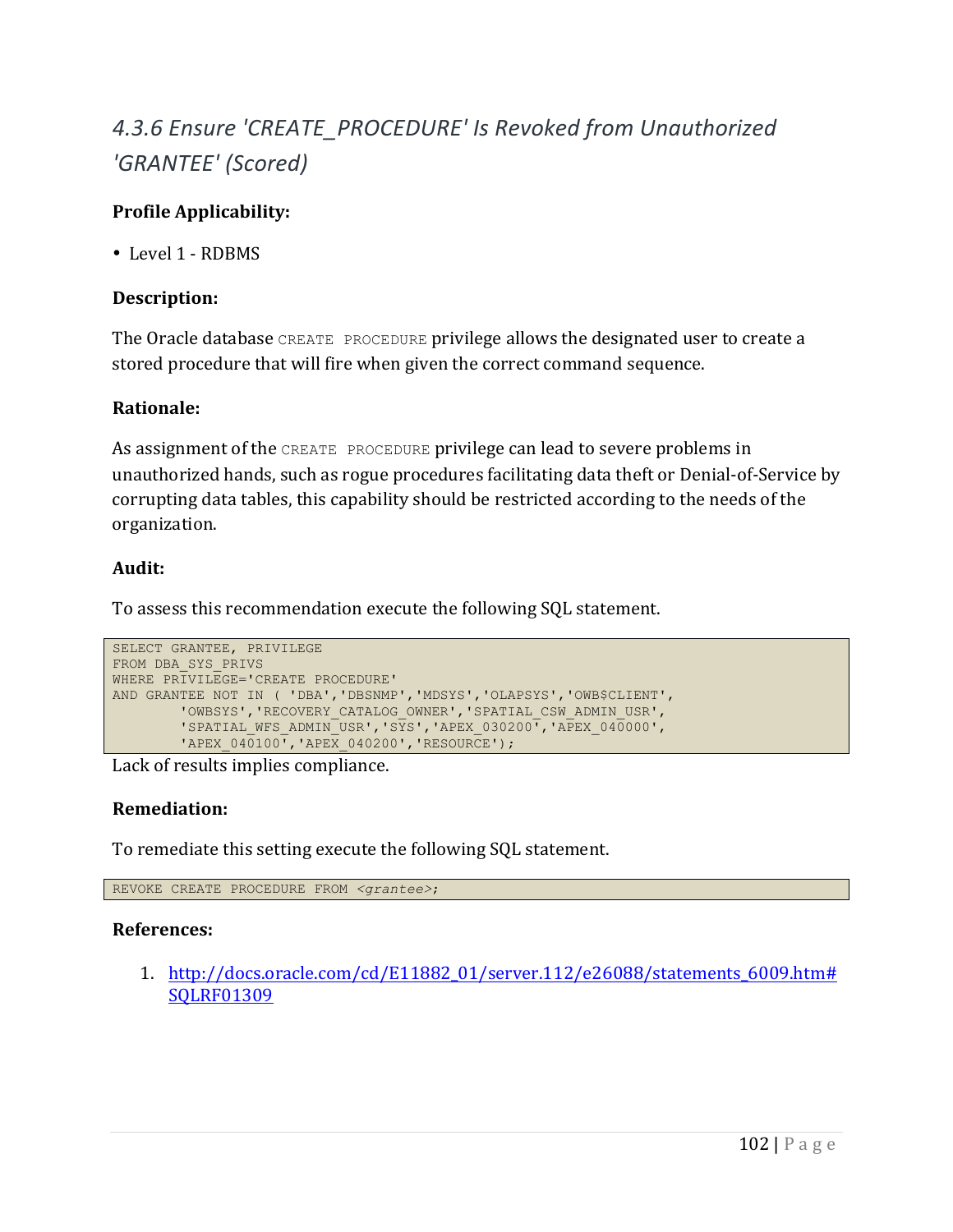# *4.3.7 Ensure 'ALTER SYSTEM' Is Revoked from Unauthorized 'GRANTEE' (Scored)*

# **Profile Applicability:**

• Level 1 - RDBMS

# **Description:**

The Oracle database ALTER SYSTEM privilege allows the designated user to dynamically alter the instance's running operations.

## **Rationale:**

As assignment of the ALTER SYSTEM privilege can lead to severe problems, such as the instance's session being killed or the stopping of redo log recording, which would make transactions unrecoverable, this capability should be severely restricted according to the needs of the organization.

## **Audit:**

To assess this recommendation execute the following SQL statement.

```
SELECT GRANTEE, PRIVILEGE
FROM DBA_SYS_PRIVS
WHERE PRIVILEGE='ALTER SYSTEM'
AND GRANTEE NOT IN ('SYS','SYSTEM','APEX_030200','APEX_040000',
'APEX_040100','APEX_040200','DBA');
```
Lack of results implies compliance.

# **Remediation:**

To remediate this setting execute the following SQL statement.

REVOKE ALTER SYSTEM FROM *<grantee>*;

#### **References:**

1. http://docs.oracle.com/cd/E11882\_01/server.112/e26088/statements\_2014.htm# SQLRF00902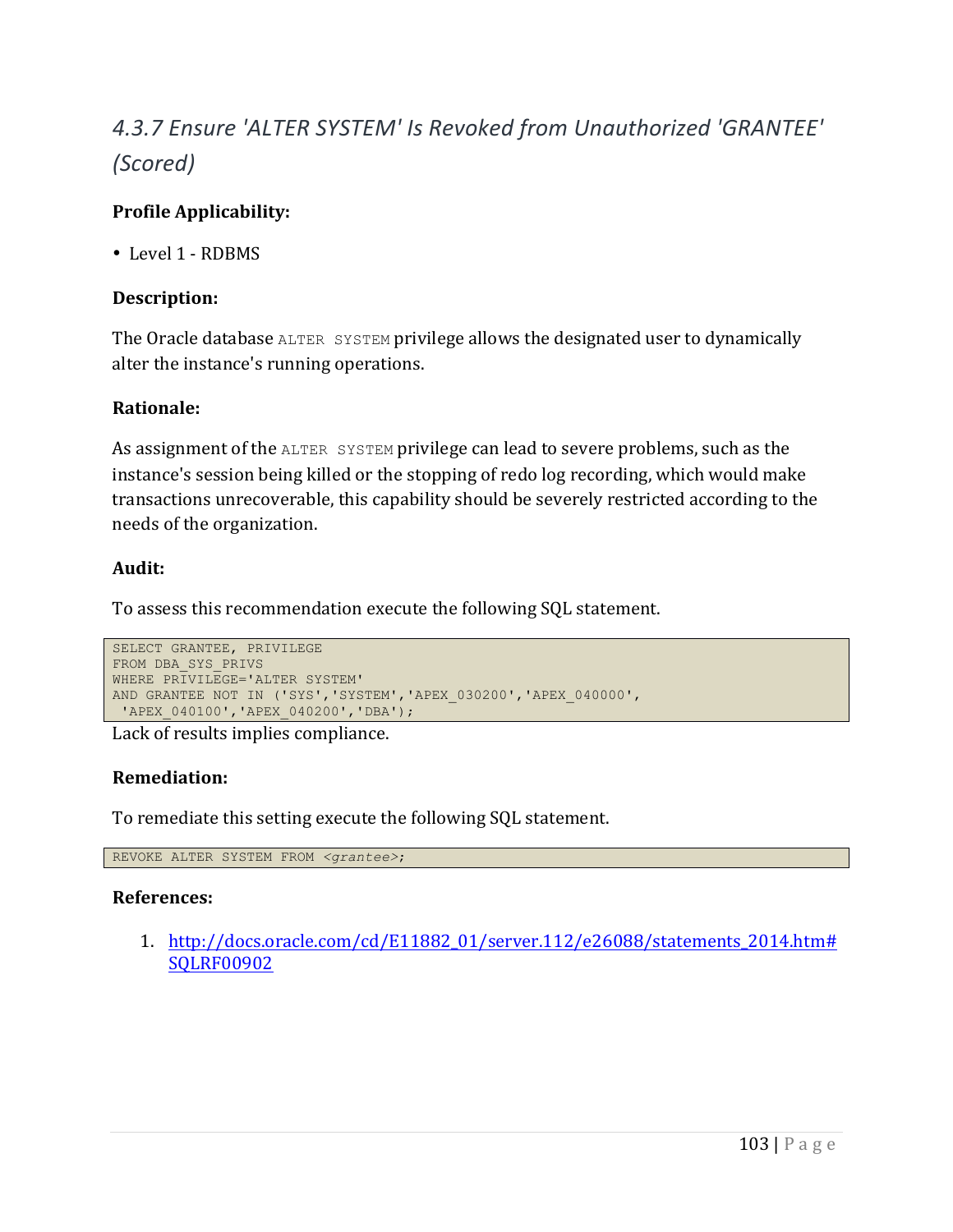# *4.3.8 Ensure 'CREATE ANY LIBRARY' Is Revoked from Unauthorized 'GRANTEE' (Scored)*

# **Profile Applicability:**

• Level 1 - RDBMS

## **Description:**

The Oracle database CREATE ANY LIBRARY privilege allows the designated user to create objects that are associated to the shared libraries.

#### **Rationale:**

As assignment of the CREATE ANY LIBRARY privilege can allow the creation of numerous library-associated objects and potentially corrupt the libraries' integrity, this capability should be restricted according to the needs of the organization.

#### **Audit:**

To assess this recommendation execute the following SQL statement.

```
SELECT GRANTEE, PRIVILEGE
FROM DBA_SYS_PRIVS
WHERE PRIVILEGE='CREATE ANY LIBRARY'
AND GRANTEE NOT IN ('SYS','SYSTEM','DBA','IMP_FULL_DATABASE');
```
Lack of results implies compliance.

#### **Remediation:**

To remediate this setting execute the following SQL statement.

REVOKE CREATE ANY LIBRARY FROM *<grantee>*;

- 1. http://docs.oracle.com/cd/E11882\_01/server.112/e26088/statements\_6001.htm# SQLRF01301
- 2. http://docs.oracle.com/cd/E18283\_01/server.112/e17120/manproc007.htm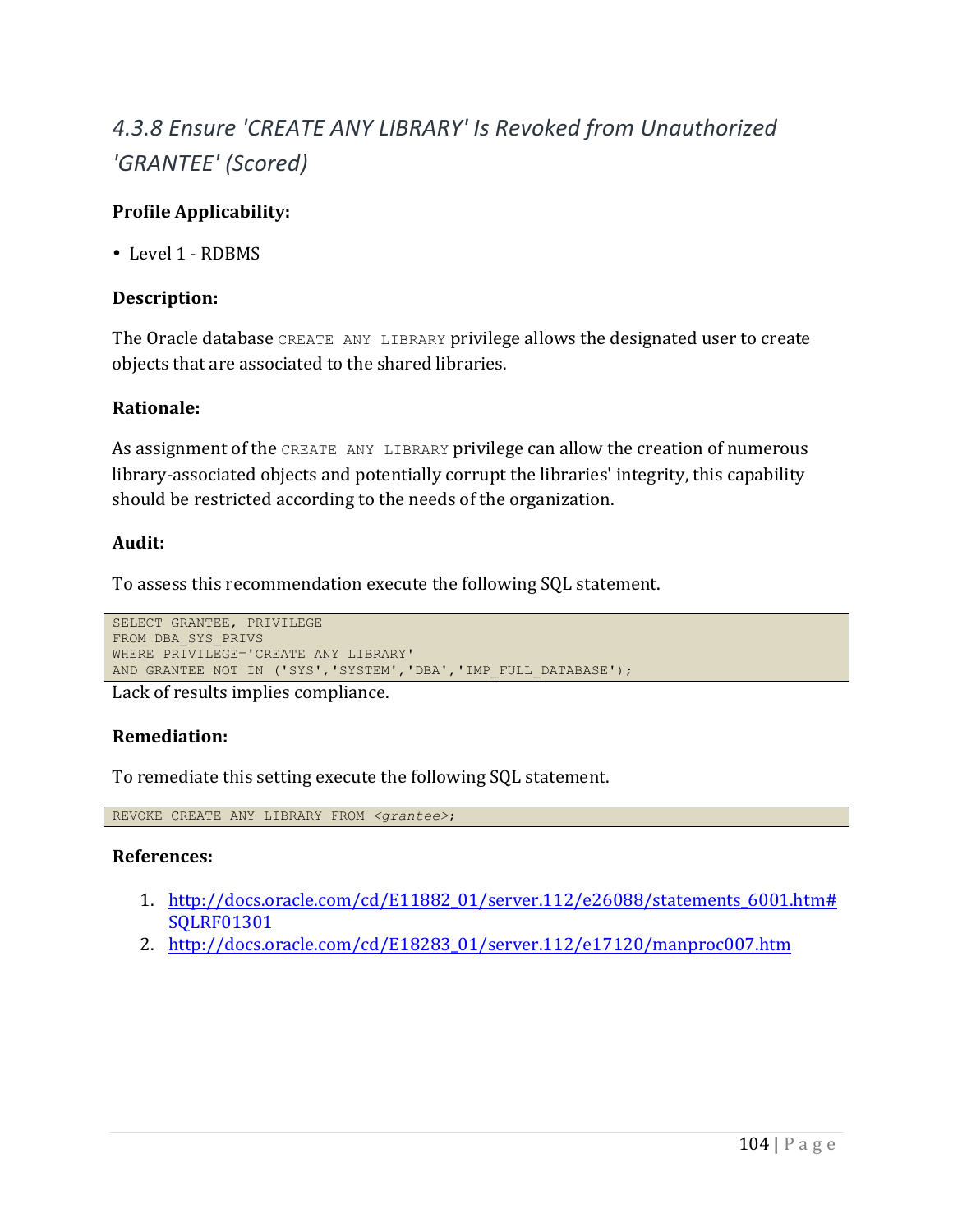# *4.3.9 Ensure 'CREATE LIBRARY' Is Revoked from Unauthorized 'GRANTEE' (Scored)*

# **Profile Applicability:**

• Level 1 - RDBMS

## **Description:**

The Oracle database CREATE LIBRARY privilege allows the designated user to create objects that are associated to the shared libraries.

#### **Rationale:**

As assignment of the CREATE LIBRARY privilege can allow the creation of numerous libraryassociated objects and potentially corrupt the libraries' integrity, this capability should be restricted according to the needs of the organization.

## **Audit:**

To assess this recommendation execute the following SQL statement.

```
SELECT GRANTEE, PRIVILEGE
FROM DBA_SYS_PRIVS
WHERE PRIVILEGE='CREATE LIBRARY'
AND GRANTEE NOT IN 
('SYS','SYSTEM','DBA','SPATIAL_CSW_ADMIN_USR','XDB','EXFSYS','MDSYS','SPATIAL_WFS_ADMI
N_USR');
```
Lack of results implies compliance.

#### **Remediation:**

To remediate this setting execute the following SQL statement.

REVOKE CREATE LIBRARY FROM *<grantee>*;

- 1. http://docs.oracle.com/cd/E11882\_01/server.112/e26088/statements\_6001.htm# SQLRF01301
- 2. http://docs.oracle.com/cd/E18283\_01/server.112/e17120/manproc007.htm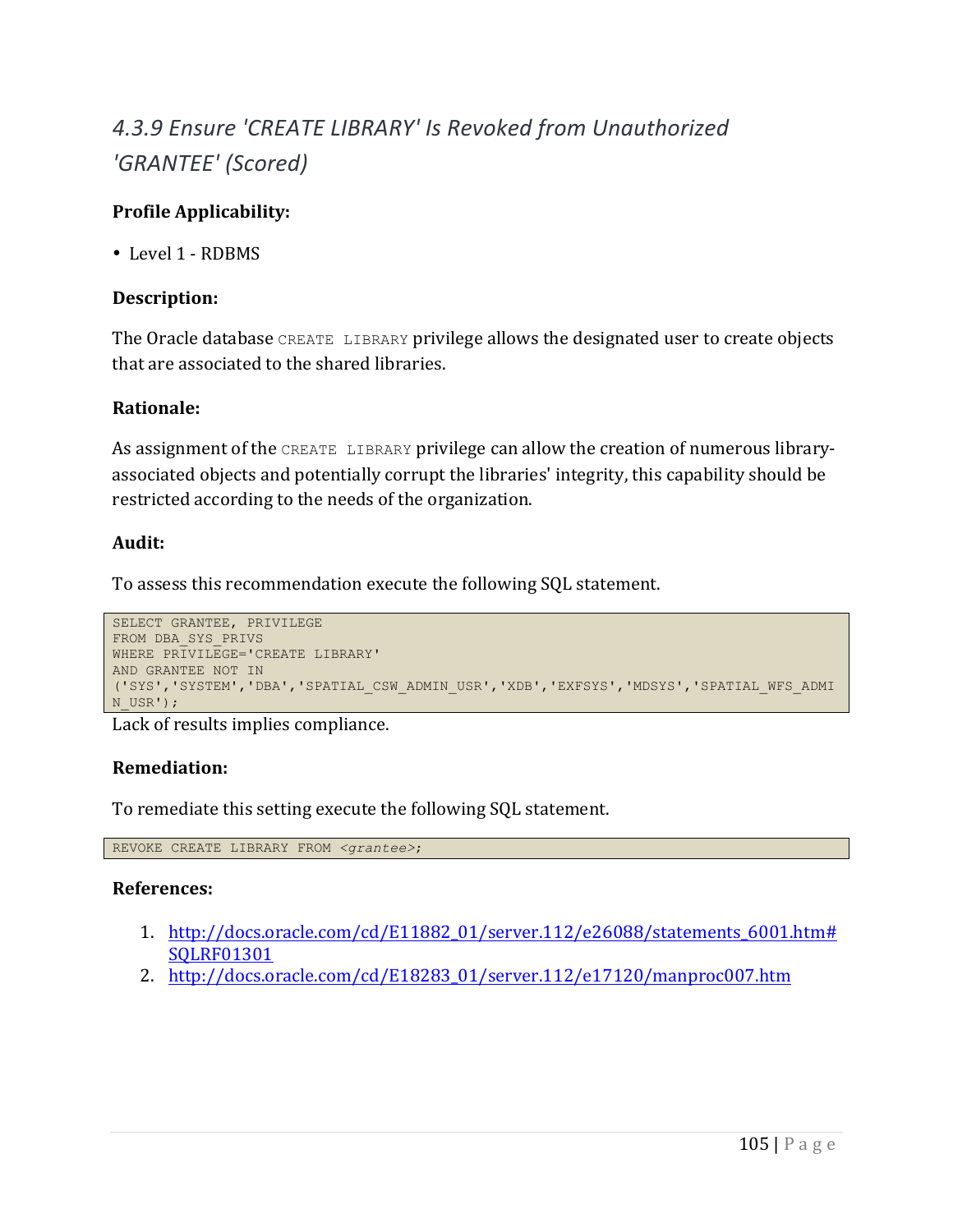# *4.3.10 Ensure 'GRANT ANY OBJECT PRIVILEGE' Is Revoked from Unauthorized 'GRANTEE' (Scored)*

# **Profile Applicability:**

• Level 1 - RDBMS

## **Description:**

The Oracle database GRANT ANY OBJECT PRIVILEGE keyword provides the grantee the capability to grant access to any single or multiple combinations of objects to any grantee in the catalog of the database.

## **Rationale:**

As authorization to use the GRANT ANY OBJECT PRIVILEGE capability can allow an unauthorized user to potentially access/change confidential data or damage the data catalog due to potential complete instance access, this capability should be restricted according to the needs of the organization.

## **Audit:**

To assess this recommendation execute the following SQL statement.

```
SELECT GRANTEE, PRIVILEGE
FROM DBA_SYS_PRIVS 
WHERE PRIVILEGE='GRANT ANY OBJECT PRIVILEGE' 
AND GRANTEE NOT IN ('DBA','SYS','IMP_FULL_DATABASE','DATAPUMP_IMP_FULL_DATABASE');
```
Lack of results implies compliance.

# **Remediation:**

To remediate this setting execute the following SQL statement.

REVOKE GRANT ANY OBJECT PRIVILEGE FROM *<grantee>;* 

#### **References:**

1. http://docs.oracle.com/cd/E11882\_01/network.112/e16543/authorization.htm#D BSEG99914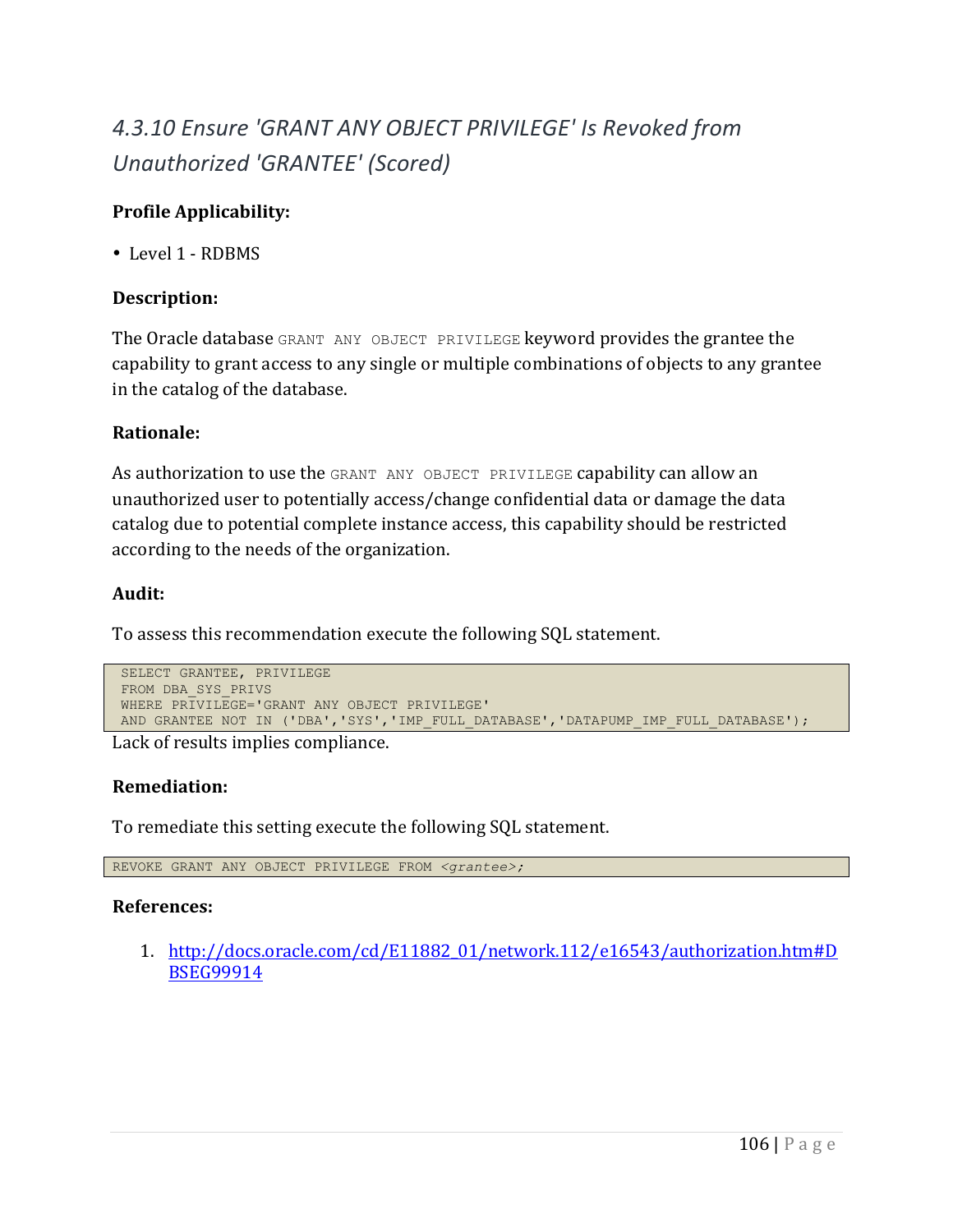# *4.3.11 Ensure 'GRANT ANY ROLE' Is Revoked from Unauthorized 'GRANTEE' (Scored)*

# **Profile Applicability:**

• Level 1 - RDBMS

# **Description:**

The Oracle database GRANT ANY ROLE keyword provides the grantee the capability to grant any single role to any grantee in the catalog of the database.

# **Rationale:**

As authorization to use the GRANT ANY ROLE capability can allow an unauthorized user to potentially access/change confidential data or damage the data catalog due to potential complete instance access, this capability should be restricted according to the needs of the organization.

# **Audit:**

To assess this recommendation execute the following SQL statement.

```
SELECT GRANTEE, PRIVILEGE 
FROM DBA_SYS_PRIVS 
WHERE PRIVILEGE='GRANT ANY ROLE' 
AND GRANTEE NOT IN ('DBA','SYS','DATAPUMP_IMP_FULL_DATABASE','IMP_FULL_DATABASE',
                    'SPATIAL WFS ADMIN USR', 'SPATIAL CSW ADMIN USR');
```
Lack of results implies compliance.

# **Remediation:**

To remediate this setting execute the following SQL statement.

REVOKE GRANT ANY ROLE FROM *<grantee>;*

#### **References:**

1. http://docs.oracle.com/cd/E11882\_01/network.112/e16543/authorization.htm#D BSEG99903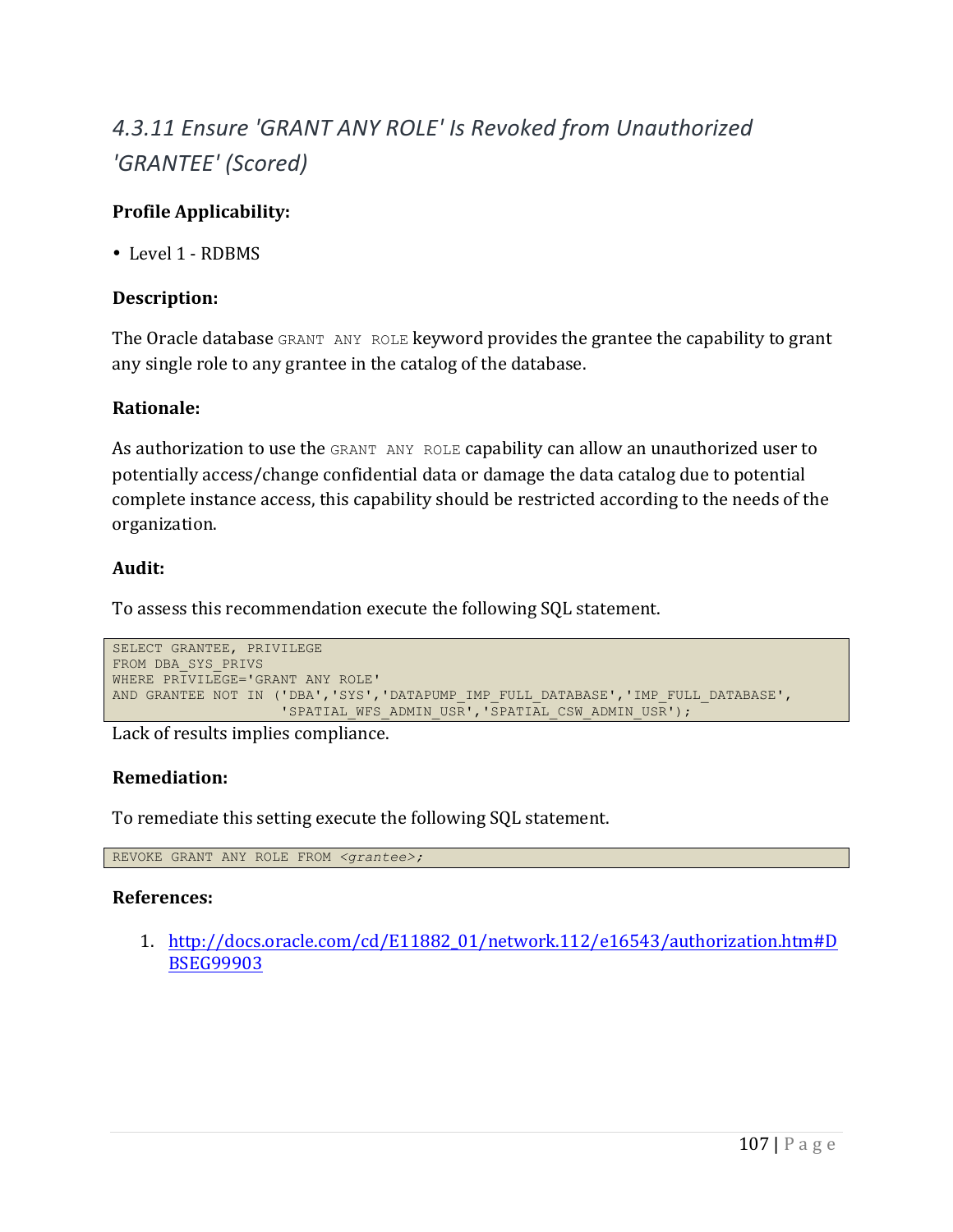# *4.3.12 Ensure 'GRANT ANY PRIVILEGE' Is Revoked from Unauthorized 'GRANTEE' (Scored)*

# **Profile Applicability:**

• Level 1 - RDBMS

# **Description:**

The Oracle database GRANT ANY PRIVILEGE keyword provides the grantee the capability to grant any single privilege to any item in the catalog of the database.

#### **Rationale:**

As authorization to use the GRANT ANY PRIVILEGE capability can allow an unauthorized user to potentially access/change confidential data or damage the data catalog due to potential complete instance access, this capability should be restricted according to the needs of the organization.

# **Audit:**

To assess this recommendation execute the following SQL statement.

```
SELECT GRANTEE, PRIVILEGE
FROM DBA_SYS_PRIVS
WHERE PRIVILEGE='GRANT ANY PRIVILEGE'
AND GRANTEE NOT IN ('DBA','SYS','IMP_FULL_DATABASE','DATAPUMP_IMP_FULL_DATABASE');
```
Lack of results implies compliance.

#### **Remediation:**

To remediate this setting execute the following SQL statement.

REVOKE GRANT ANY PRIVILEGE FROM *<grantee>;*

#### **References:**

1. http://docs.oracle.com/cd/E11882\_01/network.112/e16543/authorization.htm#D BSEG99876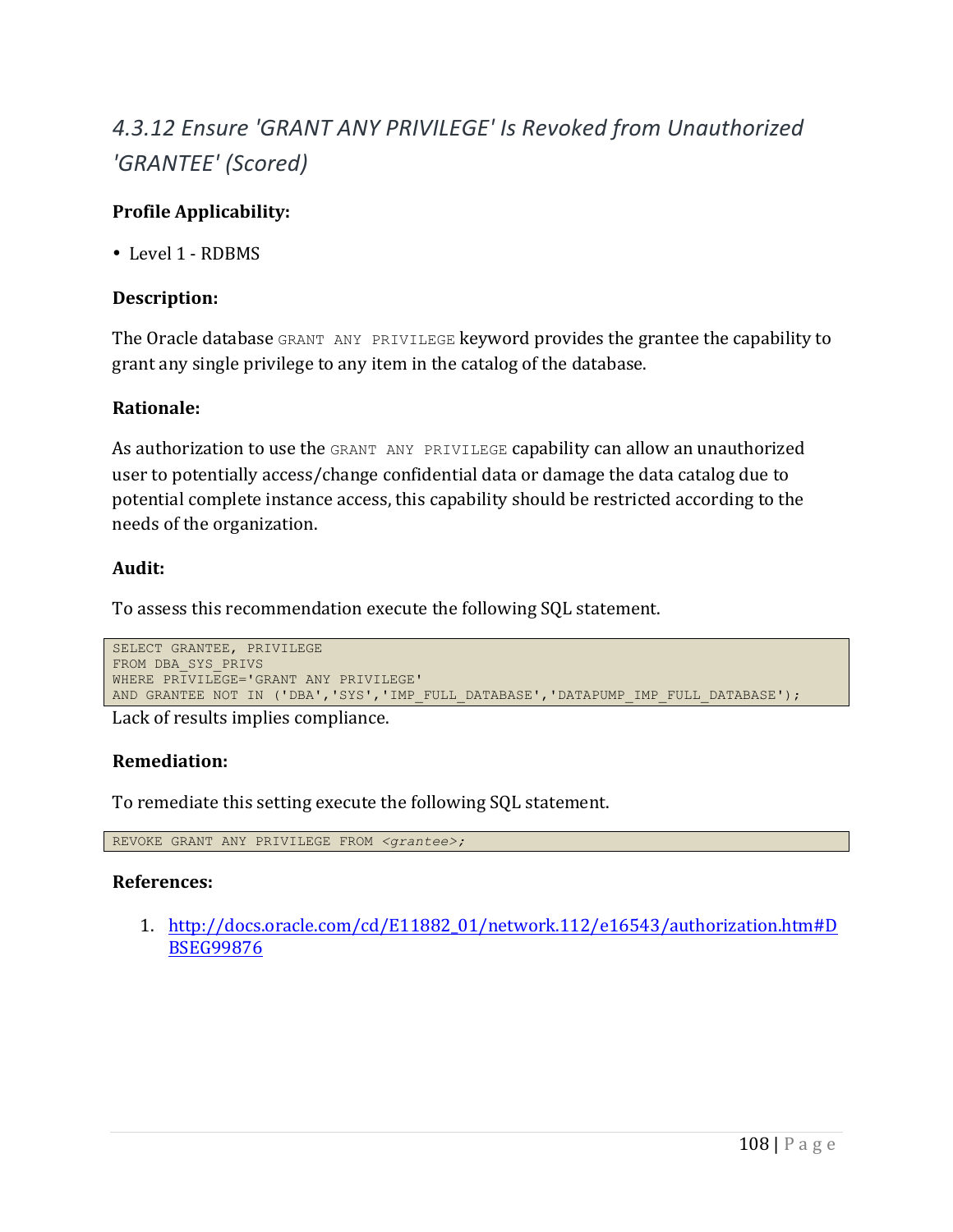# *4.4 Revoke Role Privileges*

The recommendations within this section intend to revoke powerful roles where they are likely not needed.

4.4.1 Ensure 'DELETE\_CATALOG\_ROLE' Is Revoked from Unauthorized *'GRANTEE' (Scored)*

# **Profile Applicability:**

• Level 1 - RDBMS

# **Description:**

The Oracle database DELETE CATALOG ROLE provides DELETE privileges for the records in the system's audit table (AUD\$).

# **Rationale:**

As permitting unauthorized access to the DELETE CATALOG ROLE can allow the destruction of audit records vital to the forensic investigation of unauthorized activities, this capability should be restricted according to the needs of the organization.

# **Audit:**

To assess this recommendation execute the following SQL statement.

```
SELECT GRANTEE, GRANTED ROLE
FROM DBA_ROLE_PRIVS
WHERE granted role='DELETE CATALOG ROLE'
AND GRANTEE NOT IN ('DBA', \overline{S}'SYS');
```
Lack of results implies compliance.

#### **Remediation:**

To remediate this setting execute the following SQL statement.

REVOKE DELETE\_CATALOG\_ROLE FROM *<grantee>*;

- 1. http://docs.oracle.com/cd/E11882\_01/network.112/e16543/authorization.htm#D BSEG99873
- 2. http://docs.oracle.com/cd/E11882\_01/network.112/e16543/authorization.htm#D BSEG4414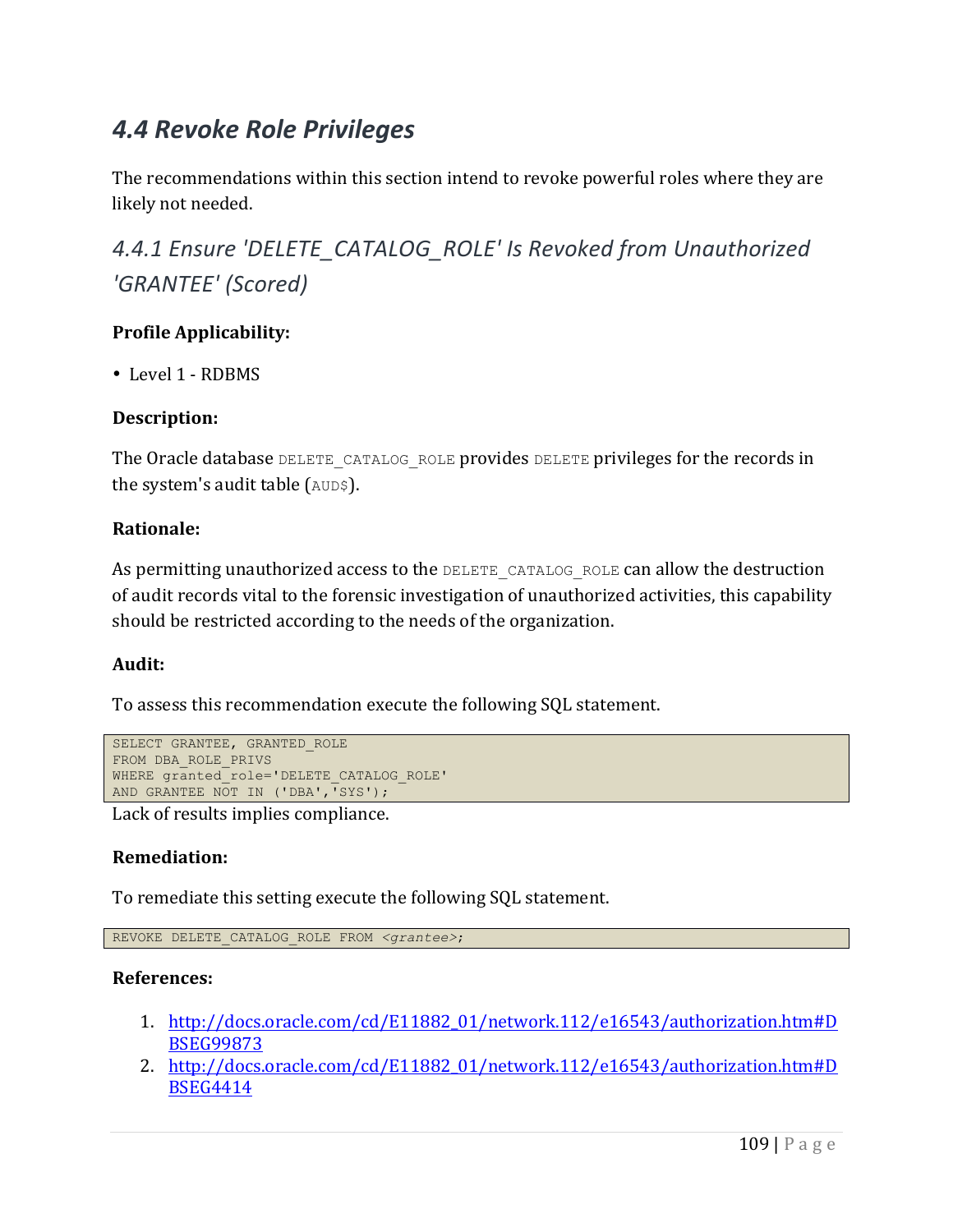# *4.4.2 Ensure 'SELECT\_CATALOG\_ROLE' Is Revoked from Unauthorized 'GRANTEE' (Scored)*

# **Profile Applicability:**

• Level 1 - RDBMS

# **Description:**

The Oracle database SELECT CATALOG ROLE provides SELECT privileges on all data dictionary views held in the SYS schema.

#### **Rationale:**

As permitting unauthorized access to the SELECT CATALOG ROLE can allow the disclosure of all dictionary data, this capability should be restricted according to the needs of the organization.

# **Audit:**

To assess this recommendation execute the following SQL statement.

```
SELECT GRANTEE, GRANTED ROLE
FROM DBA_ROLE_PRIVS
WHERE granted_role='SELECT_CATALOG_ROLE'
AND grantee not in 
('DBA','SYS','IMP_FULL_DATABASE','EXP_FULL_DATABASE','OEM_MONITOR','SYSMAN');
```
Lack of results implies compliance.

#### **Remediation:**

To remediate this setting execute the following SQL statement.

REVOKE SELECT\_CATALOG\_ROLE FROM *<grantee>*;

- 1. http://docs.oracle.com/cd/E11882\_01/network.112/e16543/authorization.htm#D BSEG99873
- 2. http://docs.oracle.com/cd/E11882\_01/network.112/e16543/authorization.htm#D BSEG4414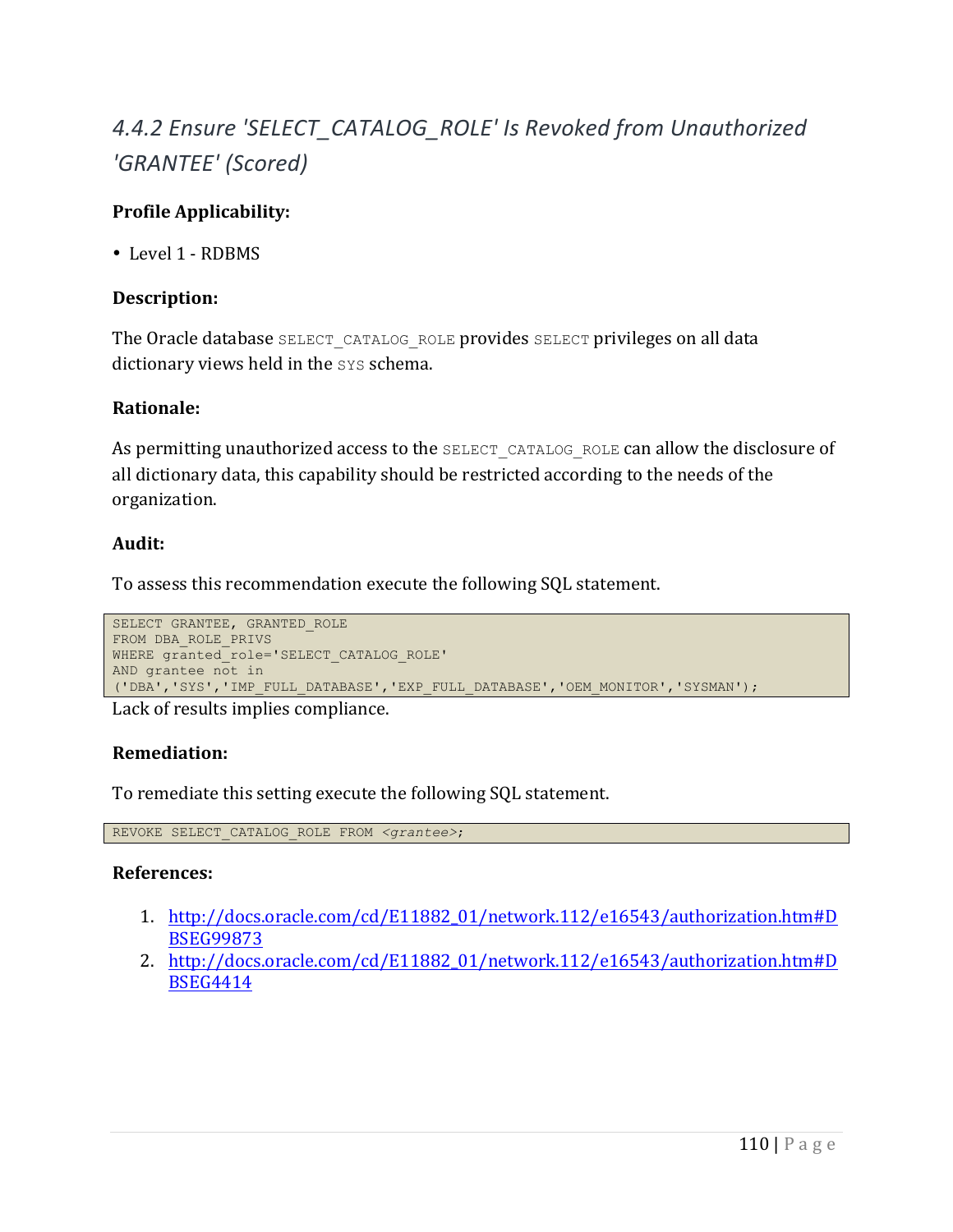# 4.4.3 Ensure 'EXECUTE\_CATALOG\_ROLE' Is Revoked from Unauthorized *'GRANTEE' (Scored)*

# **Profile Applicability:**

• Level 1 - RDBMS

# **Description:**

The Oracle database EXECUTE CATALOG ROLE provides EXECUTE privileges for a number of packages and procedures in the data dictionary in the SYS schema.

#### **Rationale:**

As permitting unauthorized access to the EXECUTE CATALOG ROLE can allow the disruption of operations by initialization of rogue procedures, this capability should be restricted according to the needs of the organization.

# **Audit:**

To assess this recommendation execute the following SQL statement.

```
SELECT GRANTEE, GRANTED ROLE
FROM DBA_ROLE_PRIVS
WHERE granted_role='EXECUTE CATALOG ROLE'
AND grantee not in ('DBA','SYS','IMP_FULL_DATABASE','EXP_FULL_DATABASE');
```
Lack of results implies compliance.

# **Remediation:**

To remediate this setting execute the following SQL statement.

REVOKE *EXECUTE\_CATALOG\_ROLE* FROM *<grantee>*;

- 1. http://docs.oracle.com/cd/E11882\_01/network.112/e16543/authorization.htm#D BSEG99873
- 2. http://docs.oracle.com/cd/E11882\_01/network.112/e16543/authorization.htm#D BSEG4414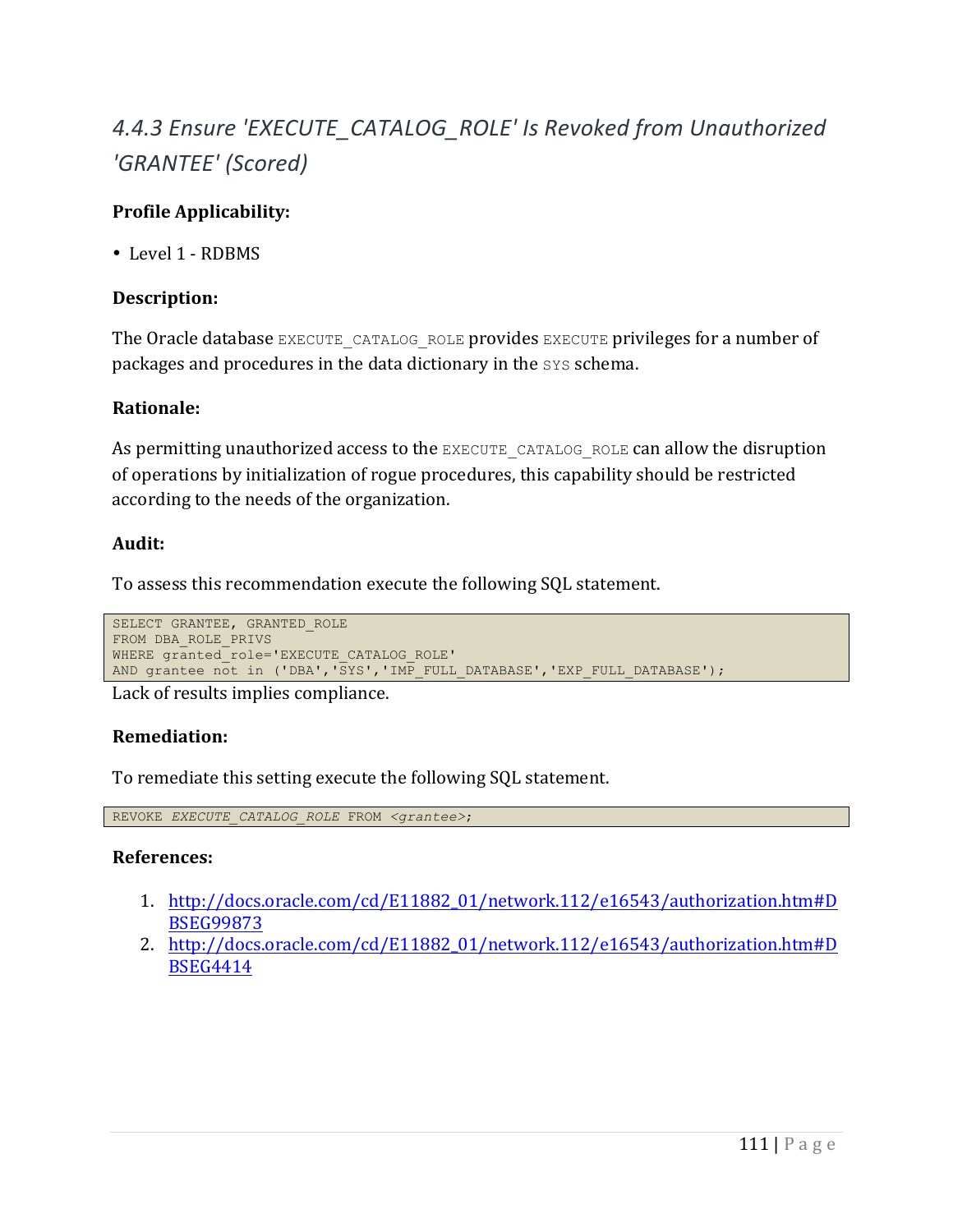# *4.4.4 Ensure 'DBA' Is Revoked from Unauthorized 'GRANTEE' (Scored)*

# **Profile Applicability:**

• Level 1 - RDBMS

# **Description:**

The Oracle database DBA role is the default database administrator role provided for the allocation of administrative privileges.

# **Rationale:**

As assignment of the  $DBA$  role to an ordinary user can provide a great number of unnecessary privileges to that user and opens the door to data breaches, integrity violations, and Denial-of-Service conditions, application of this role should be restricted according to the needs of the organization.

#### **Audit:**

To assess this recommendation execute the following SQL statement.

```
SELECT GRANTEE, GRANTED_ROLE
FROM DBA_ROLE_PRIVS
WHERE GRANTED_ROLE='DBA'
AND GRANTEE NOT IN ('SYS','SYSTEM');
```
Lack of results implies compliance.

# **Remediation:**

To remediate this setting execute the following SQL statement.

REVOKE DBA FROM *<grantee>*;

#### **References:**

1. http://docs.oracle.com/cd/E11882\_01/network.112/e16543/authorization.htm#D BSEG4414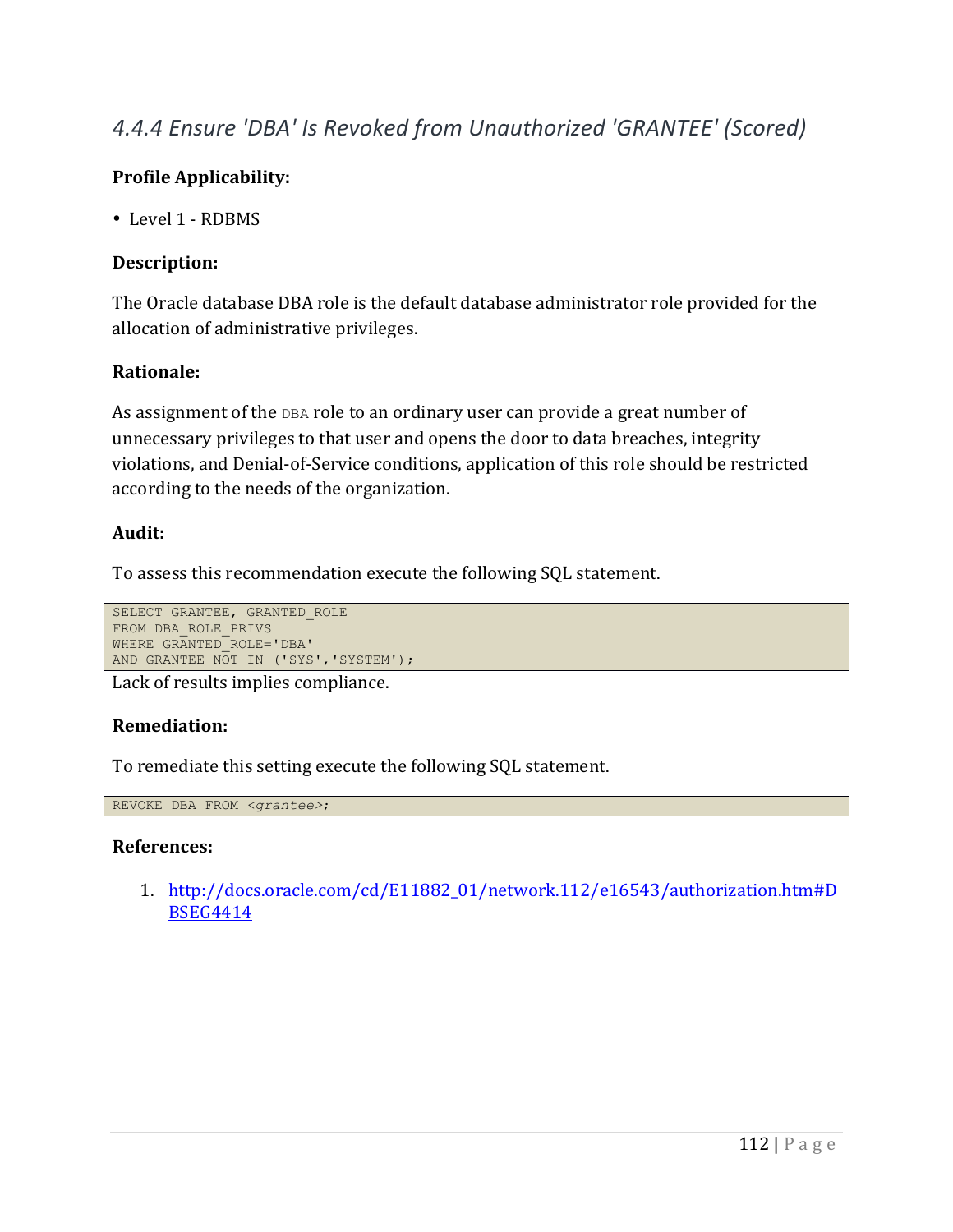# *4.5 Revoke Excessive Table and View Privileges*

The recommendations within this section intend to revoke excessive table and view privileges.

*4.5.1 Ensure 'ALL' Is Revoked from Unauthorized 'GRANTEE' on 'AUD\$' (Scored)*

# **Profile Applicability:**

• Level 1 - RDBMS

# **Description:**

The Oracle database  $sys$ . AUD\$ table contains all the audit records for the database of the non-Data Manipulation Language (DML) events, such as ALTER, DROP, CREATE, and so forth. (DML changes need trigger-based audit events to record data alterations.)

# **Rationale:**

As permitting non-privileged users the authorization to manipulate the  $SYS$  AUD\$ table can allow distortion of the audit records, hiding unauthorized activities, this capability should be restricted according to the needs of the organization.

# **Audit:**

To assess this recommendation execute the following SQL statement.

```
SELECT GRANTEE, PRIVILEGE
FROM DBA_TAB_PRIVS
WHERE TABLE NAME='AUD$'
AND GRANTEE NOT IN ('DELETE CATALOG ROLE');
```
Lack of results implies compliance.

#### **Remediation:**

To remediate this setting execute the following SQL statement.

```
REVOKE ALL ON AUD$ FROM <grantee>;
```
#### **References:**

1. http://docs.oracle.com/cd/E11882\_01/network.112/e16543/auditing.htm#CEGDG IAF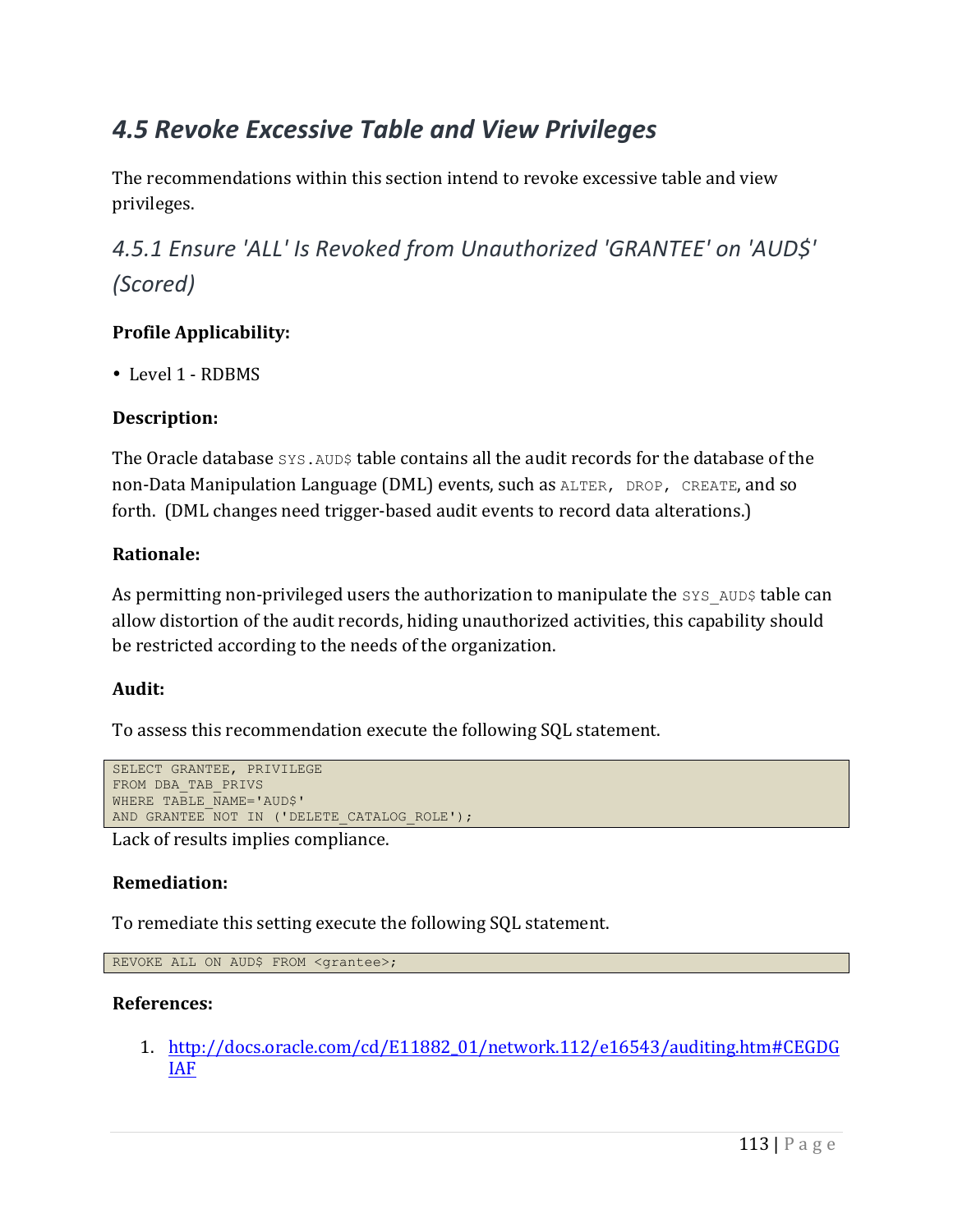# *4.5.2 Ensure 'ALL' Is Revoked from Unauthorized 'GRANTEE' on 'USER\_HISTORY\$' (Scored)*

# **Profile Applicability:**

• Level 1 - RDBMS

# **Description:**

The Oracle database SYS.USER HISTORY\$ table contains all the audit records for the user's password change history. (This table gets updated by password changes if the user has an assigned profile that has password reuse limit set, e.g., PASSWORD REUSE TIME set to other than UNLIMITED.)

# **Rationale:**

As permitting non-privileged users the authorization to manipulate the records in the SYS. USER HISTORY\$ table can allow distortion of the audit trail, potentially hiding unauthorized data confidentiality attacks or integrity changes, this capability should be restricted according to the needs of the organization.

#### **Audit:**

To assess this recommendation execute the following SQL statement.

```
SELECT GRANTEE, PRIVILEGE
FROM DBA_TAB_PRIVS
WHERE TABLE NAME='USER HISTORY$';
```
Lack of results implies compliance.

#### **Remediation:**

To remediate this setting execute the following SQL statement.

REVOKE ALL ON USER HISTORY\$ FROM <grantee>;

#### **References:**

1. http://marcel.vandewaters.nl/oracle/database-oracle/password-history-reusing-apassword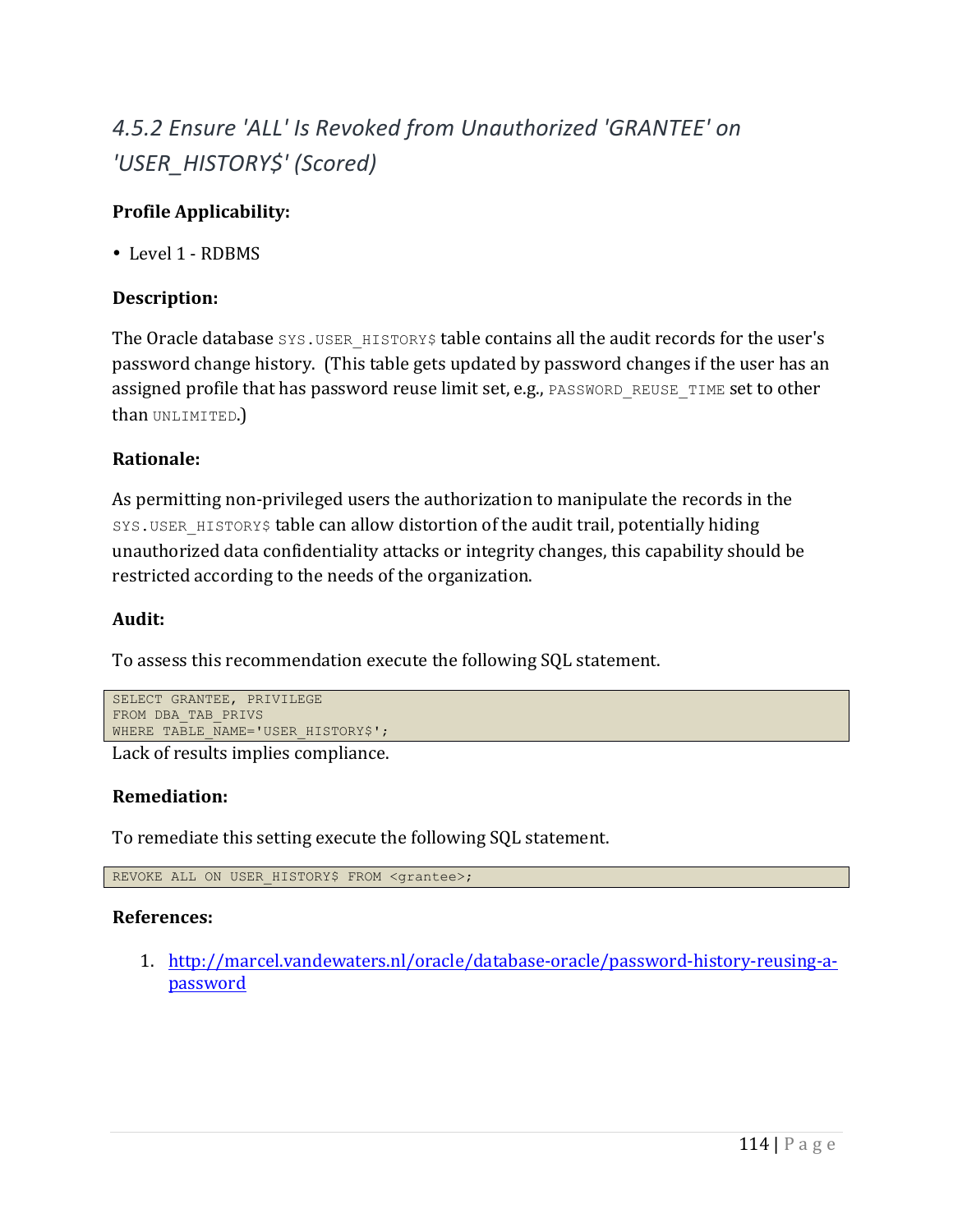# *4.5.3 Ensure 'ALL' Is Revoked from Unauthorized 'GRANTEE' on 'LINK\$' (Scored)*

# **Profile Applicability:**

• Level 1 - RDBMS

# **Description:**

The Oracle database SYS.LINK\$ table contains all the user's password information and data table link information.

# **Rationale:**

As permitting non-privileged users to manipulate or view the  $SYS.$  LINK\$ table can allow capture of password information and/or corrupt the primary database linkages, this capability should be restricted according to the needs of the organization.

# **Audit:**

To assess this recommendation execute the following SQL statement.

```
SELECT GRANTEE, PRIVILEGE
FROM DBA_TAB_PRIVS
WHERE TABLE NAME='LINK$';
```
Lack of results implies compliance.

# **Remediation:**

To remediate this setting execute the following SQL statement.

REVOKE ALL ON LINK\$ FROM <grantee>;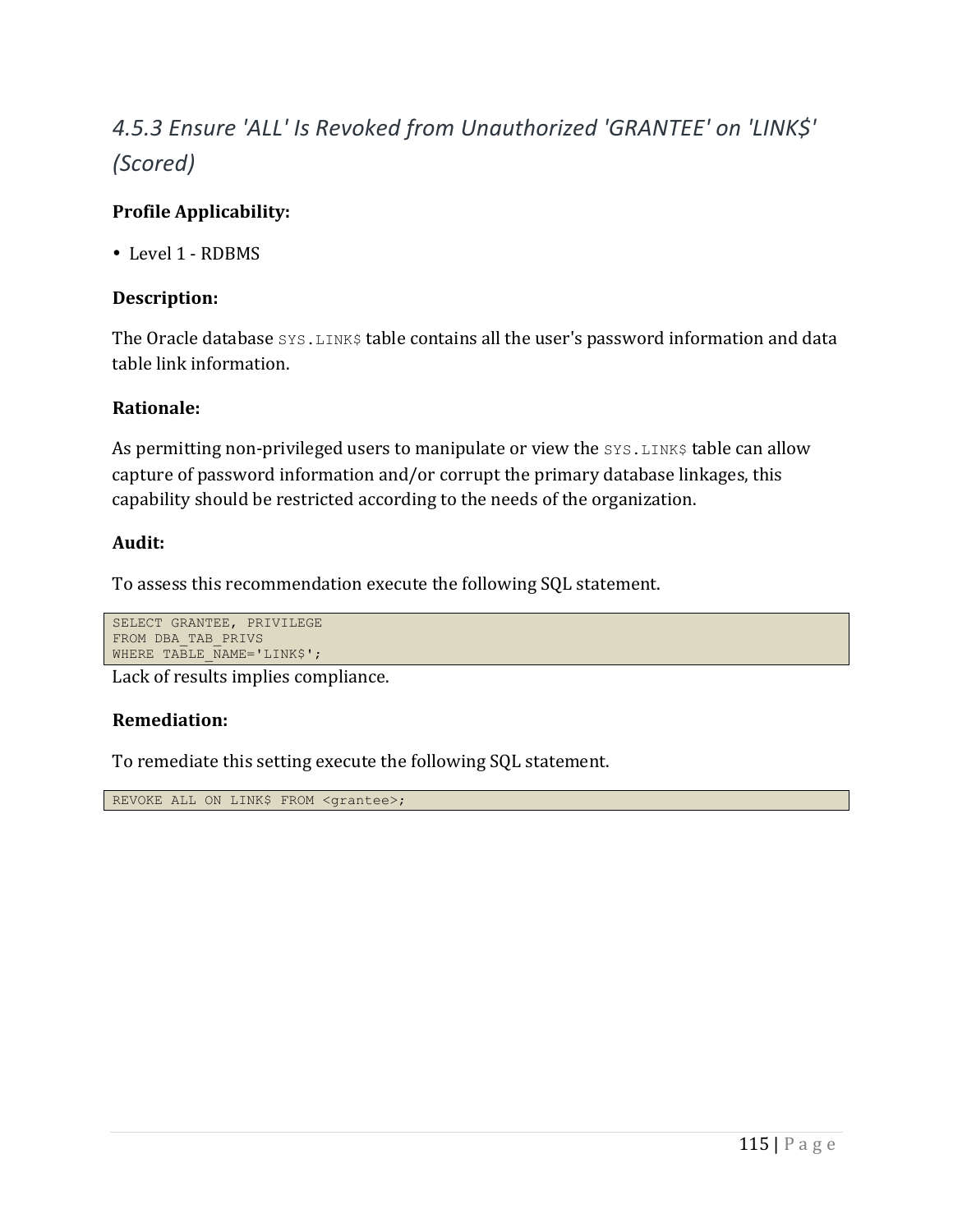# *4.5.4 Ensure 'ALL' Is Revoked from Unauthorized 'GRANTEE' on 'SYS.USER\$' (Scored)*

# **Profile Applicability:**

• Level 1 - RDBMS

# **Description:**

The Oracle database  $sys.$  USER\$ table contains the users' hashed password information.

# **Rationale:**

As permitting non-privileged users the authorization to open the SYS.USER\$ table can allow the capture of password hashes for the later application of password cracking algorithms to breach confidentiality, this capability should be restricted according to the needs of the organization.

# **Audit:**

To assess this recommendation execute the following SQL statement.

```
SELECT GRANTEE, PRIVILEGE
FROM DBA_TAB_PRIVS
WHERE TABLE NAME='USER$'
AND GRANTEE NOT IN ('CTXSYS','XDB','APEX_030200',
     'APEX_040000','APEX_040100','APEX_040200','ORACLE_OCM');
```
Lack of results implies compliance.

# **Remediation:**

To remediate this setting execute the following SQL statement.

REVOKE ALL ON SYS.USER\$ FROM <username>;

# **References:**

1. http://dba.stackexchange.com/questions/17513/what-do-the-columns-in-sysuser-represent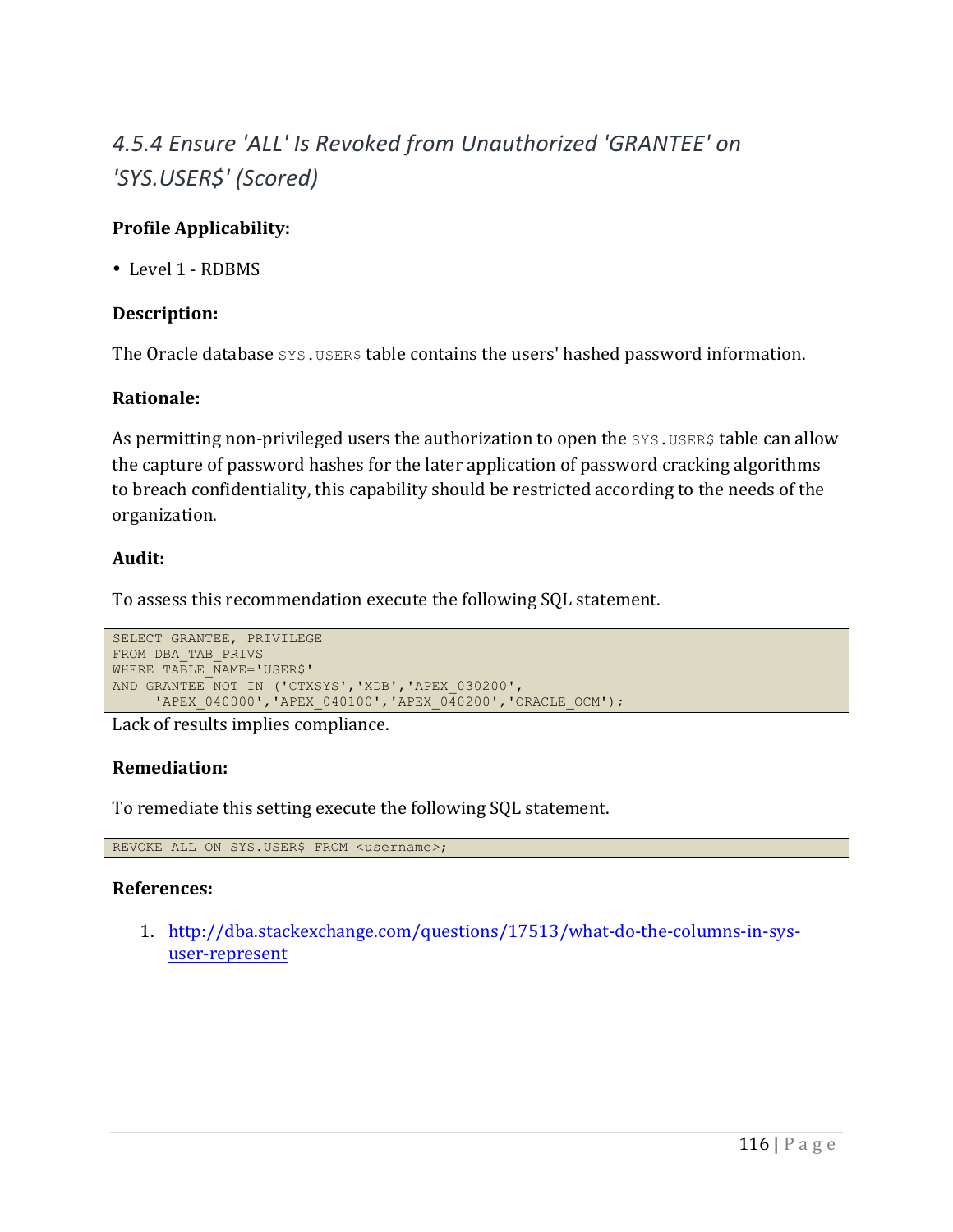# *4.5.5 Ensure 'ALL' Is Revoked from Unauthorized 'GRANTEE' on 'DBA\_%' (Scored)*

# **Profile Applicability:**

• Level 1 - RDBMS

# **Description:**

The Oracle database DBA views show all information which is relevant to administrative accounts.

#### **Rationale:**

As permitting users the authorization to manipulate the  $DBA$  views can expose sensitive data.

# **Audit:**

To assess this recommendation execute the following SQL statement.

```
SELECT * FROM DBA_TAB_PRIVS 
WHERE TABLE NAME LIKE 'DBA %'
AND GRANTEE NOT IN ('APPQOSSYS','AQ_ADMINISTRATOR_ROLE','CTXSYS',
       'EXFSYS','MDSYS','OLAP_XS_ADMIN','OLAPSYS','ORDSYS','OWB$CLIENT','OWBSYS',
       'SELECT_CATALOG_ROLE','WM_ADMIN_ROLE','WMSYS','XDBADMIN','LBACSYS',
      'ADM_PARALLEL_EXECUTE_TASK','CISSCANROLE')
AND NOT REGEXP LIKE(grantee,'^APEX 0[3-9][0-9][0-9][0-9][0-9]$');
```
Lack of results implies compliance.

#### **Remediation:**

Replace <non-DBA/SYS grantee>, in the query below, with the Oracle login(s) or role(s) returned from the associated audit procedure and execute:

REVOKE ALL ON DBA FROM <Non-DBA/SYS grantee>;

#### **References:**

1. http://docs.oracle.com/cd/E11882\_01/server.112/e25789/datadict.htm#autoId2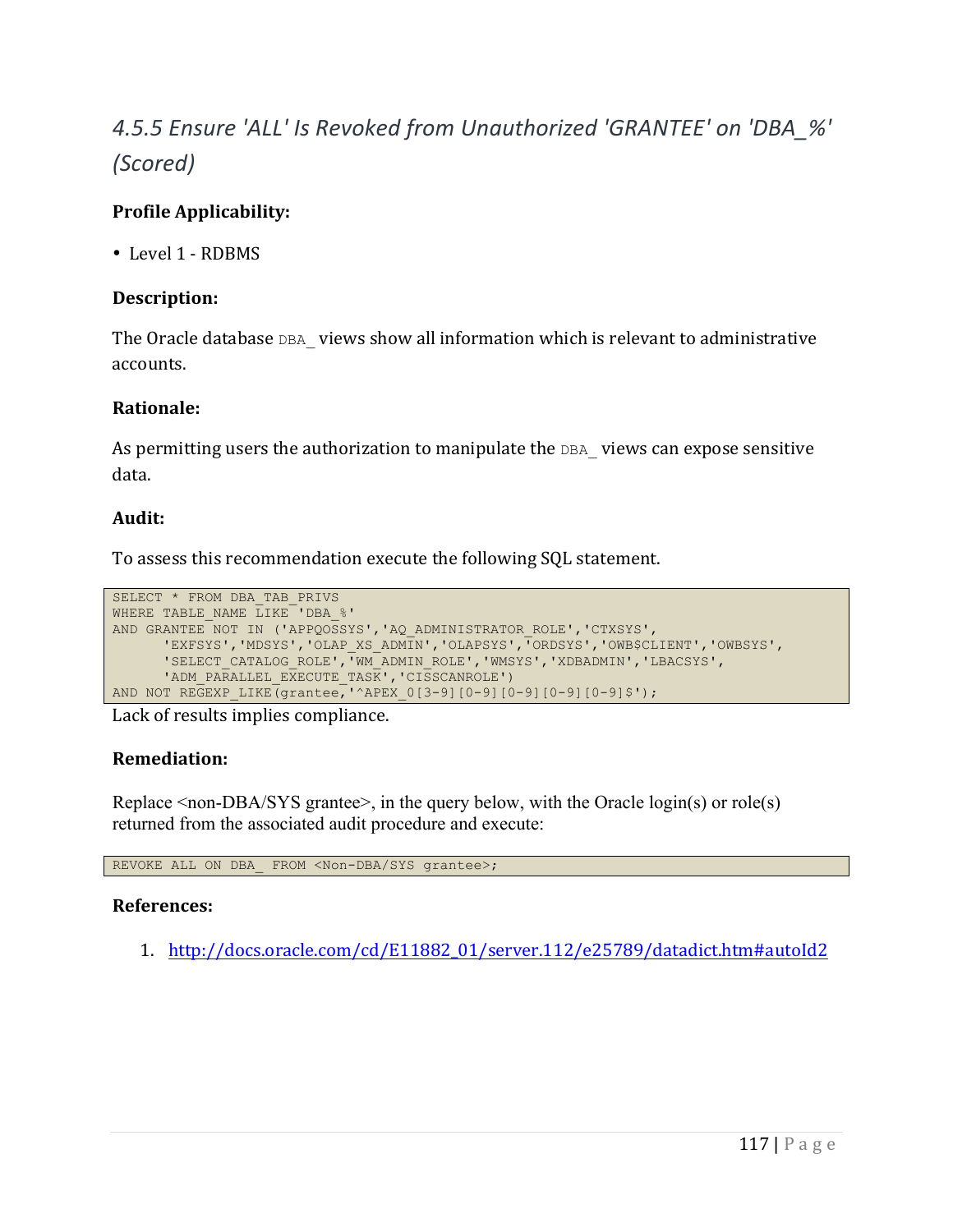# *4.5.6 Ensure 'ALL' Is Revoked from Unauthorized 'GRANTEE' on 'SYS.SCHEDULER\$\_CREDENTIAL' (Scored)*

# **Profile Applicability:**

• Level 1 - RDBMS

# **Description:**

The Oracle database SCHEDULER\$ CREDENTIAL table contains the database scheduler credential information.

#### **Rationale:**

As permitting non-privileged users the authorization to open the SYS.SCHEDULER\$ CREDENTIAL table.

#### **Audit:**

To assess this recommendation execute the following SQL statement.

```
SELECT GRANTEE, PRIVILEGE
FROM DBA_TAB_PRIVS
WHERE TABLE NAME='SCHEDULER$ CREDENTIAL';
```
Lack of results implies compliance.

#### **Remediation:**

To remediate this setting execute the following SQL statement.

REVOKE ALL ON SYS.SCHEDULER\$ CREDENTIAL FROM <username>;

- 1. http://docs.oracle.com/cd/E11882\_01/appdev.112/e25788/d\_sched.htm#ARPLS7 2292
- 2. http://berxblog.blogspot.de/2012/02/restore-dbmsschedulercreatecredential.html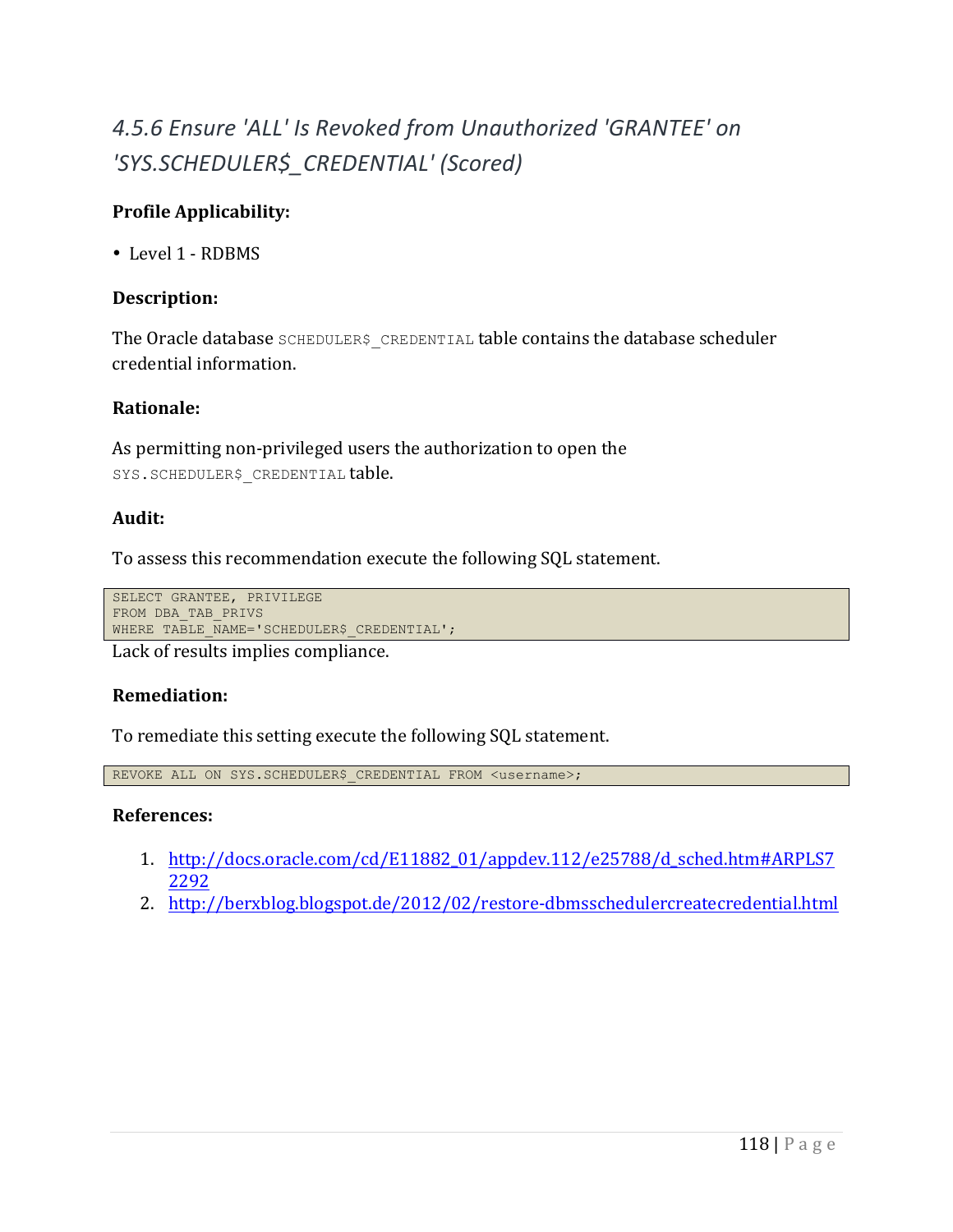# *4.5.7 Ensure 'SYS.USER\$MIG' Has Been Dropped (Scored)*

# **Profile Applicability:**

• Level 1 - RDBMS

# **Description:**

The table sys.user\$mig is created during migration and contains the Oracle password hashes before the migration starts.

# **Rationale:**

The table sys.user\$mig is not deleted after the migration. An attacker could access the table containing the Oracle password hashes.

# **Audit:**

To assess this recommendation execute the following SQL statement.

```
SELECT OWNER, TABLE NAME
FROM ALL TABLES
WHERE OWNER='SYS'
AND TABLE NAME='USER$MIG';
```
Lack of results implies compliance.

#### **Remediation:**

To remediate this setting execute the following SQL statement.

DROP TABLE SYS.USER\$MIG;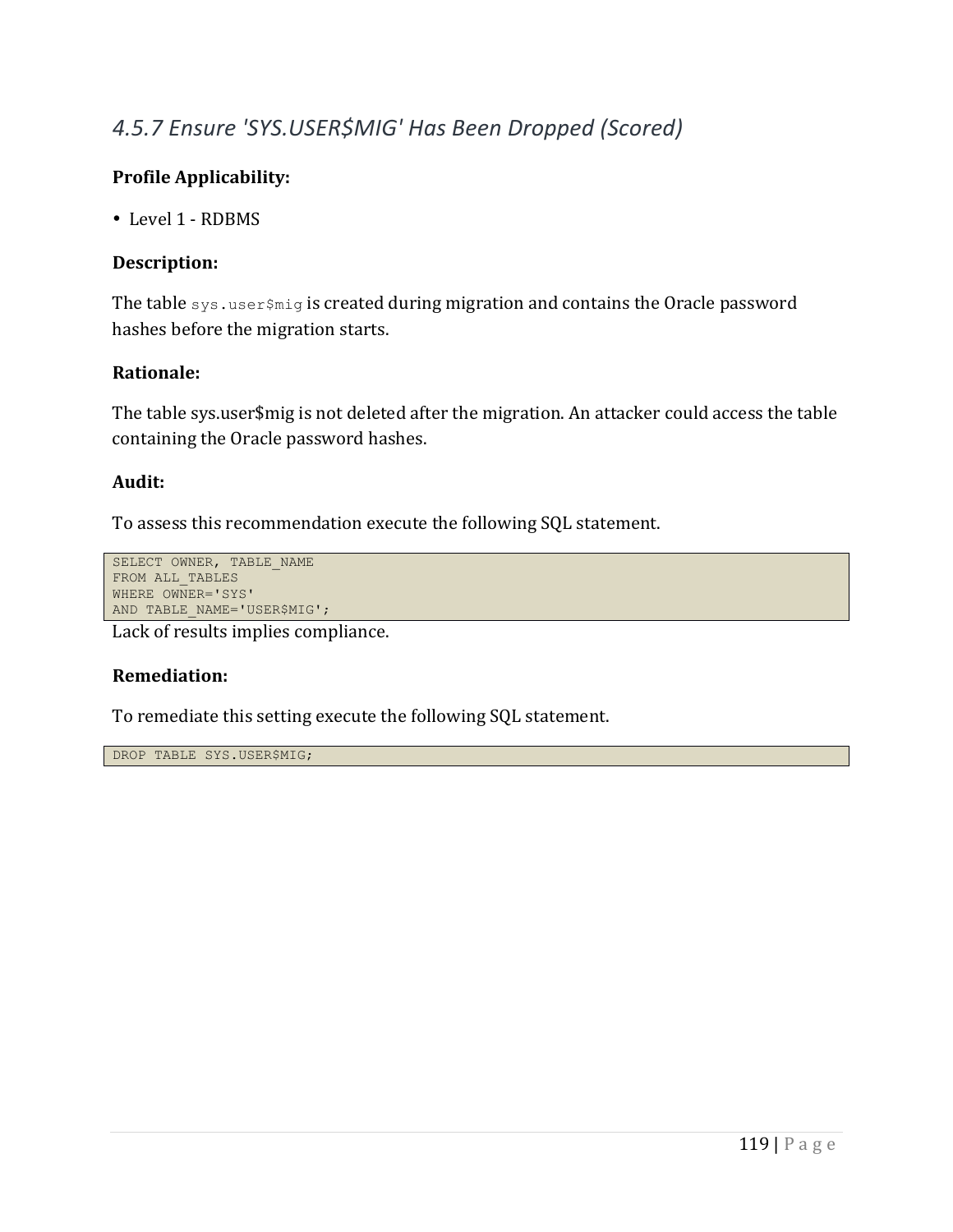# *4.6 Ensure '%ANY%' Is Revoked from Unauthorized 'GRANTEE' (Scored)*

# **Profile Applicability:**

• Level 1 - RDBMS

# **Description:**

The Oracle database ANY keyword provides the user the capability to alter any item in the catalog of the database.

# **Rationale:**

As authorization to use the  $ANY$  expansion of a privilege can allow an unauthorized user to potentially change confidential data or damage the data catalog, this capability should be restricted according to the needs of the organization.

#### **Audit:**

To assess this recommendation execute the following SQL statement.

```
SELECT GRANTEE, PRIVILEGE
FROM DBA_SYS_PRIVS
WHERE PRIVILEGE LIKE '%ANY%'
AND GRANTEE NOT IN ('AQ_ADMINISTRATOR_ROLE','DBA','DBSNMP','EXFSYS',
          'EXP_FULL_DATABASE','IMP_FULL_DATABASE','DATAPUMP_IMP_FULL_DATABASE',
          'JAVADEBUGPRIV','MDSYS','OEM_MONITOR','OLAPSYS','OLAP_DBA','ORACLE_OCM',
          'OWB$CLIENT','OWBSYS','SCHEDULER_ADMIN','SPATIAL_CSW_ADMIN_USR',
          'SPATIAL_WFS_ADMIN_USR','SYS','SYSMAN','SYSTEM','WMSYS','APEX_030200',
          'APEX_040000<sup>T</sup>,'APEX_040100','APEX_040200','LBACSYS','OUTLN');
```
Lack of results implies compliance.

#### **Remediation:**

To remediate this setting execute the following SQL statement.

REVOKE '<ANY Privilege>' FROM <grantee>;

#### **References:**

1. http://docs.oracle.com/cd/E11882\_01/network.112/e16543/authorization.htm#D BSEG99877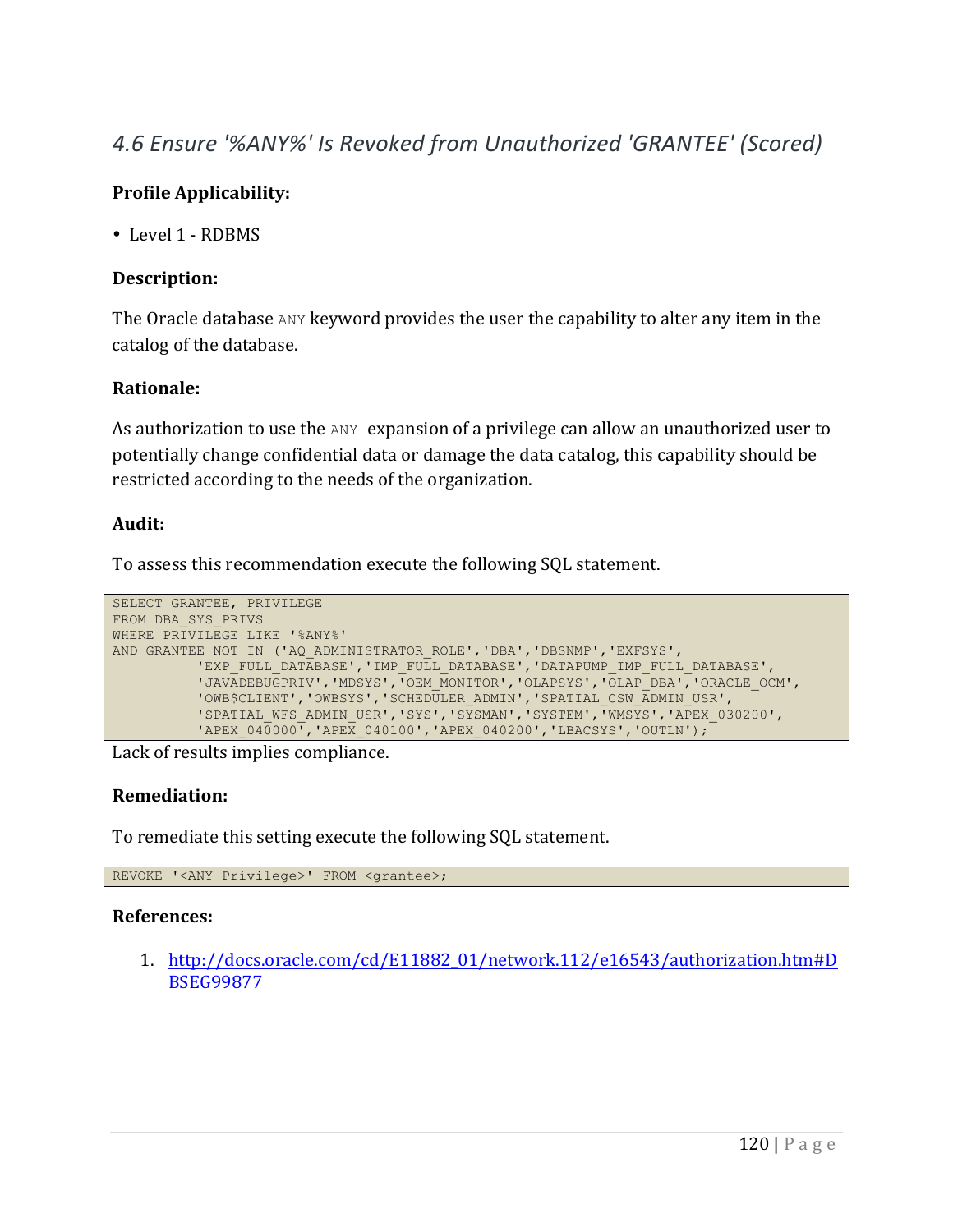# 4.7 Ensure 'DBA\_SYS\_PRIVS.%' Is Revoked from Unauthorized *'GRANTEE' with 'ADMIN\_OPTION' Set to 'YES' (Scored)*

# **Profile Applicability:**

• Level 1 - RDBMS

# **Description:**

The Oracle database  $W1TH$  ADMIN privilege allows the designated user to grant another user the same privileges.

#### **Rationale:**

As assignment of the  $WITH$  admin privilege can allow the granting of a restricted privilege to an unauthorized user, this capability should be restricted according to the needs of the organization.

# **Audit:**

To assess this recommendation execute the following SQL statement.

```
SELECT GRANTEE, PRIVILEGE
FROM DBA_SYS_PRIVS
WHERE ADMIN OPTION='YES'
AND GRANTEE not in ('AQ ADMINISTRATOR ROLE', 'DBA', 'OWBSYS',
                    'SCHEDULER_ADMIN','SYS','SYSTEM','WMSYS',
                    'APEX_030200','APEX_040000','APEX_040100','APEX_040200');
```
Lack of results implies compliance.

#### **Remediation:**

To remediate this setting execute the following SQL statement.

REVOKE <privilege> FROM *<grantee>*;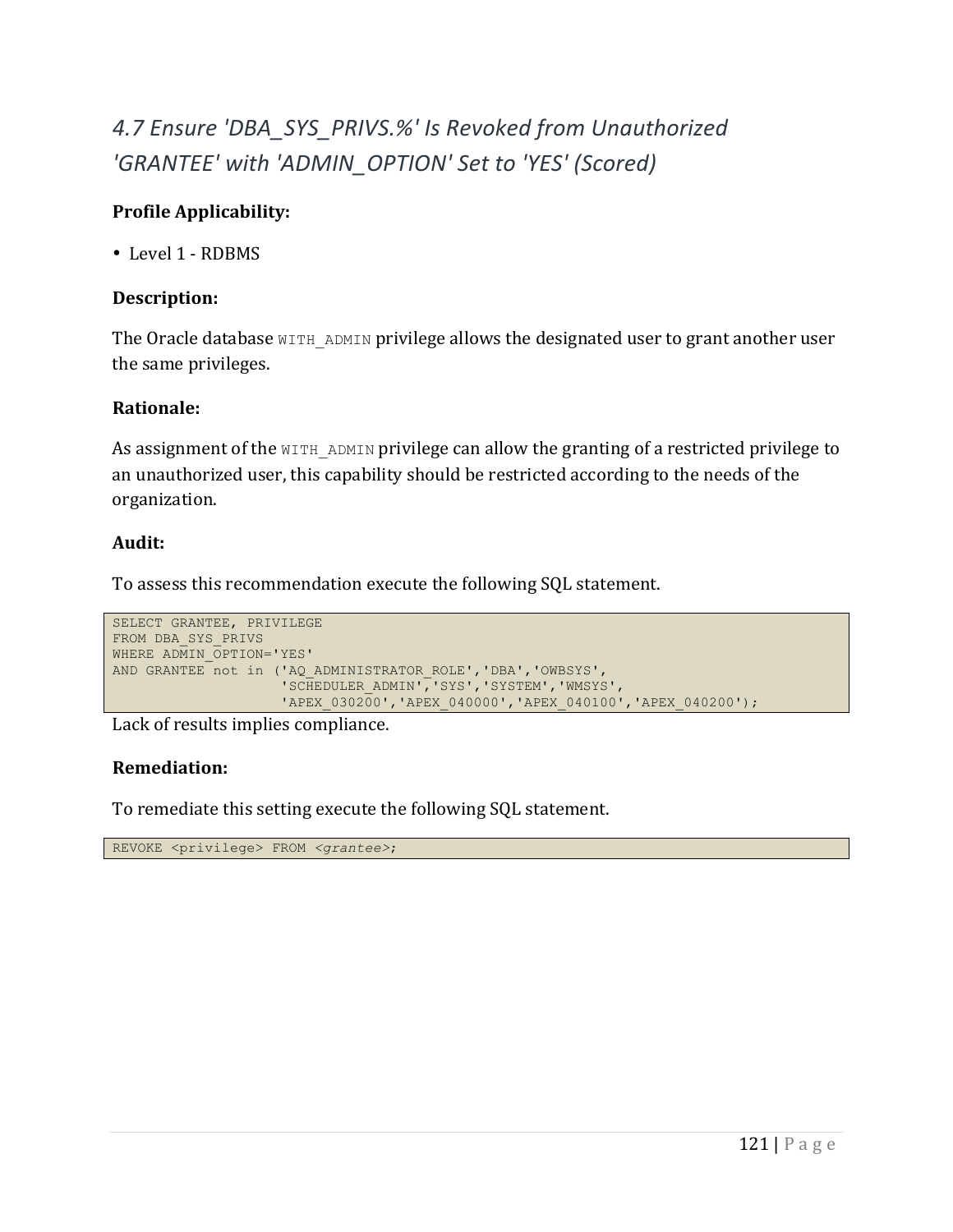# *4.8 Ensure Proxy Users Have Only 'CONNECT' Privilege (Scored)*

# **Profile Applicability:**

• Level 1 - RDBMS

#### **Description:**

Do not grant privileges directly to proxy users

# **Rationale:**

A proxy user should only have the ability to connect to the database.

# **Audit:**

To assess this recommendation execute the following SQL statement.

```
SELECT GRANTEE, GRANTED_ROLE
FROM DBA_ROLE_PRIVS
WHERE GRANTEE IN
  (
   SELECT PROXY
   FROM DBA_PROXIES
  )
AND GRANTED_ROLE NOT IN ('CONNECT');
```
Lack of results implies compliance.

# **Remediation:**

To remediate this setting execute the following SQL statement.

REVOKE [PRIVILEGE] FROM <proxy\_user>;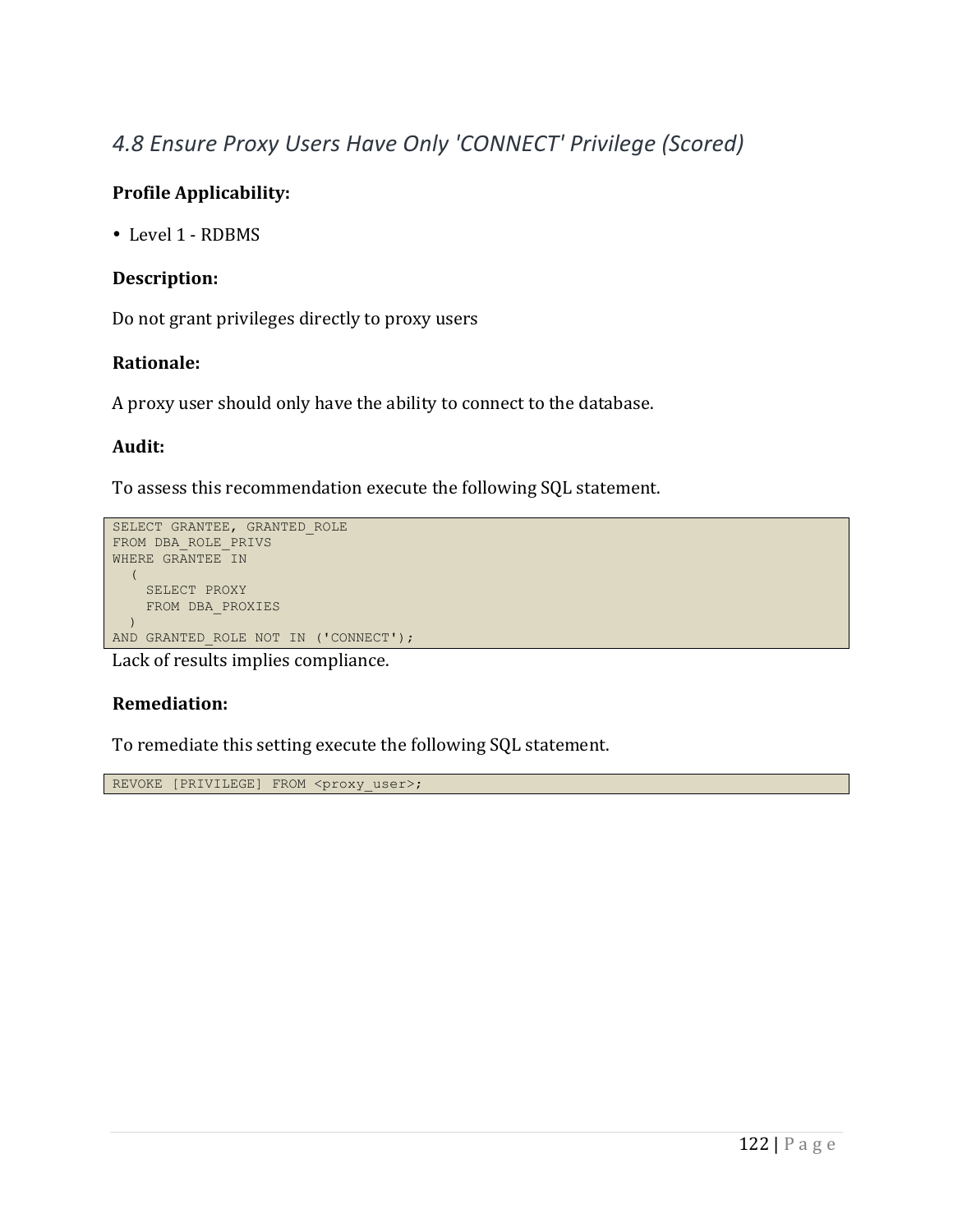# *4.9 Ensure 'EXECUTE ANY PROCEDURE' Is Revoked from 'OUTLN' (Scored)*

#### **Profile Applicability:**

• Level 1 - RDBMS

#### **Description:**

Remove unneeded privileges from OUTLN

#### **Rationale:**

Migrated OUTLN users have more privileges than required.

#### **Audit:**

To assess this recommendation execute the following SQL statement.

```
SELECT GRANTEE, PRIVILEGE
FROM DBA_SYS_PRIVS
WHERE PRIVILEGE='EXECUTE ANY PROCEDURE'
AND GRANTEE='OUTLN';
```
Lack of results implies compliance.

#### **Remediation:**

To remediate this setting execute the following SQL statement.

REVOKE EXECUTE ANY PROCEDURE FROM OUTLN;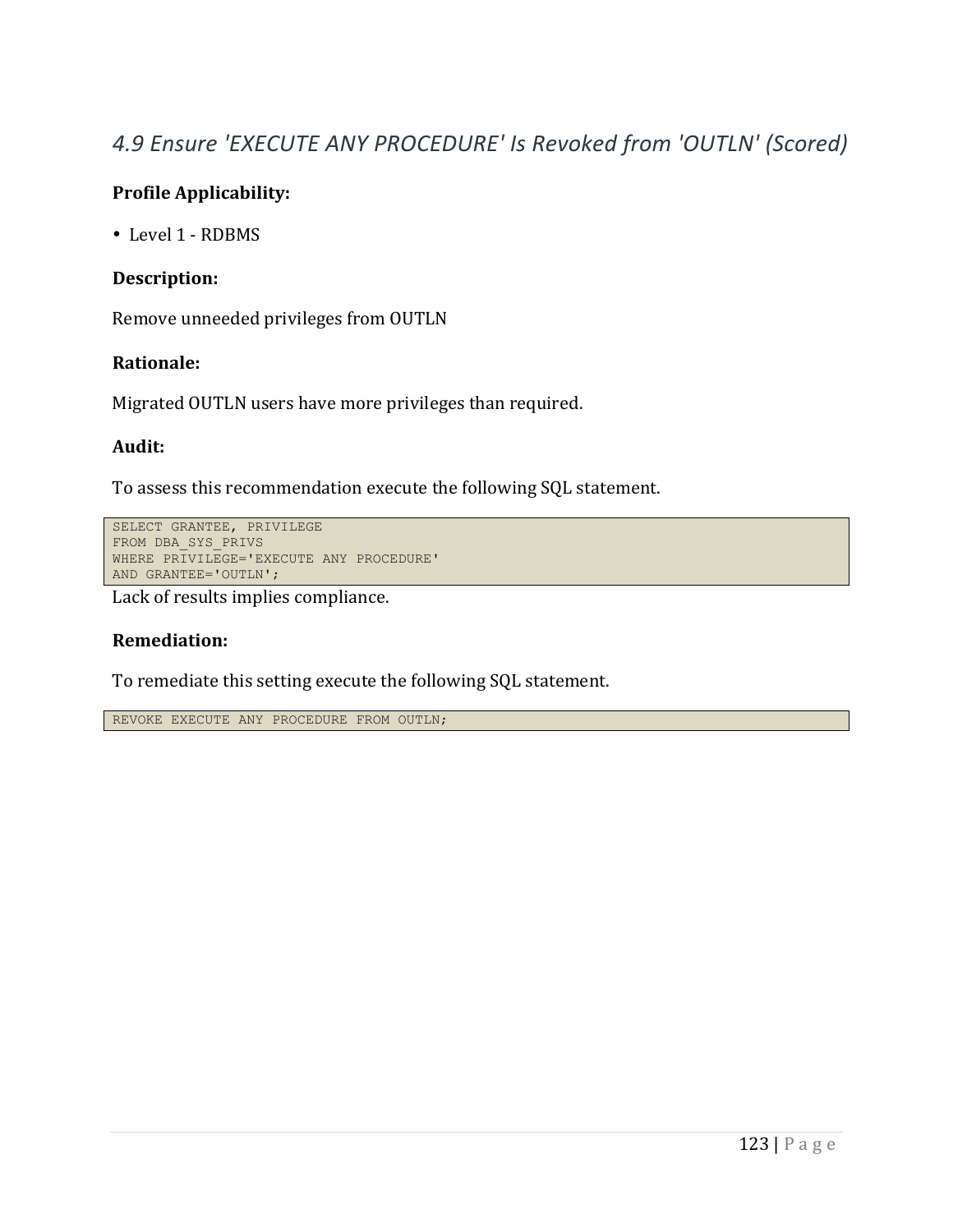# *4.10 Ensure 'EXECUTE ANY PROCEDURE' Is Revoked from 'DBSNMP' (Scored)*

# **Profile Applicability:**

• Level 1 - RDBMS

# **Description:**

Remove unneeded privileges from DBSNMP

# **Rationale:**

Migrated DBSNMP users have more privileges than required.

# **Audit:**

To assess this recommendation execute the following SQL statement.

```
SELECT GRANTEE, PRIVILEGE
FROM DBA_SYS_PRIVS
WHERE PRIVILEGE='EXECUTE ANY PROCEDURE'
AND GRANTEE='DBSNMP';
```
Lack of results implies compliance.

#### **Remediation:**

To remediate this setting execute the following SQL statement.

REVOKE EXECUTE ANY PROCEDURE FROM DBSNMP;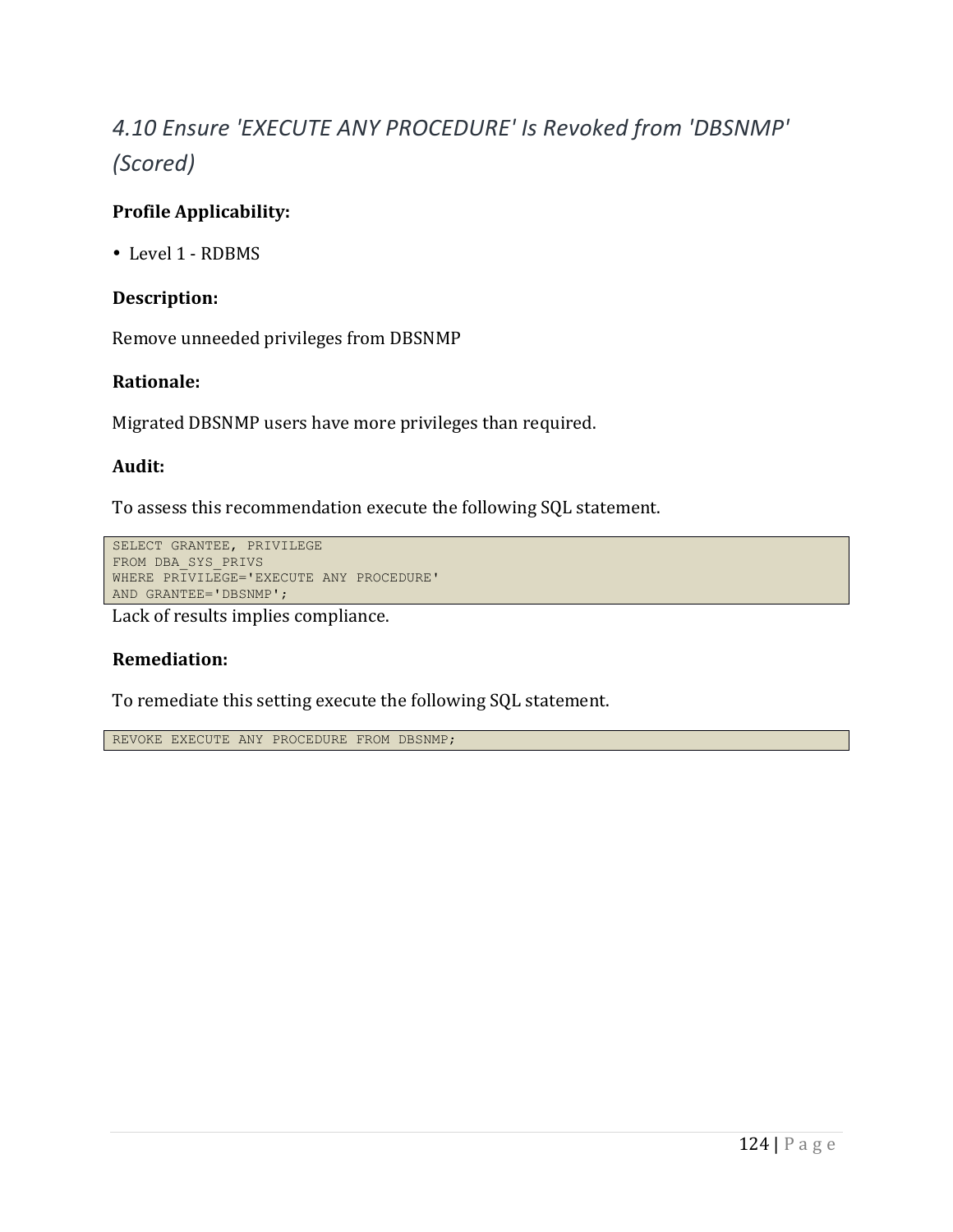# *5 Audit/Logging Policies and Procedures*

The ability to audit database activities is among the most important of all database security features. Decisions must be made regarding the scope of auditing since auditing has costs in storage for the audit trail and in performance impact on audited operations - and perhaps even the database or system in general. There is also the additional cost to manage (store, backup, secure) and review the data in audit trail.

Measures must be taken to protect the audit trail itself, for it may be targeted for alteration or destruction to hide unauthorized activity. For an audit destination outside the database, the recommendations are elsewhere in this document. Auditing recommendations for potential database audit destinations is below.

Auditing "by session" typically creates fewer (until 11g) and slightly smaller audit records, but is discouraged in most situations since there is some loss of fidelity (e.g. object privilege GRANTEE). More detailed auditing creates larger audit records. The AUDIT TRAIL initialization parameter (for DB|XML, extended - or not) is the main determining factor for the size of a given audit record - and a notable factor in the performance cost, although the largest of the latter is DB versus OS or XML.

This section deals with standard Oracle auditing since auditing of privileged connections (as sysdba or sysoper) is configured via the AUDIT SYS OPERATIONS initialization parameter and is otherwise not configurable. The basic types of standard auditing are object auditing, statement auditing and privilege auditing and each behaves differently.

Object auditing applies to specific objects for which it is invoked and always applies to all users. This type of auditing is usually employed to audit application-specific sensitive objects, but can be used to protect the audit trail in the database.

Privilege auditing audits the use of specific system privileges, but typically only if the user actually possesses the audited privilege. Attempts that fail for lack of the audited privilege are typically not audited. This is the main weakness of privilege auditing and why statement auditing is usually preferred, if the option exists.

Statement auditing audits the issuance of certain types of statements, usually without regard to privilege or lack thereof. Both privilege and statement audits may be specified for specific users or all users (the default).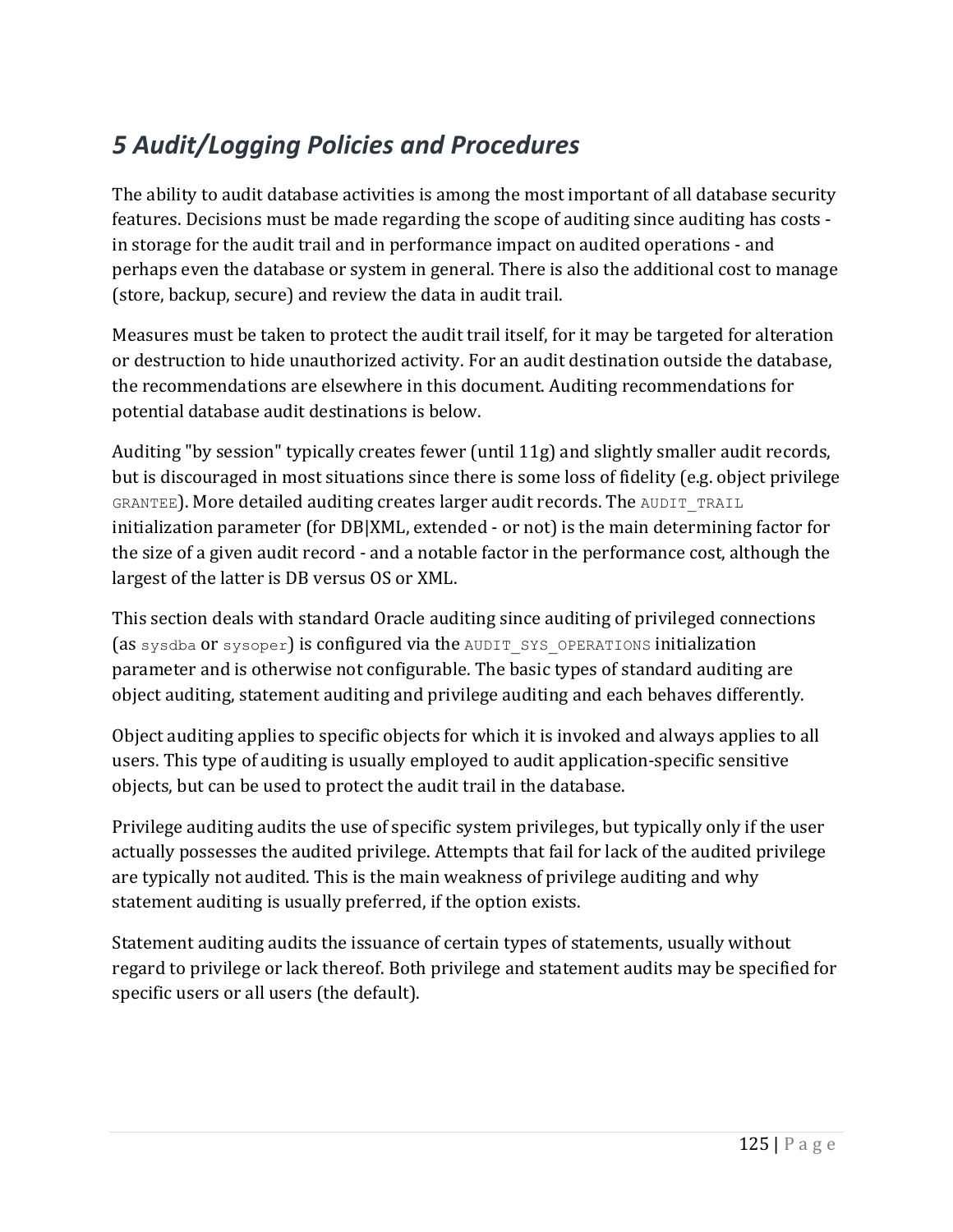# *5.1 Enable 'USER' Audit Option (Scored)*

# **Profile Applicability:**

• Level 1 - RDBMS

# **Description:**

The USER object in the Oracle database an account through which a connection may be made to interact with the database according to the roles and privileges allotted to account. It is also a schema with may own database objects. This audits all activities and requests to create, drop or alter a user, including a user changing their own password. (The latter is not audited by 'audit ALTER USER'.)

# **Rationale:**

Any unauthorized attempts to create, drop or alter a user should cause concern, whether successful or not. It can also be useful in forensics if an account is compromised and is mandated by many common security initiatives. An abnormally high number of these activities in a given period might be worth investigation. Any failed attempt to drop a user or create a user may be worth further review.

#### **Audit:**

To assess this recommendation execute the following SQL Statement.

```
SELECT AUDIT OPTION, SUCCESS, FAILURE
FROM DBA STMT AUDIT OPTS
WHERE AUDIT OPTION="USER'
AND USER NAME IS NULL
AND PROXY_NAME IS NULL
AND SUCCESS = 'BY ACCESS'
AND FAILURE = 'BY ACCESS'
```
Lack of results implies a finding.

#### **Remediation:**

Execute the following SQL statement to remediate this setting.

AUDIT USER;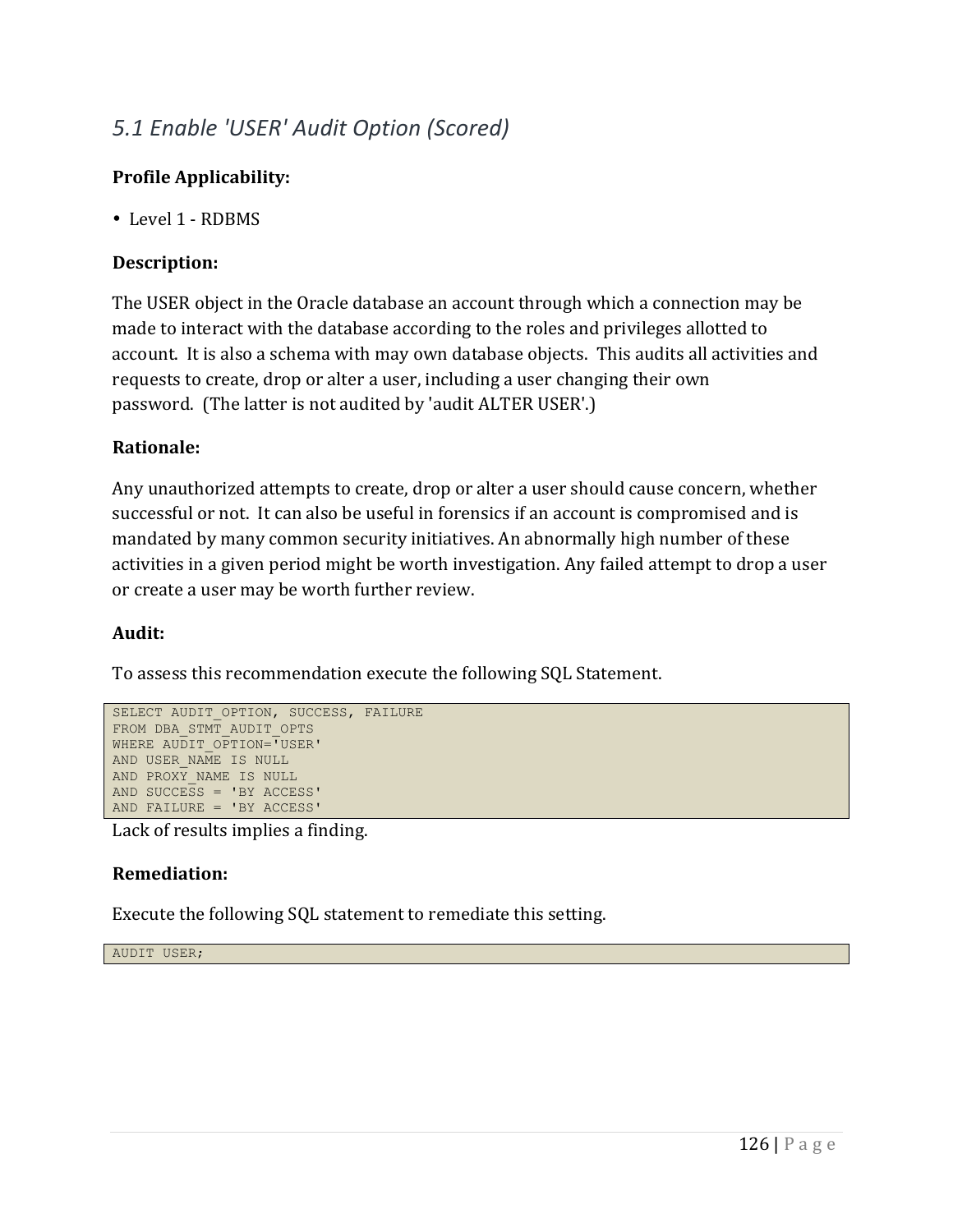# **Impact:**

This would the current 5.2 (audit CREATE USER), 5.3 (audit ALTER USER), and 5.4 (audit DROP USER) privilege audits with the single statement auditing option "audit USER". Any action audited by those three privilege audits would also be audited by this. In addition, this would audit:

1) Attempts to create user by anyone without the CREATE USER system privilege

2) Attempts to drop user by anyone without the DROP USER system privilege

3) Attempts to alter user by anyone without the ALTER USER system privilege

4) Users changing or attempting to change their own passwords (which is not done by auditing ALTER USER).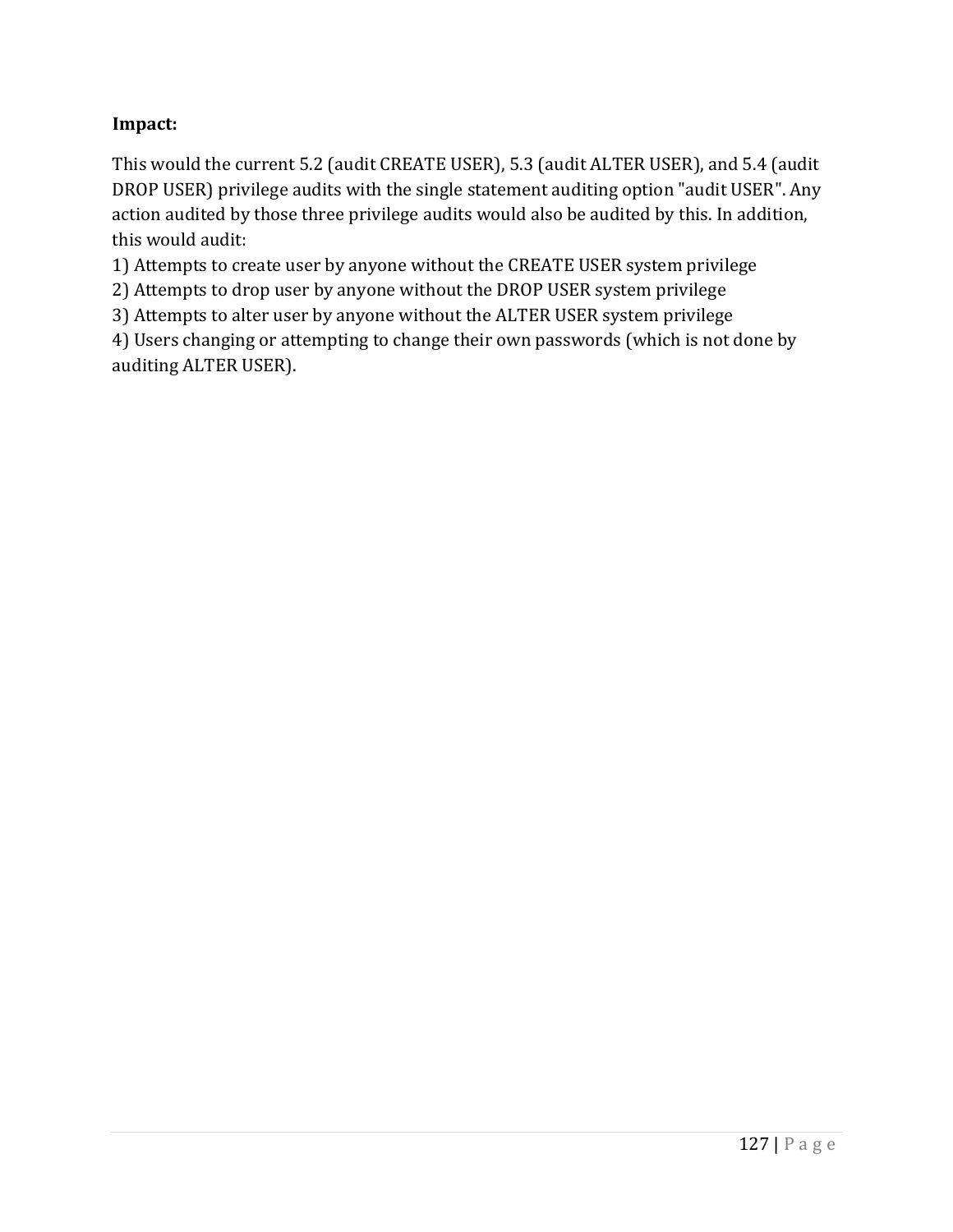# *5.2 Enable 'ALTER USER' Audit Option (Scored)*

# **Profile Applicability:**

• Level 1 - RDBMS

# **Description:**

The USER object for the Oracle database is a specification of an object which is an account through which either a human or an application can connect to, via a JDBC or log into, via a CLI, and interact with the database instance according to the roles and privileges allotted to account.

# **Rationale:**

As the logging of user activities involving the creation, alteration, or dropping of a USER can provide forensic evidence about a pattern of suspect/unauthorized activities, the audit capability should be set according to the needs of the organization.

# **Audit:**

To assess this recommendation execute the following SQL statement.

```
SELECT AUDIT OPTION, SUCCESS, FAILURE
FROM DBA_STMT_AUDIT_OPTS
WHERE AUDIT OPTION='ALTER USER'
AND USER_NAME IS NULL
AND PROXY NAME IS NULL
AND SUCCESS = 'BY ACCESS'
AND FAILURE = 'BY ACCESS';
```
Lack of results implies a finding.

# **Remediation:**

Execute the following SQL statement to remediate this setting.

AUDIT ALTER USER;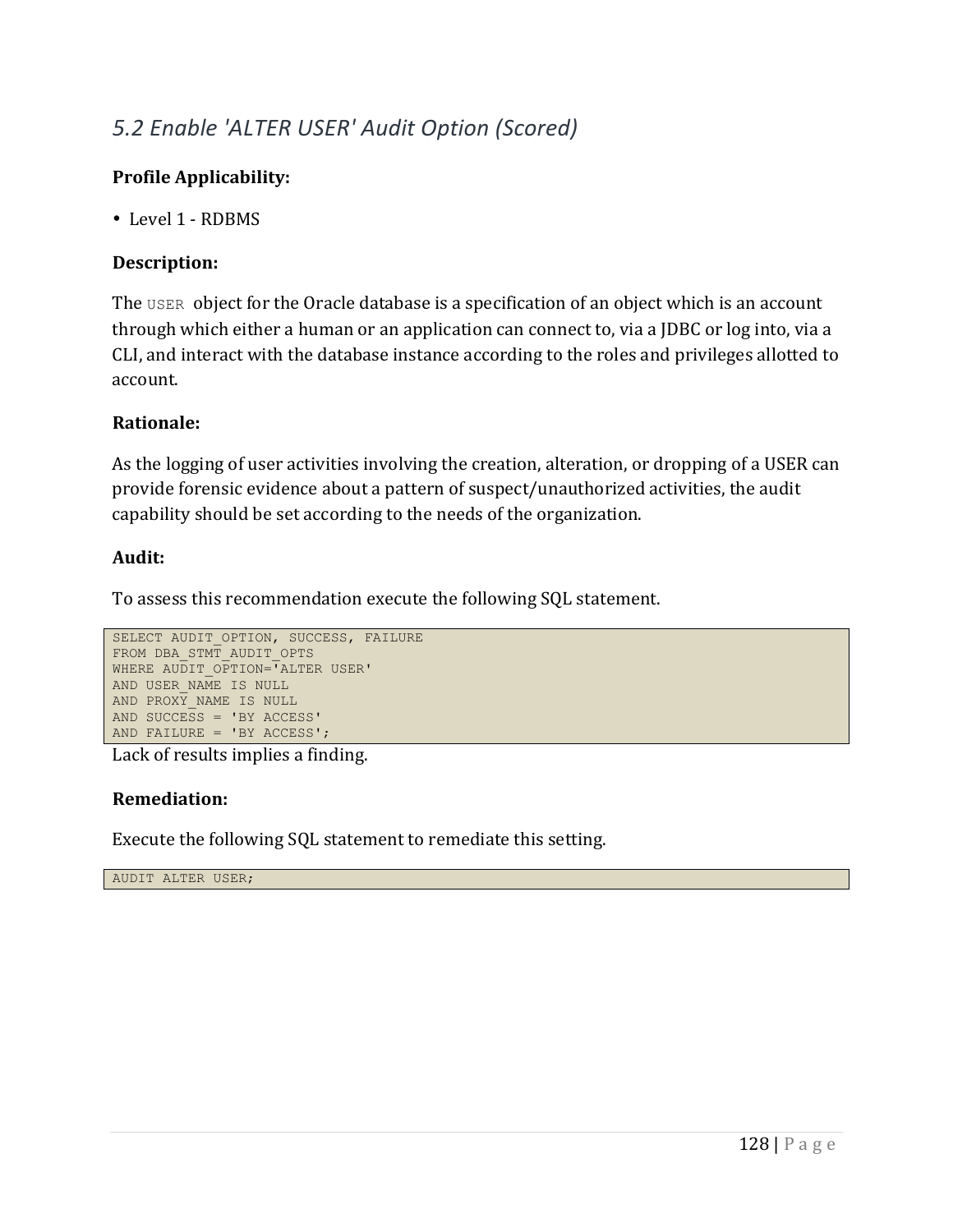# *5.3 Enable 'DROP USER' Audit Option (Scored)*

# **Profile Applicability:**

• Level 1 - RDBMS

# **Description:**

The USER object for the Oracle database is a specification of an object which is an account through which either a human or an application can connect to, via a JDBC or log into, via a CLI, and interact with the database instance according to the roles and privileges allotted to account.

# **Rationale:**

As the logging of user activities involving the creation, alteration, or dropping of a USER can provide forensic evidence about a pattern of suspect/unauthorized activities, the audit capability should be set according to the needs of the organization.

#### **Audit:**

To assess this recommendation execute the following SQL statement.

```
SELECT AUDIT OPTION, SUCCESS, FAILURE
FROM DBA_STMT_AUDIT_OPTS
WHERE AUDIT OPTION='DROP USER'
AND USER_NAME IS NULL
AND PROXY NAME IS NULL
AND SUCCESS = 'BY ACCESS'
AND FAILURE = 'BY ACCESS';
```
Lack of results implies a finding.

#### **Remediation:**

Execute the following SQL statement to remediate this setting.

AUDIT DROP USER;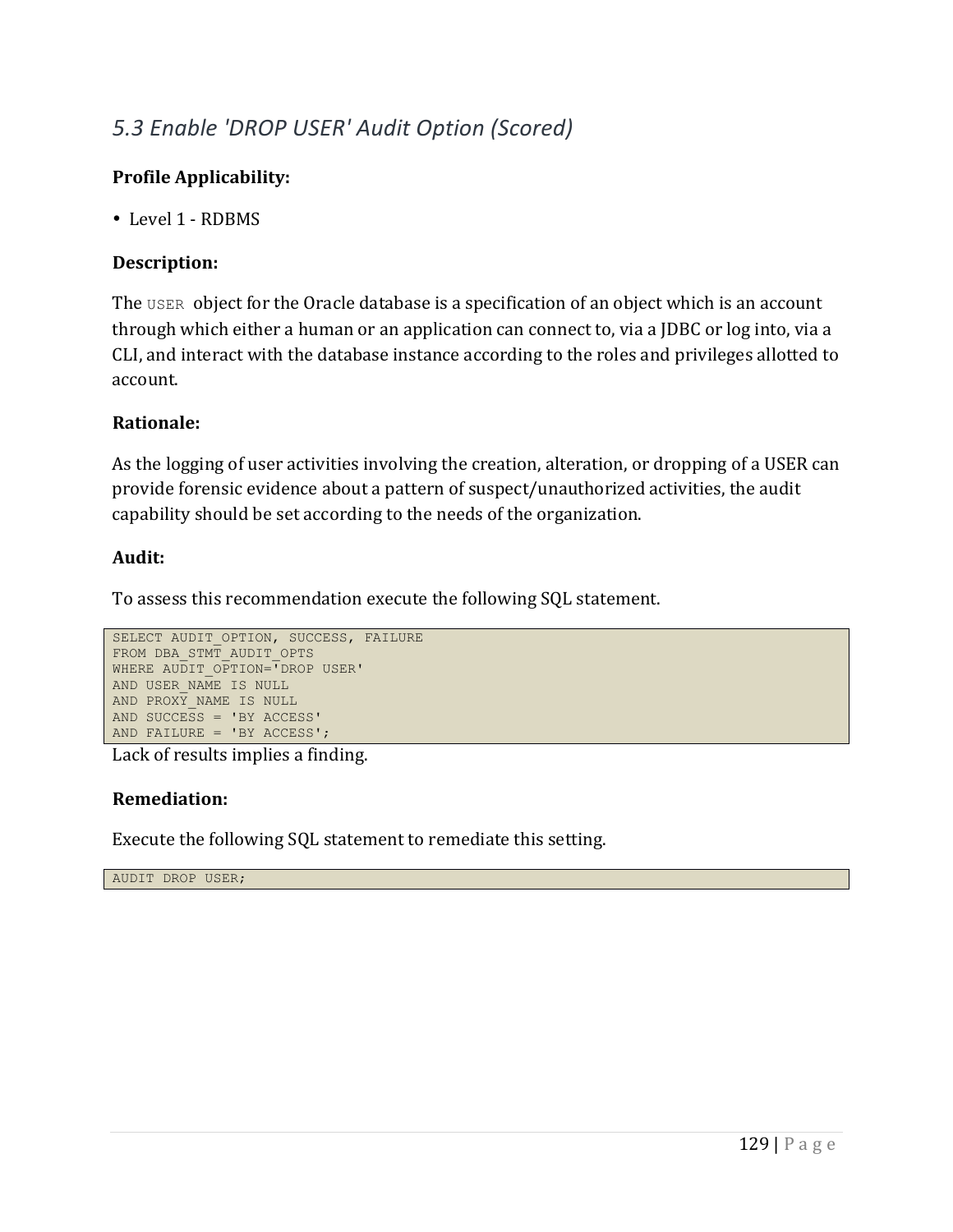# *5.4 Enable 'ROLE' Audit Option (Scored)*

# **Profile Applicability:**

• Level 1 - RDBMS

#### **Description:**

The ROLE object allows for the creation of a set of privileges that can be granted to users or other roles. This audits all attempts, successful or not, to create, drop, alter or set roles.

# **Rationale:**

Roles are a key database security infrastructure component. Any attempt to create, drop or alter a role should be audited. This statement auditing option also audits attempts, successful or not, to set a role in a session. Any unauthorized attempts to create, drop or alter a role may be worthy of investigation. Attempts to set a role by users without the role privilege may warrant investigation.

#### **Audit:**

To assess this recommendation execute the following SQL statement.

```
SELECT AUDIT OPTION, SUCCESS, FAILURE
FROM DBA STMT AUDIT OPTS
WHERE AUDIT OPTION='ROLE'
AND USER NAME IS NULL
AND PROXY NAME IS NULL
AND SUCCESS = 'BY ACCESS'
AND FAILURE = 'BY ACCESS';
```
Lack of results implies a finding.

#### **Remediation:**

Execute the following SQL statement to remediate this setting:

AUDIT ROLE;

#### **Impact:**

The change to the audit/check is to ensure that the audit is in effect for all users, regardless of proxy or success.

The change to the title, description and rationale are to better clarify what it actually does. (e.g. It does NOT audit "all ROLE activities/requests". For example, it does not audit role grants and revokes.)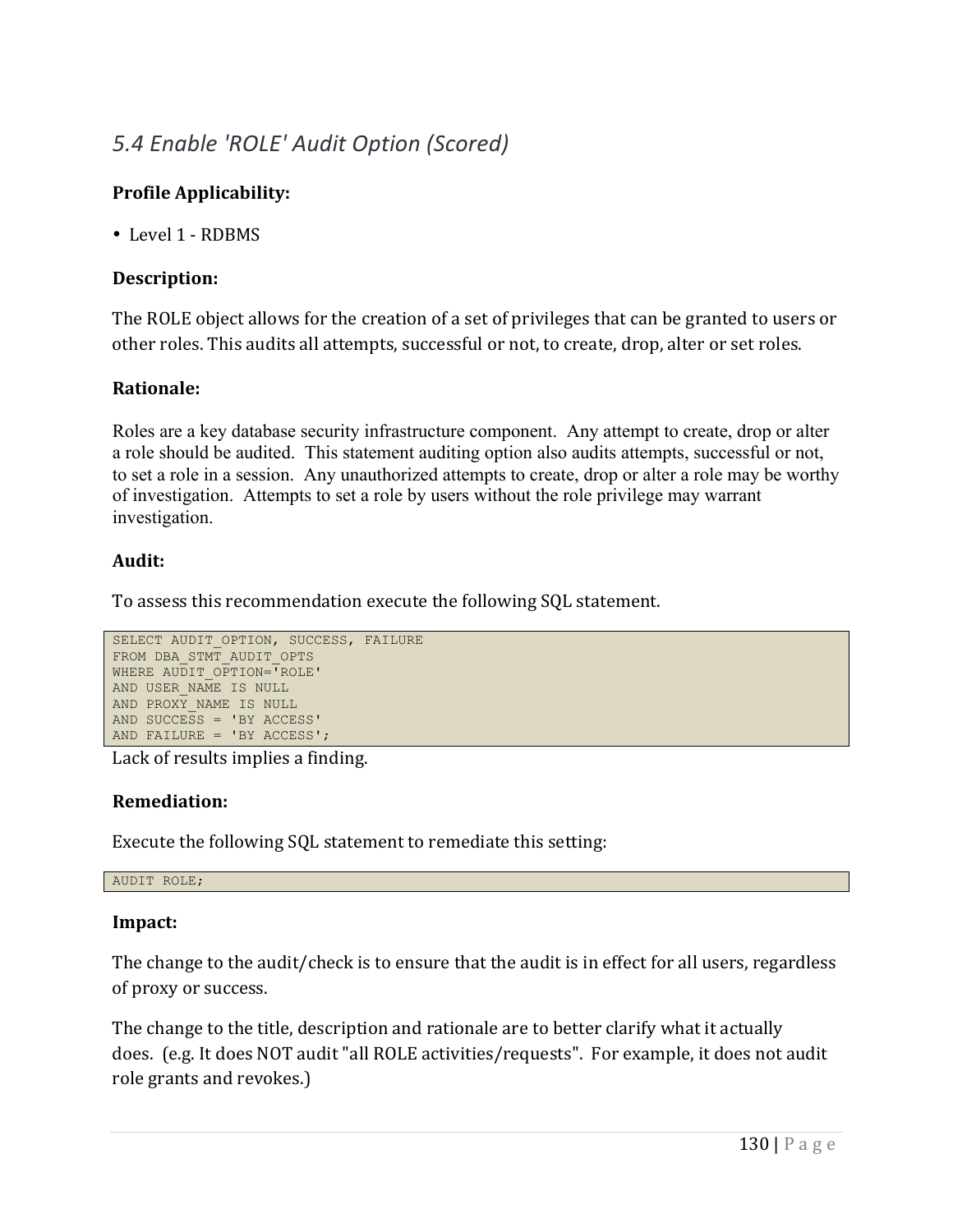# *5.5 Enable 'SYSTEM GRANT' Audit Option (Scored)*

# **Profile Applicability:**

• Level 1 - RDBMS

# **Description:**

This will audit any attempt, successful or not, to grant or revoke any system privilege or role - regardless of privilege held by the user attempting the operation.

# **Rationale:**

Logging of all grant and revokes (roles and system privileges) can provide forensic evidence about a pattern of suspect/unauthorized activities. Any unauthorized attempt may be cause for further investigation.

#### **Audit:**

To assess this recommendation execute the following SQL statement.

```
SELECT AUDIT OPTION, SUCCESS, FAILURE
FROM DBA_STMT_AUDIT_OPTS
WHERE AUDIT OPTION='SYSTEM GRANT'
AND USER NAME IS NULL
AND PROXY NAME IS NULL
AND SUCCESS = 'BY ACCESS'
AND FAILURE = 'BY ACCESS';
```
Lack of results implies a finding.

# **Remediation:**

Execute the following SQL statement to remediate this setting.

AUDIT SYSTEM GRANT;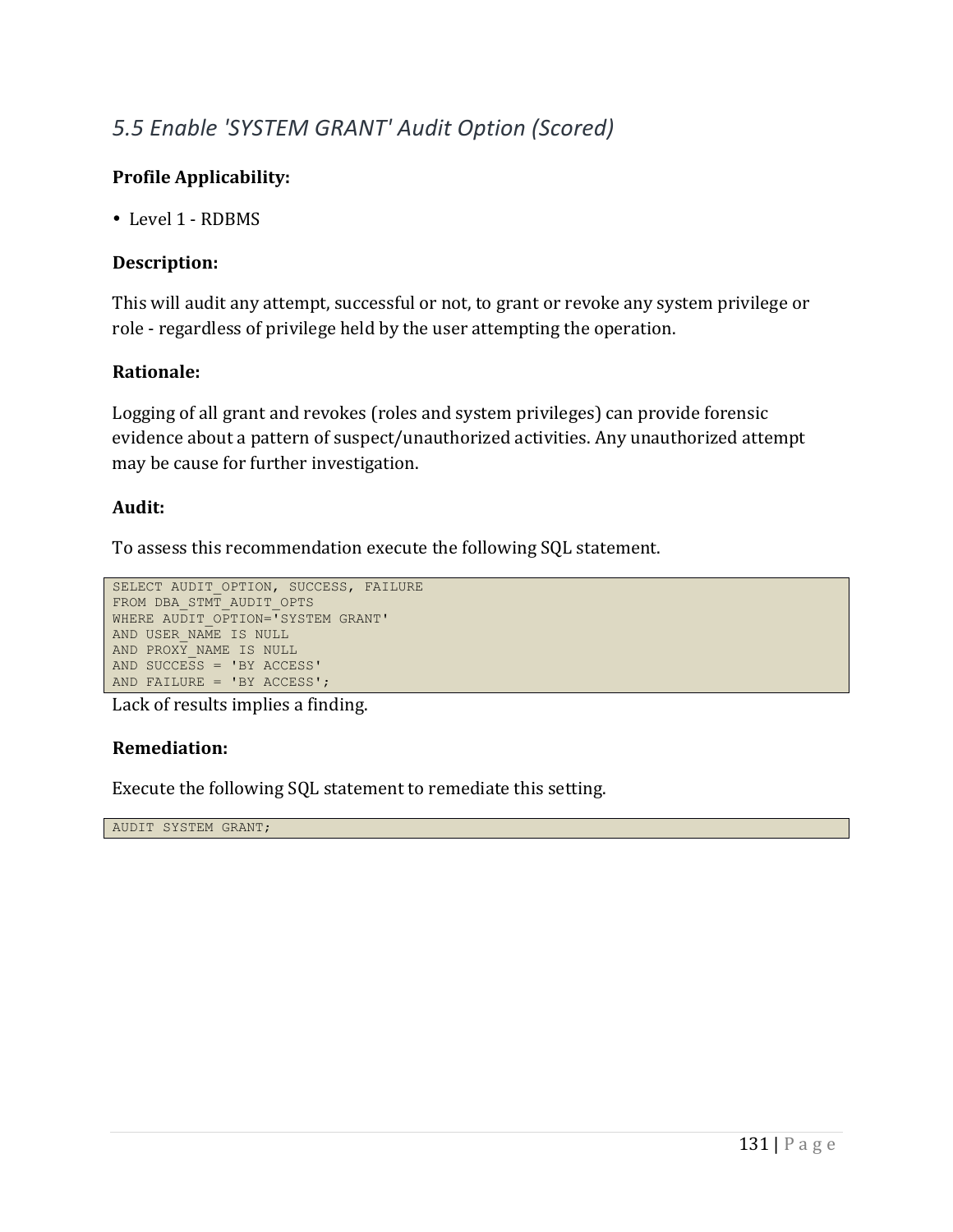# *5.6 Enable 'PROFILE' Audit Option (Scored)*

# **Profile Applicability:**

• Level 1 - RDBMS

# **Description:**

The PROFILE object allows for the creation of a set of database resource limits that can be assigned to a user, so that that user cannot exceed those resource limitations. This will audit all attempts, successful or not, to create, drop or alter any profile.

#### **Rationale:**

As profiles are part of the database security infrastructure, auditing the modification of profiles is recommended.

# **Audit:**

To assess this recommendation execute the following SQL statement.

```
SELECT AUDIT OPTION, SUCCESS, FAILURE
FROM DBA STMT AUDIT OPTS
WHERE AUDIT OPTION="PROFILE'
AND USER NAME IS NULL
AND PROXY NAME IS NULL
AND SUCCESS = 'BY ACCESS'
AND FAILURE = 'BY ACCESS';
```
Lack of results implies a finding.

#### **Remediation:**

Execute the following SQL statement to remediate this setting.

AUDIT PROFILE;

#### **Impact:**

The statement auditing option 'audit PROFILE' audits everything that the three privilege audits 'audit CREATE PROFILE', 'audit DROP PROFILE' and 'audit ALTER PROFILE' do, but also audits:

1) Attempts to create a profile by a user without the CREATE PROFILE system privilege.

2) Attempts to drop a profile by a user without the DROP PROFILE system privilege

3) Attempts to alter a profile by a user without the ALTER PROFILE system privilege.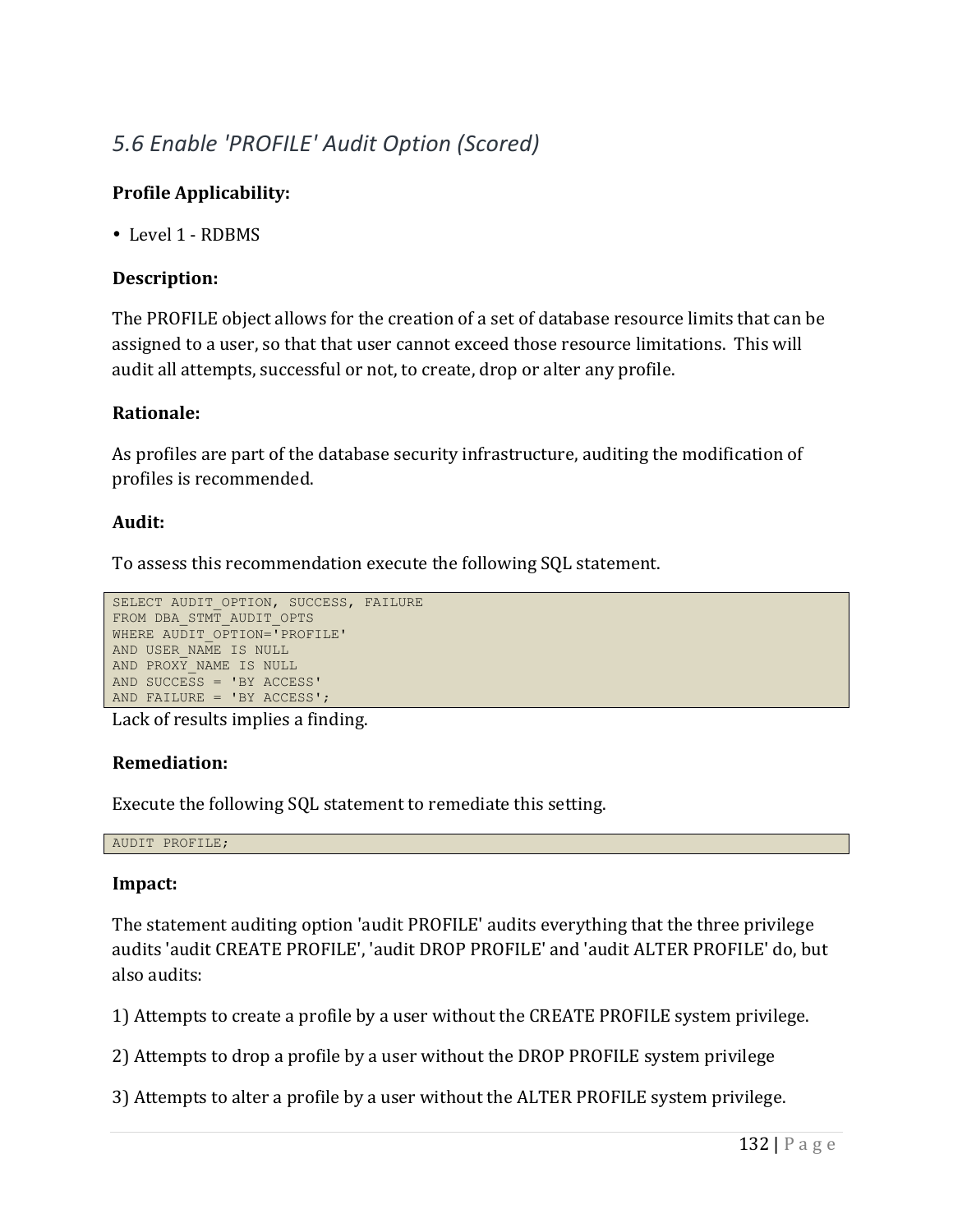# *5.7 Enable 'ALTER PROFILE' Audit Option (Scored)*

# **Profile Applicability:**

• Level 1 - RDBMS

# **Description:**

The PROFILE object allows for the creation of a set of database resource limits that can be assigned to a user, so that that user cannot exceed those resource limitations.

# **Rationale:**

As the logging of user activities involving the creation, alteration, or dropping of a PROFILE can provide forensic evidence about a pattern of unauthorized activities, the audit capability should be set according to the needs of the organization.

#### **Audit:**

To assess this recommendation execute the following SQL statement.

```
SELECT AUDIT OPTION, SUCCESS, FAILURE
FROM DBA_STMT_AUDIT_OPTS
WHERE AUDIT OPTION='ALTER PROFILE'
AND USER NAME IS NULL
AND PROXY NAME IS NULL
AND SUCCESS = 'BY ACCESS'
AND FAILURE = 'BY ACCESS';
```
Lack of results implies a finding.

# **Remediation:**

Execute the following SQL statement to remediate this setting.

AUDIT ALTER PROFILE;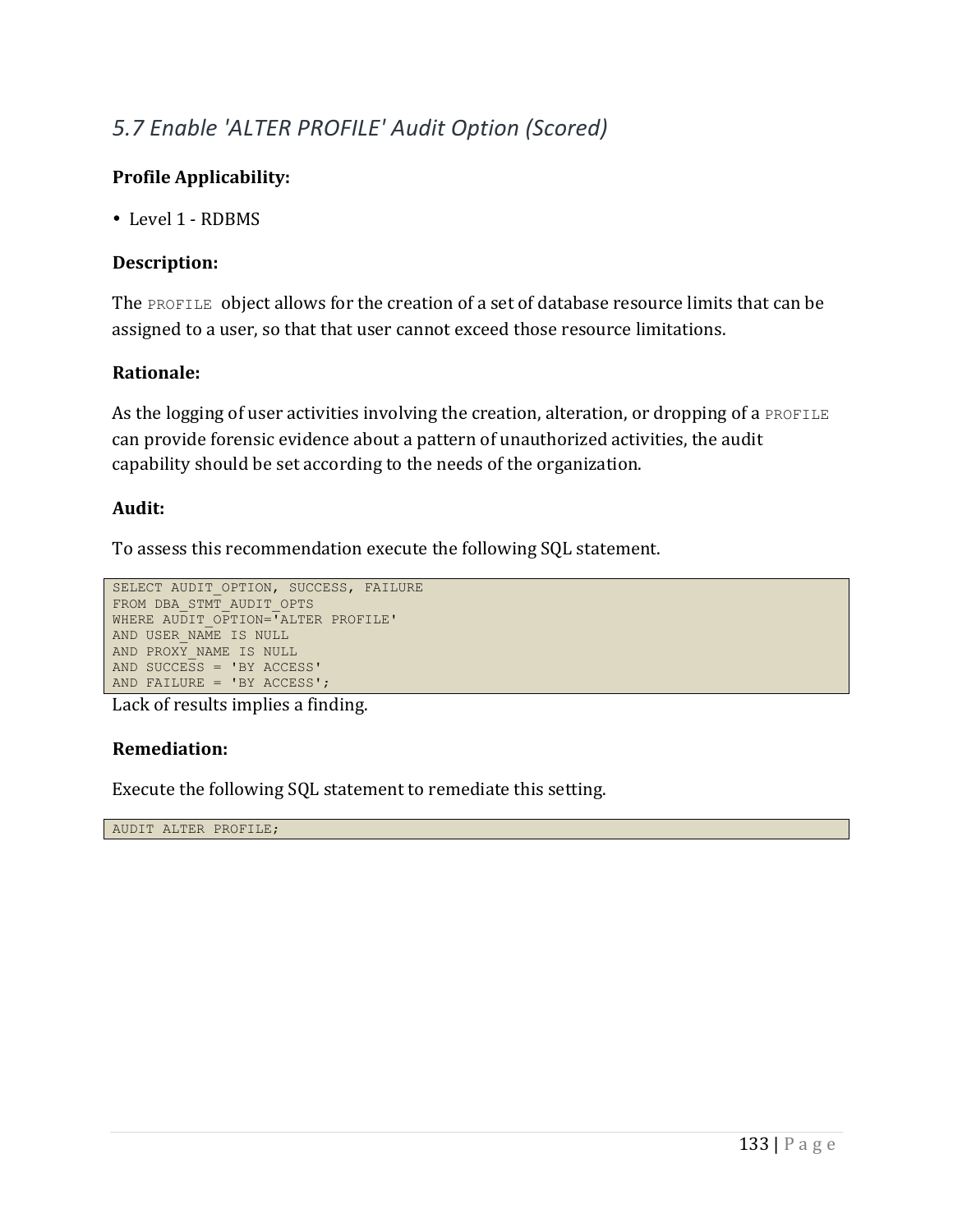# *5.8 Enable 'DROP PROFILE' Audit Option (Scored)*

# **Profile Applicability:**

• Level 1 - RDBMS

# **Description:**

The PROFILE object allows for the creation of a set of database resource limits that can be assigned to a user, so that that user cannot exceed those resource limitations.

# **Rationale:**

As the logging of user activities involving the creation, alteration, or dropping of a PROFILE can provide forensic evidence about a pattern of unauthorized activities, the audit capability should be set according to the needs of the organization.

# **Audit:**

To assess this recommendation execute the following SQL statement.

```
SELECT AUDIT OPTION, SUCCESS, FAILURE
FROM DBA_STMT_AUDIT_OPTS
WHERE AUDIT OPTION="DROP PROFILE'
AND USER NAME IS NULL
AND PROXY NAME IS NULL
AND SUCCESS = 'BY ACCESS'
AND FAILURE = 'BY ACCESS';
```
Lack of results implies a finding.

#### **Remediation:**

Execute the following SQL statement to remediate this setting.

AUDIT DROP PROFILE;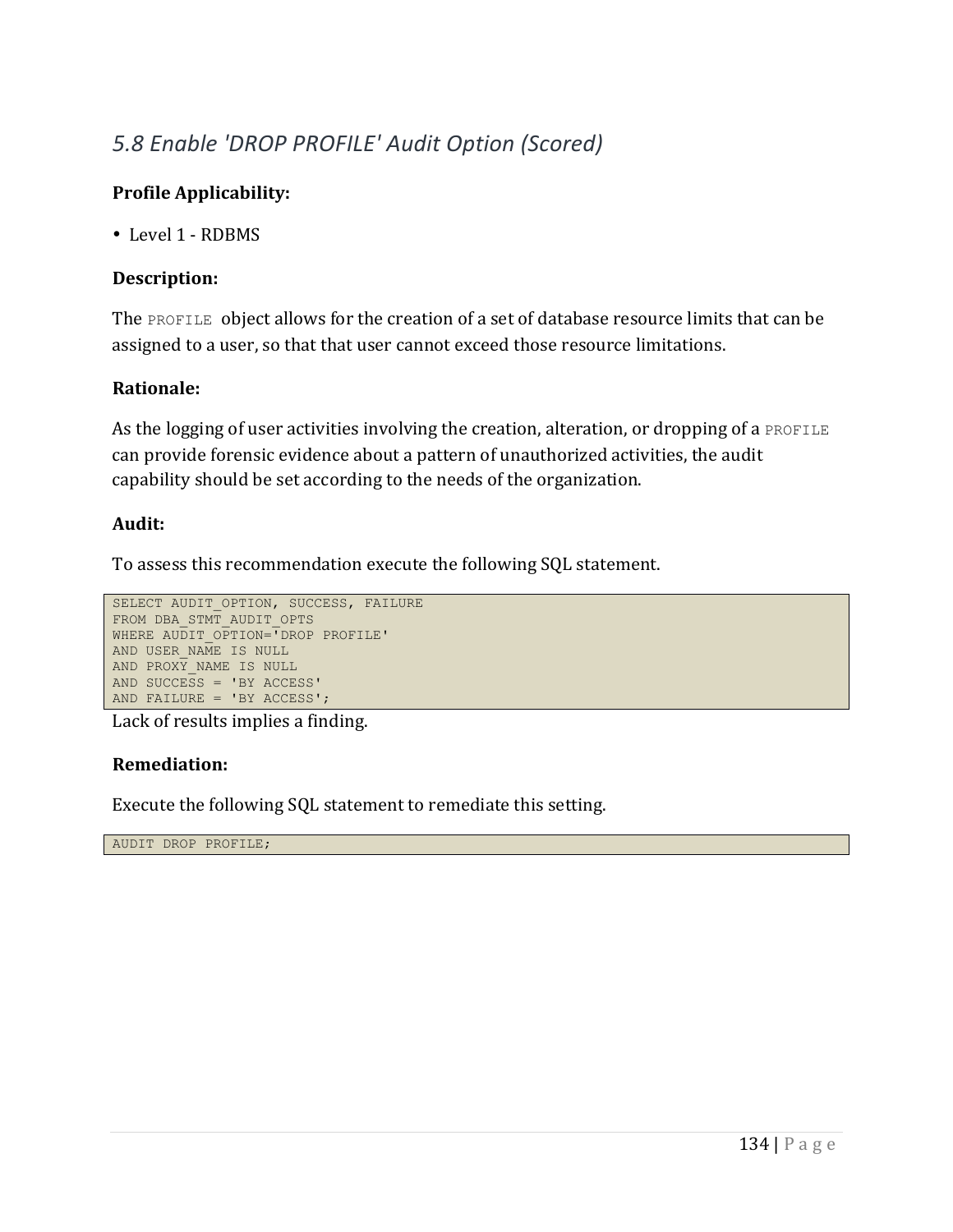# *5.9 Enable 'DATABASE LINK' Audit Option (Scored)*

# **Profile Applicability:**

• Level 1 - RDBMS

# **Description:**

All activities on database links should be audited.

# **Rationale:**

As the logging of user activities involving the creation or dropping of a DATABASE LINK can provide forensic evidence about a pattern of unauthorized activities, the audit capability should be set according to the needs of the organization.

# **Audit:**

To assess this recommendation execute the following SQL statement.

```
SELECT AUDIT OPTION, SUCCESS, FAILURE
FROM DBA STMT AUDIT OPTS
WHERE AUDIT OPTION="DATABASE LINK'
AND USER NAME IS NULL
AND PROXY NAME IS NULL
AND SUCCESS = 'BY ACCESS'
AND FAILURE = 'BY ACCESS';
```
Lack of results implies a finding.

# **Remediation:**

Execute the following SQL statement to remediate this setting.

AUDIT DATABASE LINK;

#### **References:**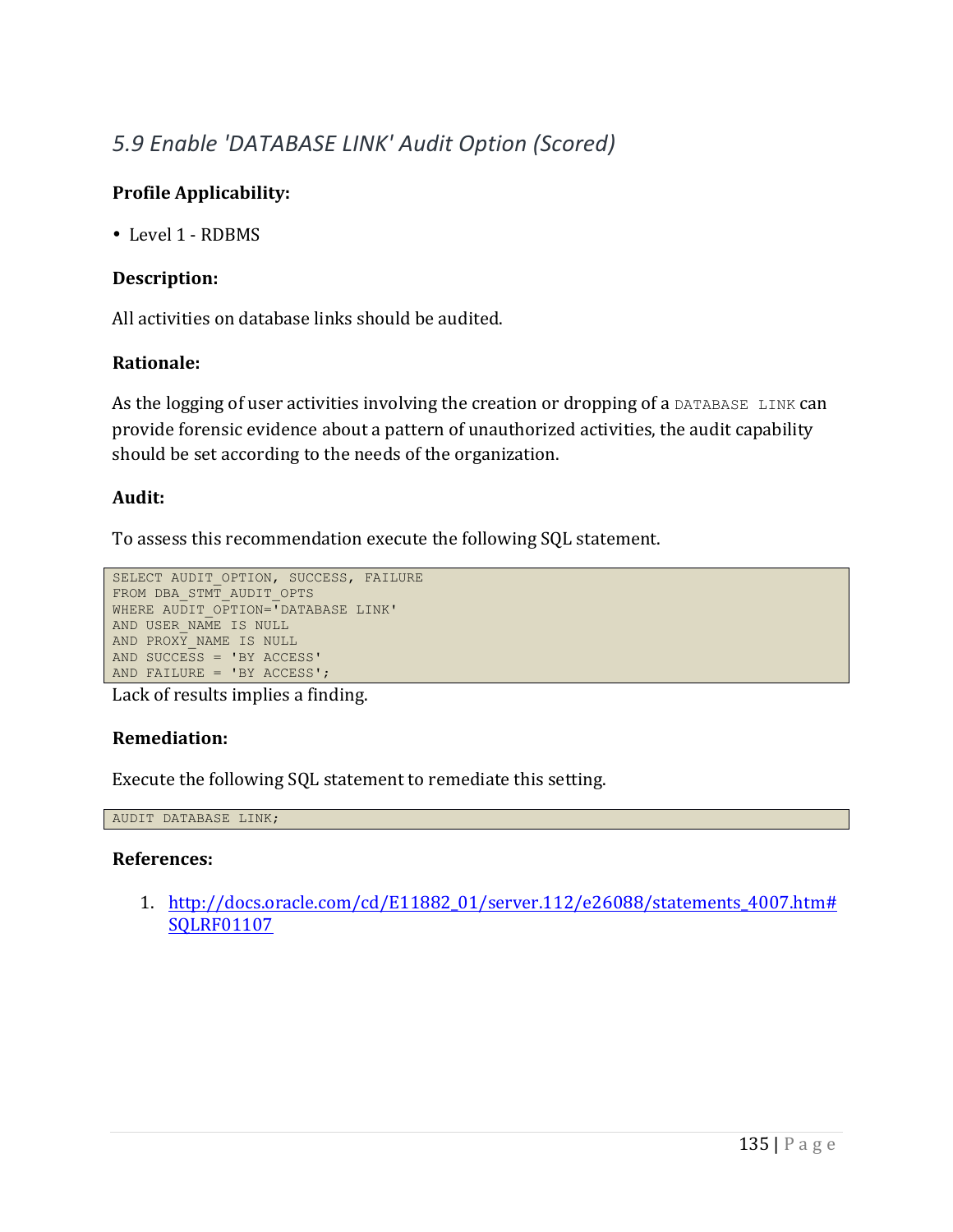# *5.10 Enable 'PUBLIC DATABASE LINK' Audit Option (Scored)*

# **Profile Applicability:**

• Level 1 - RDBMS

# **Description:**

The PUBLIC DATABASE LINK object allows for the creation of a public link for an application-based "user" to access the database for connections/session creation.

# **Rationale:**

As the logging of user activities involving the creation, alteration, or dropping of a PUBLIC DATABASE LINK can provide forensic evidence about a pattern of unauthorized activities, the audit capability should be set according to the needs of the organization.

#### **Audit:**

To assess this recommendation execute the following SQL statement.

```
SELECT AUDIT OPTION, SUCCESS, FAILURE
FROM DBA STMT AUDIT OPTS
WHERE AUDIT OPTION='PUBLIC DATABASE LINK'
AND USER_NAME IS NULL
AND PROXY_NAME IS NULL
AND SUCCESS = 'BY ACCESS'
AND FAILURE = 'BY ACCESS';
```
Lack of results implies a finding.

# **Remediation:**

Execute the following SQL statement to remediate this setting.

AUDIT PUBLIC DATABASE LINK;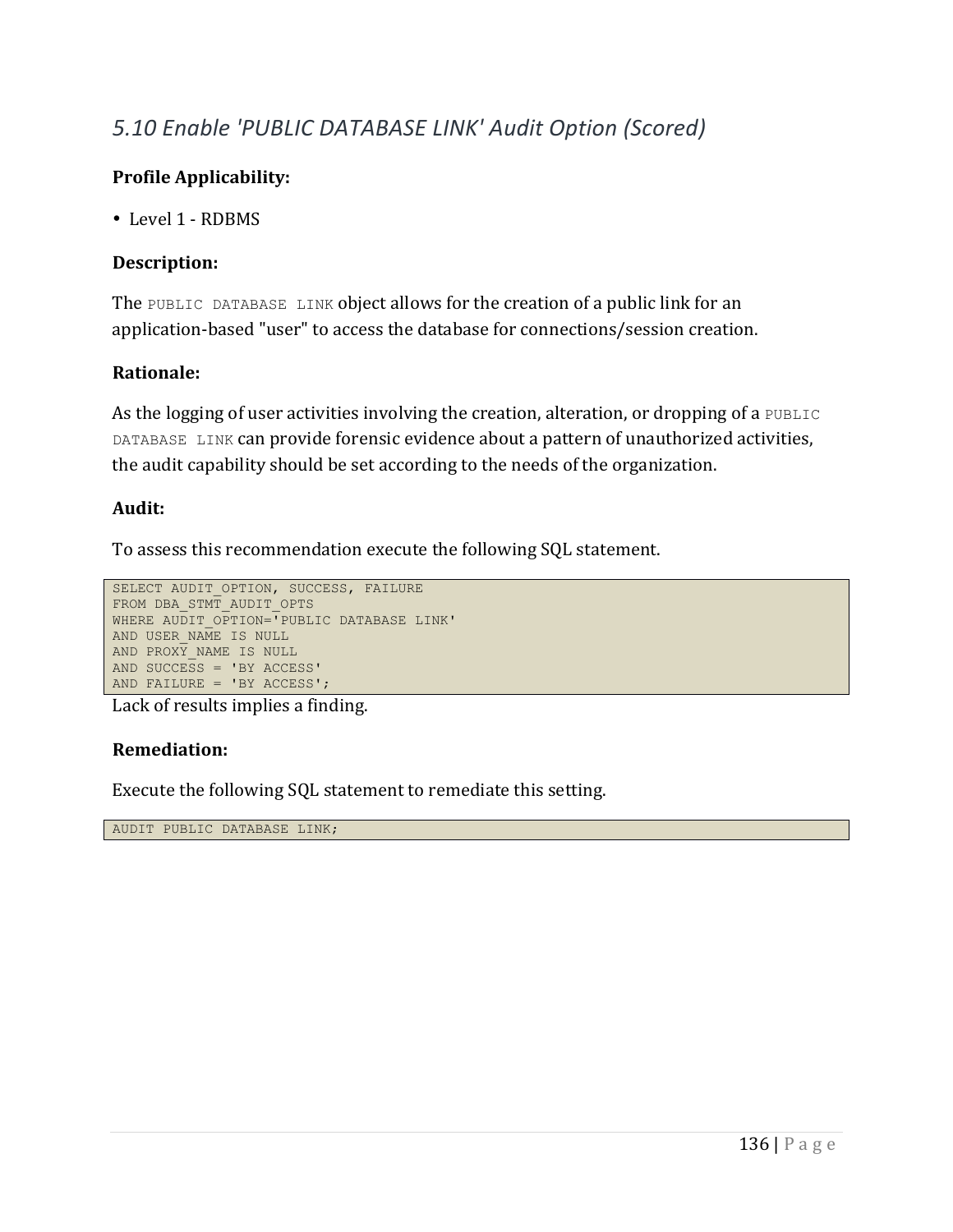# *5.11 Enable 'PUBLIC SYNONYM' Audit Option (Scored)*

# **Profile Applicability:**

• Level 1 - RDBMS

#### **Description:**

The PUBLIC SYNONYM object allows for the creation of an alternate description of an object and public synonyms are accessible by all users that have the appropriate privileges to the underlying object.

#### **Rationale:**

As the logging of user activities involving the creation or dropping of a PUBLIC SYNONYM can provide forensic evidence about a pattern of unauthorized activities, the audit capability should be set according to the needs of the organization.

#### **Audit:**

To assess this recommendation execute the following SQL statement.

```
SELECT AUDIT OPTION, SUCCESS, FAILURE
FROM DBA_STMT_AUDIT_OPTS
WHERE AUDIT OPTION='PUBLIC SYNONYM'
AND USER NAME IS NULL
AND PROXY NAME IS NULL
AND SUCCESS = 'BY ACCESS'
AND FAILURE = 'BY ACCESS';
```
Lack of results implies a finding.

#### **Remediation:**

Execute the following SQL statement to remediate this setting.

AUDIT PUBLIC SYNONYM;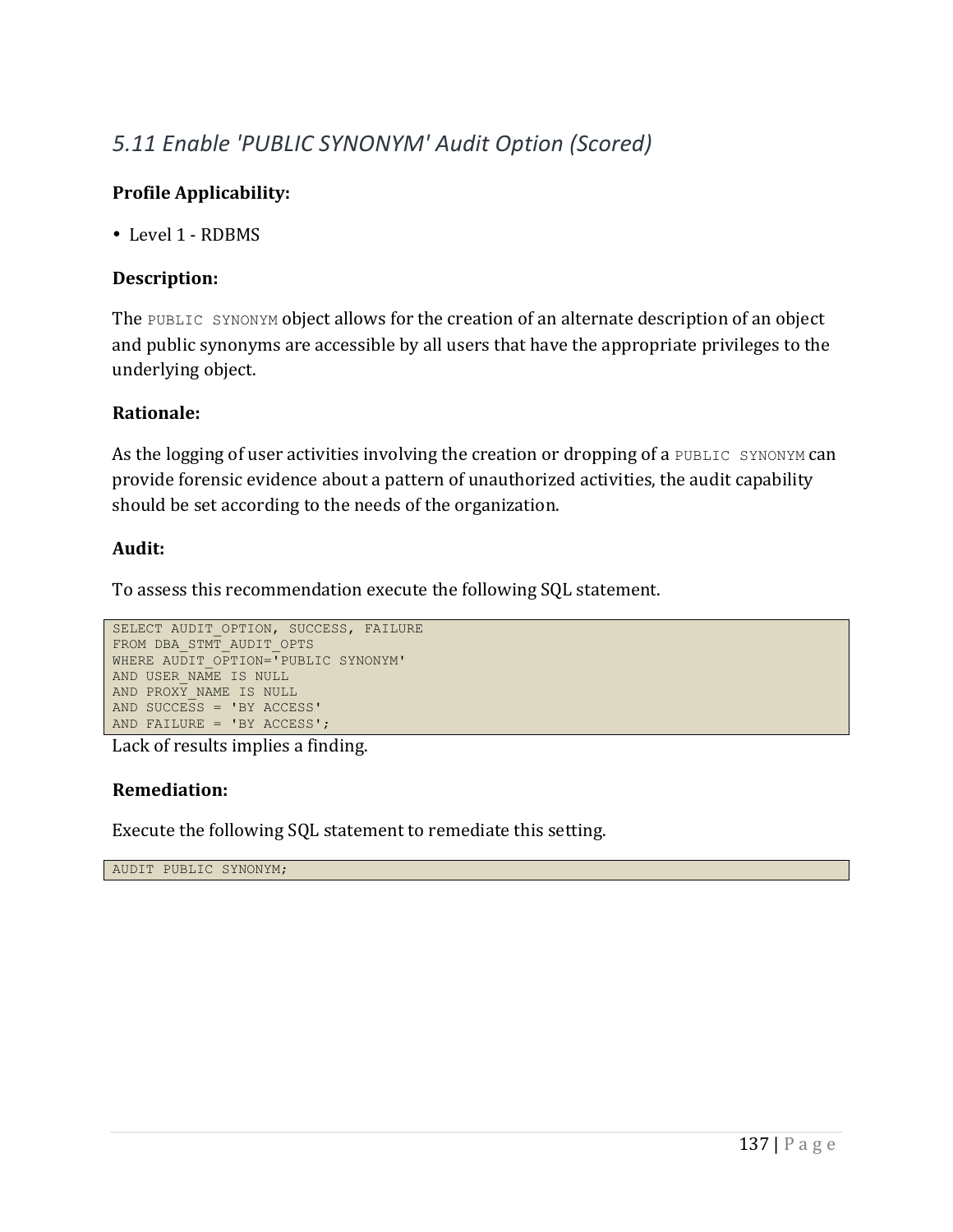# *5.12 Enable 'SYNONYM' Audit Option (Scored)*

# **Profile Applicability:**

• Level 1 - RDBMS

# **Description:**

The SYNONYM operation allows for the creation of a an alternative name for a database object such as a Java class schema object, materialized view, operator, package, procedure, sequence, stored function, table, view, user-defined object type, even another synonym; this synonym puts a dependency on its target and is rendered invalid if the target object is changed/dropped.

# **Rationale:**

As the logging of user activities involving the creation or dropping of a SYNONYM can provide forensic evidence about a pattern of suspect/unauthorized activities, the audit capability should be set according to the needs of the organization.

# **Audit:**

To assess this recommendation execute the following SQL statement.

```
SELECT AUDIT OPTION, SUCCESS, FAILURE
FROM DBA STMT AUDIT OPTS
WHERE AUDIT OPTION='SYNONYM'
AND USER_NAME IS NULL
AND PROXY_NAME IS NULL
AND SUCCESS = 'BY ACCESS'
AND FAILURE = 'BY ACCESS';
```
Lack of results implies a finding.

#### **Remediation:**

Execute the following SQL statement to remediate this setting.

```
AUDIT SYNONYM;
```
#### **References:**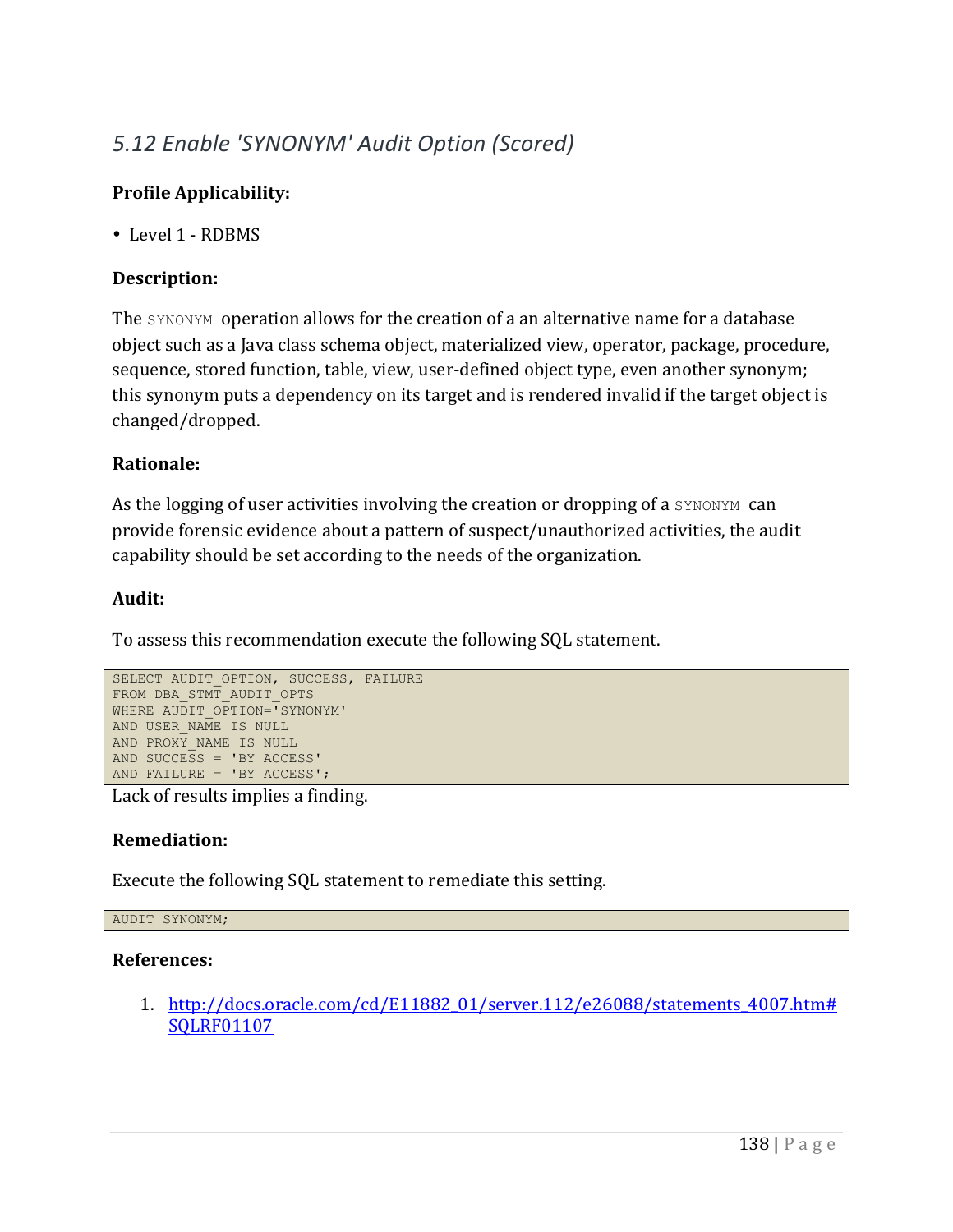# *5.13 Enable 'GRANT DIRECTORY' Audit Option (Scored)*

# **Profile Applicability:**

• Level 1 - RDBMS

# **Description:**

The DIRECTORY object allows for the creation of a directory object that specifies an alias for a directory on the server file system, where the external binary file LOBs (BFILEs)/ table data are located.

# **Rationale:**

As the logging of user activities involving the creation or dropping of a DIRECTORY can provide forensic evidence about a pattern of unauthorized activities, the audit capability should be set according to the needs of the organization.

#### **Audit:**

To assess this recommendation execute the following SQL statement.

```
SELECT AUDIT OPTION, SUCCESS, FAILURE
FROM DBA_STMT_AUDIT_OPTS
WHERE AUDIT OPTION='GRANT DIRECTORY'
AND USER_NAME IS NULL
AND PROXY NAME IS NULL
AND SUCCESS = 'BY ACCESS'
AND FAILURE = 'BY ACCESS';
```
Lack of results implies a finding.

#### **Remediation:**

Execute the following SQL statement to remediate this setting.

AUDIT GRANT DIRECTORY;

#### **References:**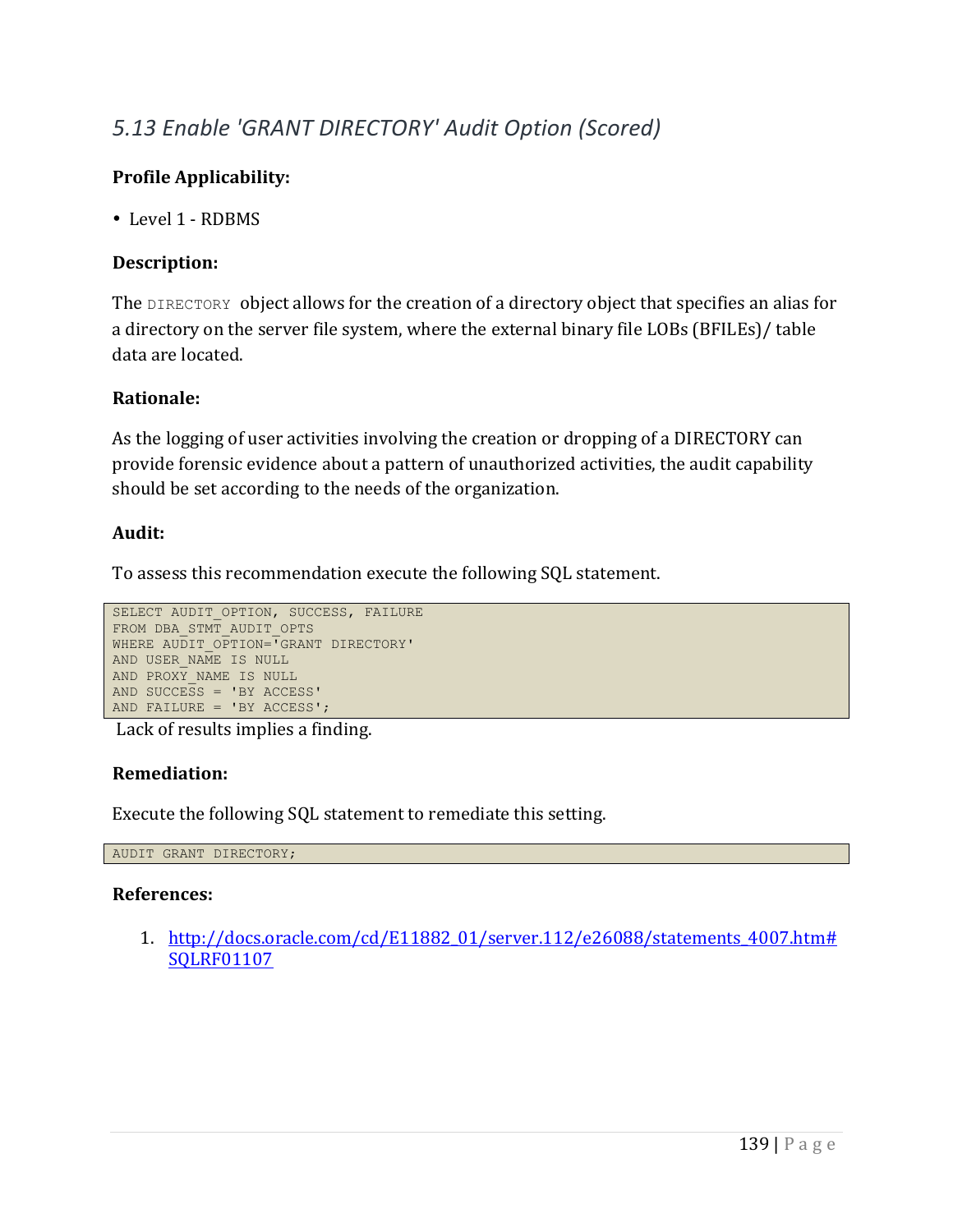# *5.14 Enable 'SELECT ANY DICTIONARY' Audit Option (Scored)*

# **Profile Applicability:**

• Level 1 - RDBMS

# **Description:**

The  $SELECT$  ANY DICTIONARY capability allows the user to view the definitions of all schema objects in the database.

# **Rationale:**

As the logging of user activities involving the capability to access the description of all schema objects in the database can provide forensic evidence about a pattern of unauthorized activities, the audit capability should be set according to the needs of the organization.

#### **Audit:**

To assess this recommendation execute the following SQL statement.

```
SELECT AUDIT OPTION, SUCCESS, FAILURE
FROM DBA_STMT_AUDIT_OPTS
WHERE AUDIT OPTION='SELECT ANY DICTIONARY'
AND USER_NAME IS NULL
AND PROXY NAME IS NULL
AND SUCCESS = 'BY ACCESS'
AND FAILURE = 'BY ACCESS';
```
Lack of results implies a finding.

#### **Remediation:**

Execute the following SQL statement to remediate this setting.

AUDIT SELECT ANY DICTIONARY;

#### **References:**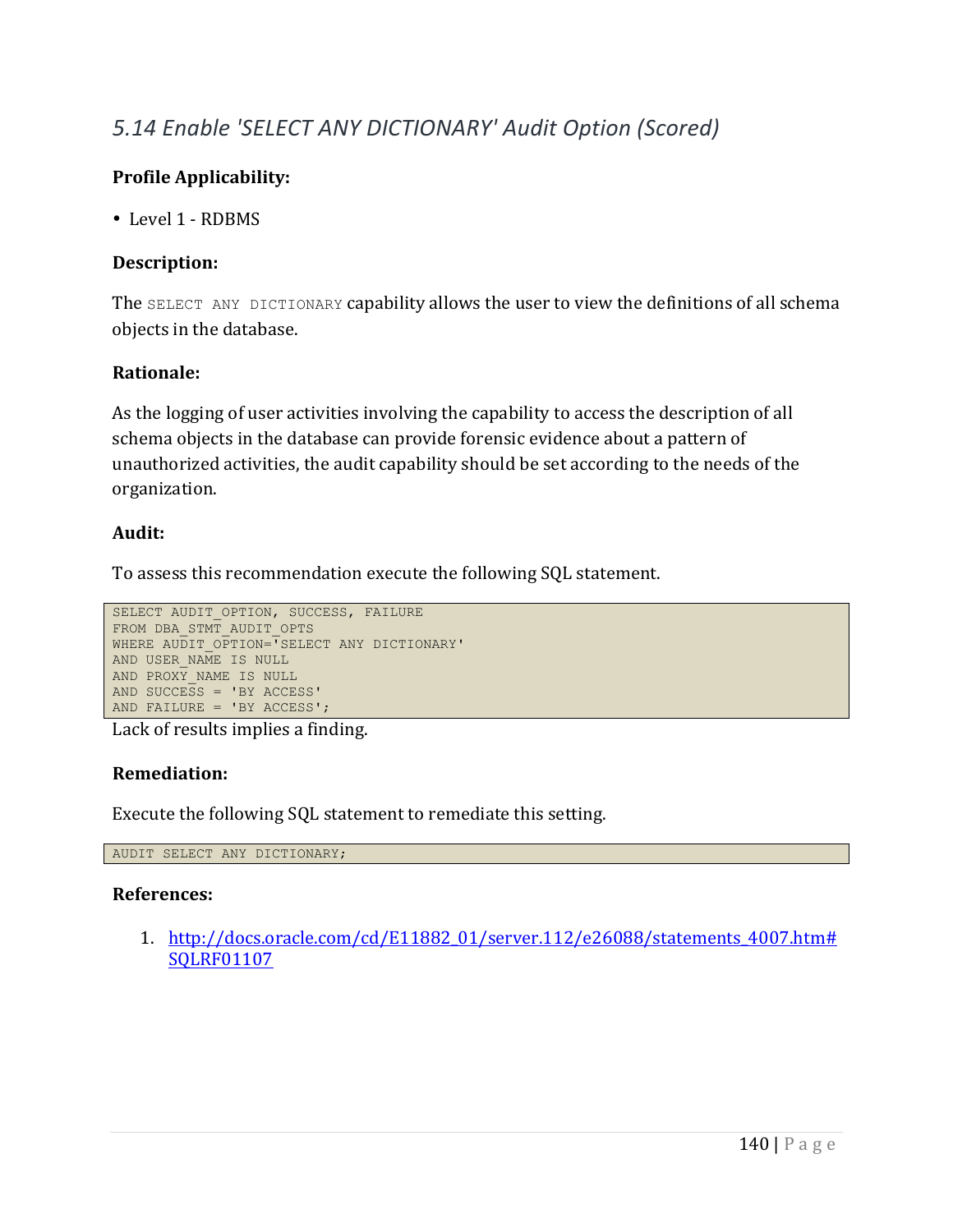# *5.15 Enable 'GRANT ANY OBJECT PRIVILEGE' Audit Option (Scored)*

# **Profile Applicability:**

• Level 1 - RDBMS

# **Description:**

GRANT ANY OBJECT PRIVILEGE allows the user to grant or revoke any object privilege, which includes privileges on tables, directories, mining models, etc. This audits all uses of that privilege.

# **Rationale:**

Logging of privilege grants that can lead to the creation, alteration, or deletion of critical data, the modification of objects, object privilege propagation and other such activities can be critical to forensic investigations.

#### **Audit:**

To assess this recommendation execute the following SQL statement.

```
SELECT PRIVILEGE, SUCCESS, FAILURE
FROM DBA_PRIV_AUDIT_OPTS
WHERE PRIVILEGE='GRANT ANY OBJECT PRIVILEGE'
AND USER_NAME IS NULL
AND PROXY NAME IS NULL
AND SUCCESS = 'BY ACCESS'
AND FAILURE = 'BY ACCESS';
```
Lack of results implies a finding.

#### **Remediation:**

Execute the following SQL statement to remediate this setting.

AUDIT GRANT ANY OBJECT PRIVILEGE;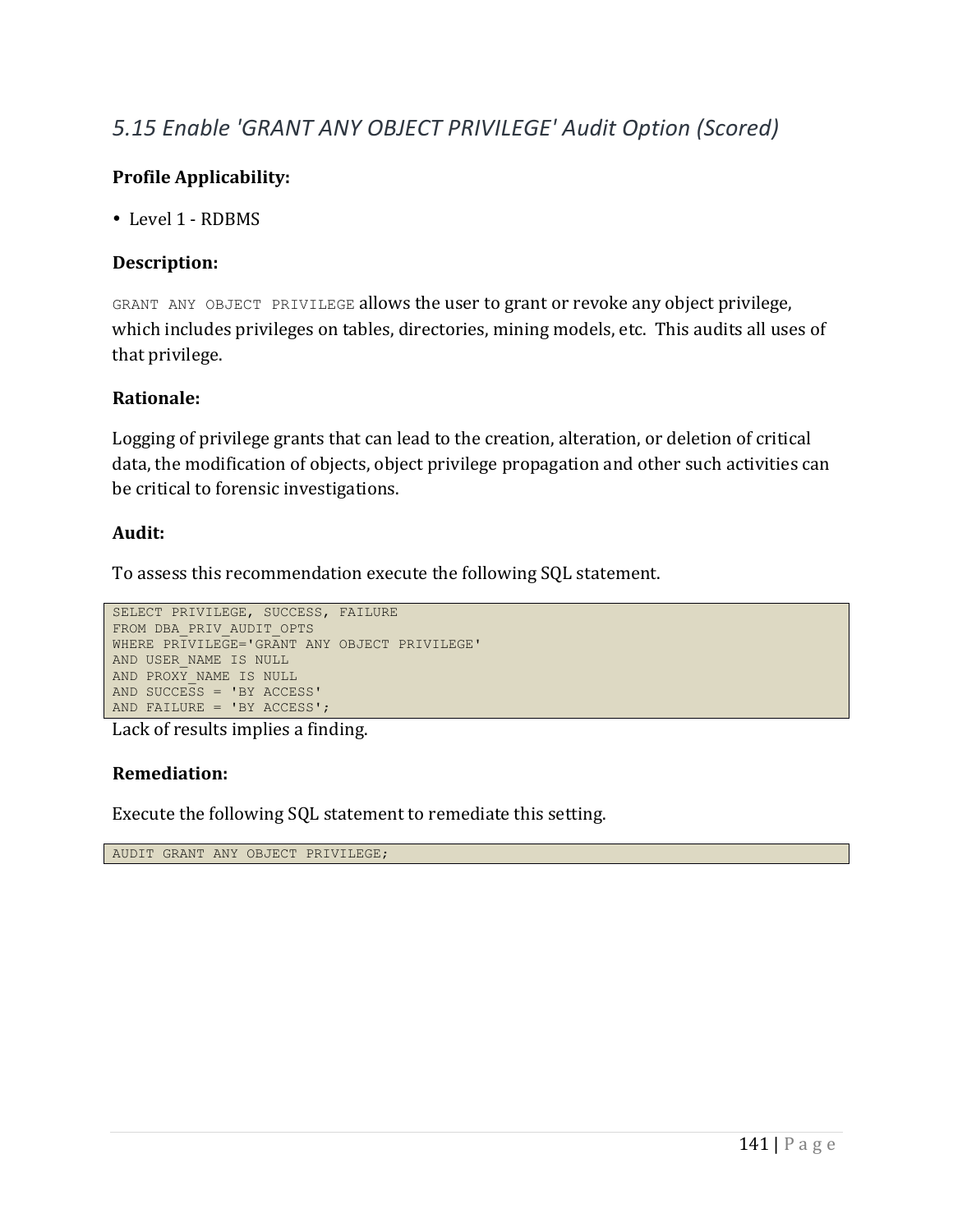# **Impact:**

The change to the check/audit insures that it is in effect for all users regardless of proxy or success.

The change to the title more accurately reflects what it actually does.

The previous reference to being able to drop or modify "users and other critical system components" is essentially wrong. There is no object privilege I know of that can be used directly to drop or create a user. There may be some confusion due to documentation bugs (see notes), but this allows one only to grant object privileges, not system privileges like DROP ANY TABLE, DROP USER or ALTER PROFILE. (Of course, one could construct scenarios where granting execute on something might enable one to do so.)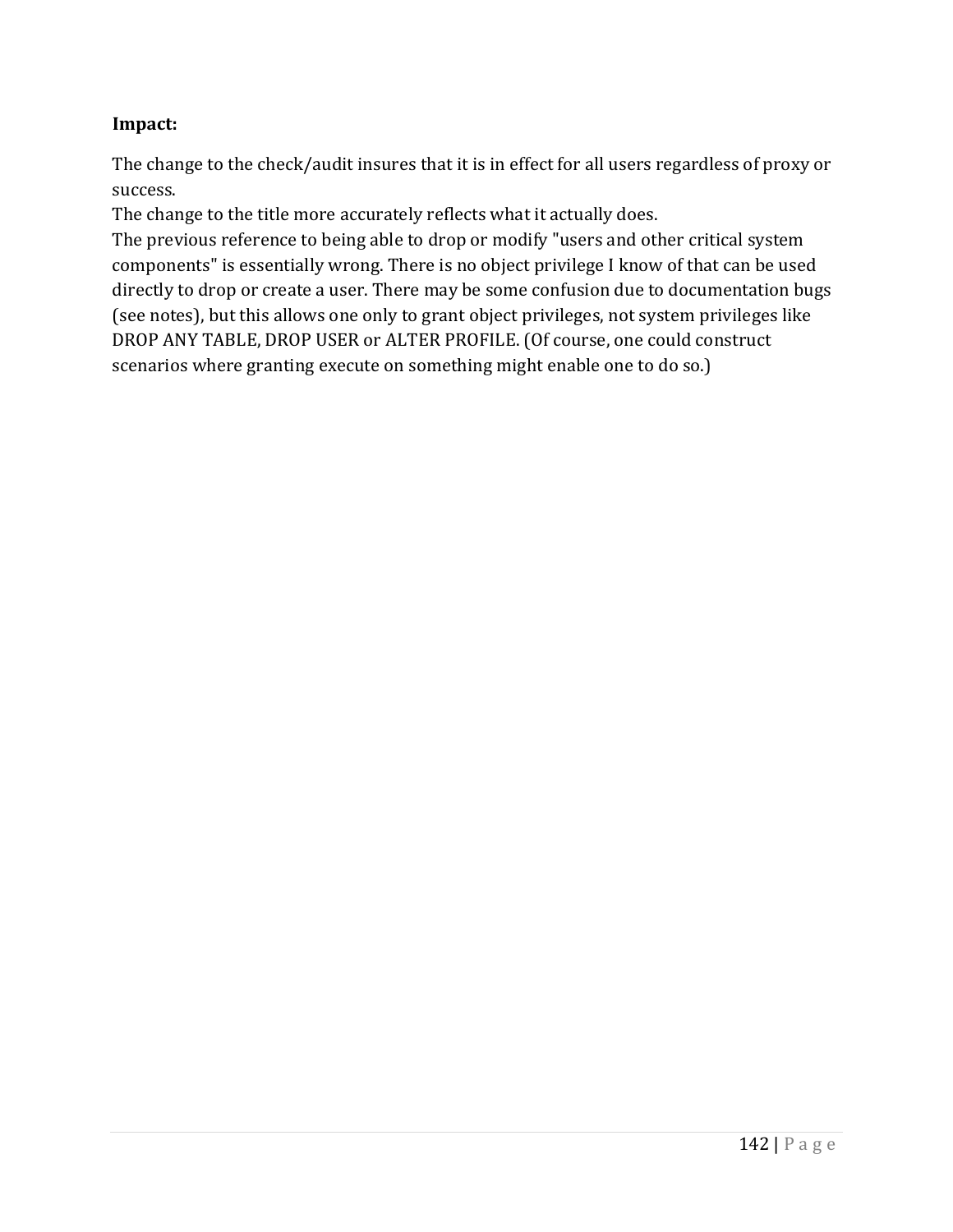# *5.16 Enable 'GRANT ANY PRIVILEGE' Audit Option (Scored)*

# **Profile Applicability:**

• Level 1 - RDBMS

# **Description:**

This audits all uses of the system privilege named GRANT ANY PRIVILEGE. Actions by users *not* holding this privilege are *not* audited.

# **Rationale:**

GRANT ANY PRIVILEGE allows a user to grant any system privilege, including the most powerful privileges typically available only to administrators - to change the security infrastructure, to drop/add/modify users and more. Auditing the use of this privilege is part of a comprehensive auditing policy that can help in detecting issues and can be useful in forensics.

#### **Audit:**

To assess this recommendation execute the following SQL statement.

```
SELECT PRIVILEGE, SUCCESS, FAILURE
FROM DBA_PRIV_AUDIT_OPTS
WHERE PRIVILEGE='GRANT ANY PRIVILEGE'
AND USER_NAME IS NULL
AND PROXY NAME IS NULL
AND SUCCESS = 'BY ACCESS'
AND FAILURE = 'BY ACCESS';
```
Lack of results implies a finding.

#### **Remediation:**

Execute the following SQL statement to remediate this setting.

AUDIT GRANT ANY PRIVILEGE;

#### **References:**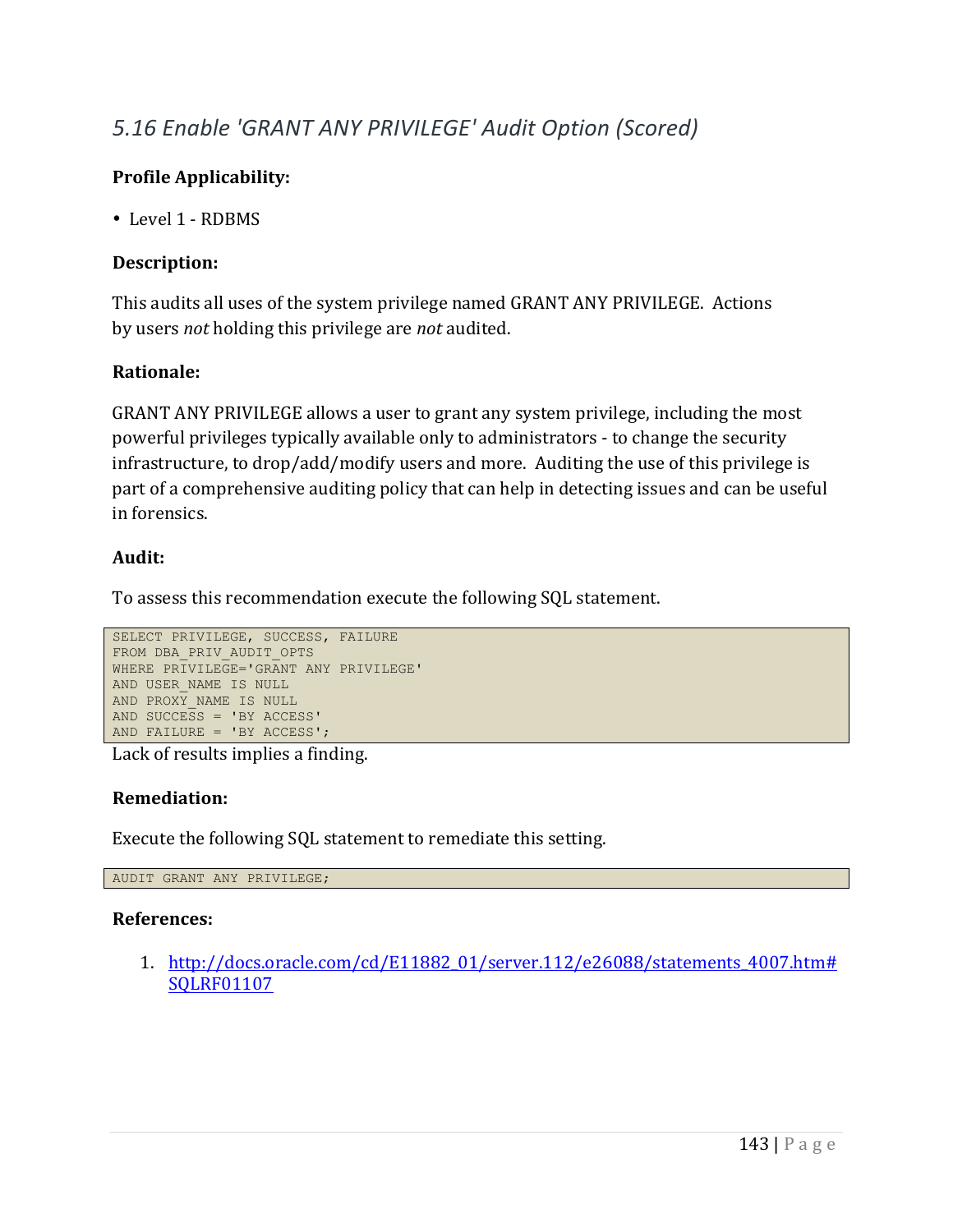### *5.17 Enable 'DROP ANY PROCEDURE' Audit Option (Scored)*

#### **Profile Applicability:**

• Level 1 - RDBMS

#### **Description:**

The AUDIT DROP ANY PROCEDURE command is auditing the creation of procedures in other schema.

#### **Rationale:**

Dropping procedures of another user could be part of a privilege escalation exploit and should be audited.

#### **Audit:**

To assess this recommendation execute the following SQL statement.

```
SELECT AUDIT OPTION, SUCCESS, FAILURE
FROM DBA STMT AUDIT OPTS
WHERE AUDIT OPTION='DROP ANY PROCEDURE'
AND USER NAME IS NULL
AND PROXY NAME IS NULL
AND SUCCESS = 'BY ACCESS'
AND FAILURE = 'BY ACCESS';
```
Lack of results implies a finding.

#### **Remediation:**

Execute the following SQL statement to remediate this setting.

AUDIT DROP ANY PROCEDURE;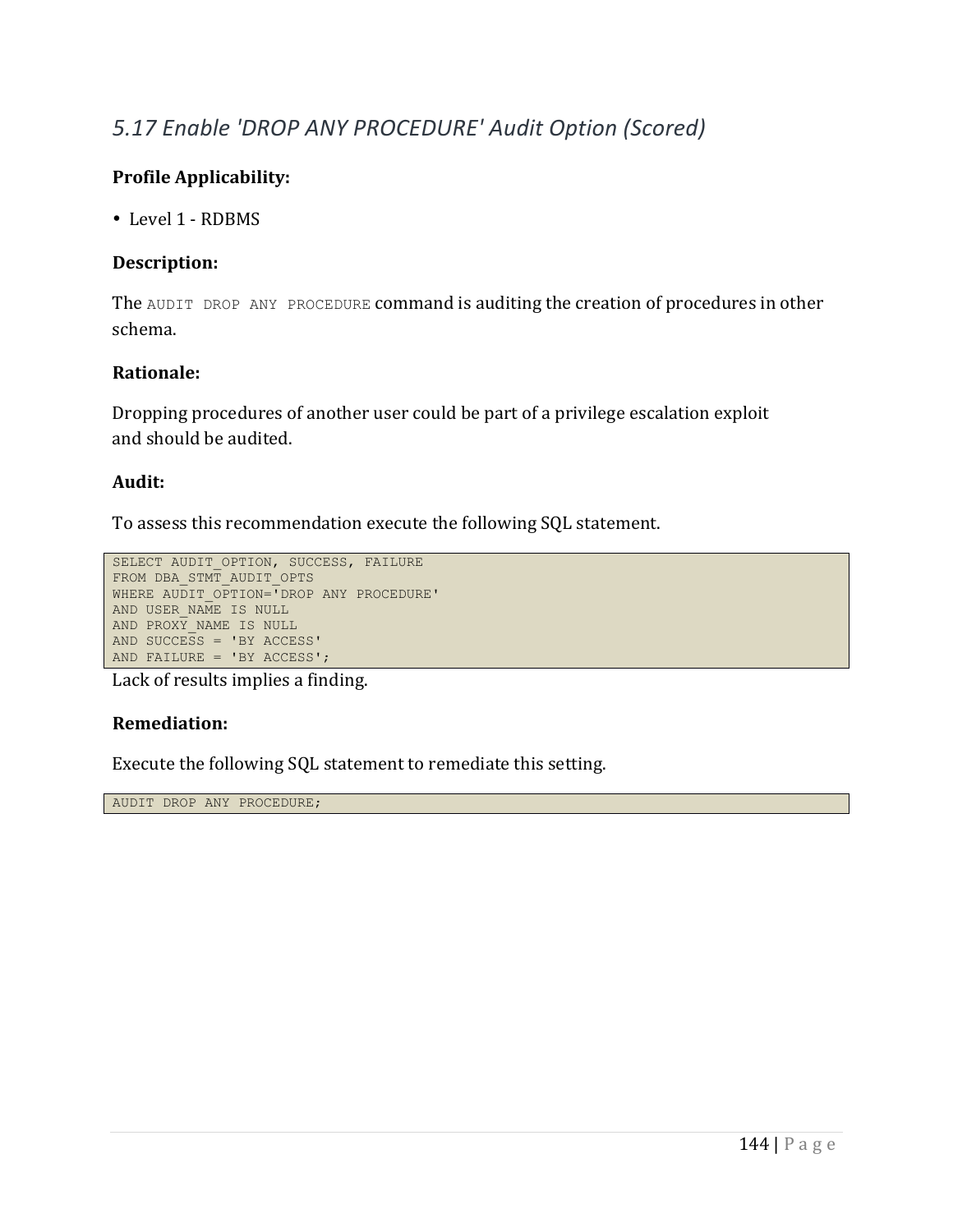## *5.18 Enable 'ALL' Audit Option on 'SYS.AUD\$' (Scored)*

#### **Profile Applicability:**

• Level 1 - RDBMS

#### **Description:**

The logging of attempts to alter the audit trail in the  $SYS$ . AUD\$ table (open for read/update/delete/view) will provide a record of any activities that may indicate unauthorized attempts to access the audit trail.

#### **Rationale:**

As the logging of attempts to alter the SYS. AUD\$ table can provide forensic evidence of the initiation of a pattern of unauthorized activities, this logging capability should be set according to the needs of the organization.

#### **Audit:**

To assess this recommendation execute the following SQL statement.

```
SELECT *
FROM DBA_OBJ_AUDIT_OPTS
WHERE OBJECT_NAME='AUD$'
AND ALT='A/A'
AND AUD='A/A'
AND COM='A/A'
AND DEL='A/A'
AND GRA='A/A'
AND IND='A/A'
AND INS='A/A'
AND LOC='A/A'
AND REN='A/A'
AND SEL='A/A'
AND UPD='A/A'
AND FBK='A/A';
```
Lack of results implies a finding.

#### **Remediation:**

Execute the following SQL statement to remediate this setting.

AUDIT ALL ON SYS.AUD\$ BY ACCESS;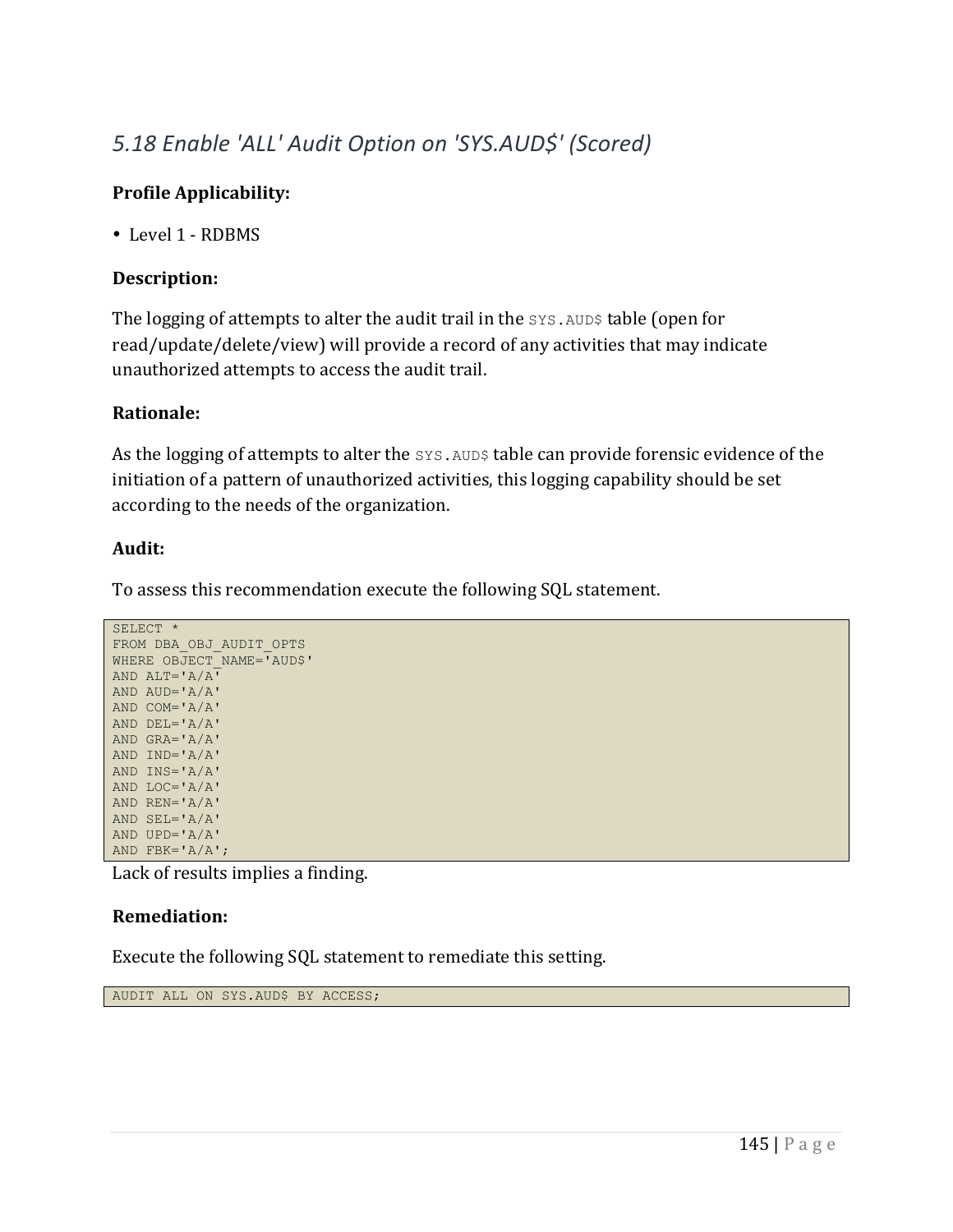## *5.19 Enable 'PROCEDURE' Audit Option (Scored)*

#### **Profile Applicability:**

• Level 1 - RDBMS

#### **Description:**

In this statement audit, "PROCEDURE" means any procedure, function, package or library. Any attempt, successful or not, to create or drop any of these types of objects is audited, regardless of privilege or lack thereof. Java schema objects (sources, classes, and resources) are considered the same as procedures for purposes of auditing SQL statements.

#### **Rationale:**

Any unauthorized attempts to create or drop a procedure in another's schema should cause concern, whether successful or not. Changes to critical store code can dramatically change the behavior of the application and produce serious security consequences, including privilege escalation and introducing SQL injection vulnerabilities. Audit records of such changes can be helpful in forensics.

#### **Audit:**

To assess this recommendation execute the following SQL statement.

```
SELECT AUDIT OPTION, SUCCESS, FAILURE
FROM DBA STMT AUDIT OPTS
WHERE AUDIT OPTION='PROCEDURE'
AND USER_NAME IS NULL
AND PROXY NAME IS NULL
AND SUCCESS = 'BY ACCESS'
AND FAILURE = 'BY ACCESS';
```
Lack of results implies a finding.

#### **Remediation:**

Execute the following SQL statement to remediate this setting.

AUDIT PROCEDURE;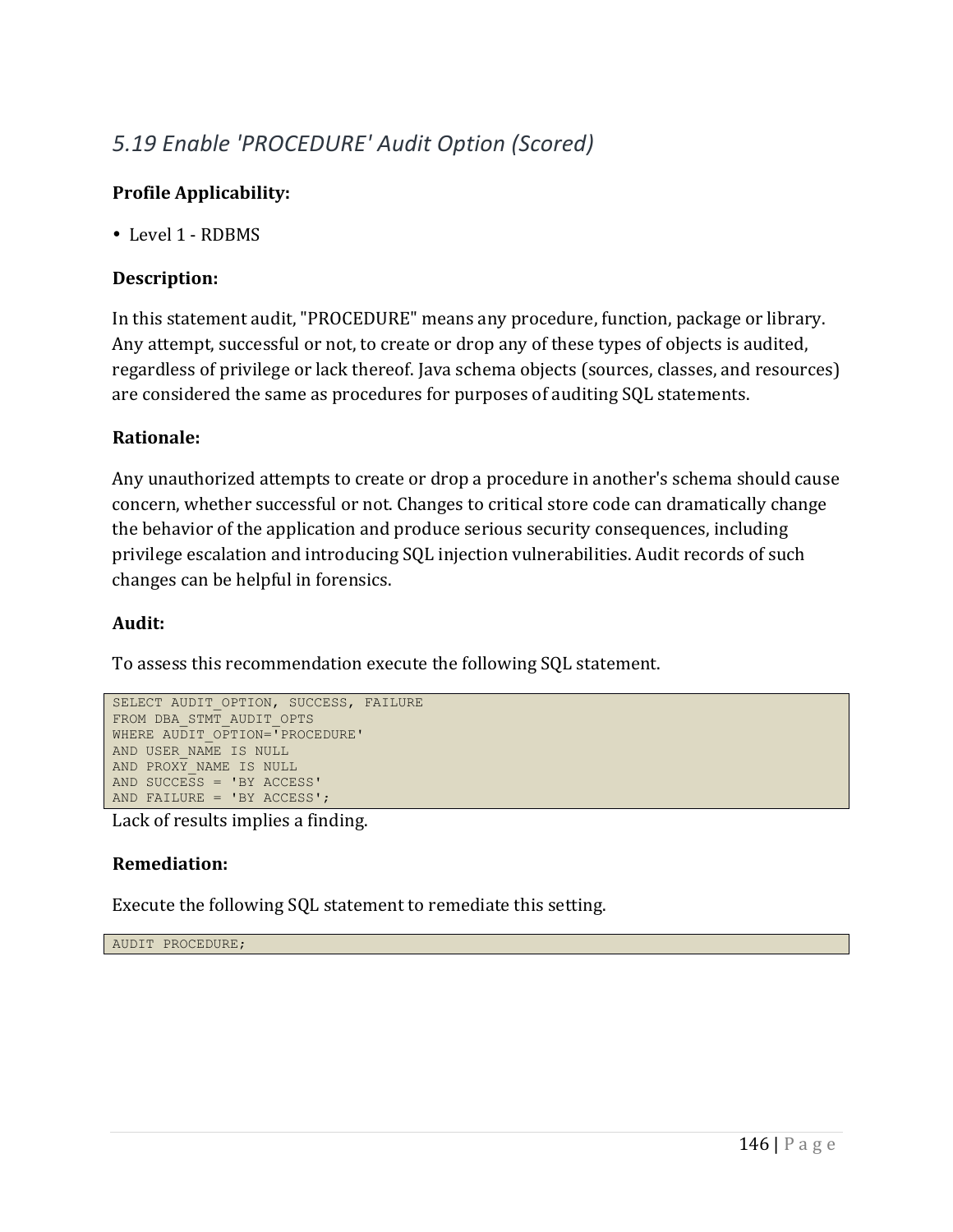## *5.20 Enable 'ALTER SYSTEM' Audit Option (Scored)*

#### **Profile Applicability:**

• Level 1 - RDBMS

#### **Description:**

This will audit all attempts to ALTER SYSTEM, whether successful or not and regardless of whether or not the ALTER SYSTEM privilege is held by the user attempting the action.

#### **Rationale:**

Alter system allows one to change instance settings, including security settings and auditing options. Additionally, alter system can be used to run operating system commands using undocumented Oracle functionality. Any unauthorized attempt to alter the system should be cause for concern. Alterations outside of some specified maintenance window may be of concern. In forensics, these audit records could be quite useful.

#### **Audit:**

To assess this recommendation execute the following SQL statement.

```
SELECT AUDIT OPTION, SUCCESS, FAILURE
FROM DBA_STMT_AUDIT_OPTS
WHERE AUDIT OPTION="ALTER SYSTEM'
AND USER NAME IS NULL
AND PROXY_NAME IS NULL
AND SUCCESS = 'BY ACCESS'
AND FAILURE = 'BY ACCESS';
```
Lack of results implies a finding.

#### **Remediation:**

Execute the following SQL statement to remediate this setting.

AUDIT ALTER SYSTEM;

#### **Impact:**

The change to the check/audit is to ensure that the audit is in effect for all users regardless of proxy, whether successful or not.

The previous Description was wrong - it is not "auditing" that "allows to modify the database settings".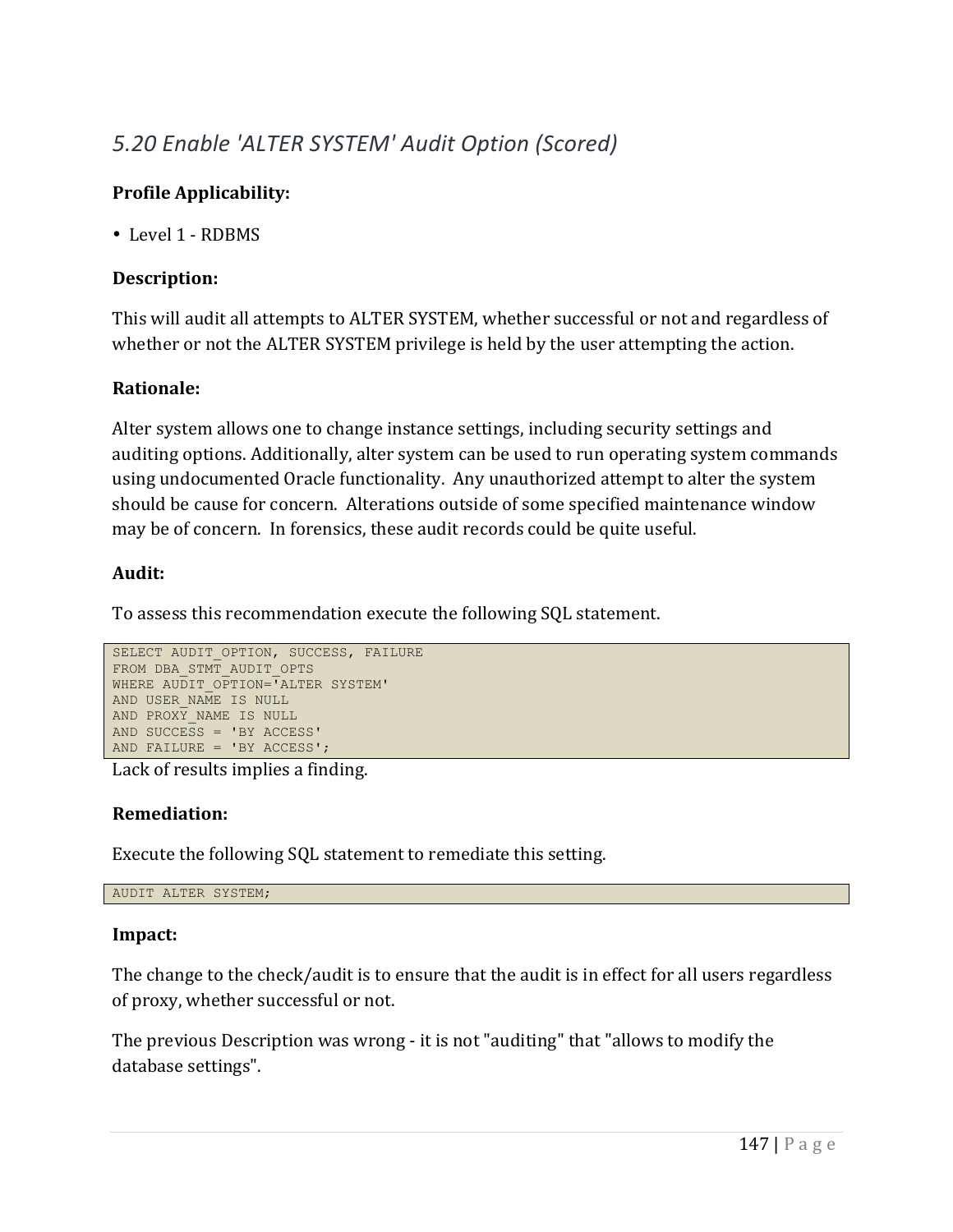## *5.21 Enable 'TRIGGER' Audit Option (Scored)*

#### **Profile Applicability:**

• Level 1 - RDBMS

#### **Description:**

A TRIGGER may be used to modify DML actions or invoke other (recursive) actions when some types of user-initiated actions occur. This will audit any attempt, successful or not, to create, drop, enable or disable any schema trigger in any schema regardless of privilege or lack thereof. For enabling and disabling a trigger, it covers both alter trigger and alter table.

#### **Rationale:**

Triggers are often part of schema security, data validation and other critical constraints upon actions and data. A trigger in another schema may be used to escalate privileges, redirect operations, transform data and perform other sorts of perhaps undesired actions. Any unauthorized attempt to create, drop or alter a trigger in another schema may be cause for investigation.

#### **Audit:**

To assess this recommendation execute the following SQL statement.

```
SELECT AUDIT OPTION, SUCCESS, FAILURE
FROM DBA STMT AUDIT OPTS
WHERE AUDIT OPTION="TRIGGER'
AND USER NAME IS NULL
AND PROXY_NAME IS NULL
AND SUCCESS = 'BY ACCESS'
AND FAILURE = 'BY ACCESS';
```
Lack of results implies a finding.

#### **Remediation:**

Execute the following SQL statement to remediate this setting.

AUDIT TRIGGER;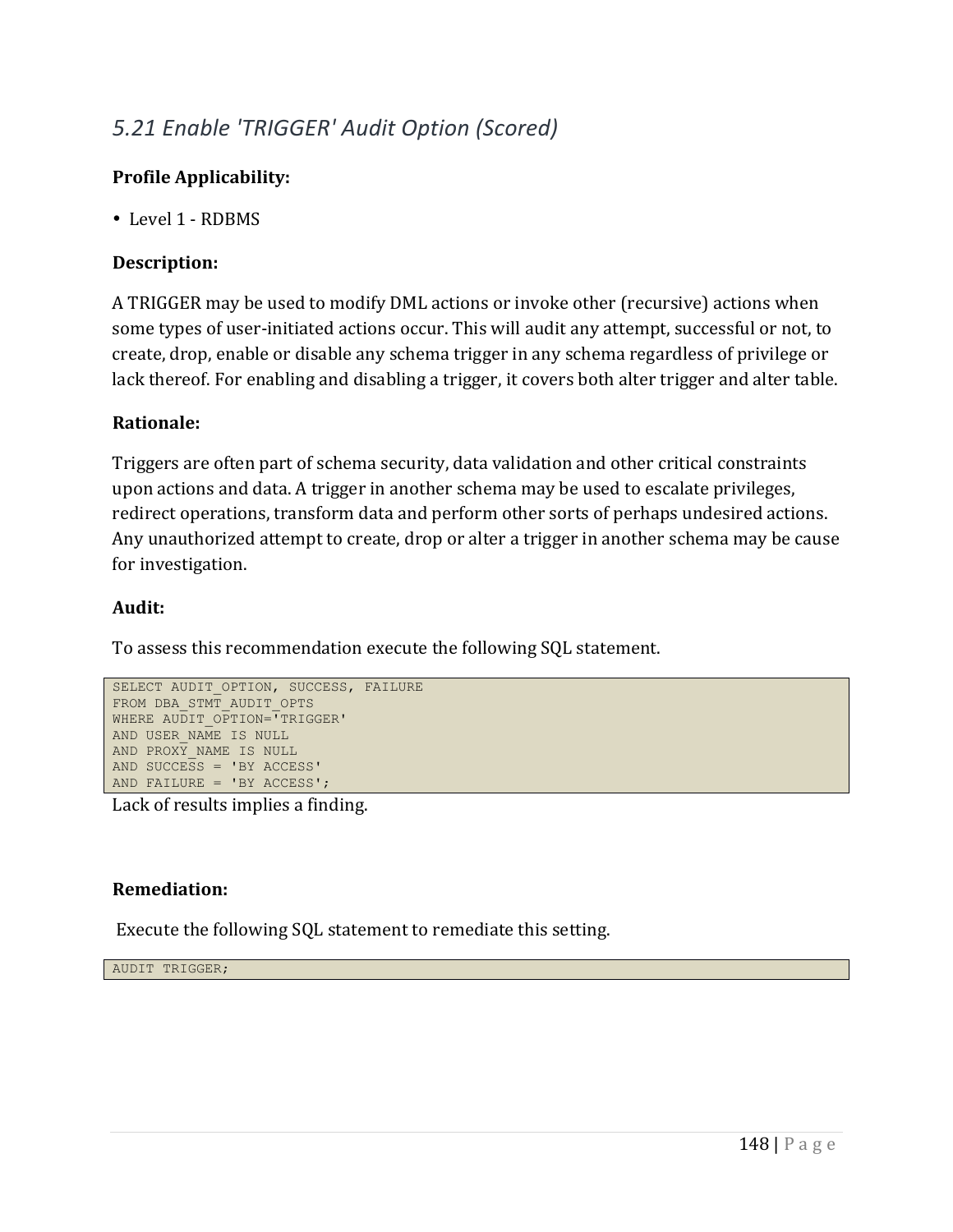#### **Impact:**

The statement auditing option 'audit TRIGGER' audits almost everything that the three privilege audits "audit CREATE ANY TRIGGER", "audit ALTER ANY TRIGGER" and "audit DROP ANY TRIGGER" audit, but also audits:

- 1. Statements to create, drop, enable or disable a trigger in the user's own schema.
- 2. Attempts to create a trigger by a user without the CREATE TRIGGER system privilege.
- 3. Attempts to create a trigger in another schema by users without the CREATE ANY TRIGGER privilege.
- 4. Attempts to drop a trigger in another schema by users without the DROP ANY TRIGGER privilege.
- 5. Attempts to disable or enable a trigger in another schema by users without the ALTER ANY TRIGGER privilege.

The one thing is audited by any of the three privilege audits that is not audited by this is "alter trigger ...compile" if the trigger is in another's schema, which is audited by "audit ALTER ANY TRIGGER"', but only if the user attempting the alteration actually holds the ALTER ANY TRIGGER system privilege. "Audit TRIGGER" only audits "alter table" or "alter trigger" statements used to enable or disable triggers. It does not audit alter trigger or alter table statements used only with compile options.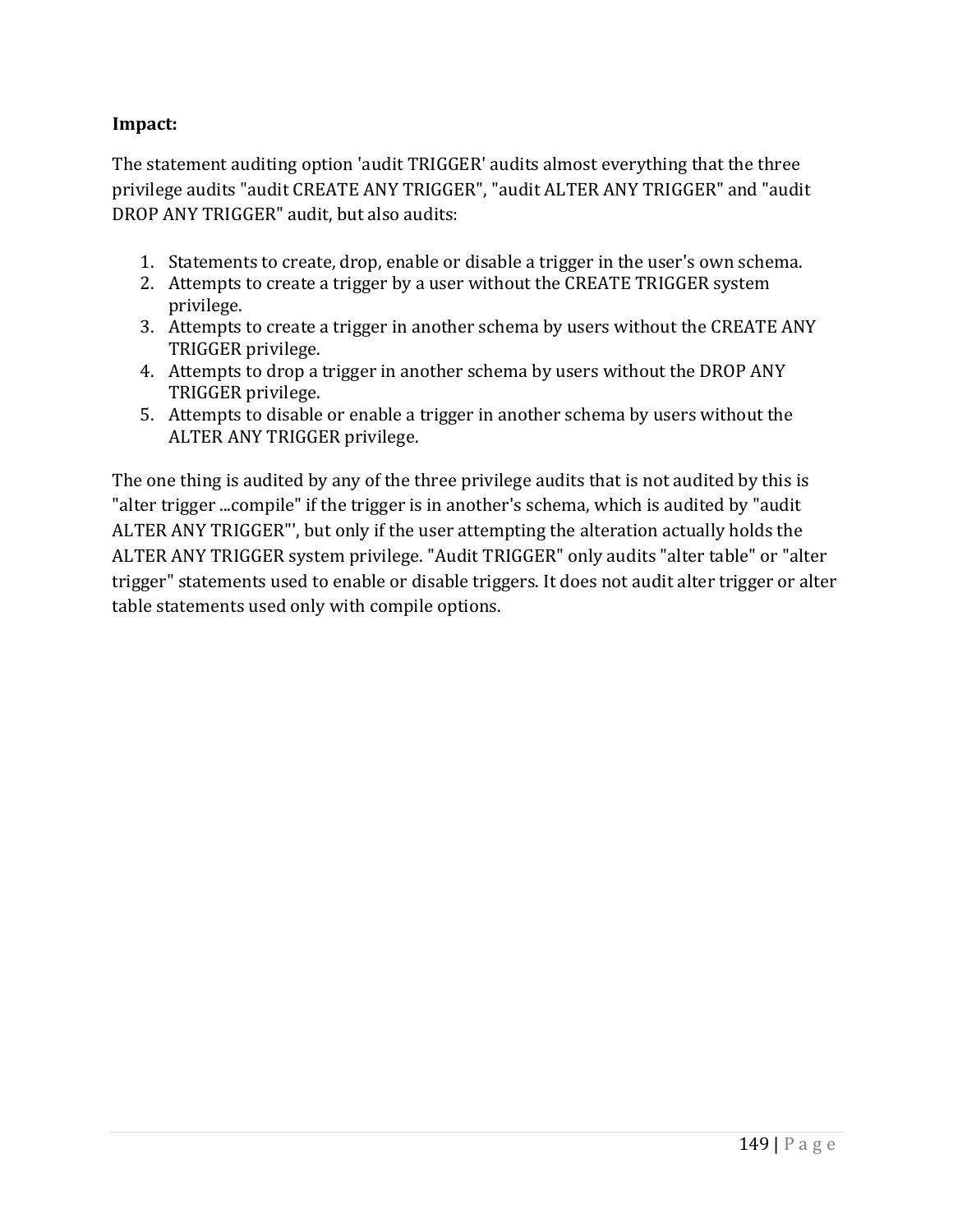## *5.22 Enable 'CREATE SESSION' Audit Option (Scored)*

#### **Profile Applicability:**

• Level 1 - RDBMS

#### **Description:**

Audit all attempts to connect to the database, whether successful or not. Also audits session disconnects/logoffs. The commands to audit SESSION, CONNECT or CREATE SESSION all accomplish *exactly* the same thing - they initiate statement auditing of the connect statement used to create a database session.

#### **Rationale:**

Auditing attempts to connect to the database is basic and mandated by most security initiatives. Any attempt to logon to a locked account, failed attempts to logon to default accounts or an unusually high number of failed logon attempts of any sort, for any user, in a particular time period may indicate an intrusion attempt. In forensics, the logon record may be first in a chain of evidence and contains information found in no other type of audit record for the session. Logon and logoff in the audit trail define the period and duration of the session.

#### **Audit:**

To assess this recommendation execute the following SQL statement.

```
SELECT AUDIT OPTION, SUCCESS, FAILURE
FROM DBA_STMT_AUDIT_OPTS
WHERE AUDIT OPTION='CREATE SESSION'
AND USER_NAME IS NULL
AND PROXY NAME IS NULL
AND SUCCESS = 'BY ACCESS'
AND FAILURE = 'BY ACCESS';
```
Lack of results implies a finding.

#### **Remediation:**

Execute the following SQL statement to remediate this setting.

AUDIT SESSION;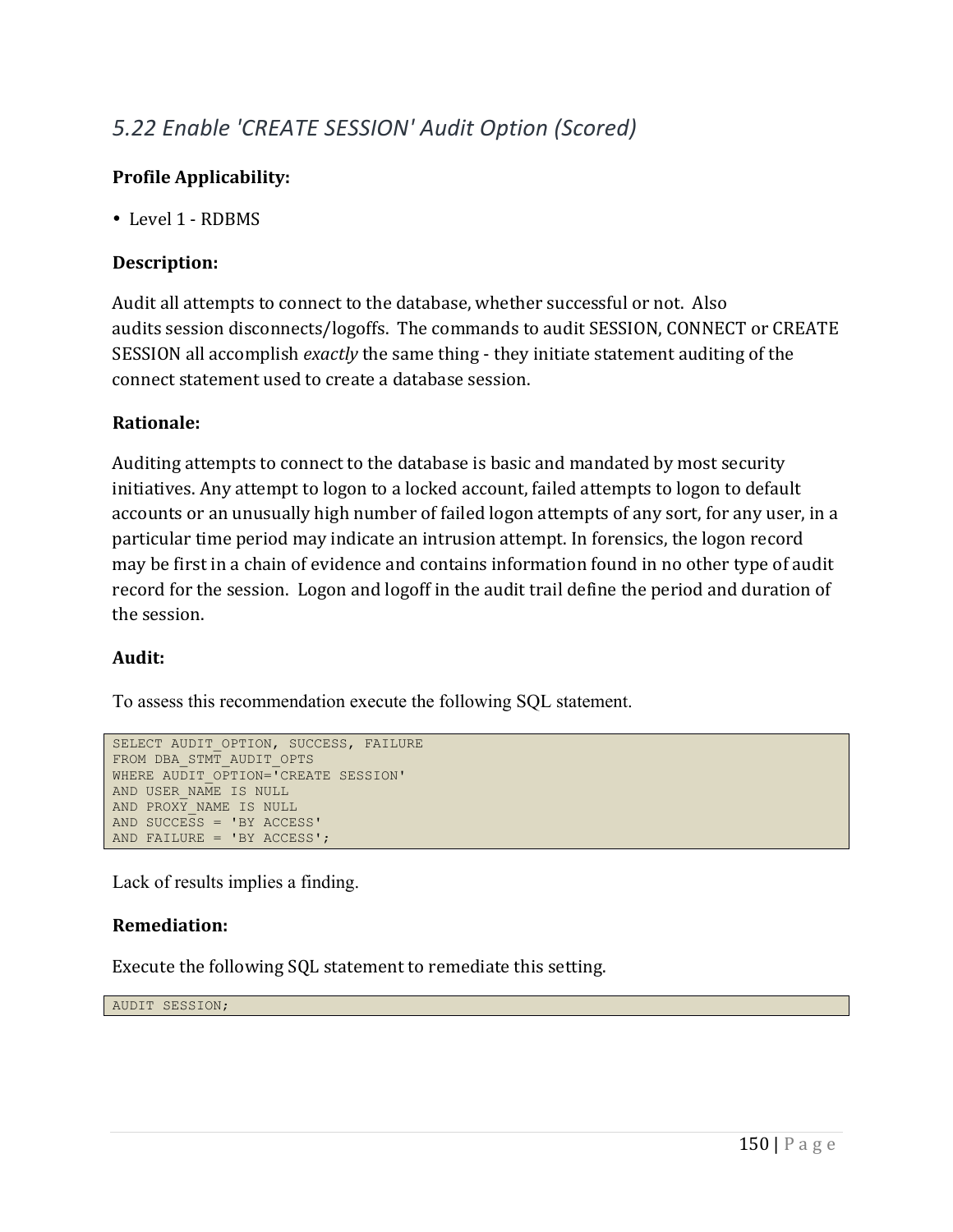#### **Impact:**

This is just a clarification. There is no change the what is actually audited. The check does now included conditions to insure that this auditing applies regardless of user or proxy and that it must include auditing both success and failure.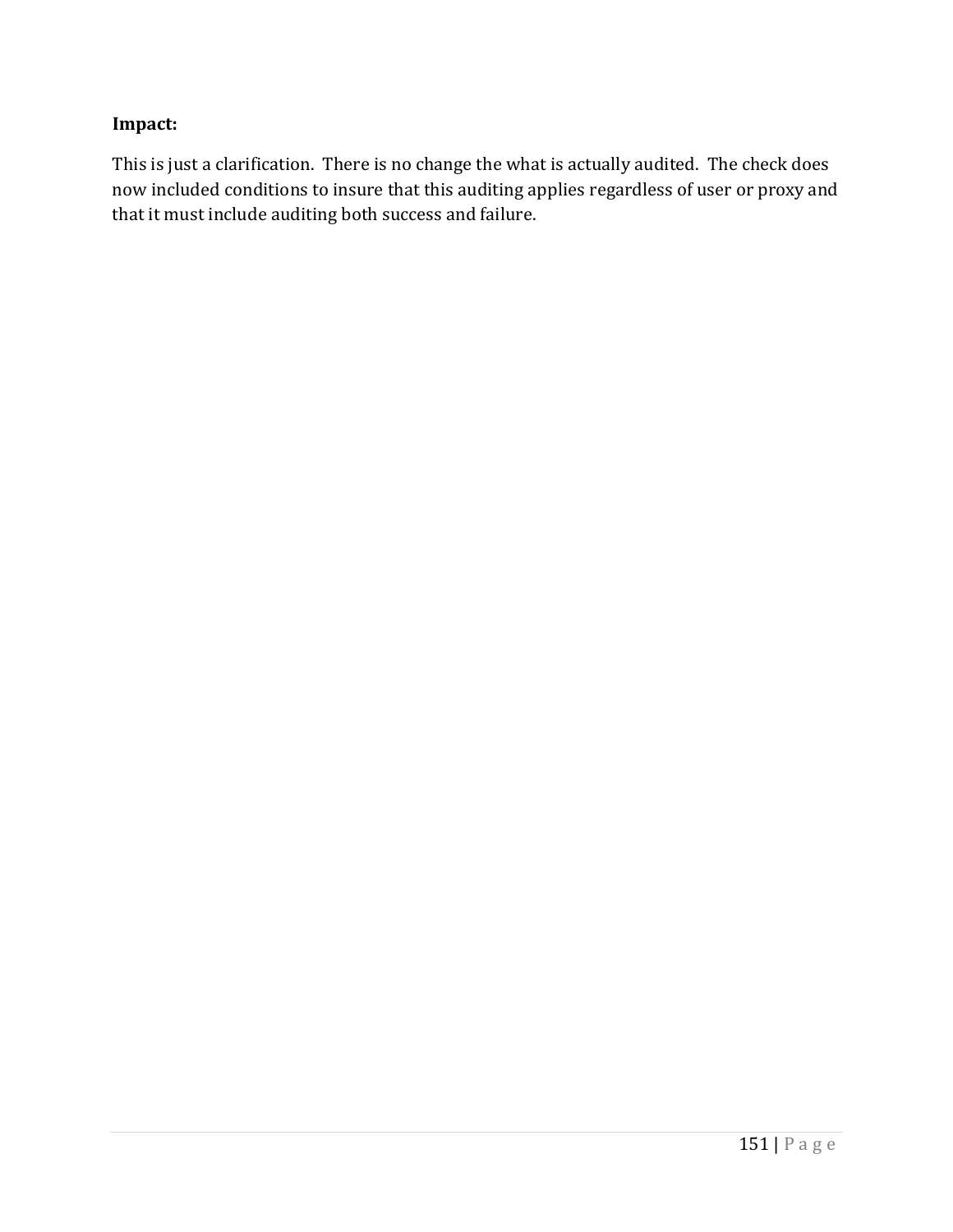## *6 Appendix: Establishing an Audit/Scan User*

This document has been authored with the expectation that a user with appropriate permissions will be used to execute the queries and perform other assessment actions. While this could be accomplished by granting DBA privileges to a given user, the preferred approach is to create a dedicated user and granting only the specific permissions required to perform the assessments expressed herein. Doing this avoids the necessity for any user assessing the system needs to be granted DBA privileges.

The recommendations expressed in this document assume the presence of a role named CISSCANROLE and a user named CISSCAN. This role and user should be created by executing the following SQL statements, being careful to substitute an appropriate password for <password>.

```
-- Create the role
CREATE ROLE CISSCANROLE;
-- Grant necessary privileges to the role
GRANT CREATE SESSION TO CISSCANROLE;
GRANT SELECT ON V $PARAMETER TO CISSCANROLE;
GRANT SELECT ON DBA TAB PRIVS TO CISSCANROLE;
GRANT SELECT ON DBA_PROFILES TO CISSCANROLE;
GRANT SELECT ON DBA_SYS_PRIVS TO CISSCANROLE;
GRANT SELECT ON DBA STMT AUDIT OPTS TO CISSCANROLE;
GRANT SELECT ON DBA ROLE PRIVS TO CISSCANROLE;
GRANT SELECT ON DBA_OBJ_AUDIT_OPTS TO CISSCANROLE;
GRANT SELECT ON DBA PRIV AUDIT OPTS TO CISSCANROLE;
GRANT SELECT ON DBA_PROXIES TO CISSCANROLE;
GRANT SELECT ON DBA_USERS TO CISSCANROLE;
GRANT SELECT ON DBA USERS WITH DEFPWD TO CISSCANROLE;
-- Create the user and assign the user to the role
CREATE USER CISSCAN IDENTIFIED BY C1ph3r00;
GRANT CISSCANROLE TO CISSCAN;
```
If you rely on similar roles and/or users, but which are not named as  $CISSCANROLE$  or CISSCAN, or if you have roles or users named CISSCANROLE or CISSCAN intended to be used for different purposes, be aware that some recommendations herein explicitly name CISSCANROLE and CISSCAN.

These are:

- 3.10 Ensure No Users Are Assigned the 'DEFAULT' Profile
- 4.5.5 Ensure 'ALL' Is Revoked from Unauthorized 'GRANTEE' on 'DBA\_%'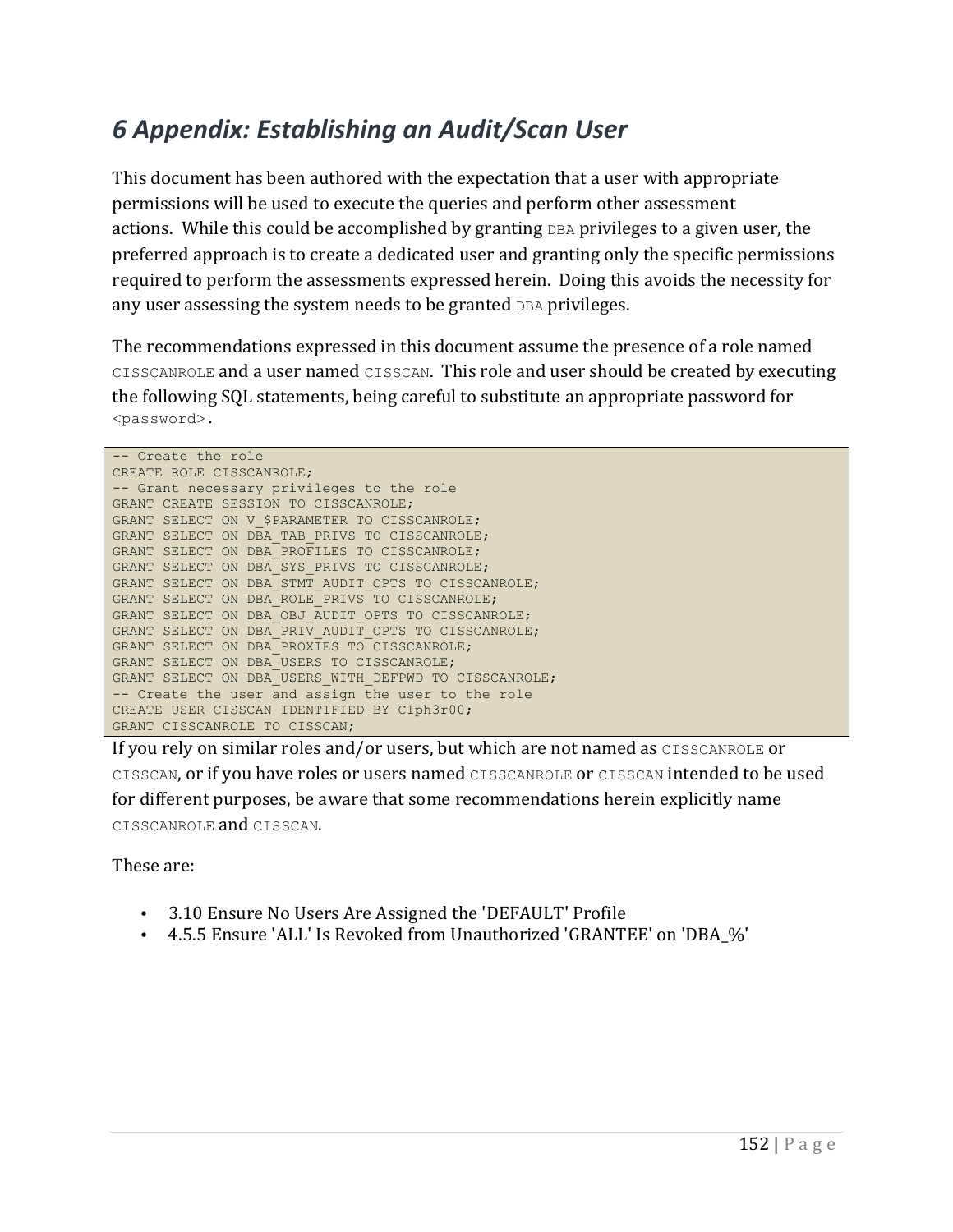|              | <b>Control</b>                                                                                   |        | Set            |
|--------------|--------------------------------------------------------------------------------------------------|--------|----------------|
|              |                                                                                                  | Yes    | Correctly      |
| $\mathbf{1}$ | <b>Oracle Database Installation and Patching Requirements</b>                                    |        | N <sub>o</sub> |
| 1.1          | Ensure the Appropriate Version/Patches for Oracle Software                                       |        |                |
|              | Is Installed (Scored)                                                                            | $\Box$ | □              |
| 1.2          | Ensure All Default Passwords Are Changed (Scored)                                                | $\Box$ | $\Box$         |
| 1.3          | Ensure All Sample Data And Users Have Been Removed<br>(Scored)                                   | $\Box$ | □              |
| $\mathbf{2}$ | <b>Oracle Parameter Settings</b>                                                                 |        |                |
| 2.1          | <b>Listener Settings</b>                                                                         |        |                |
| 2.1.1        | Ensure 'SECURE_CONTROL_ <listener_name>' Is Set In<br/>'listener.ora' (Scored)</listener_name>   | $\Box$ | □              |
| 2.1.2        | Ensure 'extproc' Is Not Present in 'listener.ora' (Scored)                                       | $\Box$ | $\Box$         |
| 2.1.3        | Ensure 'ADMIN_RESTRICTIONS_ <listener_name>' Is Set<br/>to 'ON' (Scored)</listener_name>         | □      | □              |
| 2.1.4        | Ensure 'SECURE_REGISTER_ <listener_name>' Is Set to<br/>'TCPS' or 'IPC' (Scored)</listener_name> | $\Box$ | □              |
| 2.2          | <b>Database settings</b>                                                                         |        |                |
| 2.2.1        | Ensure 'AUDIT_SYS_OPERATIONS' Is Set to 'TRUE' (Scored)                                          | $\Box$ | □              |
| 2.2.2        | Ensure 'AUDIT_TRAIL' Is Set to 'OS', 'DB', 'XML',<br>'DB, EXTENDED', or 'XML, EXTENDED' (Scored) | $\Box$ | $\Box$         |
| 2.2.3        | Ensure 'GLOBAL_NAMES' Is Set to 'TRUE' (Scored)                                                  | $\Box$ | $\Box$         |
| 2.2.4        | Ensure 'LOCAL_LISTENER' Is Set Appropriately (Scored)                                            | $\Box$ | $\Box$         |
| 2.2.5        | Ensure '07_DICTIONARY_ACCESSIBILITY' Is Set to 'FALSE'<br>(Scored)                               | $\Box$ | □              |
| 2.2.6        | Ensure 'OS_ROLES' Is Set to 'FALSE' (Scored)                                                     | $\Box$ | $\Box$         |
| 2.2.7        | Ensure 'REMOTE_LISTENER' Is Empty (Scored)                                                       | $\Box$ | $\Box$         |
| 2.2.8        | Ensure 'REMOTE LOGIN PASSWORDFILE' Is Set to 'NONE'<br>(Scored)                                  | □      | $\Box$         |
| 2.2.9        | Ensure 'REMOTE_OS_AUTHENT' Is Set to 'FALSE' (Scored)                                            | □      | □              |
| 2.2.10       | Ensure 'REMOTE OS ROLES' Is Set to 'FALSE' (Scored)                                              | $\Box$ | $\Box$         |
| 2.2.11       | Ensure 'UTIL_FILE_DIR' Is Empty (Scored)                                                         | $\Box$ | $\Box$         |
| 2.2.12       | Ensure 'SEC_CASE_SENSITIVE_LOGON' Is Set to 'TRUE'<br>(Scored)                                   | $\Box$ | $\Box$         |
| 2.2.13       | Ensure 'SEC MAX FAILED LOGIN ATTEMPTS' Is Set to '10'<br>(Scored)                                | $\Box$ | □              |
| 2.2.14       | Ensure 'SEC_PROTOCOL_ERROR_FURTHER_ACTION' Is Set to<br>'DELAY,3' or 'DROP,3' (Scored)           | $\Box$ | $\Box$         |
| 2.2.15       | Ensure 'SEC_PROTOCOL_ERROR_TRACE_ACTION' Is Set to<br>'LOG' (Scored)                             | $\Box$ | □              |
| 2.2.16       | Ensure 'SEC_RETURN_SERVER_RELEASE_BANNER' Is Set to<br>'FALSE' (Scored)                          | $\Box$ | $\Box$         |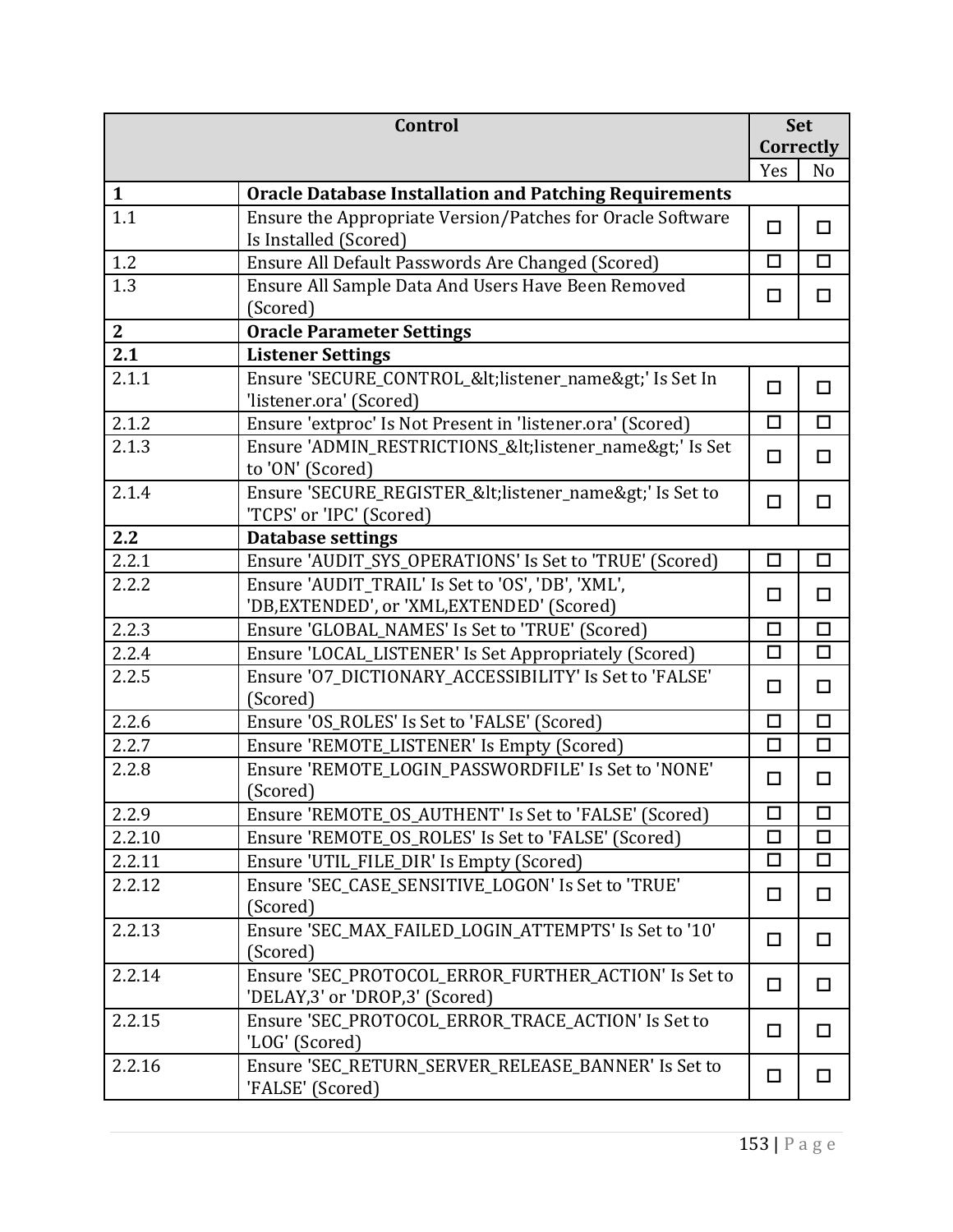| 2.2.17                  | Ensure 'SQL92_SECURITY' Is Set to 'TRUE' (Scored)                                   | $\Box$ | $\Box$ |  |  |
|-------------------------|-------------------------------------------------------------------------------------|--------|--------|--|--|
| 2.2.18                  | Ensure '_TRACE_FILES_PUBLIC' Is Set to 'FALSE' (Scored)                             |        | □      |  |  |
| 2.2.19                  | Ensure 'RESOURCE_LIMIT' Is Set to 'TRUE' (Scored)                                   |        | $\Box$ |  |  |
| 3 <sup>1</sup>          | <b>Oracle Connection and Login Restrictions</b>                                     |        |        |  |  |
| 3.1                     | Ensure 'FAILED_LOGIN_ATTEMPTS' Is Less than or Equal to<br>'5' (Scored)             | $\Box$ | □      |  |  |
| 3.2                     | Ensure 'PASSWORD_LOCK_TIME' Is Greater than or Equal to<br>'1' (Scored)             | $\Box$ | □      |  |  |
| 3.3                     | Ensure 'PASSWORD_LIFE_TIME' Is Less than or Equal to '90'<br>(Scored)               | $\Box$ | $\Box$ |  |  |
| 3.4                     | Ensure 'PASSWORD_REUSE_MAX' Is Greater than or Equal to<br>'20' (Scored)            | $\Box$ | $\Box$ |  |  |
| 3.5                     | Ensure 'PASSWORD_REUSE_TIME' Is Greater than or Equal to<br>'365' (Scored)          | $\Box$ | □      |  |  |
| 3.6                     | Ensure 'PASSWORD_GRACE_TIME' Is Less than or Equal to '5'<br>(Scored)               | $\Box$ | $\Box$ |  |  |
| 3.7                     | Ensure 'DBA_USERS.PASSWORD' Is Not Set to 'EXTERNAL' for<br>Any User (Scored)       | $\Box$ | $\Box$ |  |  |
| 3.8                     | Ensure 'PASSWORD_VERIFY_FUNCTION' Is Set for All Profiles<br>(Scored)               | $\Box$ | $\Box$ |  |  |
| 3.9                     | Ensure 'SESSIONS_PER_USER' Is Less than or Equal to '10'<br>(Scored)                | $\Box$ | $\Box$ |  |  |
| 3.10                    | Ensure No Users Are Assigned the 'DEFAULT' Profile (Scored)                         | П      | □      |  |  |
| $\overline{\mathbf{4}}$ | <b>Oracle User Access and Authorization Restrictions</b>                            |        |        |  |  |
| 4.1                     | <b>Default Public Privileges for Packages and Object Types</b>                      |        |        |  |  |
| 4.1.1                   | Ensure 'EXECUTE' Is Revoked from 'PUBLIC' on<br>'DBMS_ADVISOR' (Scored)             | $\Box$ | □      |  |  |
| 4.1.2                   | Ensure 'EXECUTE' Is Revoked from 'PUBLIC' on<br>'DBMS_CRYPTO' (Scored)              | $\Box$ | $\Box$ |  |  |
| 4.1.3                   | Ensure 'EXECUTE' Is Revoked from 'PUBLIC' on 'DBMS_JAVA'<br>(Scored)                | $\Box$ | $\Box$ |  |  |
| 4.1.4                   | Ensure 'EXECUTE' Is Revoked from 'PUBLIC' on<br>'DBMS_JAVA_TEST' (Scored)           | □      | □      |  |  |
| 4.1.5                   | Ensure 'EXECUTE' Is Revoked from 'PUBLIC' on 'DBMS_JOB'<br>(Scored)                 | $\Box$ | □      |  |  |
| 4.1.6                   | Ensure 'EXECUTE' Is Revoked from 'PUBLIC' on 'DBMS_LDAP'<br>(Scored)                | □      | □      |  |  |
| 4.1.7                   | Ensure 'EXECUTE' Is Revoked from 'PUBLIC' on 'DBMS_LOB'<br>(Scored)                 | $\Box$ | □      |  |  |
| 4.1.8                   | Ensure 'EXECUTE' Is Revoked from 'PUBLIC' on<br>'DBMS_OBFUSCATION_TOOLKIT' (Scored) | □      | □      |  |  |
| 4.1.9                   | Ensure 'EXECUTE' Is Revoked from 'PUBLIC' on<br>'DBMS_RANDOM' (Scored)              | $\Box$ | □      |  |  |
| 4.1.10                  | Ensure 'EXECUTE' Is Revoked from 'PUBLIC' on                                        | $\Box$ | □      |  |  |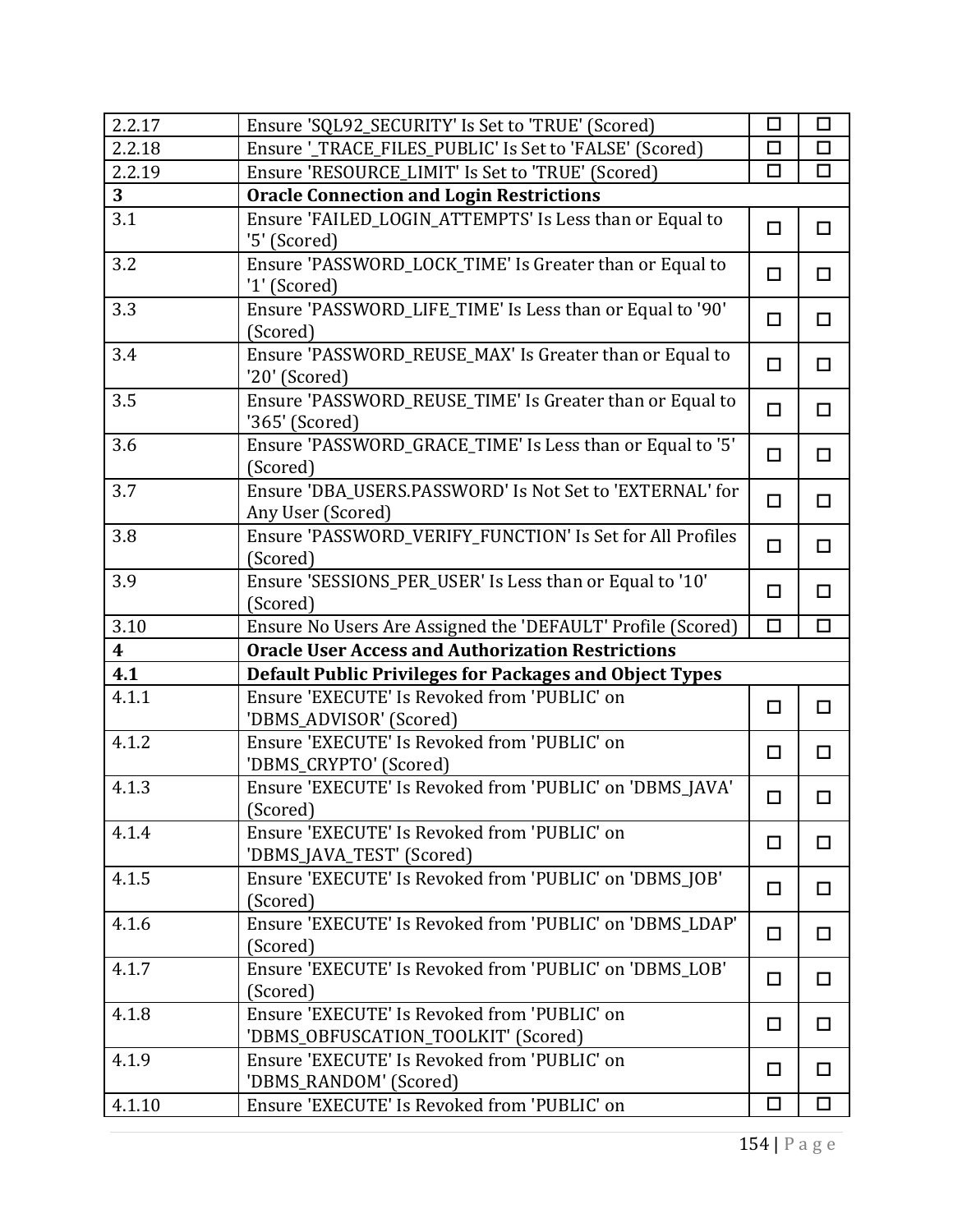|        | 'DBMS_SCHEDULER' (Scored)                                           |        |        |
|--------|---------------------------------------------------------------------|--------|--------|
| 4.1.11 | Ensure 'EXECUTE' Is Revoked from 'PUBLIC' on 'DBMS_SQL'             | $\Box$ | $\Box$ |
|        | (Scored)                                                            |        |        |
| 4.1.12 | Ensure 'EXECUTE' Is Revoked from 'PUBLIC' on                        | $\Box$ | □      |
|        | 'DBMS_XMLGEN' (Scored)                                              |        |        |
| 4.1.13 | Ensure 'EXECUTE' Is Revoked from 'PUBLIC' on                        | $\Box$ | $\Box$ |
|        | 'DBMS_XMLQUERY' (Scored)                                            |        |        |
| 4.1.14 | Ensure 'EXECUTE' Is Revoked from 'PUBLIC' on 'UTL_FILE'<br>(Scored) | $\Box$ | $\Box$ |
| 4.1.15 | Ensure 'EXECUTE' Is Revoked from 'PUBLIC' on                        | $\Box$ | $\Box$ |
|        | 'UTL_INADDR' (Scored)                                               |        |        |
| 4.1.16 | Ensure 'EXECUTE' Is Revoked from 'PUBLIC' on 'UTL_TCP'              | □      | $\Box$ |
|        | (Scored)                                                            |        |        |
| 4.1.17 | Ensure 'EXECUTE' Is Revoked from 'PUBLIC' on 'UTL_MAIL'             | $\Box$ | $\Box$ |
|        | (Scored)                                                            |        |        |
| 4.1.18 | Ensure 'EXECUTE' Is Revoked from 'PUBLIC' on 'UTL_SMTP'             | $\Box$ | $\Box$ |
|        | (Scored)                                                            |        |        |
| 4.1.19 | Ensure 'EXECUTE' Is Revoked from 'PUBLIC' on 'UTL_DBWS'             | $\Box$ | □      |
|        | (Scored)                                                            |        |        |
| 4.1.20 | Ensure 'EXECUTE' Is Revoked from 'PUBLIC' on                        | $\Box$ | □      |
|        | 'UTL_ORAMTS' (Scored)                                               |        |        |
| 4.1.21 | Ensure 'EXECUTE' Is Revoked from 'PUBLIC' on 'UTL_HTTP'<br>(Scored) | $\Box$ | $\Box$ |
| 4.1.22 | Ensure 'EXECUTE' Is Revoked from 'PUBLIC' on                        |        |        |
|        | 'HTTPURITYPE' (Scored)                                              | $\Box$ | $\Box$ |
| 4.2    | <b>Revoke Non-Default Privileges for Packages and Object Types</b>  |        |        |
| 4.2.1  | Ensure 'EXECUTE' Is Revoked from 'PUBLIC' on                        |        |        |
|        | 'DBMS_SYS_SQL' (Scored)                                             | $\Box$ | $\Box$ |
| 4.2.2  | Ensure 'EXECUTE' Is Revoked from 'PUBLIC' on                        |        |        |
|        | 'DBMS_BACKUP_RESTORE' (Scored)                                      | $\Box$ | □      |
| 4.2.3  | Ensure 'EXECUTE' Is Revoked from 'PUBLIC' on                        |        |        |
|        | 'DBMS_AQADM_SYSCALLS' (Scored)                                      | $\Box$ | □      |
| 4.2.4  | Ensure 'EXECUTE' Is Revoked from 'PUBLIC' on                        | $\Box$ | □      |
|        | 'DBMS_REPCAT_SQL_UTL' (Scored)                                      |        |        |
| 4.2.5  | Ensure 'EXECUTE' Is Revoked from 'PUBLIC' on 'INITJVMAUX'           | $\Box$ | $\Box$ |
|        | (Scored)                                                            |        |        |
| 4.2.6  | Ensure 'EXECUTE' Is Revoked from 'PUBLIC' on                        | □      | □      |
|        | 'DBMS_STREAMS_ADM_UTL' (Scored)                                     |        |        |
| 4.2.7  | Ensure 'EXECUTE' Is Revoked from 'PUBLIC' on                        | $\Box$ | □      |
|        | 'DBMS_AQADM_SYS' (Scored)                                           |        |        |
| 4.2.8  | Ensure 'EXECUTE' Is Revoked from 'PUBLIC' on                        | □      | □      |
|        | 'DBMS_STREAMS_RPC' (Scored)                                         |        |        |
| 4.2.9  | Ensure 'EXECUTE' Is Revoked from 'PUBLIC' on                        | □      | $\Box$ |
|        | 'DBMS_PRVTAQIM' (Scored)                                            |        |        |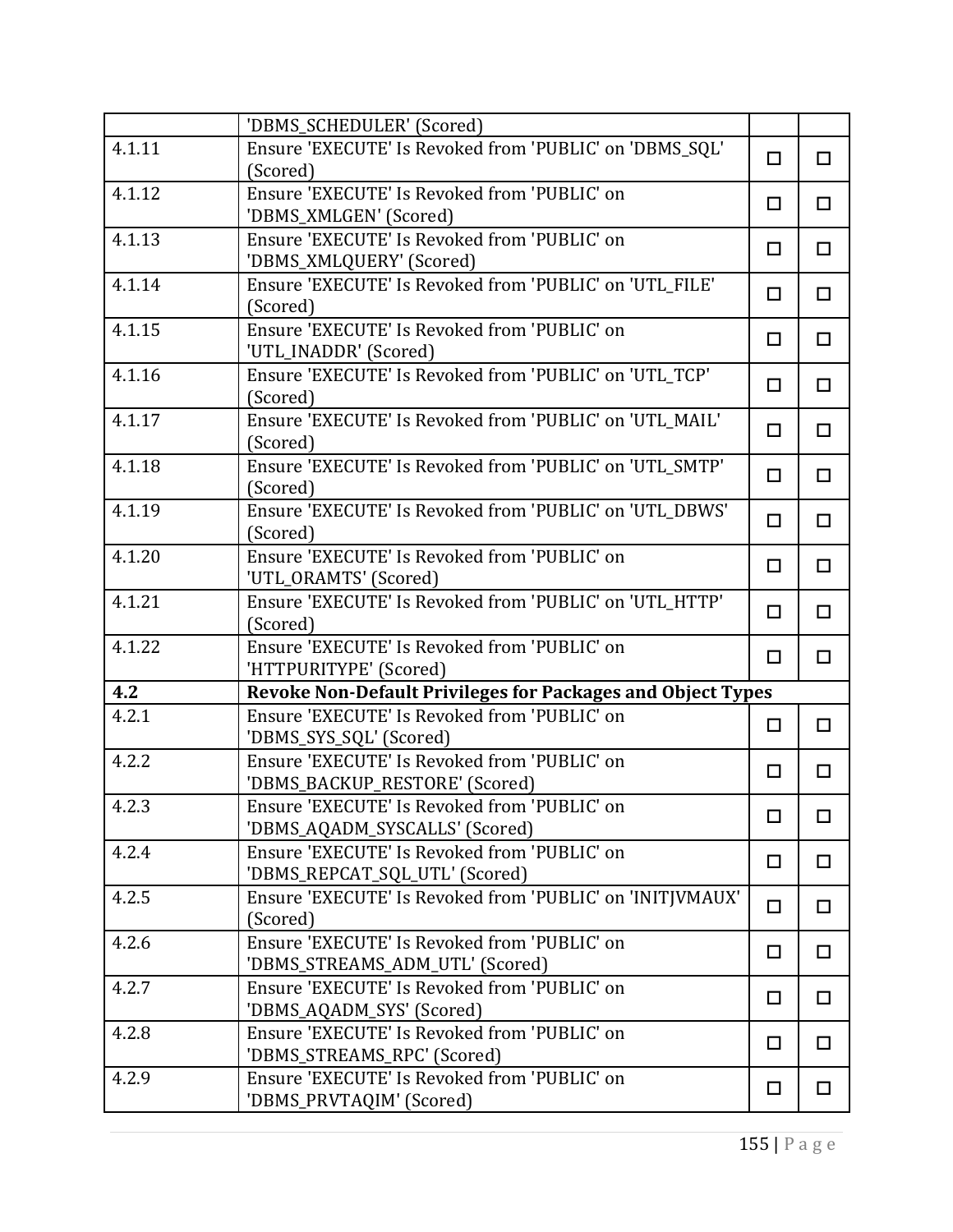| 4.2.10 | Ensure 'EXECUTE' Is Revoked from 'PUBLIC' on 'LTADM'<br>(Scored)                       | $\Box$ | $\Box$ |
|--------|----------------------------------------------------------------------------------------|--------|--------|
| 4.2.11 | Ensure 'EXECUTE' Is Revoked from 'PUBLIC' on<br>'WWV_DBMS_SQL' (Scored)                | □      | $\Box$ |
| 4.2.12 | Ensure 'EXECUTE' Is Revoked from 'PUBLIC' on<br>'WWV_EXECUTE_IMMEDIATE' (Scored)       | $\Box$ | $\Box$ |
| 4.2.13 | Ensure 'EXECUTE' Is Revoked from 'PUBLIC' on 'DBMS_IJOB'<br>(Scored)                   | $\Box$ | □      |
| 4.2.14 | Ensure 'EXECUTE' Is Revoked from 'PUBLIC' on<br>'DBMS_FILE_TRANSFER' (Scored)          | $\Box$ | $\Box$ |
| 4.3    | <b>Revoke Excessive System Privileges</b>                                              |        |        |
| 4.3.1  | Ensure 'SELECT_ANY_DICTIONARY' Is Revoked from<br>Unauthorized 'GRANTEE' (Scored)      | $\Box$ | $\Box$ |
| 4.3.2  | Ensure 'SELECT ANY TABLE' Is Revoked from Unauthorized<br>'GRANTEE' (Scored)           | $\Box$ | $\Box$ |
| 4.3.3  | Ensure 'AUDIT SYSTEM' Is Revoked from Unauthorized<br>'GRANTEE' (Scored)               | $\Box$ | □      |
| 4.3.4  | Ensure 'EXEMPT ACCESS POLICY' Is Revoked from<br>Unauthorized 'GRANTEE' (Scored)       | $\Box$ | $\Box$ |
| 4.3.5  | Ensure 'BECOME USER' Is Revoked from Unauthorized<br>'GRANTEE' (Scored)                | $\Box$ | $\Box$ |
| 4.3.6  | Ensure 'CREATE_PROCEDURE' Is Revoked from Unauthorized<br>'GRANTEE' (Scored)           | $\Box$ | $\Box$ |
| 4.3.7  | Ensure 'ALTER SYSTEM' Is Revoked from Unauthorized<br>'GRANTEE' (Scored)               | $\Box$ | $\Box$ |
| 4.3.8  | Ensure 'CREATE ANY LIBRARY' Is Revoked from<br>Unauthorized 'GRANTEE' (Scored)         | □      | $\Box$ |
| 4.3.9  | Ensure 'CREATE LIBRARY' Is Revoked from Unauthorized<br>'GRANTEE' (Scored)             | $\Box$ | $\Box$ |
| 4.3.10 | Ensure 'GRANT ANY OBJECT PRIVILEGE' Is Revoked from<br>Unauthorized 'GRANTEE' (Scored) | □      | □      |
| 4.3.11 | Ensure 'GRANT ANY ROLE' Is Revoked from Unauthorized<br>'GRANTEE' (Scored)             | □      | □      |
| 4.3.12 | Ensure 'GRANT ANY PRIVILEGE' Is Revoked from<br>Unauthorized 'GRANTEE' (Scored)        | □      | □      |
| 4.4    | <b>Revoke Role Privileges</b>                                                          |        |        |
| 4.4.1  | Ensure 'DELETE_CATALOG_ROLE' Is Revoked from<br>Unauthorized 'GRANTEE' (Scored)        | $\Box$ | □      |
| 4.4.2  | Ensure 'SELECT CATALOG ROLE' Is Revoked from<br>Unauthorized 'GRANTEE' (Scored)        | $\Box$ | □      |
| 4.4.3  | Ensure 'EXECUTE_CATALOG_ROLE' Is Revoked from<br>Unauthorized 'GRANTEE' (Scored)       | □      | □      |
| 4.4.4  | Ensure 'DBA' Is Revoked from Unauthorized 'GRANTEE'<br>(Scored)                        | $\Box$ | □      |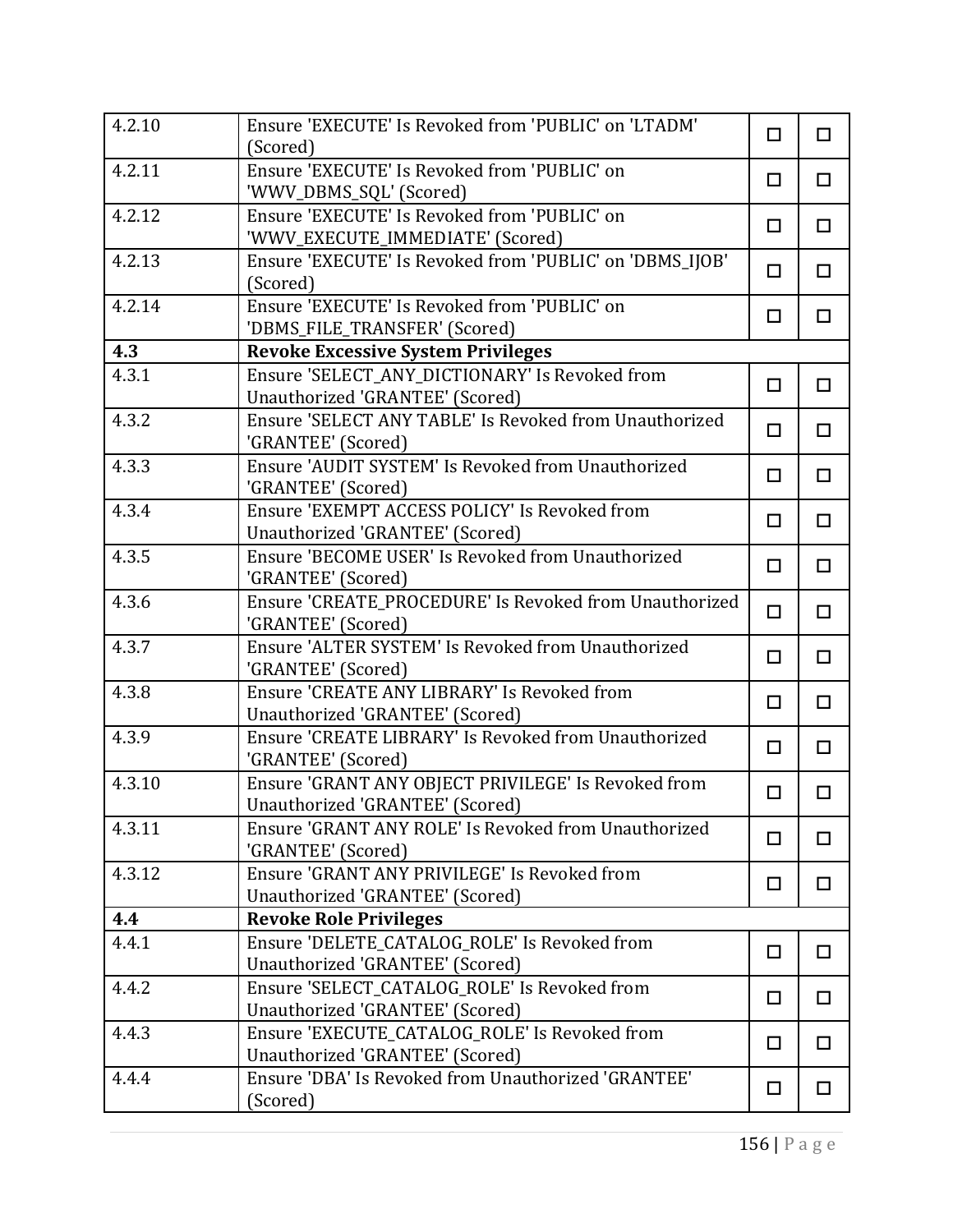| 4.5              | <b>Revoke Excessive Table and View Privileges</b>                               |        |                      |
|------------------|---------------------------------------------------------------------------------|--------|----------------------|
| 4.5.1            | Ensure 'ALL' Is Revoked from Unauthorized 'GRANTEE' on                          | $\Box$ | □                    |
|                  | 'AUD\$' (Scored)                                                                |        |                      |
| 4.5.2            | Ensure 'ALL' Is Revoked from Unauthorized 'GRANTEE' on                          | $\Box$ | $\Box$               |
|                  | 'USER_HISTORY\$' (Scored)                                                       |        |                      |
| 4.5.3            | Ensure 'ALL' Is Revoked from Unauthorized 'GRANTEE' on                          | $\Box$ | □                    |
|                  | 'LINK\$' (Scored)                                                               |        |                      |
| 4.5.4            | Ensure 'ALL' Is Revoked from Unauthorized 'GRANTEE' on<br>'SYS.USER\$' (Scored) | $\Box$ | □                    |
| 4.5.5            | Ensure 'ALL' Is Revoked from Unauthorized 'GRANTEE' on<br>'DBA_%' (Scored)      | $\Box$ | $\Box$               |
| 4.5.6            | Ensure 'ALL' Is Revoked from Unauthorized 'GRANTEE' on                          |        |                      |
|                  | 'SYS.SCHEDULER\$_CREDENTIAL' (Scored)                                           | □      | $\Box$               |
| 4.5.7            | Ensure 'SYS.USER\$MIG' Has Been Dropped (Scored)                                | $\Box$ | $\Box$               |
| 4.6              | Ensure '%ANY%' Is Revoked from Unauthorized 'GRANTEE'                           |        |                      |
|                  | (Scored)                                                                        | □      | □                    |
| 4.7              | Ensure 'DBA_SYS_PRIVS.%' Is Revoked from Unauthorized                           |        |                      |
|                  | 'GRANTEE' with 'ADMIN_OPTION' Set to 'YES' (Scored)                             | $\Box$ | $\Box$               |
| 4.8              | Ensure Proxy Users Have Only 'CONNECT' Privilege (Scored)                       | $\Box$ | $\Box$               |
| 4.9              | Ensure 'EXECUTE ANY PROCEDURE' Is Revoked from                                  | □      | □                    |
|                  | 'OUTLN' (Scored)                                                                |        |                      |
| 4.10             | Ensure 'EXECUTE ANY PROCEDURE' Is Revoked from                                  | $\Box$ | $\Box$               |
|                  | 'DBSNMP' (Scored)                                                               |        |                      |
| 5 <sup>1</sup>   | <b>Audit/Logging Policies and Procedures</b>                                    |        |                      |
| 5.1              | Enable 'USER' Audit Option (Scored)                                             | □      | $\Box$               |
| 5.2              | Enable 'ALTER USER' Audit Option (Scored)                                       | $\Box$ | $\Box$               |
| 5.3              | Enable 'DROP USER' Audit Option (Scored)                                        | $\Box$ | $\Box$               |
| 5.4              | Enable 'ROLE' Audit Option (Scored)                                             | $\Box$ | $\Box$               |
| 5.5              | Enable 'SYSTEM GRANT' Audit Option (Scored)                                     | $\Box$ | $\Box$               |
| 5.6              | Enable 'PROFILE' Audit Option (Scored)                                          | $\Box$ | $\Box$               |
| $\overline{5.7}$ | Enable 'ALTER PROFILE' Audit Option (Scored)                                    | ப      | $\overline{\square}$ |
| 5.8              | Enable 'DROP PROFILE' Audit Option (Scored)                                     | □      | $\Box$               |
| 5.9              | Enable 'DATABASE LINK' Audit Option (Scored)                                    | □      | □                    |
| 5.10             | Enable 'PUBLIC DATABASE LINK' Audit Option (Scored)                             | □      | □                    |
| 5.11             | Enable 'PUBLIC SYNONYM' Audit Option (Scored)                                   | □      | □                    |
| 5.12             | Enable 'SYNONYM' Audit Option (Scored)                                          | □      | $\Box$               |
| 5.13             | Enable 'GRANT DIRECTORY' Audit Option (Scored)                                  | п      | □                    |
| 5.14             | Enable 'SELECT ANY DICTIONARY' Audit Option (Scored)                            | □      | $\Box$               |
| 5.15             | Enable 'GRANT ANY OBJECT PRIVILEGE' Audit Option                                | □      | □                    |
|                  | (Scored)                                                                        |        |                      |
| 5.16             | Enable 'GRANT ANY PRIVILEGE' Audit Option (Scored)                              | $\Box$ | □                    |
| 5.17             | Enable 'DROP ANY PROCEDURE' Audit Option (Scored)                               | □      | $\Box$               |
| 5.18             | Enable 'ALL' Audit Option on 'SYS.AUD\$' (Scored)                               | $\Box$ | $\Box$               |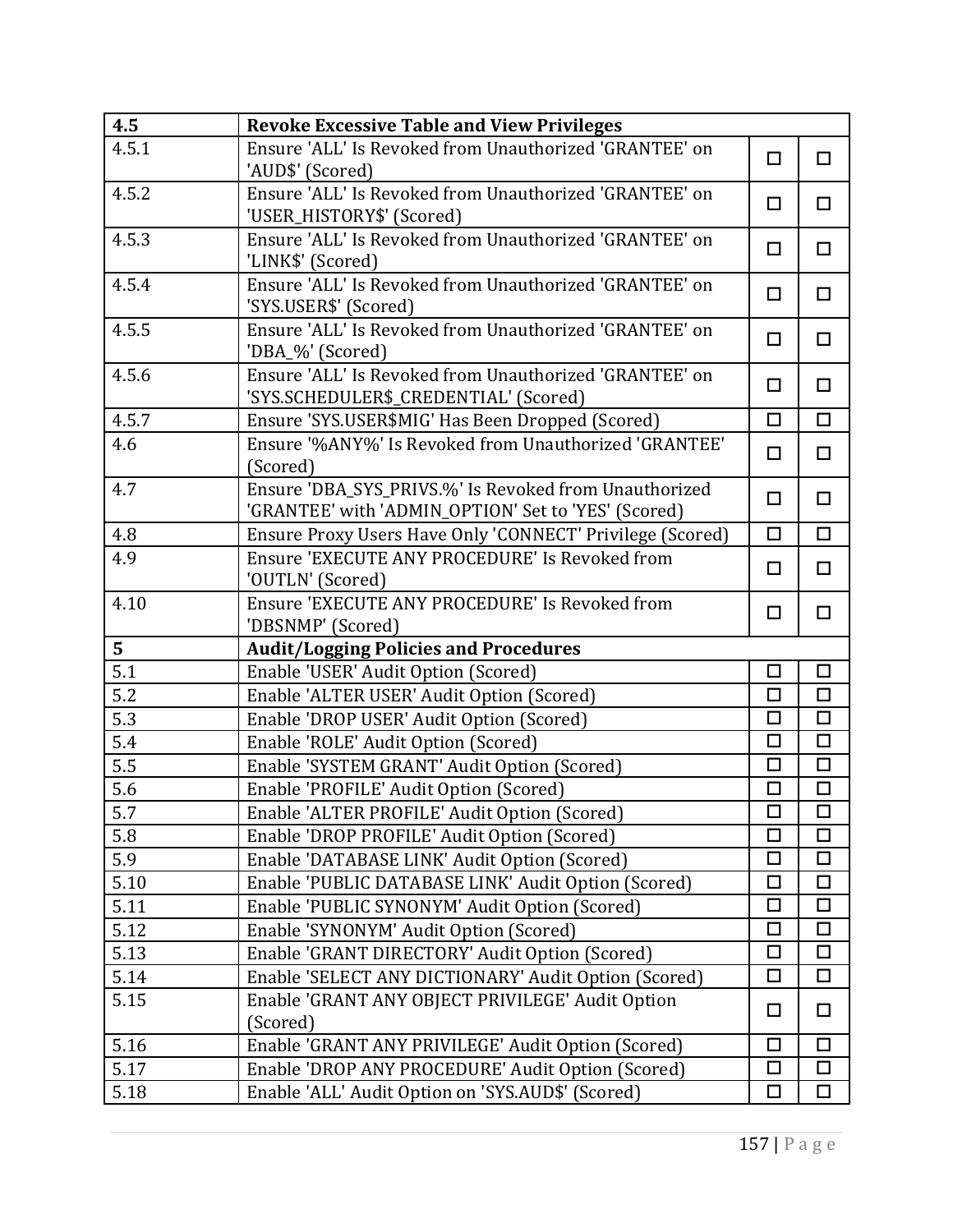| 5.19 | Enable 'PROCEDURE' Audit Option (Scored)      |  |
|------|-----------------------------------------------|--|
| 5.20 | Enable 'ALTER SYSTEM' Audit Option (Scored)   |  |
| 5.21 | Enable 'TRIGGER' Audit Option (Scored)        |  |
| 5.22 | Enable 'CREATE SESSION' Audit Option (Scored) |  |
|      | Appendix: Establishing an Audit/Scan User     |  |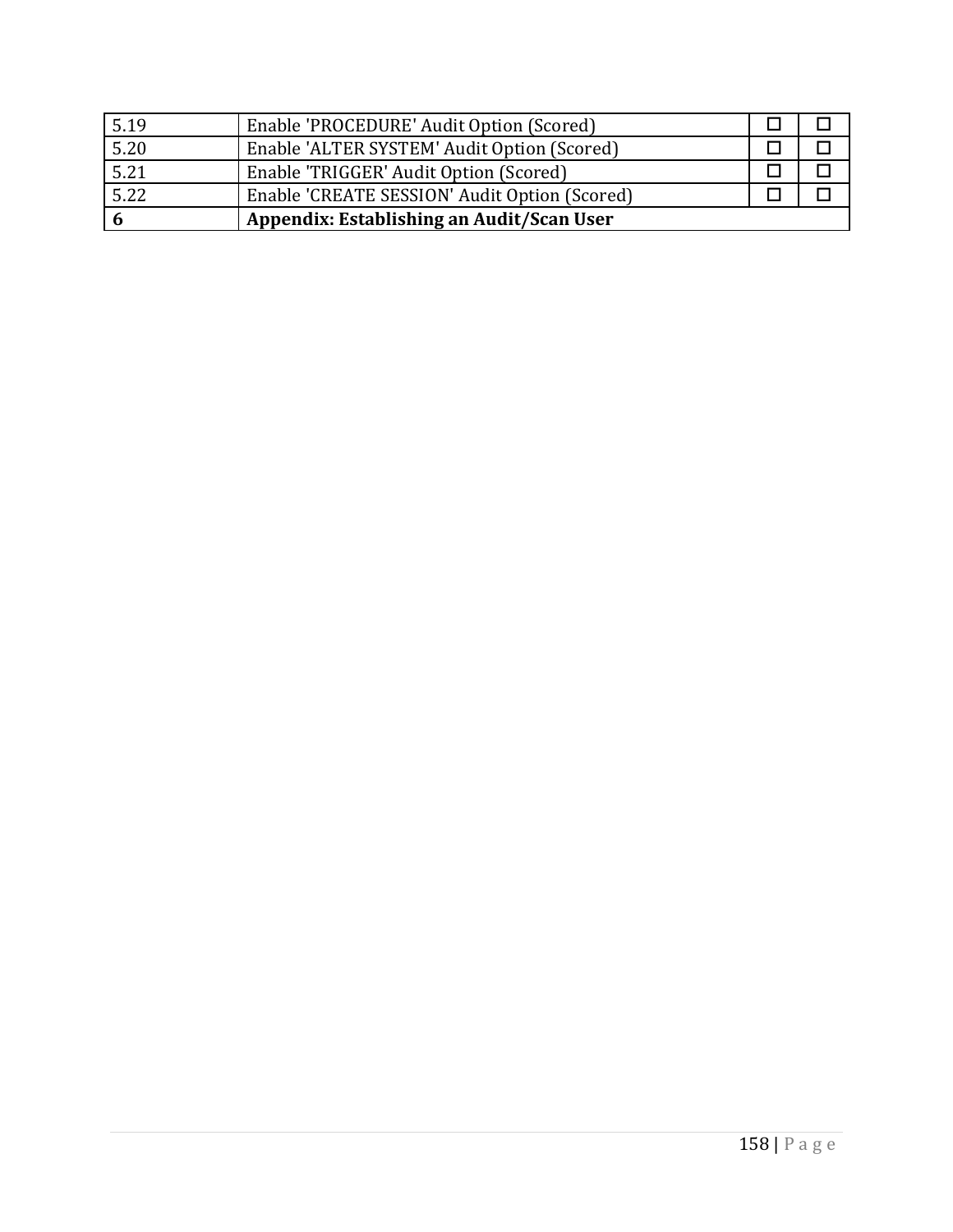# **Appendix: Change History**

| Date       | Version | Changes for this version               |
|------------|---------|----------------------------------------|
| 02-27-2015 | 2.0.0   | Initial release.                       |
| 09-08-2015 | 2.1.0   | Ticket #179: Corrected 4.1.9 to apply  |
|            |         | to DBMS_RANDOM                         |
| 09-08-2015 | 2.1.0   | Ticket #219: Replaced "REPACT" with    |
|            |         | "REPCAT"                               |
| 09-29-2015 | 2.1.0   | Ticket #218: Updated remediation       |
|            |         | procedure in 4.8                       |
| 09-29-2015 | 2.1.0   | Ticket #177: Updated audit SQL to use  |
|            |         | <b>REGEXP_LIKE</b>                     |
| 09-29-2015 | 2.1.0   | Ticket #202: Included "RESOURCE" as    |
|            |         | valid result for audit.                |
| 09-29-2015 | 2.1.0   | Ticket #206: Updated                   |
|            |         | recommendation to set                  |
|            |         | 'SQL92_SECURITY' to 'TRUE'             |
| 10-06-2015 | 2.1.0   | Ticket #224: Updated description and   |
|            |         | rationale for 2.2.17                   |
| 10-19-2015 | 2.1.0   | Ticket #230: Added DBA role to list of |
|            |         | authorized grantees                    |
| 10-19-2015 | 2.1.0   | Ticket #228: Fixed typos in            |
|            |         | remediation                            |
| 10-19-2015 | 2.1.0   | Ticket #239: Added OLAP_DBA,           |
|            |         | <b>OLAPSYS</b> to audit                |
| 10-19-2015 | 2.1.0   | Ticket #238: Added APEX to list of     |
|            |         | authorized grantees                    |